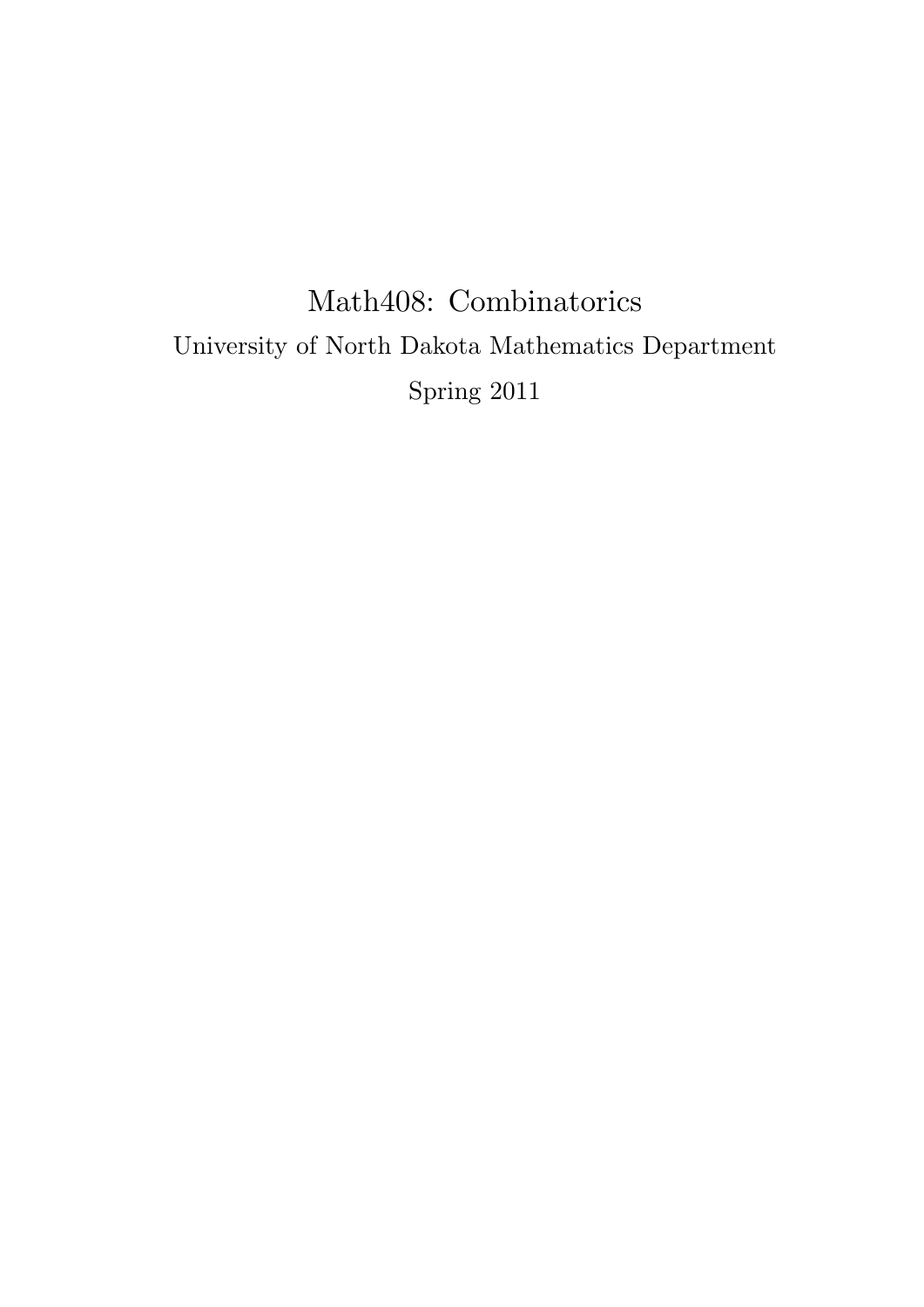Copyright (C) 2010,2011 University of North Dakota Mathematics Department. Permission is granted to copy, distribute and/or modify this document under the terms of the GNU Free Documentation License, Version 1.3 or any later version published by the Free Software Foundation; with no Invariant Sections, no Front-Cover Texts, and no Back-Cover Texts. A copy of the license is included in the section entitled "GNU Free Documentation License".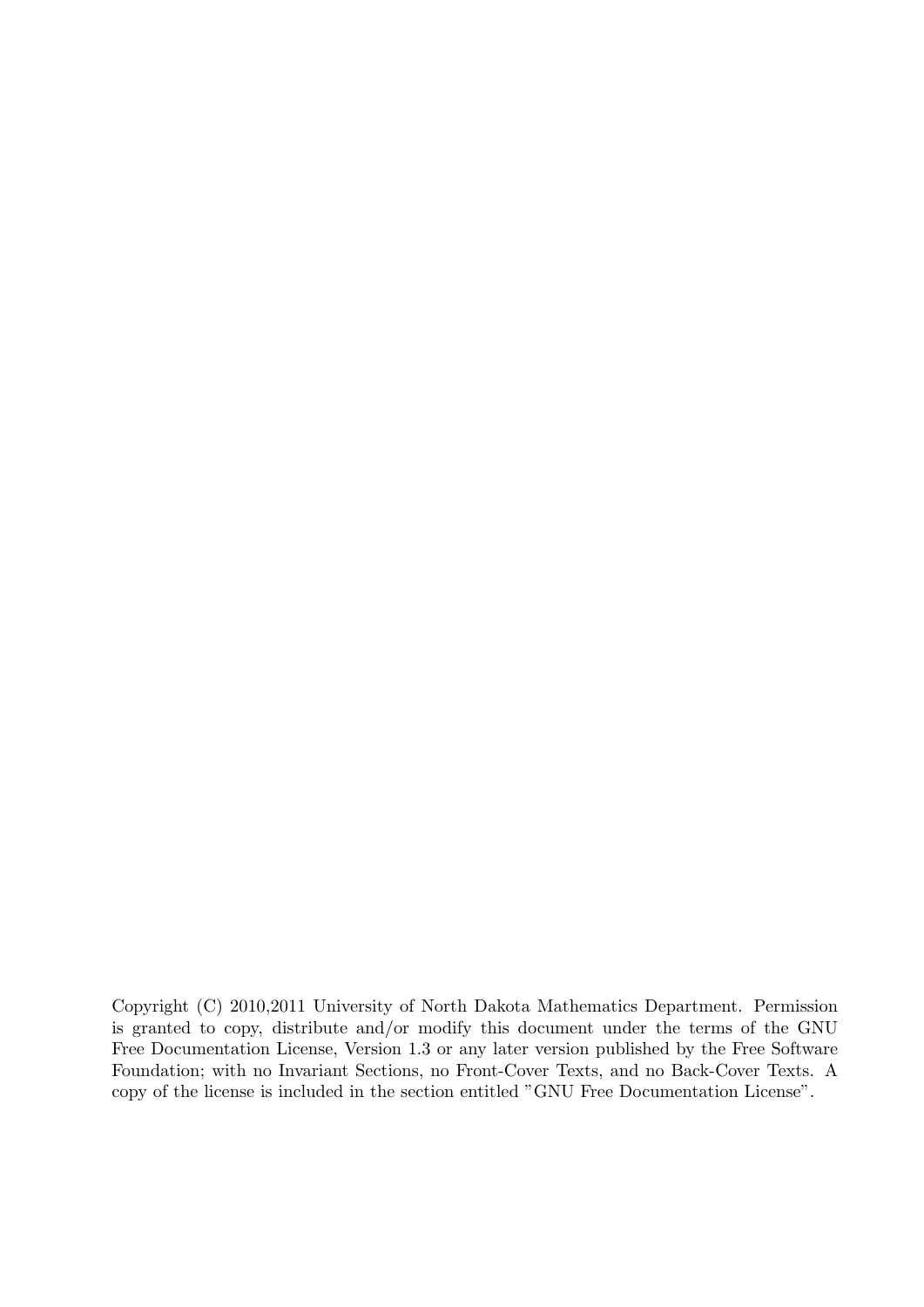## Table of Contents

| Section 6: Solving Recurrence Relations by the Method of Generating Functions  41 |  |
|-----------------------------------------------------------------------------------|--|
|                                                                                   |  |
|                                                                                   |  |
|                                                                                   |  |
|                                                                                   |  |
|                                                                                   |  |
|                                                                                   |  |
|                                                                                   |  |
|                                                                                   |  |
|                                                                                   |  |
|                                                                                   |  |
|                                                                                   |  |
|                                                                                   |  |
|                                                                                   |  |
|                                                                                   |  |
|                                                                                   |  |
|                                                                                   |  |
|                                                                                   |  |
|                                                                                   |  |
|                                                                                   |  |
|                                                                                   |  |
|                                                                                   |  |
|                                                                                   |  |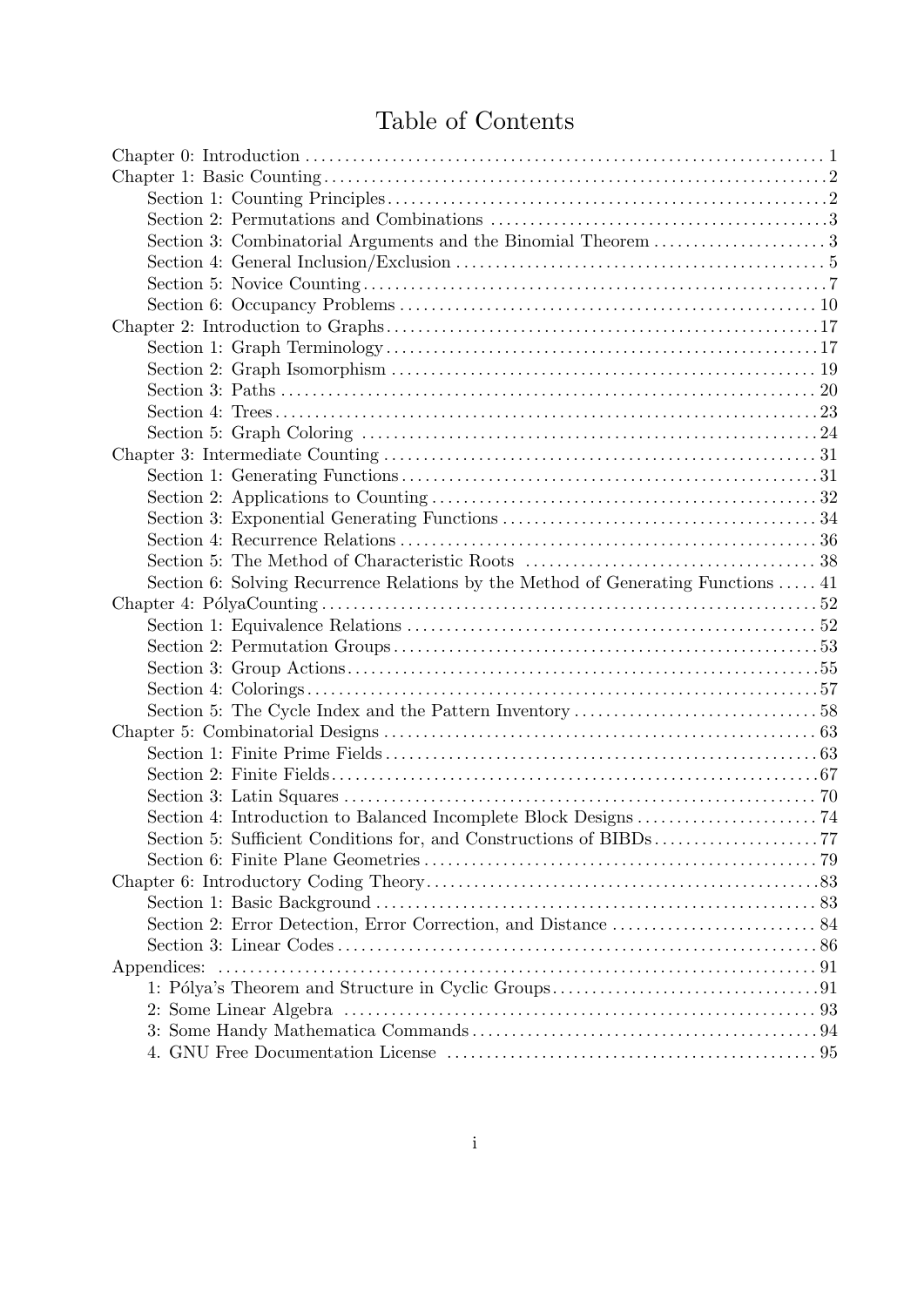## Chapter 0: Overview

There are three essential problems in combinatorics. These are the *existence problem*, the *counting problem*, and the *optimization problem*. This course deals primarily with the first two in reverse order.

The first two chapters are preparatory in nature. Chapter 1 deals with basic counting. Since Math208 is a prerequisite for this course, you should already have a pretty good grasp of this topic. This chapter will normally be covered at an accelerated rate. Chapter 2 is a short introduction to graph theory - which serves as a nice tie-in between the counting problem, and the existence problem. Graph theory is also essential for the optimization problem. Not every instructor of Math208 covers graph theory beyond the basics of representing relations on a set via digraphs. This short chapter should level the playing field between those students who have seen more graph theory and those who have not.

Chapter 3 is devoted to intermediate counting techniques. Again, some of this material will be review for certain, but not all, students who have successfully completed Math208. The material on generating functions requires some ability to manipulate power series in a formal fashion. This explains why Calculus II is a prerequisite for this course.

Counting theory is crowned by the so-called Pólya Counting, which is the topic of Chapter 4. Pólya Counting requires some basic group theory. This is not the last topic where abstract algebra rears its head.

The terminal chapters are devoted to combinatorial designs and a short introduction to coding theory. The existence problem is the main question addressed here. The flavor of these notes is to approach the problems from an algebraic perspective. Thus we will spend considerable effort investigating finite fields and finite geometries over finite fields.

My personal experience was that seeing these algebraic structures in action before taking abstract algebra was a huge advantage. I've also encountered quite a few students who took this course after completing abstract algebra. Prior experience with abstract algebra did not necessarily give them an advantage in this course, but they did tend to come away with a much improved opinion of, and improved respect for, the field of abstract algebra.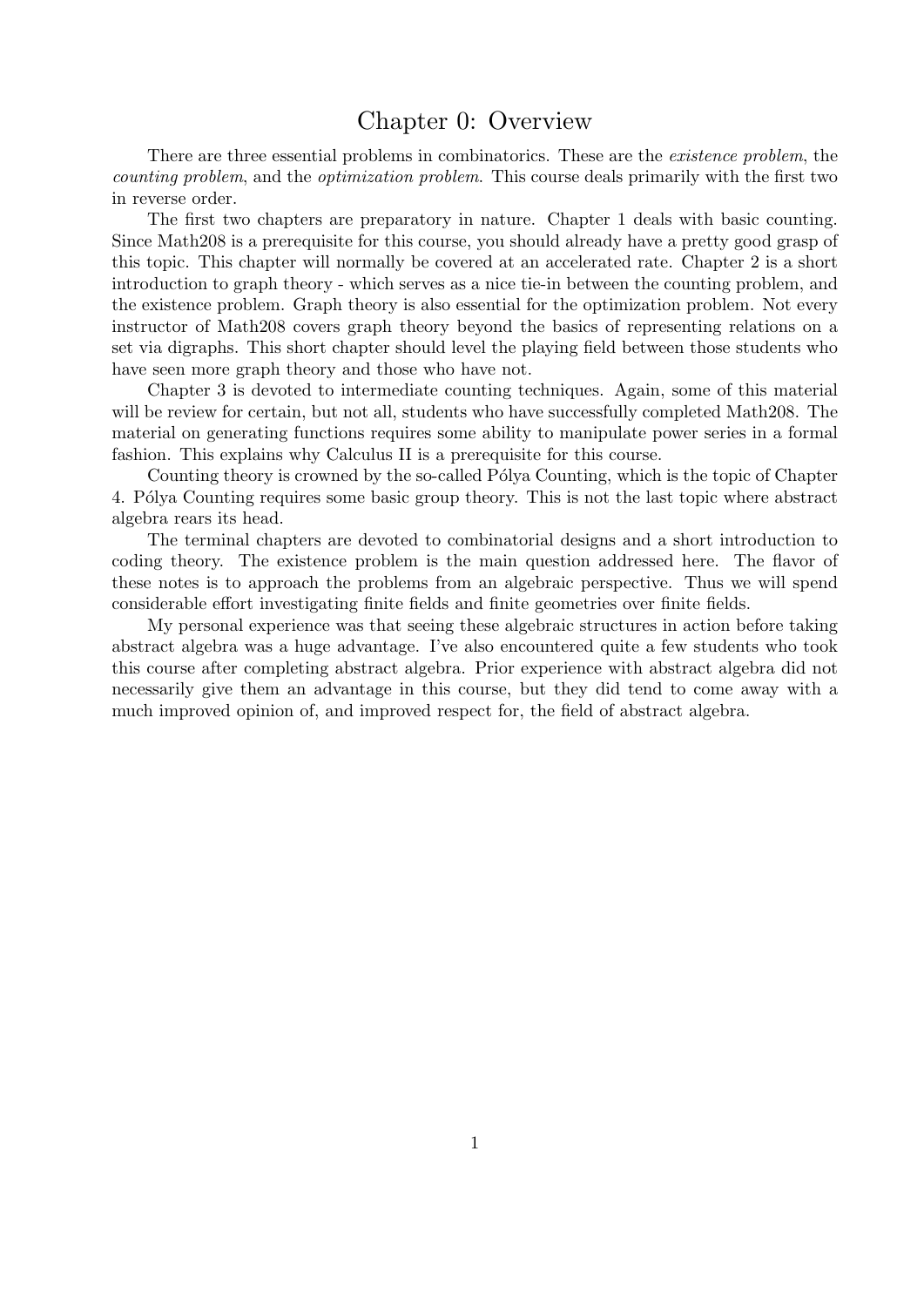## Chapter 1: Basic Counting

We generally denote sets by capital English letters, and their elements as lowercase English letters. We denote the cardinality of a finite set, *A*, by  $|A|$ . A set with  $|A| = n$  is called an *n*-set. We denote an arbitrary universal set by  $\mathcal{U}$ , and the complement of a set (relative to  $\mathcal{U}$ ) by *A*. Unless otherwise indicated, all sets mentioned in this chapter are finite sets.

#### *§*1.1 Counting Principles

The basic principles of counting theory are the *multiplication principle*, the *principle of inclusion/exclusion*, the *addition principle*, and the *exclusion principle*.

The multiplication principle states that the cardinality of a Cartesian product is the product of the cardinalities. In the most basic case we have  $|A \times B| = |A| \cdot |B|$ . An argument for this is that  $A \times B$  consists of all ordered pairs  $(a, b)$  where  $a \in A$  and  $b \in B$ . There are  $|A|$ choices for *a* and then *|B|* choices for *b*. A common rephrasing of the principle is that if a task can be decomposed into two sequential subtasks, where there are  $n_1$  ways to complete the first subtask, and then  $n_2$  ways to complete the second subtask, then altogether there are  $n_1 \cdot n_2$ ways to complete the task.

Notice the connection between the multiplication principle and the logical connective AND. Also, realize that this naturally extends to general Cartesian products with finitely many terms.

Example: The number of binary strings of length 10 is  $2^{10}$  since it is  $|\{0,1\}|^{10}$ .

Example: The number of ternary strings of length n is  $3^n$ .

Example: The number of functions from a *k*-set to an *n*-set is  $n^k$ .

Example: The number of strings of length *k* using *n* symbols with repetition allowed is  $n^k$ .

Example: The number of 1-1 functions from a *k*-set to an *n*-set is  $n \cdot (n-1) \cdot (n-2) \cdot ... \cdot (n-(k-1))$ .

The basic principle of inclusion/exclusion states that  $|A \cup B| = |A| + |B| - |A \cap B|$ . So we include elements when either in *A*, or in *B*, but then have to exclude the elements in  $A \cap B$ . since they've been included twice each.

Example: How many students are there in a discrete math class if 15 students are computer science majors, 7 are math majors, and 3 are double majors in math and computer science?

Solution: Let *A* denote the subset of computer science majors in the class, and *B* denote the math majors. Then  $|A| = 15$ ,  $|B| = 7$  and  $|A \cap B| = 3 \neq 0$ . So by the principle of inclusion/exclusion there are  $15 + 7 - 3 = 19$  students in the class.

The general principle of inclusion/exclusion will be discussed in a later section.

The addition principle is a special case of the principle of inclusion/exclusion. If  $A \cap B = \emptyset$ , then  $|A \cup B| = |A| + |B|$ . In general the cardinality of a finite collection of pairwise disjoint finite sets is the sum of their cardinalities. That is, if  $A_i \cap A_j = \emptyset$  for  $i \neq j$ , and  $|A_i| < \infty$  for all *i*, then ∪*n i*=1 *Ai*  $=\sum_{n=1}^{\infty}$ *i*=1  $|A_i|$ .

The exclusion principle is a special case of the addition principle. A set and its complement are always disjoint, so  $|A| + |\overline{A}| = |\mathcal{U}|$ , or equivalently  $|A| = |\mathcal{U}| - |\overline{A}|$ .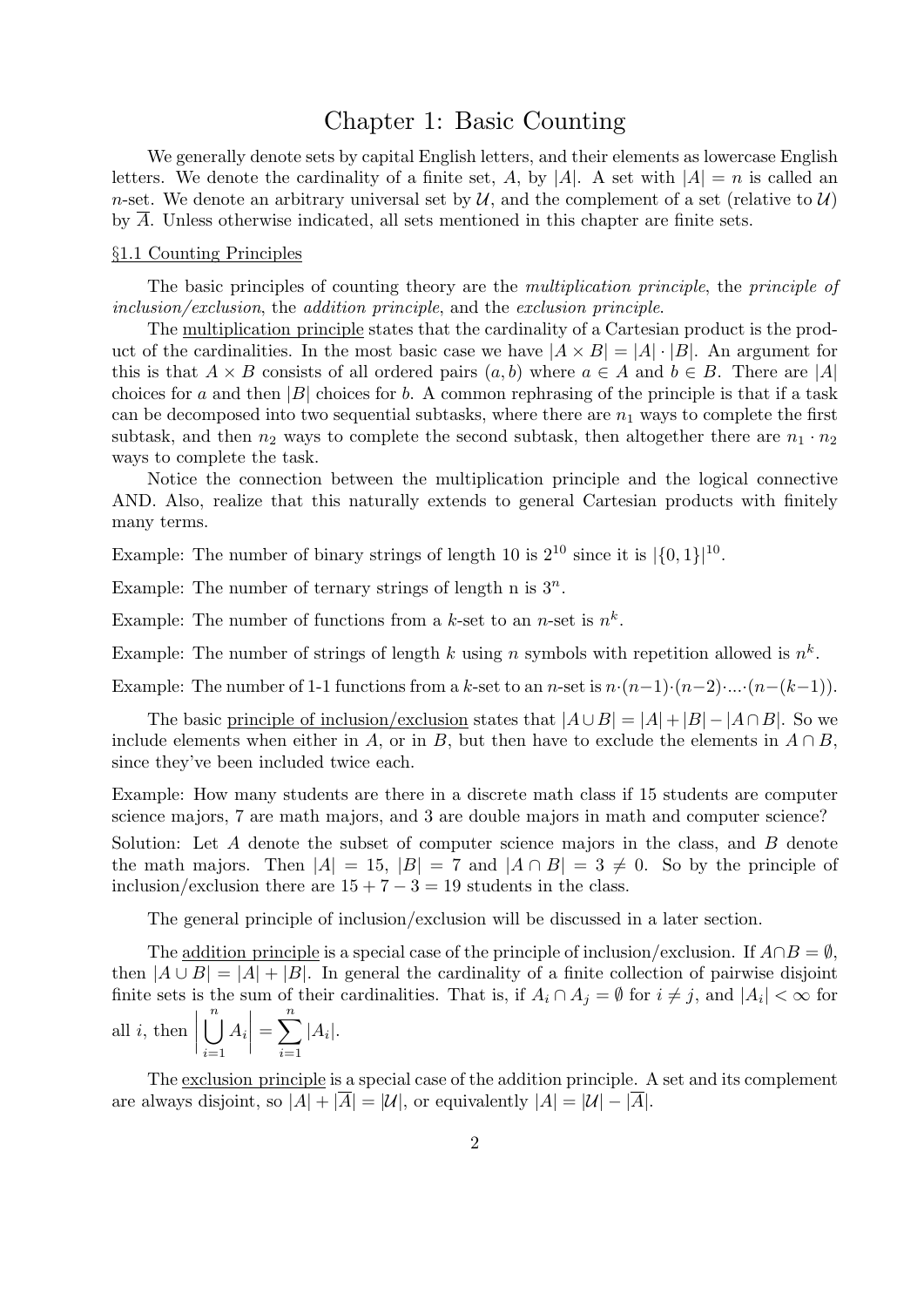#### *§*1.2 Permutations and Combinations

Given an *n*-set of objects, an *r*-string from the *n*-set is a sequence of length *r*. We take the convention that the string is identified with its output list. So the string  $a_1 = a, a_2 = a_1$  $b, a_3 = c, a_4 = b$  is denoted *abcb*.

The number of *r*-strings from a set of size  $n$  is  $n^r$  as we saw in the previous section. As a string we see that order matters. That is, the string *abcd* is not the same as the string *bcad*. Also repetition is allowed, since for example *aaa* is a 3-string from the set of lowercase English letters.

An *r*-permutation from an *n*-set is an ordered selection of *r* distinct objects from the *n*-set. We denote the number of *r*-permutations of an *n*-set  $P(n, r)$ . By the multiplication principle  $P(n,r) = n(n-1)\cdot ... \cdot (n-(r-1)) = n(n-1)\cdot ... \cdot (n-r+1) = \frac{n!}{(n-r)!}.$ 

The number  $P(n, r)$  is the same as the number of one-to-one functions from a set of size

*r* to a set of size *n*. An *r*-combination from an *n*-set is an unordered collection of *r* distinct elements from the set. In other words an *r*-combination of an *n*-set is a *r*-subset. We denote the number of *r*-combinations from an *n*-set by  $C(n,r)$  or  $\binom{n}{r}$ *r* ) .

Theorem 1 
$$
r!
$$
 $\binom{n}{r} = P(n,r)$ 

**Proof:** For each *r*-combination from an *n*-set, there are *r*! ways for us to order the set without repetition. Each ordering gives rise to exactly one *r*-permutation from the *n*-set. Every *r*permutation from the *n*-set arises in this fashion.

**Corollary 1** 
$$
\binom{n}{r} = \frac{n!}{r!(n-r)!}
$$
  
Since  $n - (n-r) = r$ , we also have

Corollary 2 
$$
\binom{n}{r} = \binom{n}{n-r}
$$

Example: Suppose we have a club with 20 members. If we want to select a committee of 5 members, then there are  $C(20, 5)$  ways to do this since the order of people on the committee doesn't matter. However if the club wants to elect a board of officers consisting of a president, vice president, secretary, treasurer, and sergeant-at-arms, then there are  $P(20, 5)$  ways to do this. In each instance, repetition is not allowed. What makes the difference between the two cases is that the first is an unordered selection without repetition, whereas the second is an ordered selection without repetition.

#### *§*1.3 Combinatorial Arguments and the Binomial Theorem

One of the most famous combinatorial arguments is attributed to Blaise Pascal and bears his name. The understanding we adopt is that any number of the form  $\binom{m}{m}$ *s* ) , where *m* and *s* are integers, is zero, if either  $s > m$ , or  $s < 0$  (or both).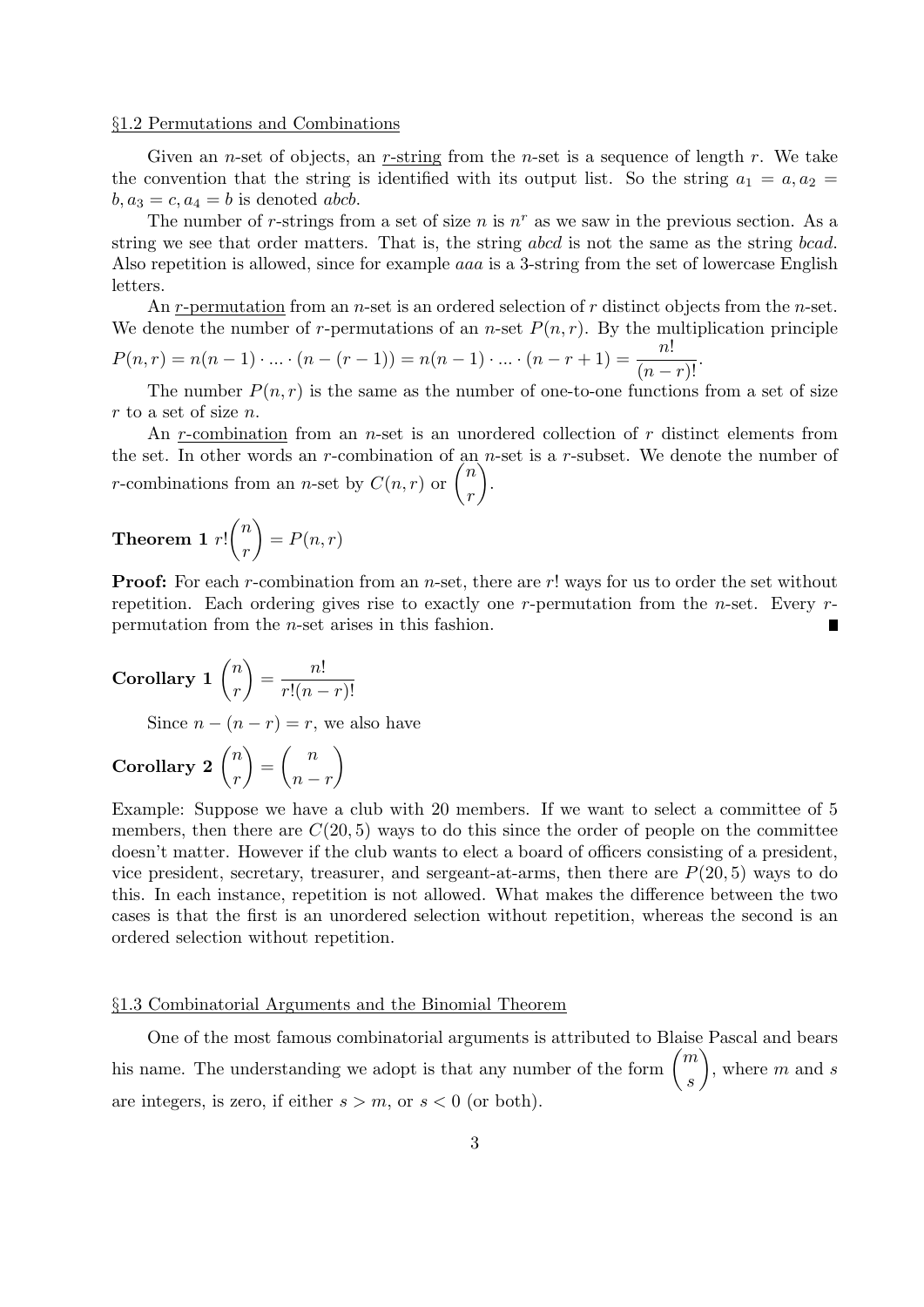**Theorem** (Pascal's Identity) *Let n and k be non-negative integers, then*

$$
\binom{n+1}{k} = \binom{n}{k-1} + \binom{n}{k}
$$

**Proof:** Let *S* be a set with  $n + 1$  elements, and let  $a \in S$ . Put  $T = S - \{a\}$  so  $|T| = n$ . On the one hand *S* has  $\binom{n+1}{k}$ subsets of size *k*. On the other hand, *S* has  $\binom{n}{k}$  $\lambda$ *k*-subsets which *k k* are subsets of *T* and  $\left(\frac{n}{n}\right)$  $\setminus$ *k*-subsets consisting of *a* together with a (*k −* 1)-subset of *T*. *k −* 1 Since these two types of subsets are disjoint, the result follows by the addition principle.  $\blacksquare$ 

You may be more familiar with Pascal's Identity through Pascal's Triangle



The border entries are always 1. Each inner entry of the triangle is the sum of the two entries diagonally above it.

A nice application of Pascal's Identity is in the proof of the following theorem. We first state one lemma, without proof.

**Lemma 1** When *m* is a non-negative integer  $\binom{m}{0}$  $\boldsymbol{0}$  $\binom{m}{1} = 1 = \binom{m}{1}$ *m*  $\lambda$ *.*

**Theorem 2** (The Binomial Theorem) *When n* is a non-negative integer and  $x, y \in \mathbb{R}$ 

$$
(x+y)^n = \sum_{k=0}^n \binom{n}{k} x^k y^{n-k}.
$$

**Proof by induction on** *n* When  $n = 0$  the result is clear. So suppose that for some  $n \geq 0$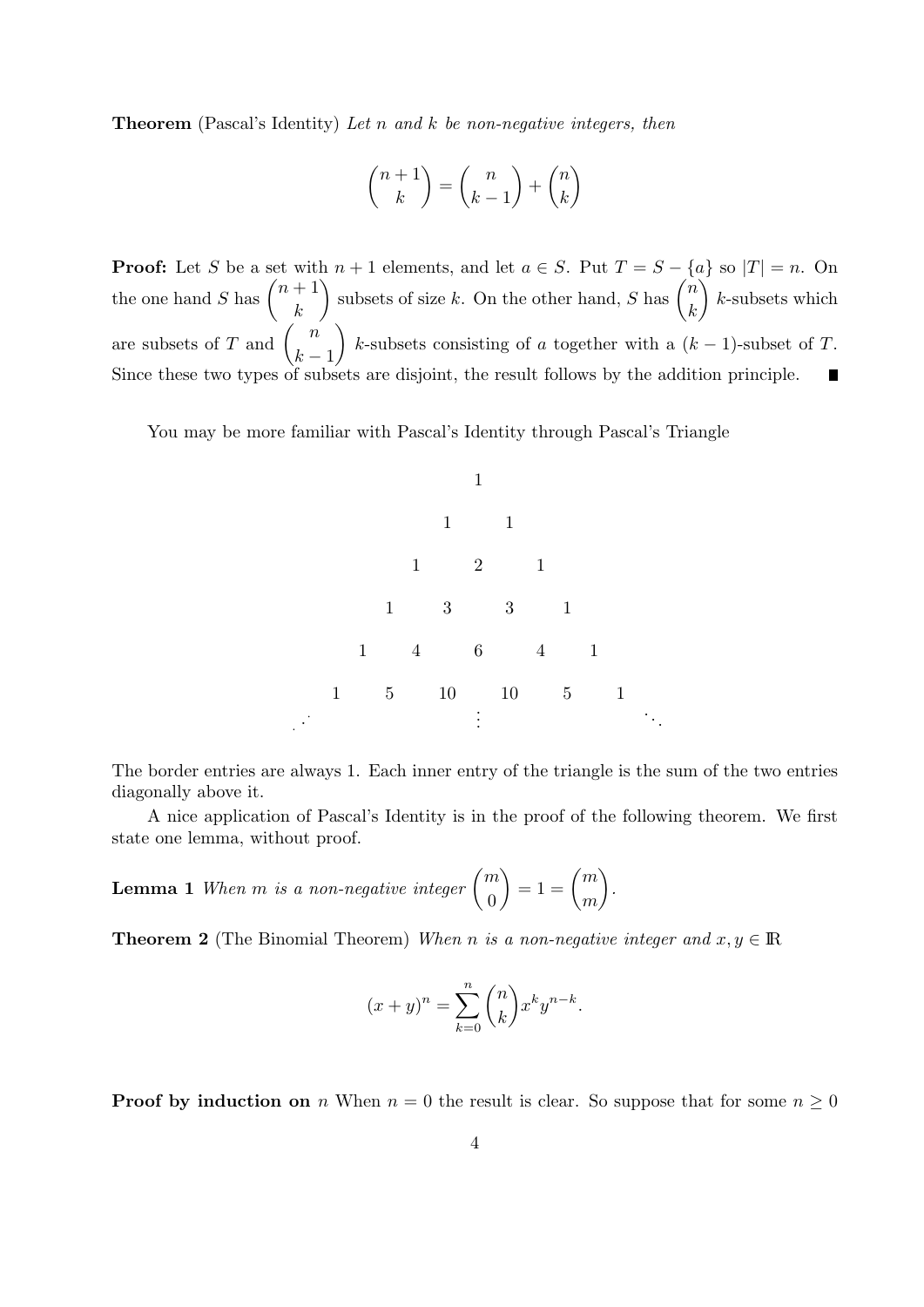we have  $(x+y)^n = \sum_{n=0}^{\infty}$ *k*=0 ( *n k*  $\setminus$  $x^k y^{n-k}$ , for any  $x, y \in \mathbb{R}$ . Then

$$
(x + y)^{n+1} = (x + y)^n (x + y), \text{ by recursive definition of integral exponents}
$$
\n
$$
= \left[ \sum_{k=0}^n {n \choose k} x^k y^{n-k} \right] (x + y), \text{ by inductive hypothesis}
$$
\n
$$
= \left[ \sum_{k=0}^n {n \choose k} x^{k+1} y^{n-k} \right] + \left[ \sum_{k=0}^n {n \choose k} x^k y^{n+1-k} \right]
$$
\n
$$
= {n \choose n} x^{n+1} + \left[ \sum_{k=0}^n {n \choose k} x^{k+1} y^{n-k} \right] + \left[ \sum_{k=1}^n {n \choose k} x^k y^{n+1-k} \right] + {n \choose 0} y^{n+1}
$$
\n
$$
= {n \choose n} x^{n+1} + \left[ \sum_{l=1}^n {n \choose l-1} x^l y^{n-(l-1)} \right] + \left[ \sum_{k=1}^n {n \choose k} x^k y^{n+1-k} \right] + {n \choose 0} y^{n+1}
$$
\n
$$
= {n \choose n} x^{n+1} + \left[ \sum_{k=1}^n {n \choose k-1} x^l y^{n+1-k} \right] + \left[ \sum_{k=1}^n {n \choose k} x^k y^{n+1-k} \right] + {n \choose 0} y^{n+1}
$$
\n
$$
= {n \choose n} x^{n+1} + \left[ \sum_{k=1}^n \left[ {n \choose k-1} + {n \choose k} \right] x^k y^{n+1-k} \right] + {n \choose 0} y^{n+1}
$$
\n
$$
= {n+1 \choose n+1} x^{n+1} + \left[ \sum_{k=1}^n {n+1 \choose k} x^k y^{n+1-k} \right] + {n+1 \choose 0} y^{n+1}, \text{ by Pascal's identity}
$$
\n
$$
= \sum_{k=0}^{n+1} {n+1 \choose k} x^k y^{n+1-k}
$$

From the binomial theorem we can derive facts such as

**Theorem 3** *A* finite set with *n* elements has  $2^n$  subsets

**Proof:** By the addition principle the number of subsets of an *n*-set is

$$
\sum_{k=0}^{n} \binom{n}{k} = \sum_{k=0}^{n} \binom{n}{k} 1^k 1^{n-k}.
$$

П

By the binomial theorem  $\sum_{n=1}^n$ *k*=0 ( *n k*  $\lambda$  $1^{k}1^{n-k} = (1+1)^{n} = 2^{n}$ 

#### *§*1.4 General Inclusion/Exclusion

In general when we are given *n* finite sets  $A_1, A_2, ..., A_n$  and we want to compute the cardinality of their generalized union we use the following theorem.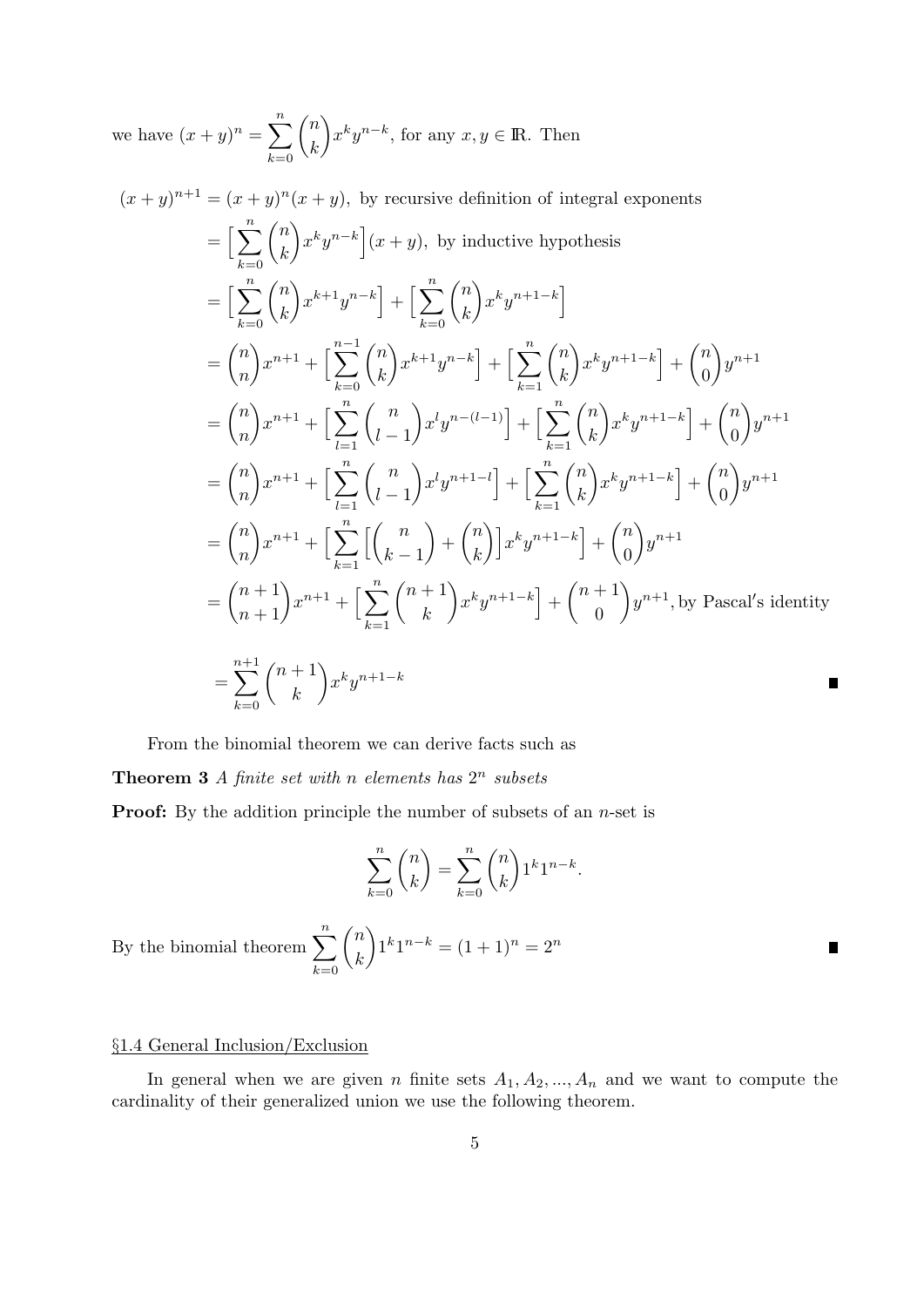**Theorem 1** *Given finite sets*  $A_1, A_2, ..., A_n$ 

$$
\Big|\bigcup_{k=1}^n A_k\Big| = \Big[\sum_{k=1}^n |A_k|\Big] - \Big[\sum_{1\leq j < k \leq n} |A_j\cap A_k|\Big] + \Big[\sum_{1\leq i < j < k \leq n} |A_i\cap A_j\cap A_k|\Big] + \ldots + (-1)^{n+1} \Big|\bigcap_{k=1}^n A_k\Big|
$$

**Proof:** We draw this as a corollary of the next theorem.

Let *U* be a finite universal set which contains the general union of  $A_1, A_2, ..., A_n$ . To compute the cardinality of the general intersection of complements of  $A_1, A_2, ..., A_n$  we use the general version of DeMorgan's laws and the principle of exclusion. That is

$$
\left|\bigcap_{k=1}^{n} \overline{A_k}\right| = |\mathcal{U}| - \left|\overline{\bigcap_{k=1}^{n} \overline{A_k}}\right| = |\mathcal{U}| - \left|\bigcup_{k=1}^{n} A_k\right|.
$$

So equivalent to theorem 1 is

**Theorem 2** *Given finite sets*  $A_1, A_2, ..., A_n$ 

$$
\Big|\bigcap_{k=1}^{n} \overline{A_k}\Big| = |\mathcal{U}| - \Big[\sum_{k=1}^{n} |A_k|\Big] + \Big[\sum_{1 \le j < k \le n} |A_j \cap A_k|\Big] - \dots + (-1)^n \Big|\bigcap_{k=1}^{n} A_k\Big|
$$

**Proof:** Let  $x \in \mathcal{U}$ . Then two cases to consider are 1)  $x \notin A_i$  for all *i* and 2)  $x \in A_i$  for exactly  $p$  of the sets  $A_i$ , where  $1 \leq p \leq n$ .

In the first case, x is counted once on the left hand side. It is also counted only once on the right hand side in the  $|U|$  term. It is not counted in any of the subsequent terms on the right hand side.

In the second case, x is not counted on the left hand side, since it is not in the general intersection of the complements.

Denote the term  $|\mathcal{U}|$  as the 0th term,  $\sum_{n=1}^{\infty}$ *k*=1  $|A_k|$  as the 1st term, etc. Since *x* is a member of exactly *p* of the sets  $A_1, ..., A_n$ , it gets counted  $\begin{pmatrix} p \\ p \end{pmatrix}$ *m*  $\setminus$ times in the *m*th term. (Remember that  $\binom{n}{n}$ *k*  $\lambda$  $= 0$ , when  $k > n$ )

So the total number of times *x* is counted on the right hand side is

$$
\binom{p}{0} - \binom{p}{1} + \binom{p}{2} - \dots + (-1)^p \binom{p}{p}.
$$

All terms of the form  $\binom{p}{p}$ *k*  $\setminus$ , where  $k > p$  do not contribute. By the binomial theorem

$$
0 = 0p = (1 + (-1))p = {p \choose 0} - {p \choose 1} + {p \choose 2} - \dots + (-1)^p {p \choose p}.
$$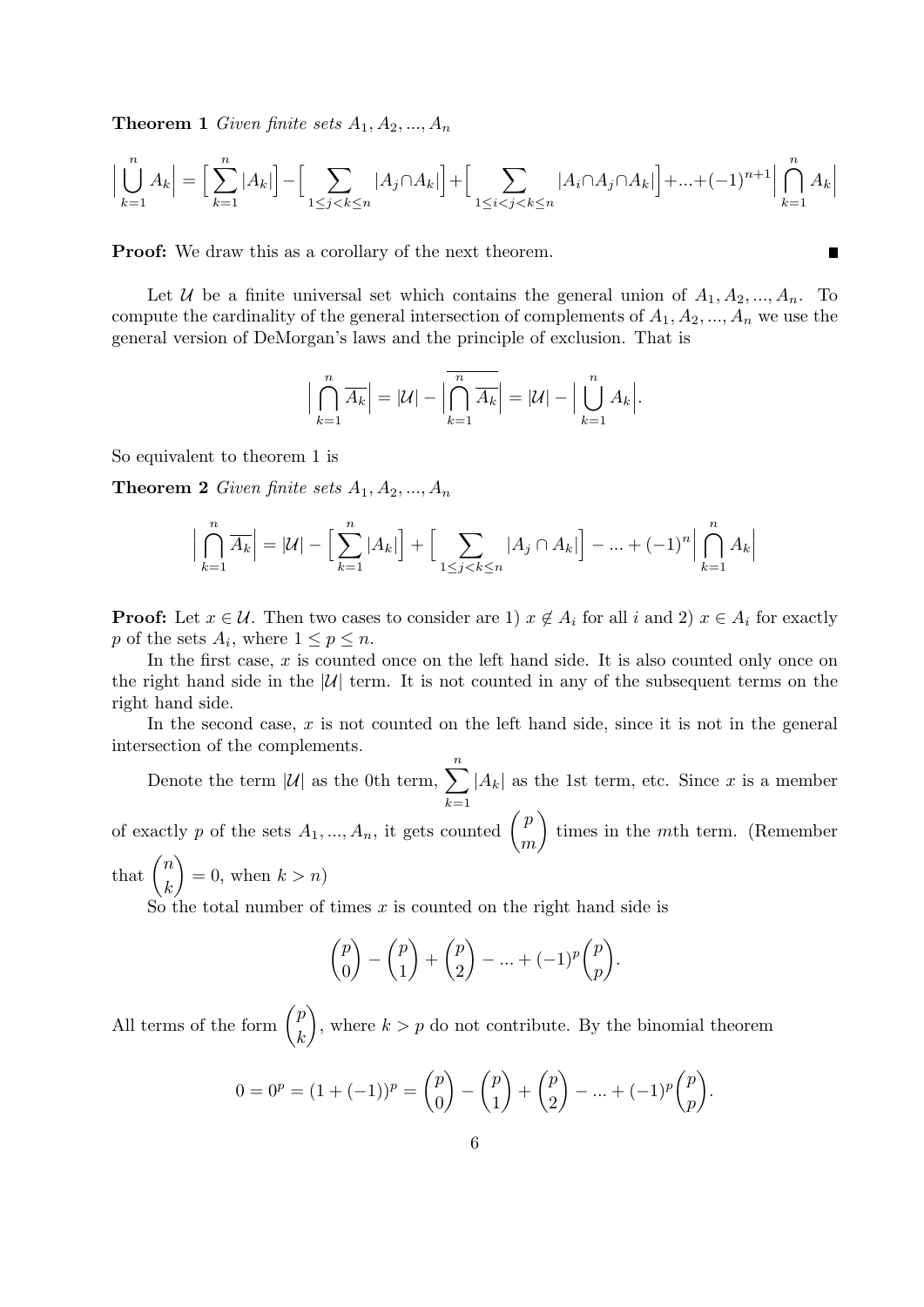So the count is correct.

Example 1 How many students are in a calculus class if 14 are math majors, 22 are computer science majors, 15 are engineering majors, and 13 are chemistry majors, if 5 students are double majoring in math and computer science, 3 students are double majoring in chemistry and engineering, 10 are double majoring in computer science and engineering, 4 are double majoring in chemistry and computer science, none are double majoring in math and engineering and none are double majoring in math and chemistry, and no student has more than two majors?

■

Solution: Let  $A_1$  denote the math majors,  $A_2$  denote the computer science majors,  $A_3$  denote the engineering majors, and  $A_4$  the chemistry majors. Then the information given is  $|A_1| = 14, |A_2| = 22, |A_3| = 15, |A_4| = 13, |A_1 \cap A_2| = 5, |A_1 \cap A_3| = 0, |A_1 \cap A_4| = 0,$  $|A_2 \cap A_3| = 10, |A_2 \cap A_4| = 4, |A_3 \cap A_4| = 3, |A_1 \cap A_2 \cap A_3| = 0, |A_1 \cap A_2 \cap A_4| = 0$  $|A_1 \cap A_3 \cap A_4| = 0, |A_2 \cap A_3 \cap A_4| = 0, |A_1 \cap A_2 \cap A_3 \cap A_4| = 0.$ 

So by the general rule of inclusion/exclusion, the number of students in the class is  $14 +$  $22 + 15 + 13 - 5 - 10 - 4 - 3 = 32.$ 

Example 2 How many ternary strings (using 0's, 1's and 2's) of length 8 either start with a 1, end with two 0's or have 4th and 5th positions 12?

Solution: Let *A*<sup>1</sup> denote the set of ternary strings of length 8 which start with a 1, *A*<sup>2</sup> denote the set of ternary strings of length 8 which end with two 0's, and *A*<sup>3</sup> denote the set of ternary strings of length 8 which have 4th and 5th positions 12. By the general rule of inclusion/exclusion our answer is

$$
3^7 + 3^6 + 3^6 - 3^5 - 3^5 - 3^4 + 3^3
$$

#### *§*1.5 Novice Counting

All of the counting exercises you've been asked to complete so far have not been realistic. In general it won't be true that a counting problem fits neatly into a section. So we need to work on the bigger picture.

When we start any counting exercise it is true that there is an underlying exercise at the basic level that we want to consider first. So instead of answering the question immediately we might first want to decide on what type of exercise we have. So far we have seen three types which are distinguishable by the answers to two questions.

1) In forming the objects we want to count, is repetition or replacement allowed?

2) In forming the objects we want to count, does the order of selection matter?

The three scenarios we have seen so far are described in the table below.

| Order | Repetition | ⊥'vpe             | Form      |
|-------|------------|-------------------|-----------|
|       |            | $r$ -strings      |           |
|       |            | $r$ -permutations | P(n,r)    |
|       |            | $r$ -combinations | $\hat{n}$ |

There are two problems to address. First of all the table above is incomplete. What about, for example, counting objects where repetition is allowed, but order doesn't matter. Second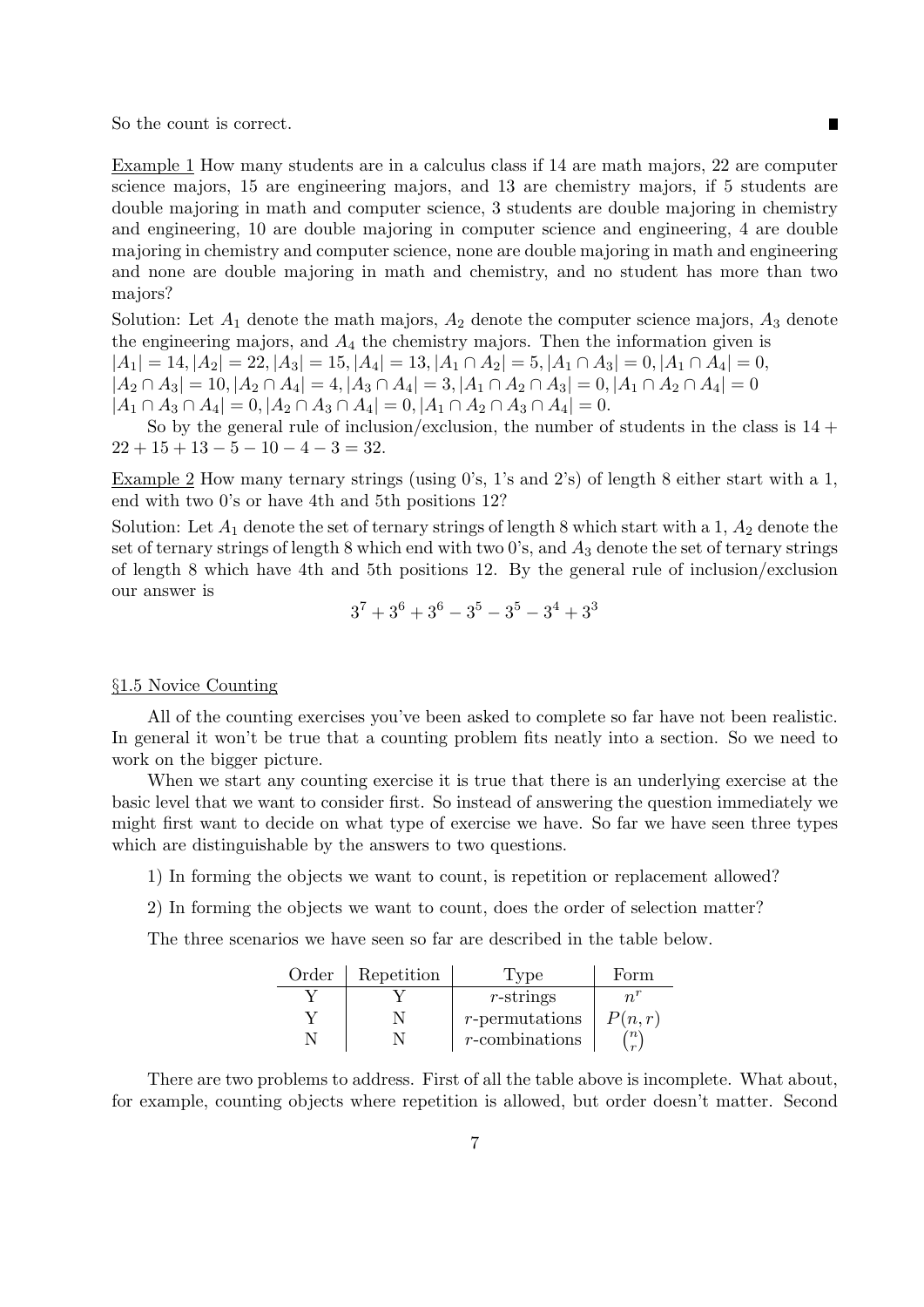of all, there are connections among the types which make some solutions appear misleading. But as a general rule of thumb, if we correctly identify the type of problem we are working on, then all we have to do is use the principles of addition, multiplication, inclusion/exclusion, or exclusion to decompose our problem into subproblems. The solutions to the subproblems often have the same form as the underlying problem. The principles we employed direct us on how the sub-solutions should be recombined to give the final answer.

As an example of the second problem, if we ask how many binary strings of length 10 contain exactly three 1's, then the underlying problem is an *r*-string problem. But in this case the answer is  $\left(\begin{matrix}10\\2\end{matrix}\right)$ 3 ). Of course this is really  $\begin{pmatrix} 10 \\ 2 \end{pmatrix}$ 3  $\Delta$ 1 3 1 7 from the binomial theorem. In this case the part of the answer which looks like  $n<sup>r</sup>$  is suppressed since it's trivial. To see the difference we might ask how many ternary strings of length 10 contain exactly three 1's. Now the answer is  $\binom{10}{3}$ 3 Í 1<sup>3</sup>2<sup>7</sup>, since we choose the three positions for the 1's to go in, and then fill in each of the 7 remaining positions with a 0 or a 2.

To begin to address the first problem we introduce

The Donut Shop Problem If you get to the donut shop before the cops get there, you will find that they have a nice variety of donuts. You might want to order several dozen. They will put your order in a box. You don't particularly care what order the donuts are put into the box. You do usually want more than one of several types. The number of ways for you to complete your order is therefore a counting problem where order doesn't matter, and repetition is allowed.

In order to answer the question of how many ways you can complete your order, we first recast the problem mathematically. From among *n* types of objects we want to select *r* objects. If  $x_i$  denotes the number of objects of the *i*th type selected, we have  $0 \leq x_i$ , (since we cannot choose a negative number of chocolate donouts), also  $x_i \in \mathbb{Z}$ , (since we cannot select fractional parts of donuts). So the different ways to order are in one-to-one correspondence with the solutions in non-negative integers to  $x_1 + x_2 + ... + x_n = r$ .

Next, in order to compute the number of solutions in non-negative integers to  $x_1 + x_2 +$  $...+x_n = r$ , we model each solution as a string (possibly empty) of  $x_1$  1's followed by a +, then a string of  $x_2$  1's followed by a +, ... then a string of  $x_{n-1}$  1's followed by a +, then a string of *x<sub>n</sub>* 1's. So for example, if  $x_1 = 2, x_2 = 0, x_3 = 1, x_4 = 3$  is a solution to  $x_1 + x_2 + x_3 + x_4 = 6$ the string we get is  $11 + 1 + 111$ . So the total number of solutions in non-negative integers to  $x_1 + \ldots + x_n = r$ , is the number of binary strings of length  $r + n - 1$  with exactly  $r$  1's. From the remark above, this is  $\binom{n+r-1}{r}$ *r*  $\setminus$ .

The donut shop problem is not very realistic in two ways. First it is common that some of your order will be determined by other people. You might for example canvas the people in your office before you go to see if there is anything you can pick up for them. So whereas you want to order *r* donuts, you might have been asked to pick up a certain number of various types.

The More Realistic Donut Shop Problem Now suppose that we know that we want to select *r* donuts from among *n* types so that at least  $a_i(a_i \geq 0)$  donuts of type *i* are selected. In terms of our equation, we have  $x_1 + x_2 + \ldots + x_n = r$ , where  $a_i \leq x_i$ , and  $x_i \in \mathbb{Z}$ . If we set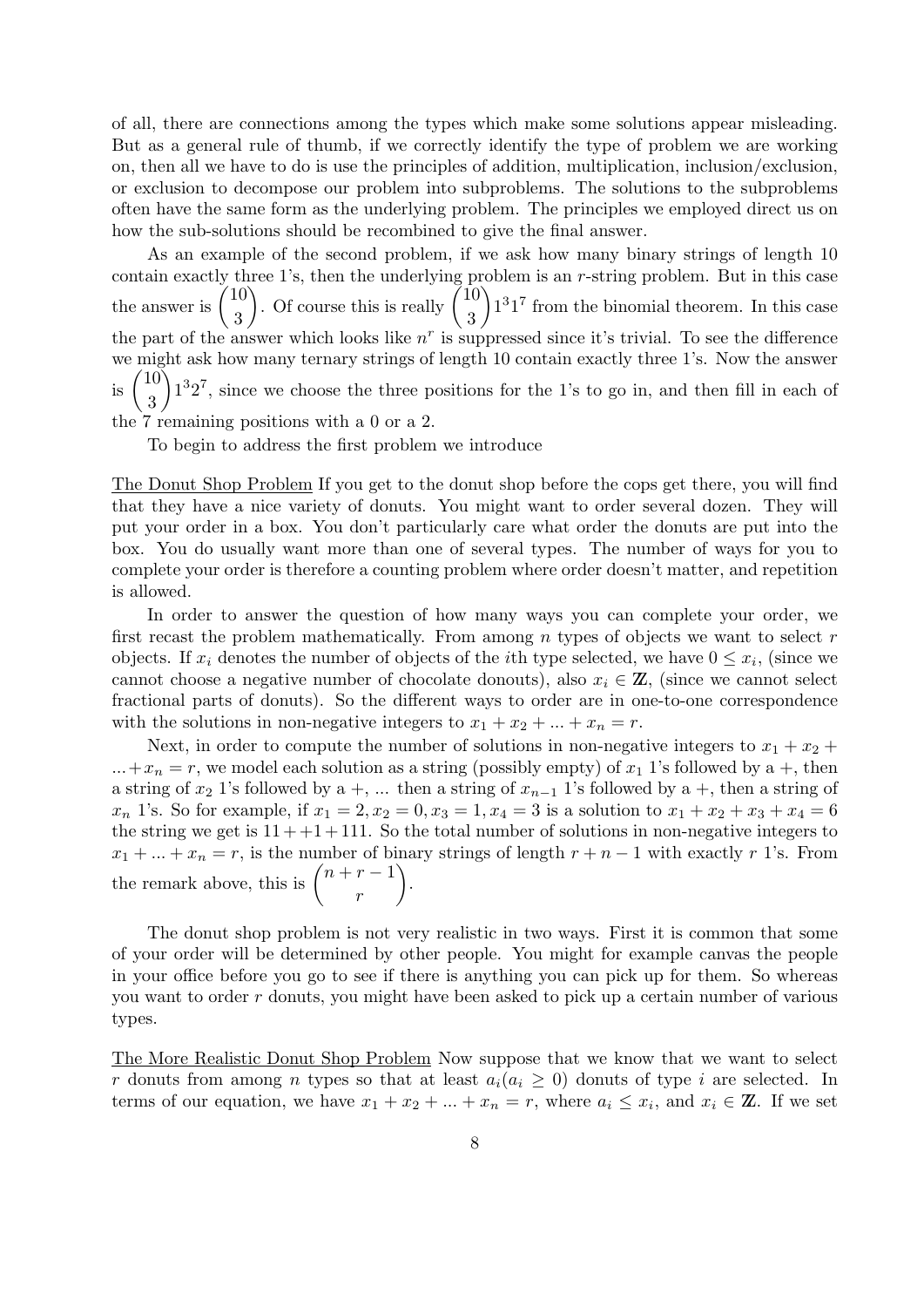$y_i = x_i - a_i$  for  $i = 1, ..., n$ , and  $a = \sum_{i=1}^{n} a_i$ , then  $0 \leq y_i, y_i \in \mathbb{Z}$  and *i*=1  $\sum_{i=1}^{n} y_i = \sum_{i=1}^{n} (x_i - a_i) = [\sum_{i=1}^{n} x_i] - [\sum_{i=1}^{n} a_i] = r - a$ *i*=1 *i*=1 *i*=1 *i*=1

So the number of ways to complete our order is  $\binom{n+(r-a)-1}{r}$  $(r - a)$  $\setminus$ .

Still, we qualified the donut shop problem by supposing that we arrived before the cops did.

The Real Donut Shop Problem If we arrive at the donut shop after canvassing our friends, we want to select r donuts from among *n* types. The problem is that there are probably only a few left of each type. This may place an upper limit on how often we can select a particular type. So now we wish to count solutions to  $a_i \leq x_i \leq b_i$ ,  $x_i \in \mathbb{Z}$ , and  $x_1 + x_2 + ... + x_n = r$ . We proceed by replacing *r* by  $s = r - a$ , where *a* is the sum of lower bounds. We also replace  $b_i$  by  $c_i = b_i - a_i$  for  $i = 1, ..., n$ . So we want to find the number of solutions to  $0 \le y_i \le c_i, y_i \in \mathbb{Z}$ , and  $y_1 + y_2 + \ldots + y_n = s$ . There are several ways to proceed. We choose inclusion/exclusion. Let us set *U* to be all solutions in non-negative integers to  $y_1 + ... + y_n = s$ . Next let  $A_i$  denote those solutions in non-negative integers to  $y_1 + ... + y_n = r$ , where  $c_i \leq y_i$ . Then we want to compute  $|\overline{A_1} \cap \overline{A_2} \cap \overline{A_3} \cap ... \cap \overline{A_n}|$ , which we can do by general inclusion/exclusion, and the ideas from the more realistic donut shop problem.

Example 1 Let us count the number of solutions to  $x_1 + x_2 + x_3 + x_4 = 34$  where  $0 \le x_1 \le 4, 0 \le x_2 \le 5, 0 \le x_3 \le 8$  and  $0 \le x_4 \le 40$ . So as above we have  $c_1 = 4, c_2 = 0$  $5, c_3 = 8$ , and  $c_4 = 40$ . Also  $A_i$  will denote the solutions in non-negative integers to  $x_1 +$  $x_2 + x_3 + x_4 = 34$ , with  $x_i > c_i$ ,  $i = 1, 2, 3, 4$ . So  $|\mathcal{U}| =$  $\begin{pmatrix} 34+4-1 \\ 34 \end{pmatrix}$ . Next realize that *A*<sub>4</sub> =  $\emptyset$ , so *A*<sub>4</sub> = *U* and *A*<sub>1</sub> ∩ *A*<sub>2</sub> ∩ *A*<sub>3</sub> ∩ *A*<sub>4</sub> = *A*<sub>1</sub> ∩ *A*<sub>2</sub> ∩ *A*<sub>3</sub> Now to compute *A*<sub>1</sub>, we must first rephrase  $x_1 > 4$  as a non-strict inequality, i.e.  $5 \leq x_1$ . So  $|A_1|$  =  $\binom{29+4-1}{29}$ . Similarly  $|A_2|$  =  $\binom{28+4-1}{28}$ , and  $|A_3|$  =  $\binom{25+4-1}{25}$ . Next we have that *A*<sub>1</sub> ∩ *A*<sub>2</sub> is all solutions in non-negative integers to  $x_1 + x_2 + x_3 + x_4 = 34$  with  $5 \leq x_1$  and  $6 \leq x_2$ .  $|A_1 \cap A_2|$  =  $\binom{23+4-1}{23}$ . Also  $|A_1 \cap A_3|$  =  $\binom{20+4-1}{20}$  and  $|A_2 \cap A_3|$  =  $\left(\frac{19+4-1}{19}\right)$ .  $\text{Finally } |A_1 \cap A_2 \cap A_3| =$  $\binom{14+4-1}{14}$ . So the final answer is  $\binom{34+4-1}{34}$  –  $\binom{29+4-1}{29}$  –  $\binom{28+4-1}{28}$  –  $\binom{25+4-1}{25}$  +  $\binom{23+4-1}{23} +$  $\binom{20+4-1}{20}$  +  $\binom{19+4-1}{19}$  –  $\begin{pmatrix} 14+4-1 \\ 14 \end{pmatrix}$ 

We can now solve general counting exercises where order is unimportant and repetition is restricted somewhere between no repetition, and full repetition.

To complete the picture we should be able to also solve counting exercises where order is important and repetition is partial. This is somewhat easier. It suffices to consider the subcases in the next example.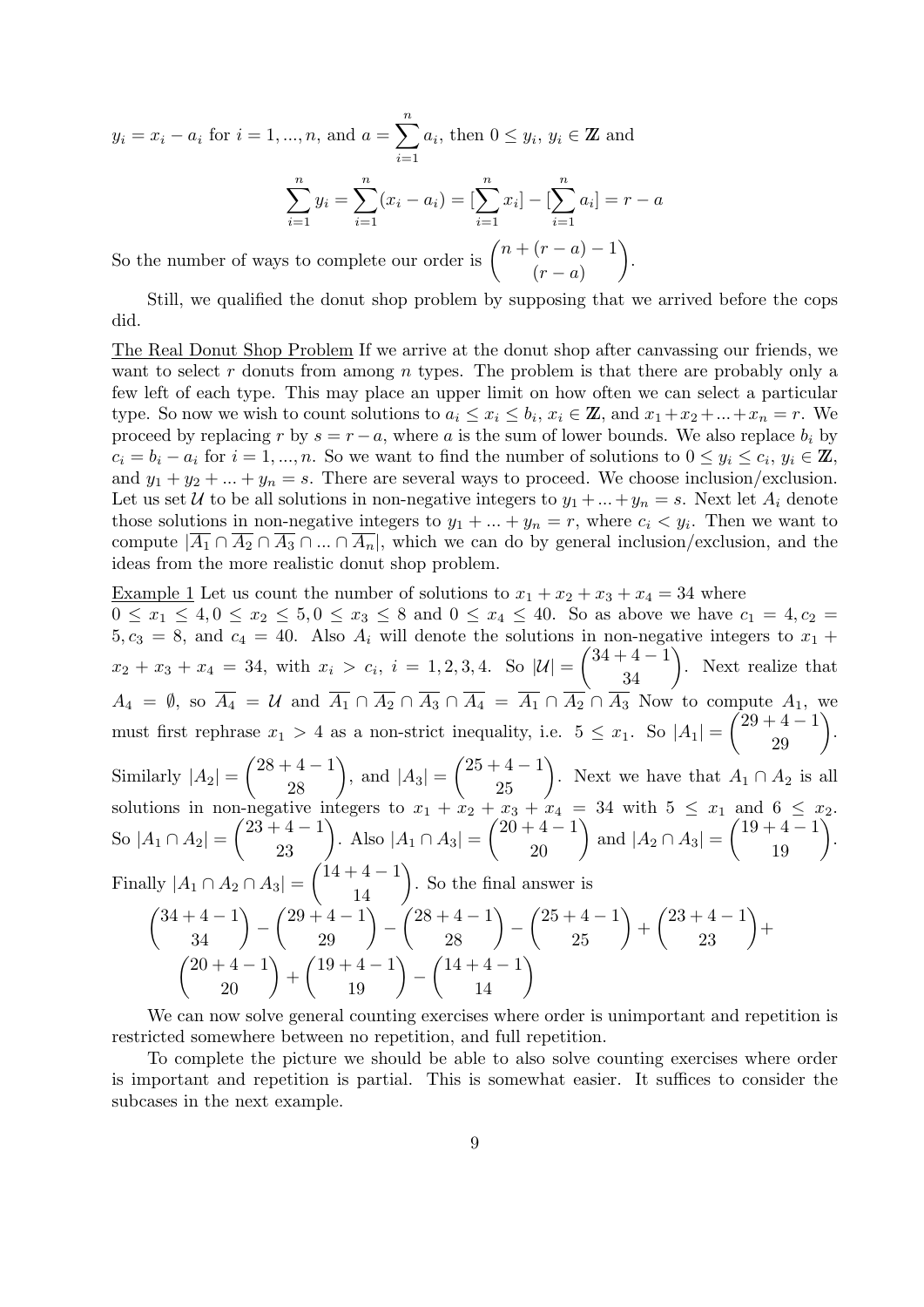Example 2 Let us take as initial problem the number of quaternary strings of length 15. There are  $4^{15}$  of these. Now if we ask how many contain exactly two 0's, the answer is  $\begin{pmatrix} 15 \\ 2 \end{pmatrix}$ 2  $\Delta$  $3^{13}$ . If we ask how many contain exactly two 0's and four 1's, the answer is  $\begin{pmatrix} 15 \\ 0 \end{pmatrix}$ 2  $\setminus$  (13) 4  $\Delta$ 2 9 . And if we ask how many contain exactly two 0's, four 1's and five 2's, the answer is  $\begin{pmatrix} 15 \\ 2 \end{pmatrix}$ 2  $\sqrt{13}$ 4  $\setminus$  (9) 5  $\setminus$  (4) 4 ) .

So in fact many types of counting are related by what we call the multinomial theorem. **Theorem 1** *When*  $r$  *is a non-negative integer and*  $x_1, x_2, ..., x_n \in \mathbb{R}$ 

$$
(x_1 + x_2 + \dots + x_n)^r = \sum_{\substack{e_1 + e_2 + \dots + e_n = r \\ 0 \le e_i}} {r \choose e_1, e_2, \dots e_n} x_1^{e_1} x_2^{e_2} \dots x_n^{e_n},
$$

*where*  $\begin{pmatrix} r \end{pmatrix}$ *e*1*, e*2*, ...e<sup>n</sup>*  $\setminus$  $=\frac{r!}{1-r!}$  $\frac{1}{e_1!e_2!...e_n!}$ 

To recap, when we have a basic counting exercise, we should first ask whether order is important and then ask whether repetition is allowed. This will get us into the right ballpark as far as the form of the solution. We must use basic counting principles to decompose the exercise into sub-problems. Solve the sub-problems, and put the pieces back together. Solutions to sub-problems usually take the same form as the underlying problem, though they may be related to it via the multinomial theorem. The table below synopsizes six basic cases.

| Order | Repetition | Form                                                                                                                                                                                |
|-------|------------|-------------------------------------------------------------------------------------------------------------------------------------------------------------------------------------|
| Y     |            | $n^r$                                                                                                                                                                               |
|       |            |                                                                                                                                                                                     |
| N     |            | $\begin{pmatrix} P(n,r) \\ r+n-1 \\ r \end{pmatrix}$                                                                                                                                |
| N     | N          | $\, n$                                                                                                                                                                              |
| Y     | some       |                                                                                                                                                                                     |
| N     | some       | $\begin{pmatrix} \boldsymbol{k}_1, \boldsymbol{k}_2, , \boldsymbol{k}_n \\ \boldsymbol{r} + \boldsymbol{n} - 1 \\ \boldsymbol{r} \end{pmatrix} \mathbf{w} / \ \mathbf{I} \text{-E}$ |

#### *§*1.6 Occupancy Problems

The purpose of this ultimate section is to show that some basic counting exercises can be re-phrased as so-called occupancy problems. A consequence will be that we can easily introduce occupancy problems which are not amenable to the elementary tactics we have dealt with so far. It's in order to solve these types of problems that we will be generating more counting tactics in chapters 3 and 4.

The basic occupancy problem has us placing *n* objects into *k* containers/boxes. To classify the type of occupancy problem we have, we must answer three yes/no questions. There will therefore be  $8 = 2<sup>3</sup>$  basic occupancy problems. The three questions are: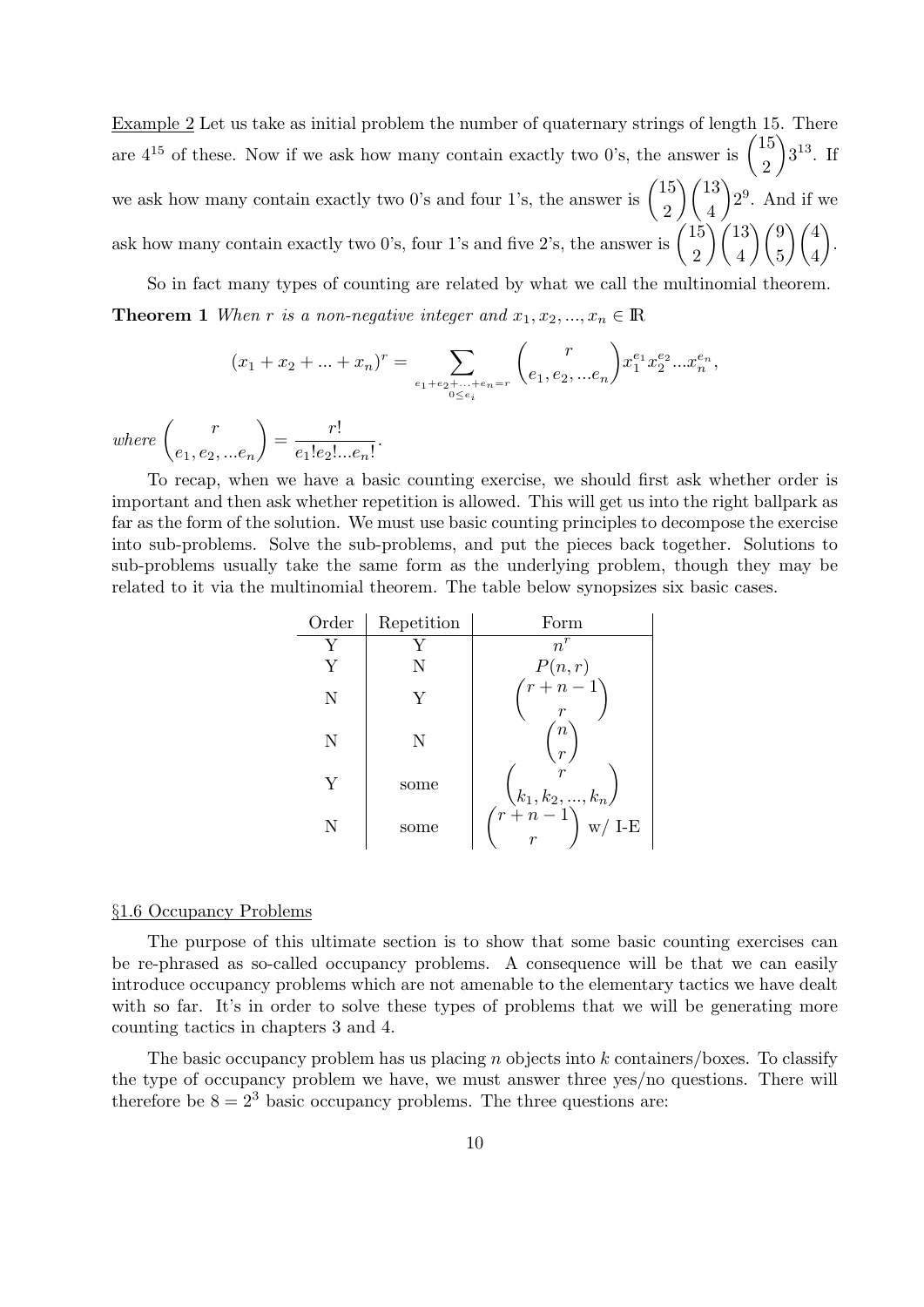- 1) Are the objects distinguishable from one another?
- 2) Are the boxes distinguishable from one another?
- 3) Can a box remain unoccupied?

If the answer to all three questions is yes, then the number of ways to place the *n* objects into the *k* boxes is clearly the number of functions from an *n*-set to a *k*-set, which is  $k^n$ .

If, on the other hand the answer to the first question is no, but the other two answers are yes, then we have the basic donut shoppe problem. So the number of ways to distribute *n* identical objects among *k* distinguishable boxes is the number of solutions in non-negative whole numbers to  $x_1 + x_2 + \ldots + x_k = n$ , where  $x_i$  is the number of objects placed in the *i*th box.

If we change the answer to the third question to no, then we have the more realistic donut shoppe problem. Now we need the number of solutions in positive integers to  $x_1 + ... + x_k = n$ , or equivalently the number of solutions in non-negative integers to  $y_1 + ... + y_k = n - k$ . This is  $C((n-k)+k-1, n-k) = C(n-1, n-k) = C(n-1, k-1).$ 

So it might appear that there is nothing really new here. That every one of our occupancy problems can be solved by an elementary counting technique. However if we define  $S(n, k)$  to be the number of ways to distribute *n* distinguishable objects into *k* indistinguishable boxes we will derive in chapter 3 that

$$
S(n,k) = \frac{1}{k!} \sum_{i=0}^{k} (-1)^{i} {k \choose i} (k-i)^{n}.
$$

Upon making this definition we can answer three more of our eight basic occupancy problems. This is summarized in the table.

| Objects       | <b>Boxes</b> | Empty boxes | Number of ways           |
|---------------|--------------|-------------|--------------------------|
| Distinguished | Distingushed | allowed     | complete<br>to           |
| Y             | Y            | Y           | $k^n$                    |
| Y             | Y            | N           | k!S(n,k)                 |
| $\mathbf N$   | Y            | Y           | $\binom{k+n-1}{k}$       |
| N             | Y            | N           | $\binom{n-1}{k-1}$       |
| Y             | Ν            | Y           | $\sum^k S(n,i)$<br>$i=1$ |
|               |              |             | S(n,k)                   |

The numbers  $S(n, k)$  are called the Stirling numbers of the second kind. The table indicates their relative importance for counting solutions to occupancy problems.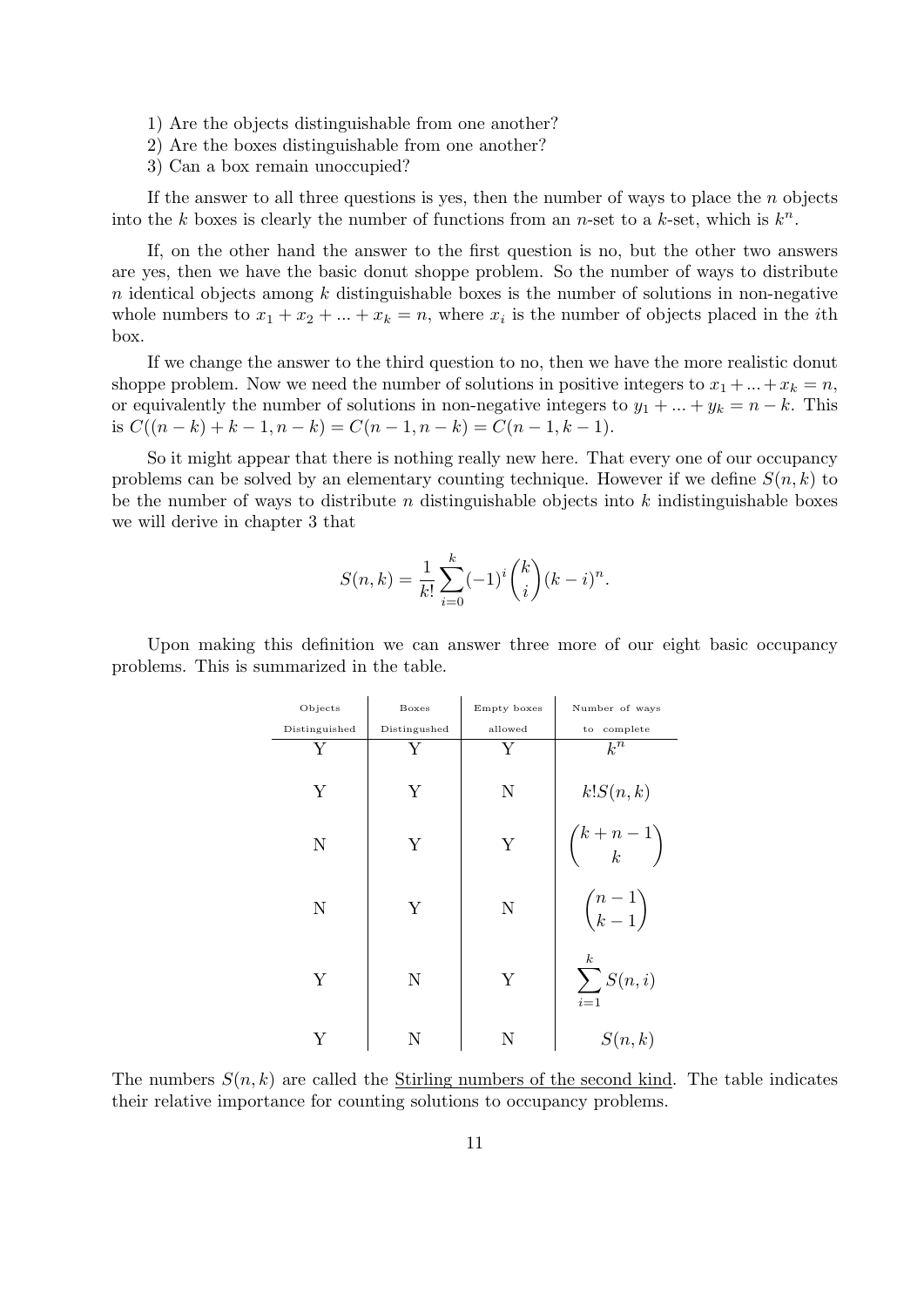We close this section by pointing out that two occupancy problems remain. A partition of a positive integer *n* is a collection of positive integers which sum to *n*.

Example: The partitions of 5 are  $\{5\}, \{4, 1\}, \{3, 2\}, \{3, 1, 1\}, \{2, 2, 1\}, \{2, 1, 1, 1\}, \{1, 1, 1, 1, 1\}.$ 

So the number of ways to place *n* indistinguishable objects into *k* indistinguishable boxes if no box is empty is the number of partitions of *n* into exactly *k* parts. If we denote this by  $p_k(n)$ , then we see that  $p_2(5) = 2$ . Also  $p_1(n) = p_n(n) = 1$  for all positive integers *n*. Meanwhile  $p_k(n) = 0$  is  $k > n$ . Finally  $p_2(n) = \lceil (n-1)/2 \rceil$ .

The final occupancy problem is to place *n* indistinguishable objects into *k* indistinguishable boxes if some boxes may be empty. The number of ways this can be done is  $\sum_{n=1}^k$ *i*=1  $p_i(n)$ . This is

the number of partitions of *n* into *k* or fewer parts.

A more complete discussion of the partitions of integers into parts can be found in most decent number theory books, or a good combinatorics reference book like Marshall Hall's.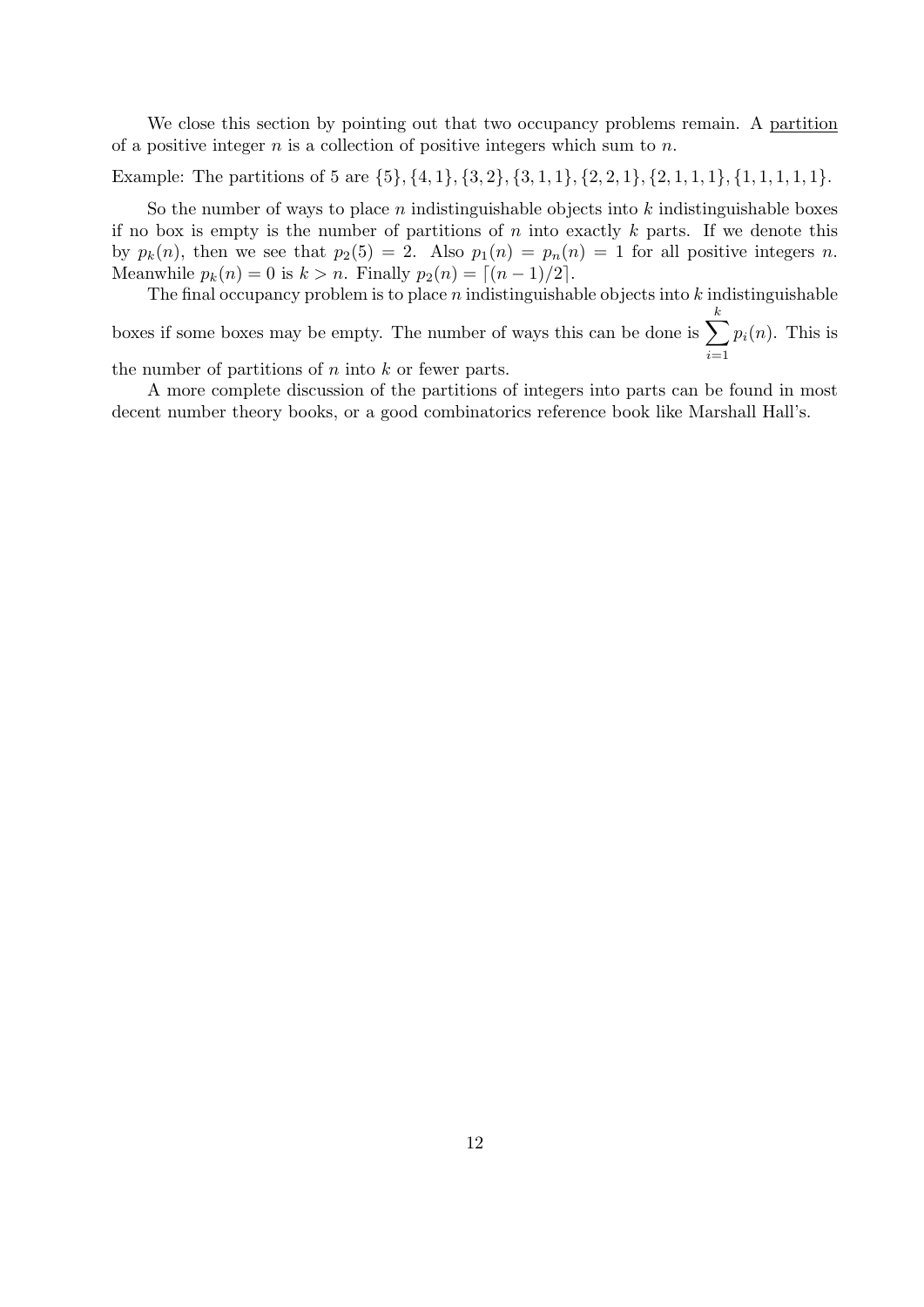### Chapter 1 Exercises

- 1. How many non-negative whole numbers less than 1 million contain the digit 2?
- 2. How many bit strings have length 3, 4 or 5?

3. How many whole numbers are there which have five digits, each being a number in *{*1*,* 2*,* 3*,* 4*,* 5*,* 6*,* 7*,* 8*,* 9*}*, and either having all digits odd or having all digits even?

4. How many 5-letter words from the lowercase English alphabet either start with f or do not have the letter f?

- 5. In how many ways can we get a sum of 3 or a sum of 4 when two dice are rolled?
- 6. List all permutations of *{*1*,* 2*,* 3*}*. Repeat for *{*1*,* 2*,* 3*,* 4*}*.
- 7. How many permutations of *{*1*,* 2*,* 3*,* 4*,* 5*}* begin with 5?
- 8. How many permutations of  $\{1, 2, 3, \ldots, n\}$  begin with 1 and end with *n*?
- 9. Find a) *P*(3*,* 2), b) *P*(5*,* 3), c) *P*(8*,* 5), d) *P*(1*,* 3).
- 10. Let *A* = *{*0*,* 1*,* 2*,* 3*,* 4*,* 5*,* 6*}*.
	- a) Find the number of strings of length 4 using elements of *A*.
	- b) Repeat part a, if no element of *A* can be used twice.
	- c) Repeat part a, if the first element of the string is 3
	- d) Repeat part c, if no element of *A* can be used twice.
- 11. Enumerate the subsets of  $\{a, b, c, d\}$ .
- 12. If *A* is a 9-set, how many nonemepty subsets does *A* have?
- 13. If *A* is an 8-set, how many subsets with more than 2 elements does *A* have?
- 14. Find a)  $C(6,3)$ , b)  $C(7,4)$ , c)  $C(n,1)$ , d)  $C(2,5)$ .

15. In how many ways can 8 blood samples be divided into 2 groups to be sent to different laboratories for testing, if there are four samples per group.

16. Repeat exercise 15, if the laboratories are not distinguishable.

17. A committee is to be chosen from a set of 8 women and 6 men. How many ways are there to form the committee if

- a) the committee has 5 people, 3 women and 2 men?
- b) the committee has any size, but there are an equal number of men and women?
- c) the committee has 7 people and there must be more men than women?

18. Prove that 
$$
\binom{n}{m}\binom{m}{k} = \binom{n}{k}\binom{n-k}{m-k}
$$
.

19. Give a combinatorial argument to prove Vandermonde's identity

$$
\binom{n+m}{r} = \binom{n}{0}\binom{m}{r} + \binom{n}{1}\binom{m}{r-1} + \dots + \binom{n}{k}\binom{m}{r-k} + \dots + \binom{n}{r}\binom{m}{0}
$$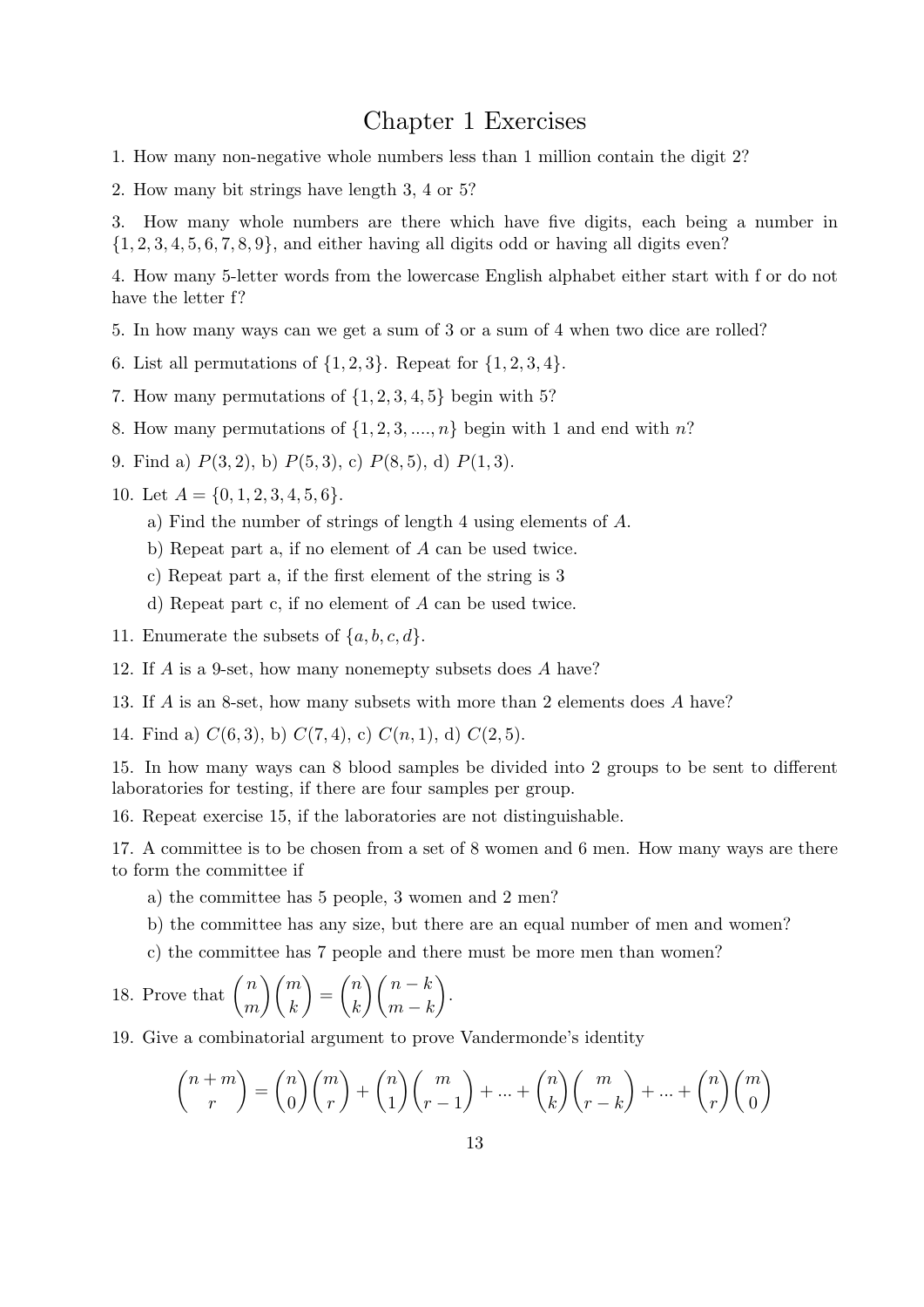20. Prove that 
$$
\binom{n}{0} + \binom{n+1}{1} + \binom{n+2}{2} + \dots + \binom{n+r}{r} = \binom{n+r+1}{r}
$$
.

- 21. Calculate the probabilty that when a fair 6-sided die is tossed, the outcome is a) an odd number.
	- b) a number less than or equal to 2.
	- c) a number divisible by 3,
- 22. Calculate the probability that in 4 tosses of a fair coin, there are at most 3 heads.
- 23. Calculate the probability that a family with three children has
	- a) exactly 2 boys.
	- b) at least 2 boys.
	- c) at least 1 boy and at least 1 girl.

24. What is the probability that a bit string of length 5, chosen at random, does not have two consecutive zeroes?

25. Suppose that a system with four independent components, each of which is equally likely to work or to not work. Suppose that the system works if and only if at least three components work. What is the probability that the system works?

26. In how many ways can we choose 8 bottles of soda if there are 5 brands to choose from?

- 27. Find all partitions of a) 4, b) 6, c) 7.
- 28. Find all partitions of 8 into four or fewer parts.
- 29. Compute a) *S*(*n,* 0), b) *S*(*n,* 1), c) *S*(*n,* 2), d) *S*(*n, n −* 1), e) *S*(*n, n*)
- 30. Show by a combinatorial argument that  $S(n, k) = kS(n-1, k) + S(n-1, k-1)$ .

31. How many solutions in non-negative integers are there to  $x_1 + x_2 + x_3 + x_4 = 18$  which satisfy  $1 \leq x_i \leq 8$  for  $i = 1, 2, 3, 4$ ?

- 32. Expand a)  $(x + y)^5$  $\hbox{,} \quad$  b)  $(a+2b)^3$  $(c) (2u + 3v)^4$
- 33. Find the coefficient of  $x^{11}$  in the expansion of a)  $(1+x)^{15}$  $,$  b)  $(2+x)^{13}$  $(c)$   $(2x+3y)^{11}$
- 34. What is the coefficient of  $x^{10}$  in the expansion of  $(1+x)^{12}(1+x)^4$ ?
- 35. What is the coefficient of  $a^3b^2c$  in the expansion of  $(a+b+c+2)^8$ ?

36. How many solutions in non-negative integers are there to  $x_1 + x_2 + x_3 + x_4 + x_5 = 47$ which satisfy  $x_1 \leq 6$ ,  $x_2 \leq 8$ , and  $x_3 \leq 10$ ?

37. Find 
$$
\sum_{k=0}^{n} 2^{k} \binom{n}{k}.
$$
  
38. Find 
$$
\sum_{k=0}^{n} 4^{k} \binom{n}{k}.
$$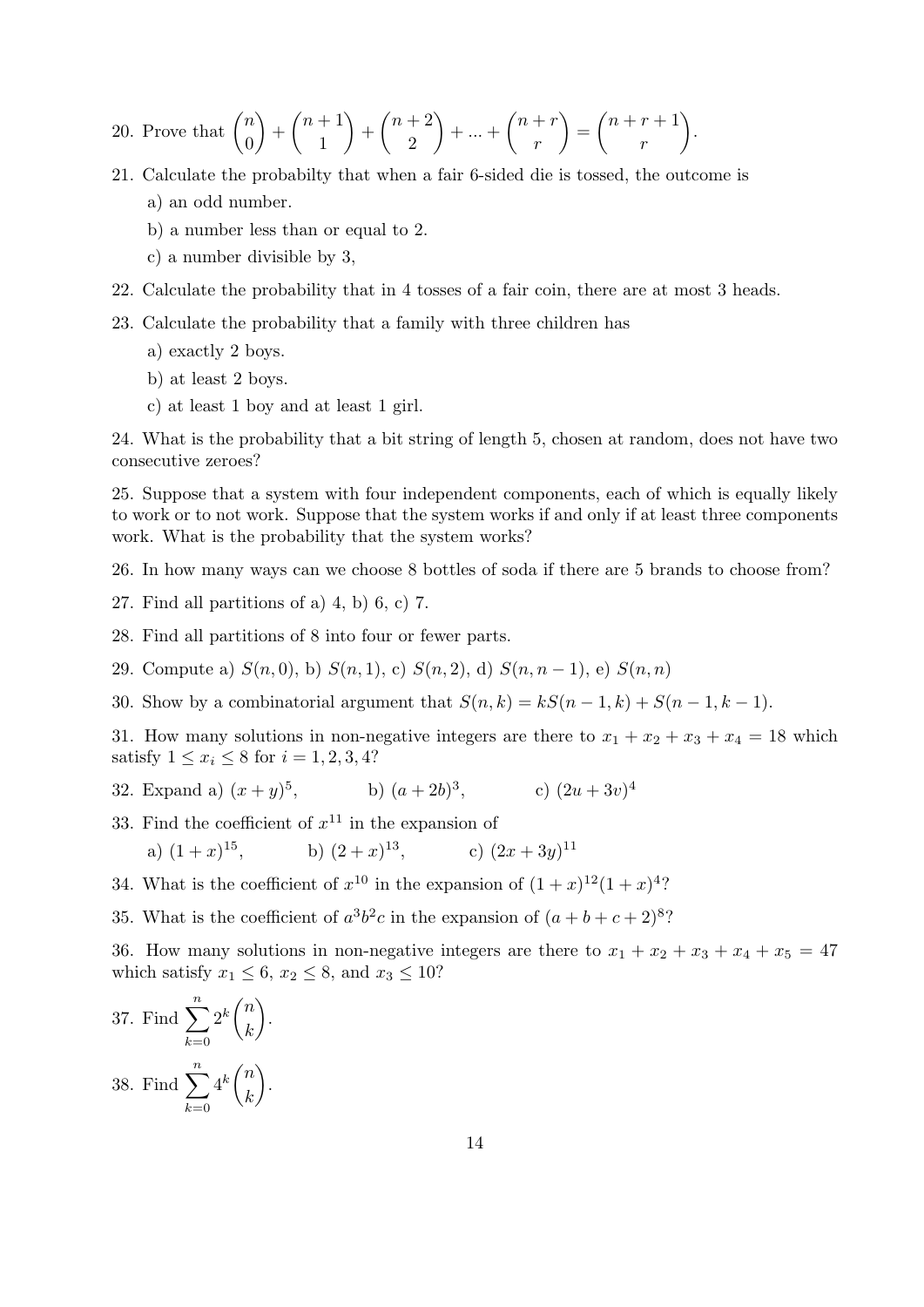39. <sup>∑</sup>*<sup>n</sup> k*=0  $x^k\binom{n}{k}$ *k*  $\setminus$ .

40. An octapeptide is a chain of 8 amino acids, each of which is one of 20 naturally occurring amino acids. How many octapeptides are there?

41. In an RNA chain of 15 bases, there are 4 A's, 6 U's, 4 G's, and 1 C. If the chain begins with AU and ends with UG, how many chains are there?

42. An ice cream parlor offers 29 different flavors. How many different triple cones are possible if each scoop on the cone has to be a different flavor?

43. A cigarette company surveys 100,000 people. Of these 40,000 are males, according to the company's report. Also 80,000 are smokers and 10,000 of those surveyed have cancer. However, of those suveyed, there are 1000 males with cancer, 2000 smokers with cancer, and 3000 male smokers. Finally there are 100 male smokers with cancer. How many female nonsmokers without cancer are there? Is there something wrong with the company's report?

44. One hundred water samples were tested for traces of three different types of chemicals, mercury, arsenic, and lead. Of the 100 samples 7 were found to have mercury, 5 to have arsenic, 4 to have lead, 3 to have mercury and arsenic, 3 to have arsenic and lead, 2 to have mercury and lead, and 1 to have mercury, arsenic, but no lead. How many samples had a trace of at least one of the three chemiclas?

45. Of 100 cars tested at an inspection station, 9 had defective headlights, 8 defective brakes, 7 defective horns, 2 defective windshield wipers, 4 defective headlights and brakes, 3 defective headlights and horns, 2 defective headlights and windshield wipers, 1 defective horn and windshield wipers, 1 had defective headlights, brakes and horn, 1 had defective headlights, horn, and windshield wipers, and none had any other combination of defects. Find the number of cars which had at least one of the defects in question.

46. How many integers between 1 and 10,000 inclusive are divisible by none of 5*,* 7, and 11?

47. A multiple choice test contains 10 questions. There are four possible answers for each question.

a) How many ways can a student answer the questions if every question must be answered? b) How many ways can a student answer the questions if questions can be left unanswered?

48. How many positive integers between 100 and 999 inclusive are divisible by 10 or 25?

49. How many strings of eight lowercase English letters are there

- a) if the letters may be repeated?
- b) if no letter may be repeated?
- c) which start with the letter *x*, and letters may be repeated?
- d) which contain the letter *x*, and the letters may be repeated?
- e) which contain the letter *x*, if no letter can be repeated?
- f) which contain at least one vowel  $(a, e, i, o \text{ or } u)$ , if letters may be repeated?
- g) which contain exactly two vowels, if letters may be repeated?
- h) which contain at least one vowel, where letters may not be repeated?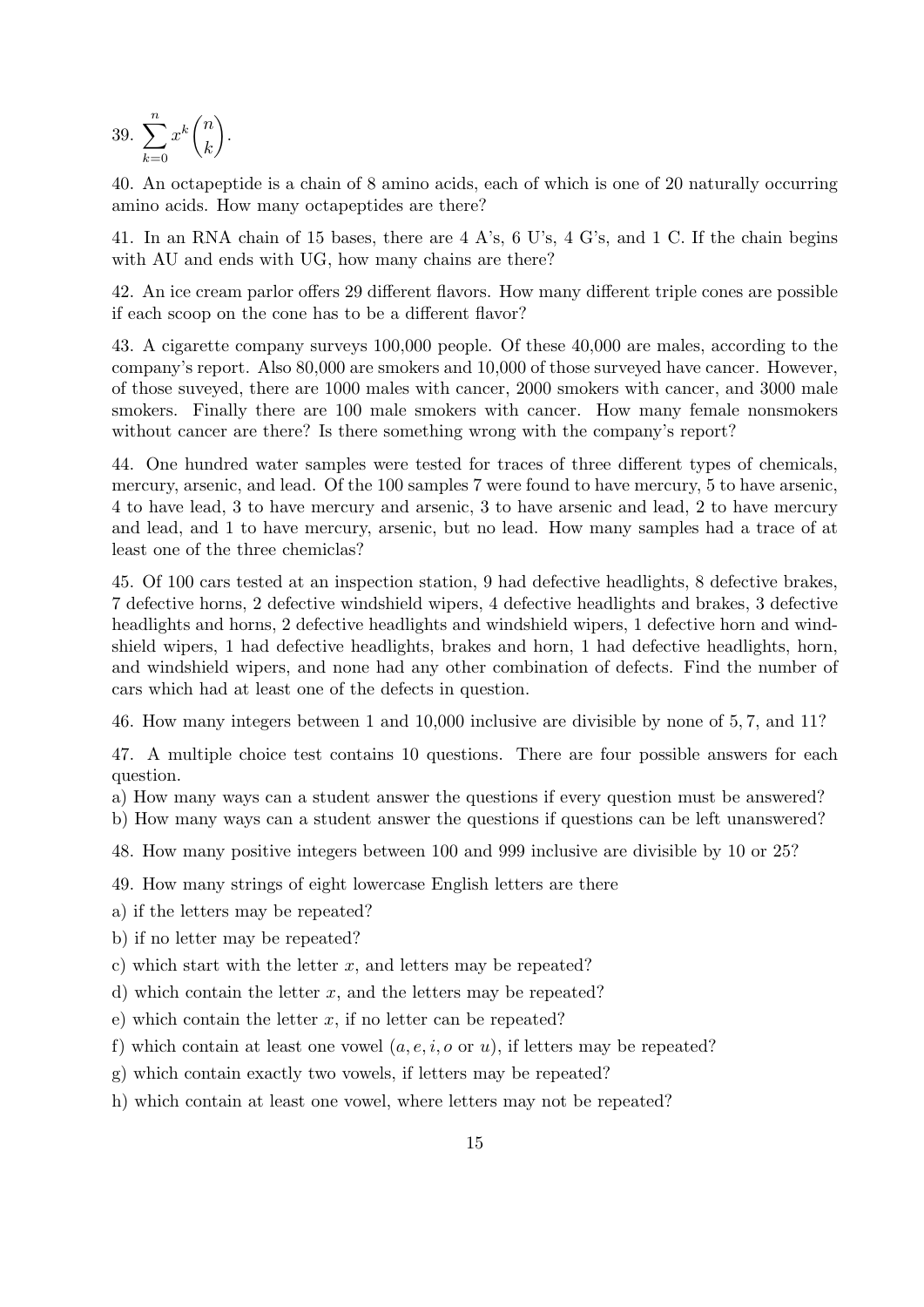50. How many bit strings of length 9 either begin "00", or end "1010"?

51. In how many different orders can six runners finish a race if no ties occur?

52. How many subsets with an odd number of elements does a set with 10 elements have?

53. How many bit strings of length 9 have

a) exactly three 1's?

b) at least three 1's?

c) at most three 1's?

d) more zeroes than ones?

54. How many bit strings of length ten contain at least three ones and at least three zeroes?

55. How many ways are there to seat six people around a circular table where seatings are considered to be equivalent if they can be obtained from each other by rotating the table?

56. Show that if *n* is a positive integer, then 
$$
\binom{2n}{2} = 2\binom{n}{2} + n^2
$$

a) using a combinatorial argument.

b) by algebraic manipulation.

57. How many bit strings of length 15 start with the string 101, end with the string 1001 or have 3rd through 6 bits 1010?

58. How many positive integers between 1000 and 9999 inclusive are not divisible by any of 4*,* 10 and 25?

59. How many quaternary strings of length *n* are there (a quaternary string uses 0's, 1's, 2's, and 3's)?

60. How many solutions in integers are there to  $x_1 + x_2 + x_3 + x_4 + x_5 + x_6 = 54$ , where  $3 \le x_1$ ,  $4 \leq x_2, 5 \leq x_3, \text{ and } 6 < x_4, x_5, x_6?$ 

61. How many strings of twelve lowercase English letters are there

a) which start with the letter *x*, if letters may be repeated?

b) which contain the letter *x*, if letters can be repeated?

c) which contain the letters *x* and *y*, if letters can be repeated?

d) which contain at least one vowel, where letters may not be repeated?

62. How many bit strings of length 19 either begin "00", or have 4th, 5th and 6th digits "101", or end "1010"?

63. How many pentary strings of length 15 consist of two 0's, four 1's, three 2's, five 3's and one 4?

64. How many ternary strings of length 9 have

a) exactly three 1's?

- b) at least three 1's?
- c) at most three 1's?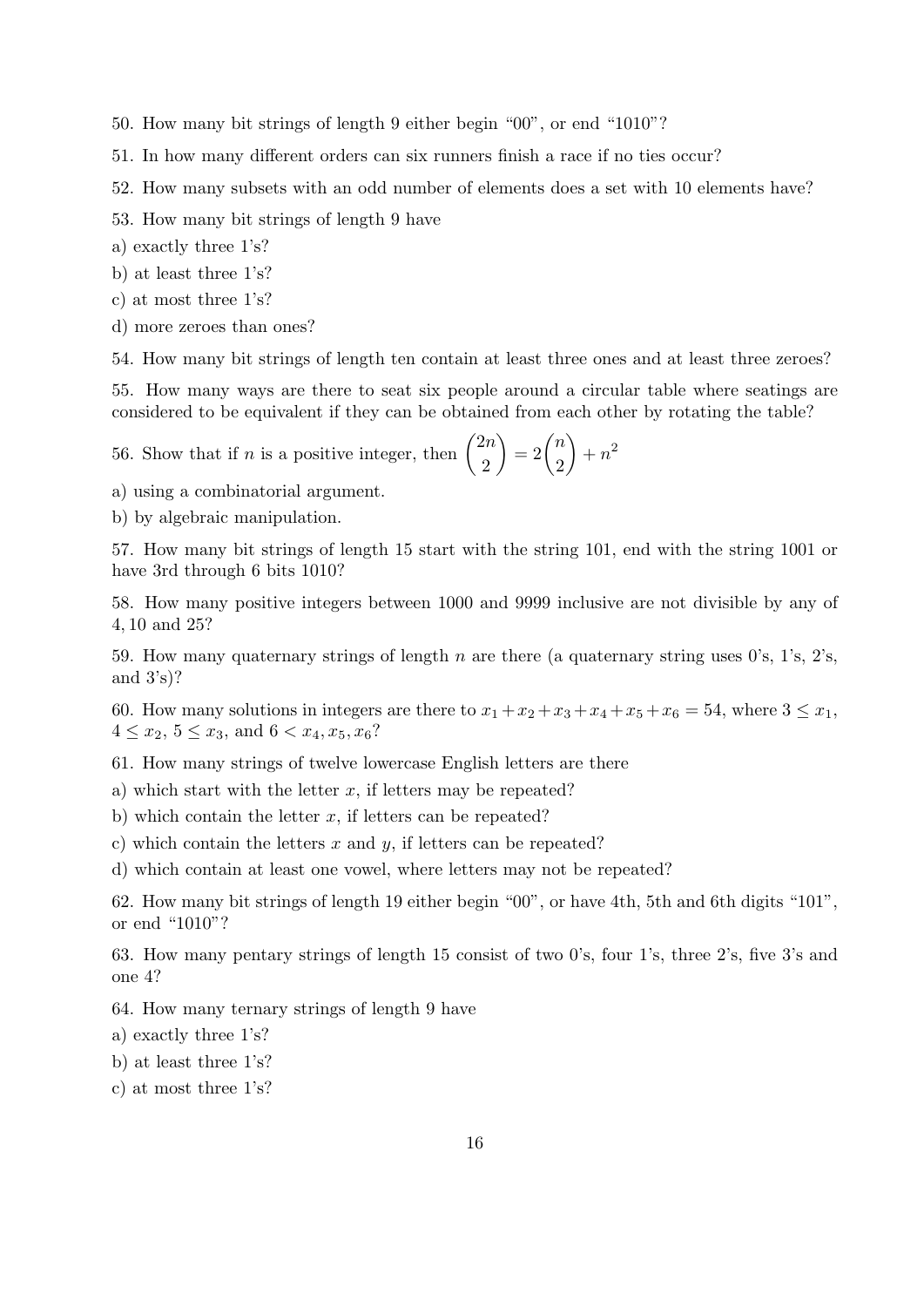## Chapter 2: Introduction to Graphs

You should already have some experience representing set-theoretic objects as digraphs. In this chapter we introduce some ideas and uses of undirected graphs, those whose edges are not directed.

#### *§*2.1 Graph Terminology

Loosely speaking, an undirected graph is a doodle, where we have a set of points (called vertices). Some of the points are connected by arcs (called edges). If our graph contains loops, we call it a pseudograph. If we allow multiple connections between vertices we have a multigraph. Clearly in order to understand pseudographs and multigraphs it will be necessary to understand the simplest case, where we do not have multiple edges, directed edges, or loops. Such an undirected graph is called a simple graph if we need to distinguish it from a pseudograph or a multigraph. Henceforth in this chapter, unless specified otherwise, graph means undirected, simple graph.

Formally a graph,  $G = (V, E)$  consists of a set of vertices V and a set E of edges, where any edge  $e \in E$  corresponds to an unordered pair of vertices  $\{u, v\}$ . We say that the edge *e* is incident with *u* and *v*. The vertices *u* and *v* are <u>adjacent</u>, when  $\{u, v\} \in E$ . otherwise they are not. We often write  $u \sim v$  to denote that *u* and *v* are adjacent. We also call *u* and *v* neighbors in this case. Of course  $u \nsim v$  denotes that  $\{u, v\} \notin E$ . All of our graphs will have finite vertex sets, and therefore finite edge sets.

Most often we won't want to deal with the set-theoretic version of a graph, we will want to work with a graphical representation, or a 0*,* 1-matrix representation. This presents a problem since there is possibly more than one way of representing the graph either way. We will deal with this problem formally in the next section. To represent a graph graphically we draw a point for each vertex, and use arcs to connect those points corresponding to adjacent vertices. To represent a graph as a 0*,* 1-matrix we can either use an adjacency matrix or an incidence matrix. In the first case we use the vertex set in some order to label rows and columns (same order) of a  $|V| \times |V|$  matrix. The entry in the row labeled *u* and column labeled *v* is 1 if *u* ∼ *v* and 0 if *u*  $\neq$  *v*. In the second case we use *V* to index the rows of a  $|V| \times |E|$  matrix, and *E* to index the columns. The entry in the row labeled *u* and column labeled *e* is 1 if *u* is incident with *e*, and 0 otherwise.

Example: Let  $G = (\{u_1, u_2, u_3, u_4, u_5\}, \{\{u_1, u_2\}, \{u_2, u_3\}, \{u_3, u_4\}, \{u_4, u_5\}, \{u_5, u_1\})$ . We represent *G* graphically, using an adjacency matrix  $A_G$ , and using an incidence matrix  $M_G$ .

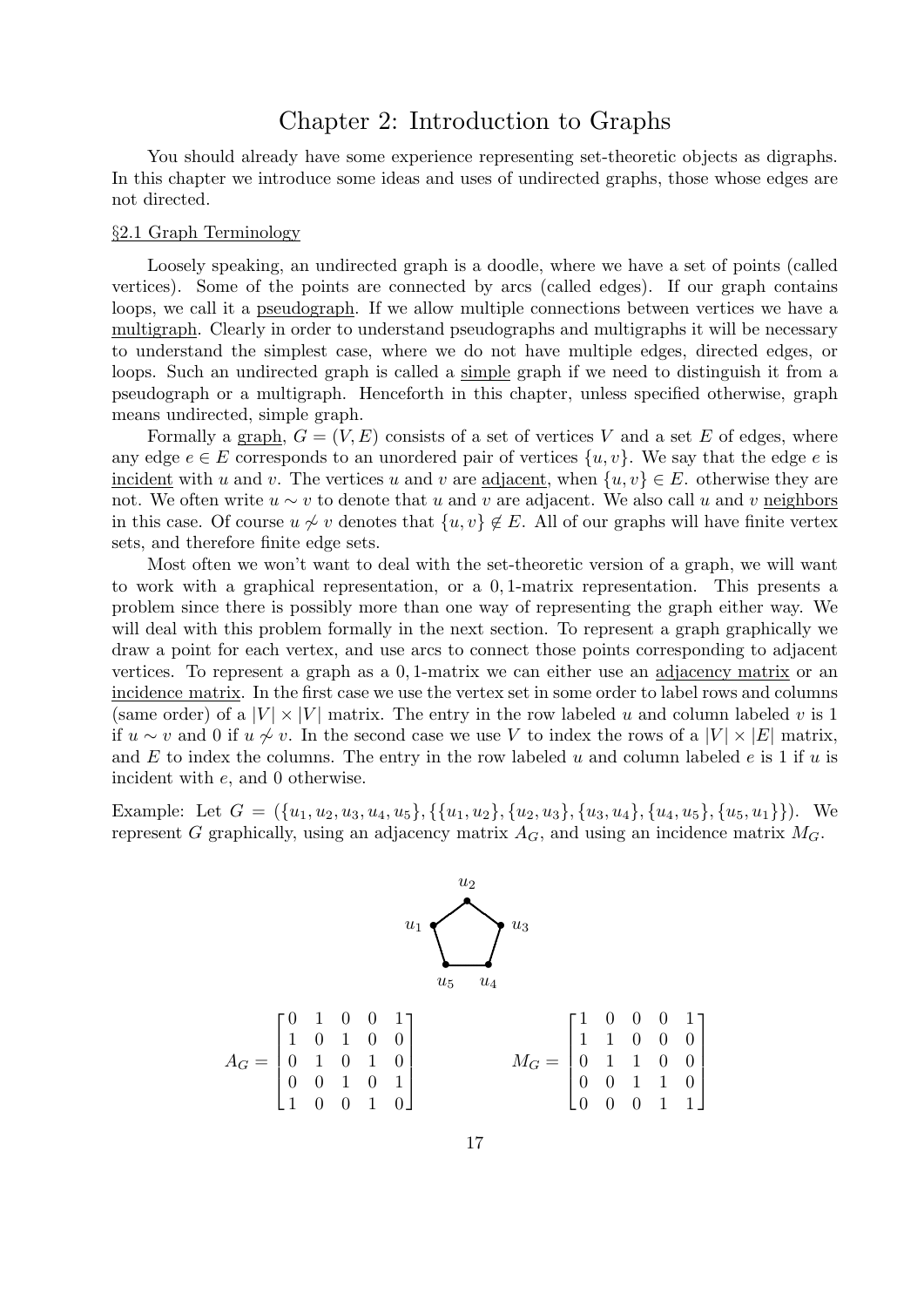All of these represent the same object. When doing graph theory we usually think of the graphic object.

Now that we know what graphs are, we are naturally interested in their behavior. For example, for a vertex v in a graph  $G = (V, E)$  we denote the number of edges incident with *v* as  $deg(v)$ , the <u>degree</u> of *v*. For a digraph it would then make sense to define the in-degree of a vertex as the number of edges into *v*, and similarly the out-degree. These are denoted by  $id(v)$  and  $od(v)$  respectively.

■

**Theorem** (Hand-Shaking Theorem) *In any graph*  $G = (V, E)$ ,  $\sum$ *v∈V*  $deg(v) = 2|E|.$ 

**Proof:** Every edge is incident with two vertices (counting multiplicity for loops).

**Corollary** *In an undirected graph there are an even number of vertices of odd degree.*

Corollary In a digraph D, 
$$
\sum_{v \in V} id(v) = \sum_{v \in V} od(v) = |E|.
$$

In order to explore the more general situations it is handy to have notation to describe certain special graphs. The reader is strongly encouraged to represent these graphically.

1) For  $n \geq 0$ ,  $K_n$  denotes the simple graph on *n* vertices where every pair of vertices is adjacent.  $K_0$  is of course the empty graph.  $K_n$  is the complete graph on *n* vertices.

2) For  $n \geq 3$ ,  $C_n$  denotes the simple graph on *n* vertices,  $v_1, ..., v_n$ , where  $E = \{\{v_i, v_j\} | j - i \equiv \pm 1 \pmod{n}\}.$  *C<sub>n</sub>* is the <u>*n*-cycle</u>.

3) For  $n \geq 2$ ,  $L_n$  denotes the *n*-link.  $L_2 = K_2$ , and for  $n > 2$   $L_n$  is the result of removing any edge from  $C_n$ .

4) For  $n \geq 3$ ,  $W_n$  denotes the *n*-wheel. To form  $W_n$  add one vertex to  $C_n$  and make it adjacent to every other vertex.

5) For  $n \geq 0$ , the <u>*n*-cube</u>,  $Q_n$ , is the graph whose vertices are all binary strings of length *n*. Two vertices are adjacent only if they differ in exactly one position.

6) A graph is <u>bipartite</u> if there is a partition  $V = V_1 \cup V_2$  so that any edge is incident with one vertex from each part of the partition. In case every vertex of  $V_1$  is adjacent to every vertex of  $V_2$  and  $|V_1| = m$  with  $|V_2| = n$ , the result is the <u>complete bipartite graph</u>  $K_{m,n}$ .

As you might guess from the constructions of  $L_n$  and  $W_n$  from  $C_n$  it makes sense to discuss the union and intersection of graphs. For a simple graph on *n* vertices, *G*, it even makes sense to discuss the complement  $\overline{G}$  (relative to  $K_n$ ).

As far as subgraphs are concerned we stress that a subgraph  $H = (W, F)$  of a graph  $G = (V, E)$ , has  $W \subseteq V$ ,  $F \subseteq E$ , and if  $f = \{u, v\} \in F$ , then both *u* and *v* are in *W*. Finally we define the induced subgraph on a subset *W* of *V* to be the graph with vertex set *W*, and all edges  $f = \{u, v\} \in E$ , where  $u, v \in W$ .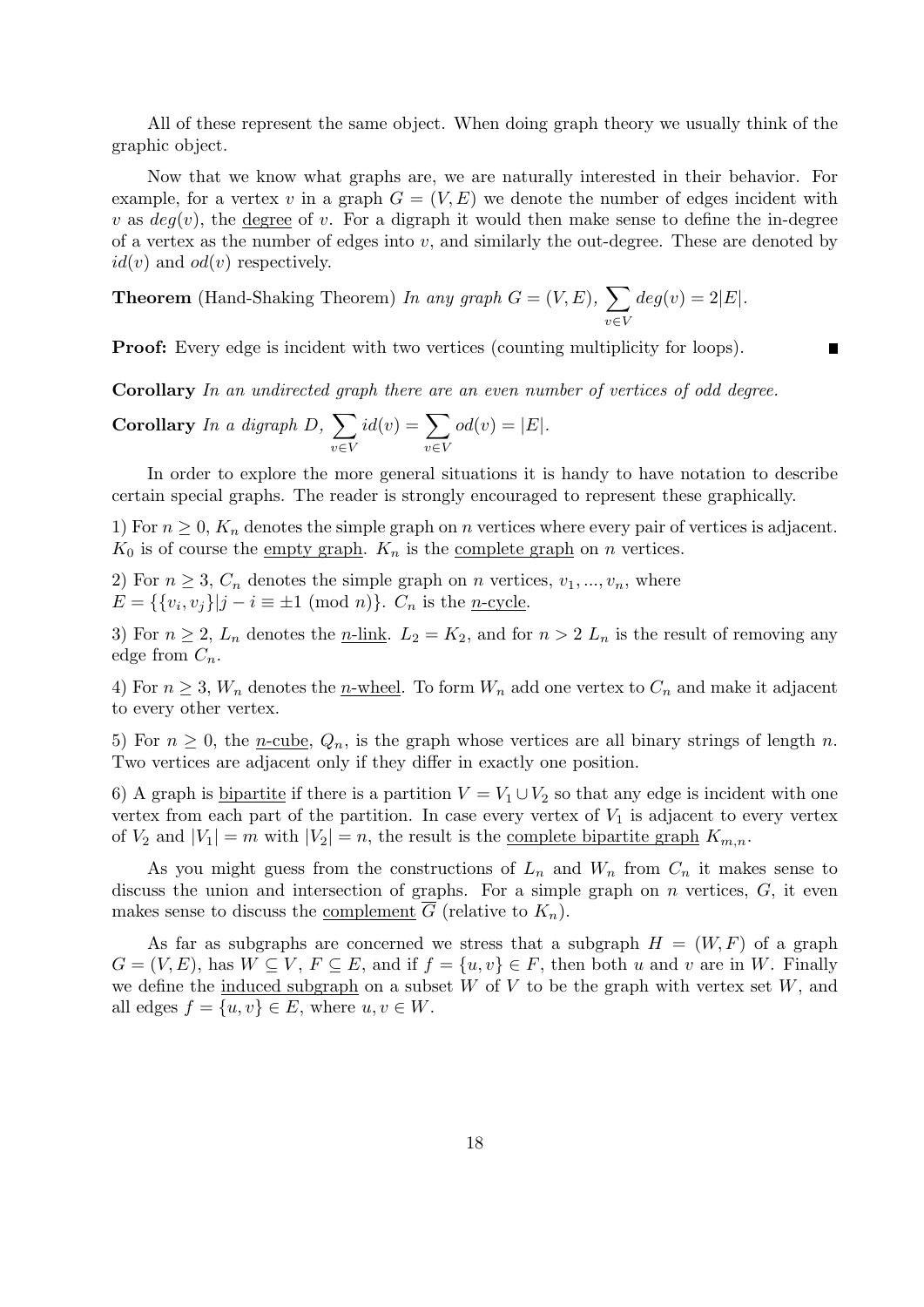#### *§*2.2 Graph Isomorphism

In this section we deal with the problem that there is more than one way to present a graph. Informally two graphs  $G = (V, E)$  and  $H = (W, F)$  are isomorphic, if one can be redrawn to be identical to the other. Thus the two graphs would represent equivalent set-theoretic objects. Clearly it is necessary that  $|V| = |W|$  and  $|E| = |F|$ .

Formally graphs  $G = (V, E)$  and  $H = (W, F)$  are isomorphic if there exists a bijective function  $\varphi : V \longrightarrow W$ , called a graph isomorphism, with the property that  $\{u, v\} \in E$  iff  ${φ(u), φ(v)} ∈ F$ . We write *G*  $\cong$  *H* in case such a function exists. *G*  $\ncong$  *H* signifies that *G* and *H* are not isomorphic.

The property in the definition is called the adjacency-preserving property. It is absolutely essential since for example  $L_4$  and  $K_{1,3}$  are both graphs with 4 vertices and 3 edges, yet they are not isomorphic. In fact the adjacency-preserving property of a graph isomorphism guarantees that  $deg(u) = deg(\varphi(u))$  for all  $u \in V$ . In particular if  $G \cong H$  and the degrees of the vertices of *G* are listed in increasing order, then this list must be identical to the sequence formed when the degrees of the vertices of *H* are listed in increasing order. The list of degrees of a graph, *G*, in increasing order is its degree sequence, and is denoted  $ds(G)$ . Thus  $G \cong H$ implies  $ds(G) = ds(H)$ . Equivalently  $ds(G) \neq ds(H)$  implies  $G \not\cong H$ .

However  $ds(G) = ds(H)$  is not sufficient for  $G \cong H$  as the following example indicates.

Example:



The graph *H* is bipartite, the graph *G* is not. Since *H* can be re-drawn as a two-part graph, and *G* cannot, *G* cannot be isomorphic to *H*.

So given two graphs with identical degree sequences and a bijective function  $\varphi$  between their vertex sets which preserves degree, we must still show that  $\varphi$  preserves adjacency before we can conclude that the two graphs are isomorphic. This is most efficiently accomplished by representing *G* via an adjacency matrix  $A_G$  with respect to an ordering  $v_1, v_2, ..., v_n$  of its vertex set, and comparing it to the representation of  $H$  via an adjacency matrix  $A_H$  with respect to the ordering  $\varphi(v_1), \varphi(v_2), ..., \varphi(v_n)$ .  $\varphi$  is a graph isomorphism iff  $A_G = A_H$  iff  $A_G \oplus A_H = 0.$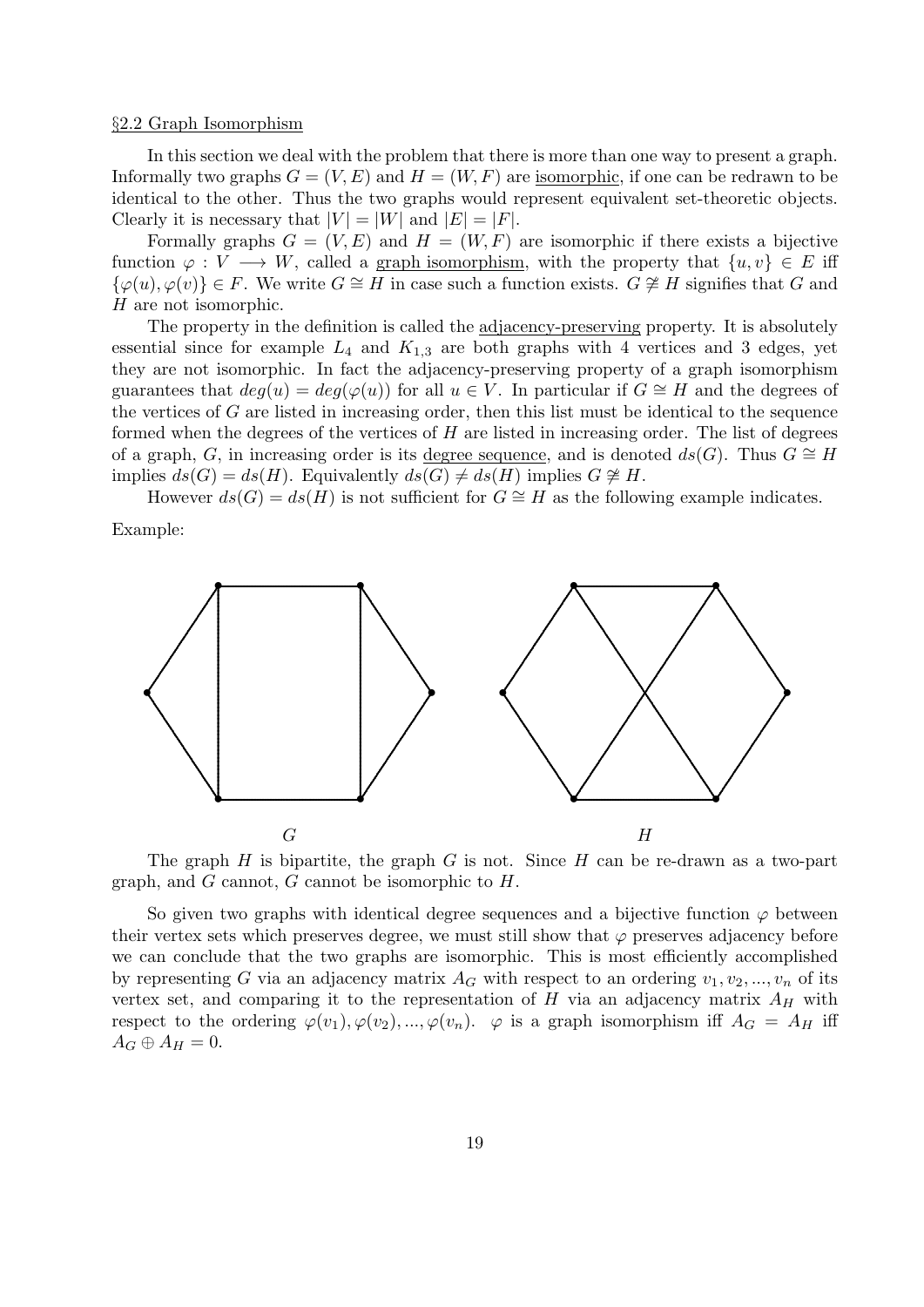Example: Let *G* be a 5-cycle on *a, b, c, d, e* drawn as a regular pentagon with vertices arranged clockwise, in order, at the corners. Let *H* have vertex set  $v, w, x, y, z$  and graphical presentation as a pentagram (five-pointed star), where the vertices of the graph are the ends of the points of the star, and are arranged clockwise, in order. Then  $\varphi = \{(a, v), (b, x), (c, z), (d, w), (e, y)\}\$ is a graph isomorphism from *G* to *H*.



Example: The two graphs below are isomorphic under the map  $\varphi = \{(u_1, v_1), (u_2, v_2), (u_3, v_3)\}$  $(u_4, v_4), (u_5, v_9), (u_6, v_{10}), (u_7, v_5), (u_8, v_7), (u_9, v_8), (u_{10}, v_6) \}.$ 



The graph *G* is the standard graphical presentation of what is called Petersen's Graph. Notice that it could be described as the graph whose vertex set is all 2-sets of a 5-set, and where  $u \sim v$  iff  $|u \cap v| = 0$ .

#### *§*2.3 Paths

A path of length *n* in a graph is an alternating sequence of vertices and edges of the form  $v_0, e_1, v_1, e_2, ..., v_{n-1}, e_n, v_n$ , where  $e_i = \{v_{i-1}, v_i\}$ , for  $i = 1, ..., n$ . A path is simple if no edge is repeated. A <u>circuit</u> is a path with  $v_0 = v_n$ . A simple circuit is a cycle. In a digraph we require  $e_i = (v_{i-1}, v_i)$ , for  $i = 1, ..., n$ . In a simple graph we can and will suppress the edges and therefore consider any string of pairwise incident vertices as a path.

Example: In the graph below *a, b, e, d, c, d, c* is a path of length 6. *a, f, b, d, c, d, e, a* is not a path, since neither of  $\{b, f\}$  or  $\{b, d\}$  is an edge.  $a, b, e, b, a$  is a circuit, but not a cycle since  ${a, b}$  and  ${b, e}$  are used more than once. *a, b, c, d, e, f, a* is a cycle of length 6.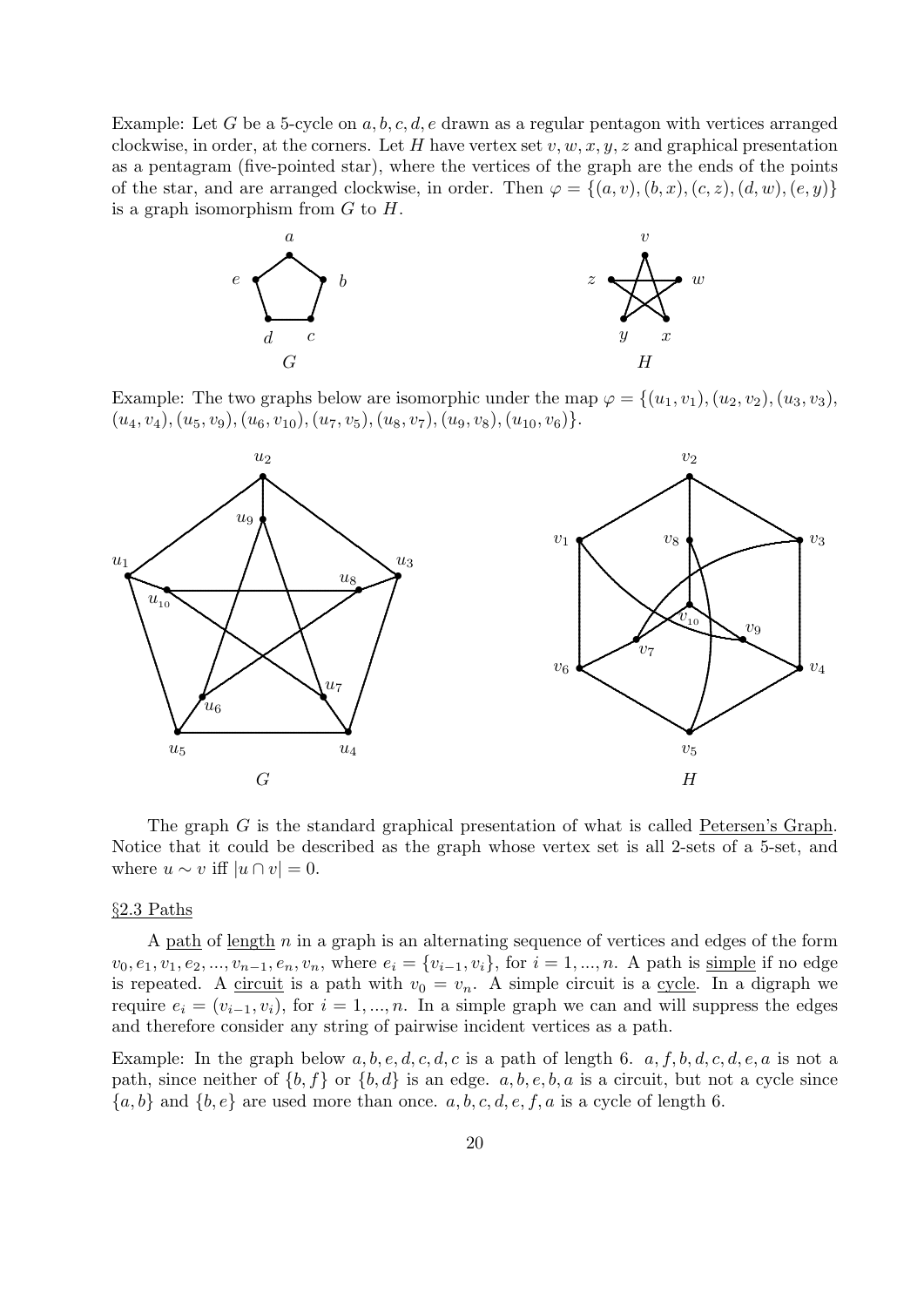

A graph is connected if there is a path in the graph between any two vertices. As a matter of fact, one can prove:

**Theorem** *If G is an undirected, connected graph, then there is a simple path between any two vertices.*

#### **Proof:** Exercise.

In a graph the distance between two vertices is defined as the length of the shortest simple path between them. For example, in the graph from exercise 1, the distance from *a* to *d* is 2. When a graph is not connected, it's maximal connected subgraphs are called components. If two vertices in a graph are in different components our convention is that their distance is *∞*.

A vertex in a graph is a cutvertex, if removal of the vertex and its incident edges results in a graph with more components. Similarly a bridge is an edge whose removal yields a graph with more components.

We close this section with a discussion of two special types of paths. The description of the paths is remarkably similar. The point of the discussion is that in the area of discrete mathematics one can turn an easy problem into a hard one, just by changing a few words.

An Eulerian path in a graph is a simple path which uses every edge of the graph. An Eulerian cycle is an Eulerian path which is also a cycle. This type of path is interesting in that if a graph is Eulerian (has an Eulerian path or cycle) then it can be drawn completely without lifting one's writing utensil from the writing surface and without retracing any edges.

Example: The graph  $K_5$  is Eulerian, in fact it has an Eulerian cycle.

Example: The graph  $L_n$  is Eulerian, but does not have an Eulerian cycle.

Example: The graph *K*<sup>4</sup> is not Eulerian. Try it.

A Hamiltonian path in a graph is a simple path which uses every vertex exactly once. A Hamiltonian cycle is one of the form  $v_0, v_1, ..., v_n, v_0$ , where  $v_0, ..., v_n$  is a Hamiltonian path.

Example:  $K_n$  is Hamiltonian for  $n \geq 0$ , and has a Hamiltonian cycle for  $n \geq 3$ .

Example:  $W_n$  has a Hamiltonian cycle for  $n \geq 3$ .

Example:  $L_n$  has a Hamiltonian path, but no Hamiltonian cycle for  $n \geq 2$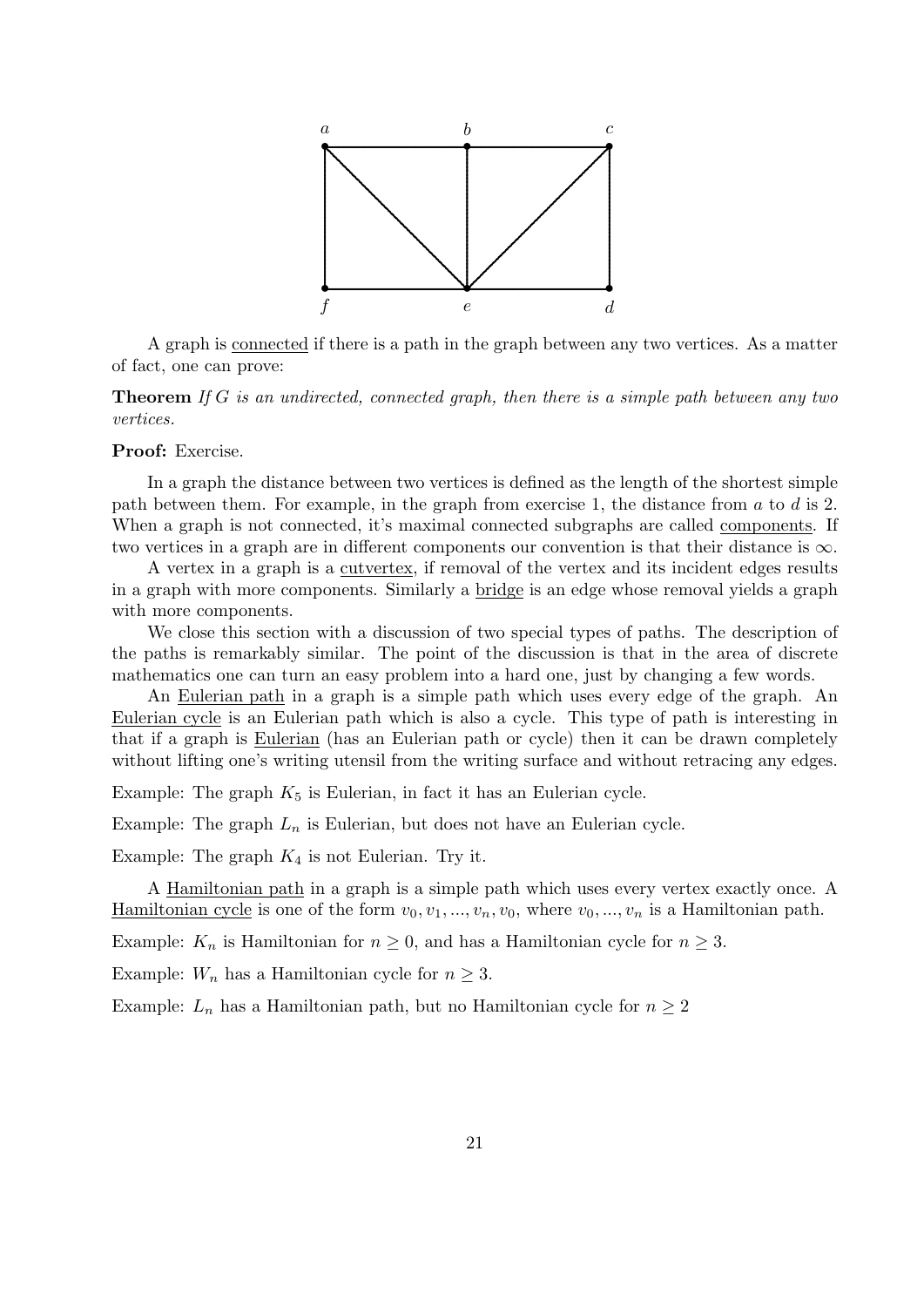These two types of path are similar, in that there is a list of necessary conditions which a graph must satisfy, if it is to possess either type of cycle. If *G* is a graph with either an Eulerian or Hamiltonian cycle, then

- 1) *G* is connected.
- 2) every vertex has degree at least 2.
- 3) *G* has no bridges.
- 4) If *G* has a Hamiltonian cycle, then *G* has no cutvertices.

These types of path are different in that Leonhard Euler completely solved the problem of which graphs are Eulerian. Moreover the criteria is surprising simple. In contrast, no one has been able to find a similar solution for the problem of which graphs are Hamiltonian.

Spurred by the Sunday afternoon pastime of people in Kaliningrad, Russia Euler proved the following theorem.

#### **Theorem** *A connected multigraph has an Eulerian cycle iff every vertex has even degree.*

**Proof:** Let G be a connected multigraph with an Eulerian cycle and suppose that v is a vertex in *G* with  $deq(v) = 2m + 1$ , for some  $m \in \mathbb{N}$ . Let *i* denote the number of times the cycle passes through *v*. Since every edge is used exactly once in the cycle, and each time *v* is visited 2 different edges are used, we have  $2i = 2m + 1$   $\longrightarrow \rightarrow \rightarrow \rightarrow$ .

Conversely, let *G* be a connected multigraph where every vertex has even degree. Select a vertex *u* and build a simple path *P* starting at *u*. Each time a vertex is reached we add any edge not already used. Any time a vertex  $v \neq u$  is reached its even degree guarantees a new edge out, since we used one edge to arrive there. Since *G* is finite, we must reach a vertex where *P* cannot continue. And this vertex must be *u* by the preceding remark. Therefore *P* is a cycle.

If this cycle contains every edge we are done. Otherwise when these edges are removed from *G* we obtain a set of connected components  $H_1, ..., H_m$  which are subgraphs of *G* and which each satisfy that all vertices have even degree. Since their sizes are smaller, we may inductively construct an Eulerian cycle for each *H<sup>i</sup>* . Since each *G* is connected, each *H<sup>i</sup>* contains a vertex of the initial cycle, say  $v_j$ . If we call the Eulerian cycle of  $H_i$ ,  $C_i$ , then  $v_0, \ldots v_j, C_i, v_j, \ldots, v_n, v_0$  is a cycle in *G*. Since the  $H_i$  are disjoint, we may insert each Eulerian subcycle thus obtaining an Eulerian cycle for *G*.  $\blacksquare$ 

#### As a corollary we have

**Theorem** *A connected multigraph has an Eulerian path, but no Eulerian cycle iff it has exactly two vertices of odd degree.*

The following theorem is an example of a sufficient condition for a graph to have a Hamiltonian cycle. This condition is clearly not necessary by considering  $C_n$  for  $n \geq 5$ .

**Theorem** Let G be a connected, simple graph on  $n \geq 3$  vertices. If  $deg(v) \geq n/2$  for every *vertex v, then G has a Hamiltonian cycle.*

**Proof:** Suppose that the theorem is false. Let *G* satisfy the conditions on vertex degree, connectivity, and simplicity. Moreover suppose that of all counterexamples on *n* vertices, *G* is maximal with respect to the number of edges.

*G* is not complete, since  $K_n$  has a Hamiltonian cycle, for  $n \geq 3$ . Therefore *G* has two vertices *v*<sub>1</sub> and *v<sub>n</sub>* with *v*<sub>1</sub>  $\not\sim v_n$ . By maximality the graph  $G_1 = G \cup \{v_1, v_n\}$  has a Hamiltonian cycle. Moreover this cycle uses the edge  $\{v_1, v_n\}$ , else G has a Hamiltonian cycle. So we may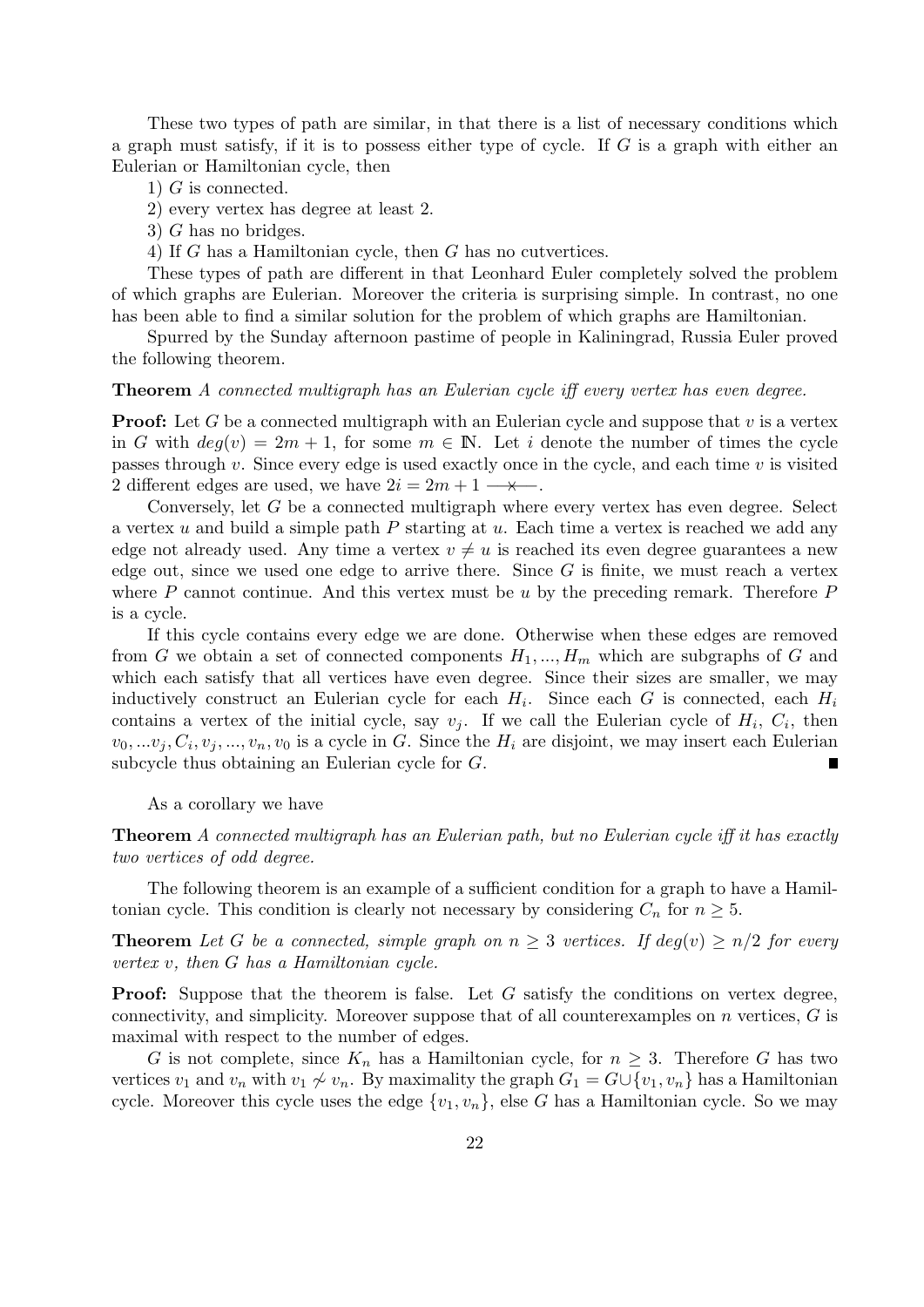suppose that the Hamiltonian cycle in  $G_1$  is of the form  $v_1, v_2, ..., v_n, v_1$ . Thus  $v_1, ..., v_n$  is a Hamiltonian path in *G*.

Let  $k = deg(v_1)$ . So  $k = |S| = |\{v \in V | v_1 \sim v\}|$ . If  $v_{i+1} \in S$ , then  $v_i \nsim v_n$ , else  $v_1, \ldots, v_i, v_n, v_{n-1}, \ldots, v_{i+1}, v_1$  is a Hamiltonian cycle in *G*. Therefore

$$
deg(v_n) \le (n-1) - k \le n - 1 - n/2 = n/2 - 1. \longrightarrow
$$

#### *§*2.4 Trees

Trees are one of the most important classes of graphs. A tree is a connected, undirected graph, with no cycles. Consequently a tree is a simple graph. Moreover we have

**Theorem** *A graph G is a tree iff there is a unique simple path between any two vertices.*

**Proof:** Suppose that *G* is a tree, and let *u* and *v* be two vertices of *G*. Since *G* is connected, there is a simple path *P* of the form  $u = v_0, v_1, ..., v_n = v$ . If *Q* is a different simple path from *u* to *v*, say  $u = w_0, w_1, ..., w_n = v$  let *i* be the smallest subscript so that  $w_i = v_i$ , but  $v_{i+1} \neq w_{i+1}$ . Also let *j* be the next smallest subscript where  $v_j = w_j$ . By construction *v*<sub>*i*</sub>, *v*<sub>*i*+1</sub>, ..., *v*<sub>*j*</sub>, *w*<sub>*j*−1</sub>, *w*<sub>*j*−2</sub>, ..., *w*<sub>*i*</sub> is a cycle in *G* → *→* 

Conversely, if *G* is a graph where there is a unique simple path between any pair of vertices, then by definition  $G$  is connected. If  $G$  contained a cycle,  $C$ , then any two vertices of *C* would be joined by two distinct simple paths.*−→←−* Therefore *G* contains no cycles, and is a tree.

A consequence of theorem 1 is that given any vertex *r* in a tree, we can draw *T* with *r* at the top and the other vertices in levels below. The neighbors of *r* thus appear at the first level and are called *r*'s children. The neighbors of *r*'s children are put in the second level, and are *r*'s grandchildren. In general the *i*th level consists of those vertices in the tree which are at distance *i* from *r*. The result is called a rooted tree. A rooted tree is by default directed, but we suppress the arrows on edges since every edge is drawn downwards. The height of a rooted tree is the maximum level number.

Naturally, besides child and parent, many geneological terms apply to rooted trees, and are suggestive of the structure. For example if  $T = (V, E, r)$  is a rooted tree with root r, and  $v \in V - \{r\}$ , the ancestors of *v* are all vertices on the path from *r* to *v*, including *r*, but excluding *v*. The descendants of a vertex, *w* consist of all vertices which have *w* as one of their ancestors. The subtree rooted at *w* is the rooted tree consisting of *w*, its descendants, and all requisite paths. A vertex with no children is a leaf, and a vertex with at least one child is called an internal vertex.

To distinguish rooted trees by breadth, we use the term *m*-ary to mean that any internal vertex has at most *m* children. An *m*-ary tree is full if every internal vertex has exactly *m* children. When  $m = 2$ , we use the term binary.

As an initial application of rooted trees we prove the following theorem.

#### **Theorem** *A* tree on *n* vertices has  $n - 1$  edges.

**Proof:** Let  $T = (V, E)$  be a tree with *n* vertices. Let  $u \in V$  and form the rooted tree  $T = (V, E, u)$  rooted at *u*. Any edge  $e \in E$  joins two vertices *v* and *w* where *v* is the parent of *w*. This allows us to define a function  $f: E \longrightarrow V - \{u\}$  by  $f(e) = w$ . *f* is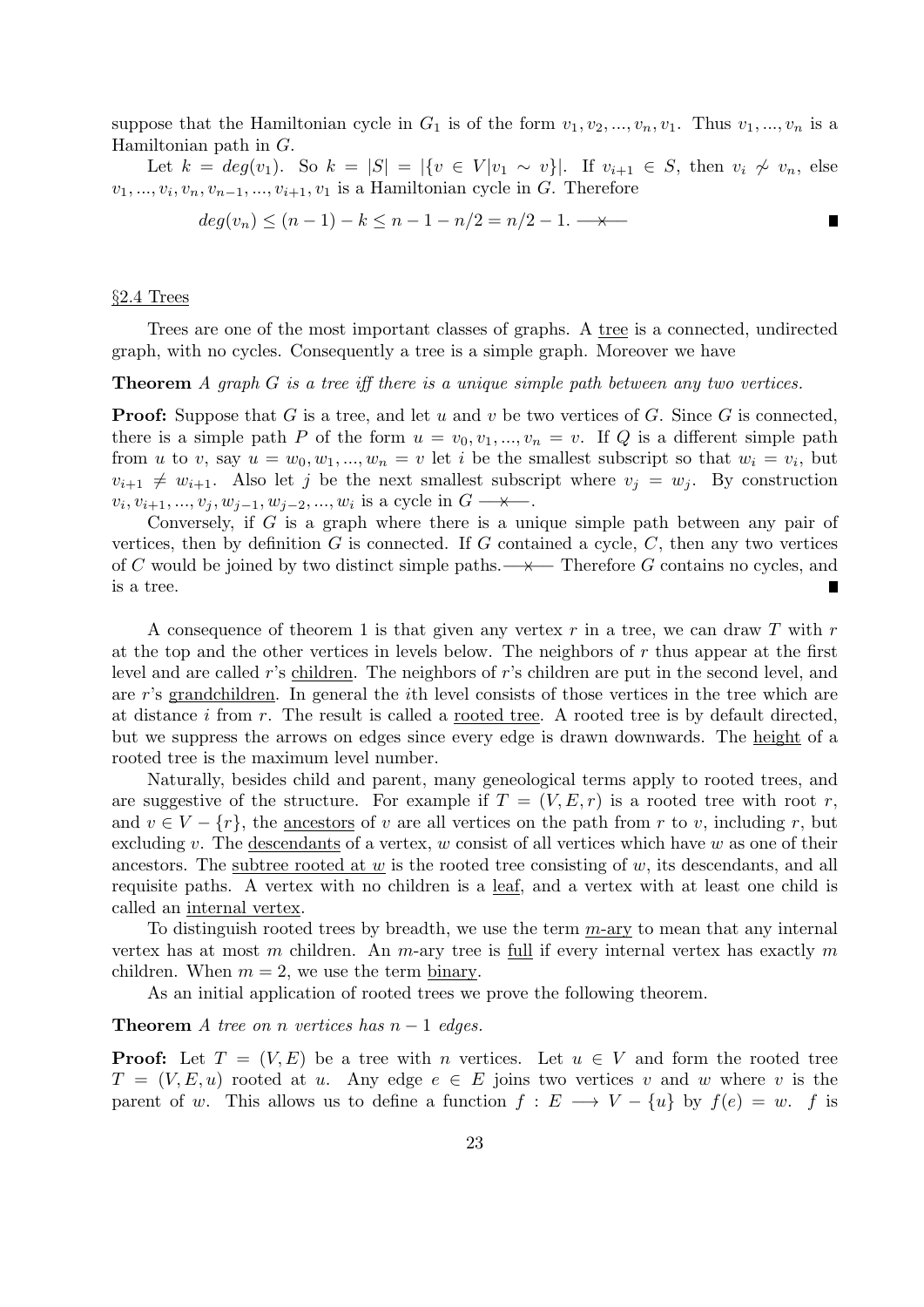one-to-one by uniqueness of simple path from  $u$  to  $w$ .  $f$  is onto by connectivity. Therefore  $|E| = |V - \{u\}| = |V| - 1 = n - 1.$ 

We draw as corollary

**Corollary** A full *m*-ary tree with *i* internal vertices has  $n = mi + 1$  vertices.

Since every vertex in a rooted tree is either internal or a leaf, we know that a full *m*-ary tree with *i* internal vertices has  $l = (m-1)i+1$  leaves. In short, if we know any two of the three quantities *n, i* and *l* for a full *m*-ary tree, we can deduce the third.

A very important application of full, rooted, binary trees is their use to model arithmetic expressions. In this case the last operation performed acts as the root. Call this operation *⋆*. *⋆* is usually one of addition, subtraction, multiplication, or division. Since order of evaluation matters when we subtract or divide, we need to also order the tree distinguising each pair of children as left child and right child. Our expression is then modeled as  $T_1 \star T_2$ , where  $T_1$  is the left child, and each of  $T_1$ , and  $T_2$  may be constructed recursively.

Example: The expression  $((x+2) \uparrow 3) * (y-(3+x)) - 5$  is modeled by the tree below.



#### *§*2.5 Graph Coloring

Let *C* be a set of colors. A coloring of a graph  $G = (V, E)$  is a function  $f: V \longrightarrow C$ . A coloring is proper in case  $f(u) \neq f(v)$ , whenever  $u \sim v$ . For the remainder of this chapter all colorings will be proper colorings. Clearly we take *G* to be simple.

Two important questions arise. First, what is the minimum number of colors required to color a given graph *G*. This number is denoted by  $\chi(G)$ , and is called the chromatic number of *G*. The second question is, if we are given a set of colors, *C*, of size *m*, how many ways can we color *G* using the colors from *C*? We denote the answer by  $P(G, m)$ . We realize that *m* is variable, so we call the function  $P(G, x)$  the chromatic polynomial of *G*. To prove that this is always a polynomial we need several definitions, and a lemma.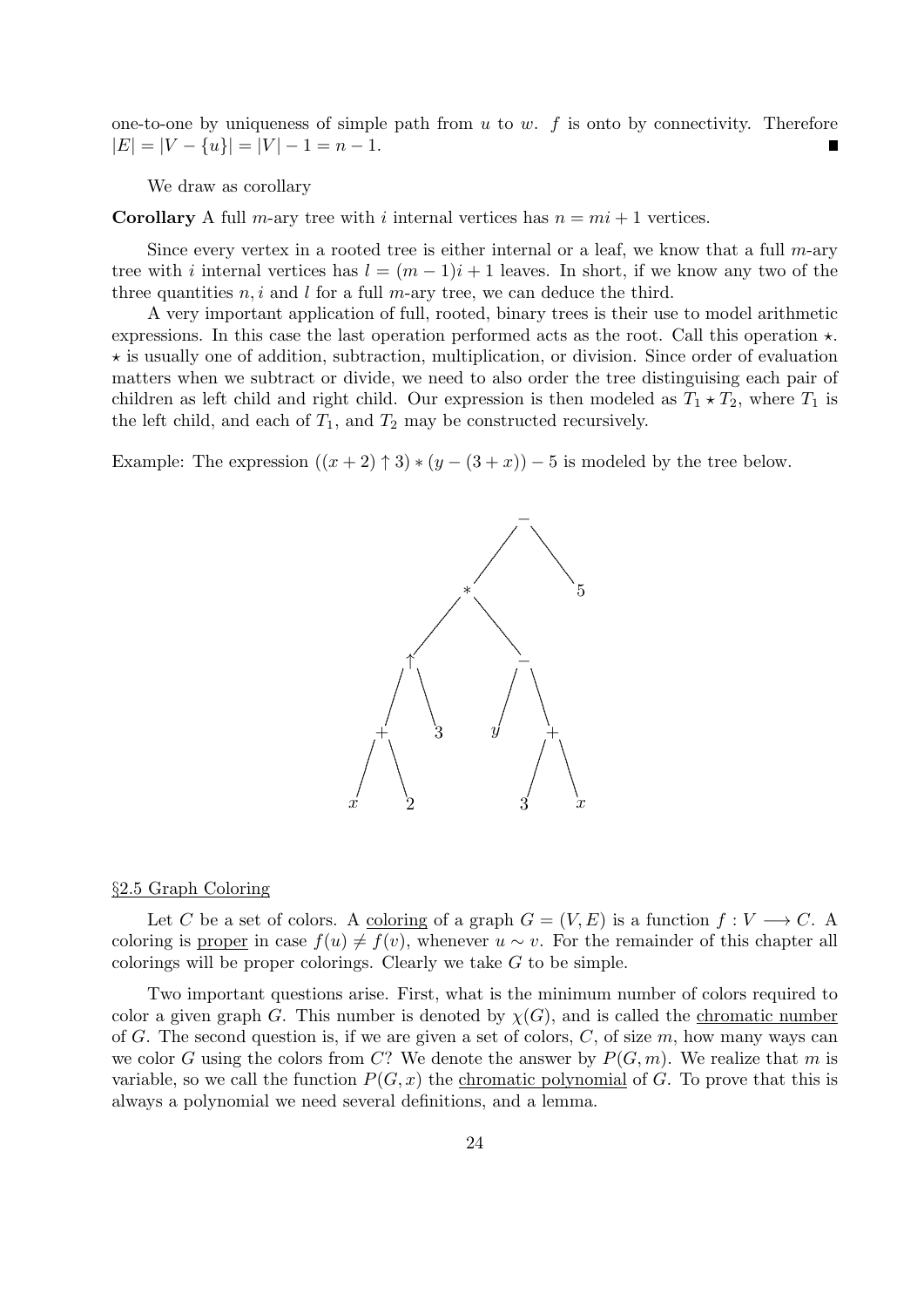Given a graph  $G = (V, E)$ , and an edge  $e = \{u, v\} \in E$ , the edge-deleted subgraph is  $G − e = (V, E − {e})$ . Meanwhile the <u>contraction of *G* by *e*</u>, denoted  $G/e$ , is the graph obtained from  $G - e$  by identifying the endpoints *u* and *v*, and any resulting multiple edges identified to a single edge.

Example:



**Fundamental Reduction Lemma** *Let*  $G = (V, E)$  *be a simple graph, and*  $e = \{u, v\} \in E$ *. Then*  $P(G - e, x) = P(G, x) + P(G/e, x)$ 

**Proof:** Any proper coloring of  $G - e$  either has  $f(u) = f(v)$ , in which case it gives a proper coloring of  $G/e$ , or  $f(u) \neq f(v)$ , in which case it gives a proper coloring of *G*.

**Corollary (Fundamental Reduction Theorem)** *If*  $G = (V, E)$  *is a simple graph, and*  $e \in E$ , then  $P(G, x) = P(G - e, x) - P(G/e, x)$ .

The graph  $G = (V, \emptyset)$ , with  $|V| = n$  is denoted by  $I_n$ . Clearly  $P(I_n, x) = x^n$ . This is the basis step for an induction proof of

**Corollary** If  $G = (V, E)$  *is a simple graph, then*  $P(G, x)$  *is a polynomial in x.* 

**Proof:** We induct on *|E|*. The base case is above.

For the inductive step we suppose that the theorem holds for all graphs with fewer than *k* edges. We let *G* be a graph with  $|E| = k$ . Thus both  $G - e$ , and  $G/e$  have fewer than *k* edges. Therefore  $P(G - e, x)$  and  $P(G/e, x)$  are polynomials in *x*. Therefore, by the fundamental reduction theorem,  $P(G, x)$  is a polynomial in x. Г

We state without proof

**Theorem** *If*  $G_1 \cap G_2 = \emptyset$ *, then*  $P(G_1 \cup G_2, x) = P(G_1, x) \cdot P(G_2, x)$ *.* 

Before we proceed with an example, we observe that

 $P(K_n, x) = x(x-1)(x-2)(\ldots)(x-n+1)$ , which we will denote by  $x^{(n)}$ . Also, in practice we will denote  $P(G, x)$  by placing large square brackets around  $G$ .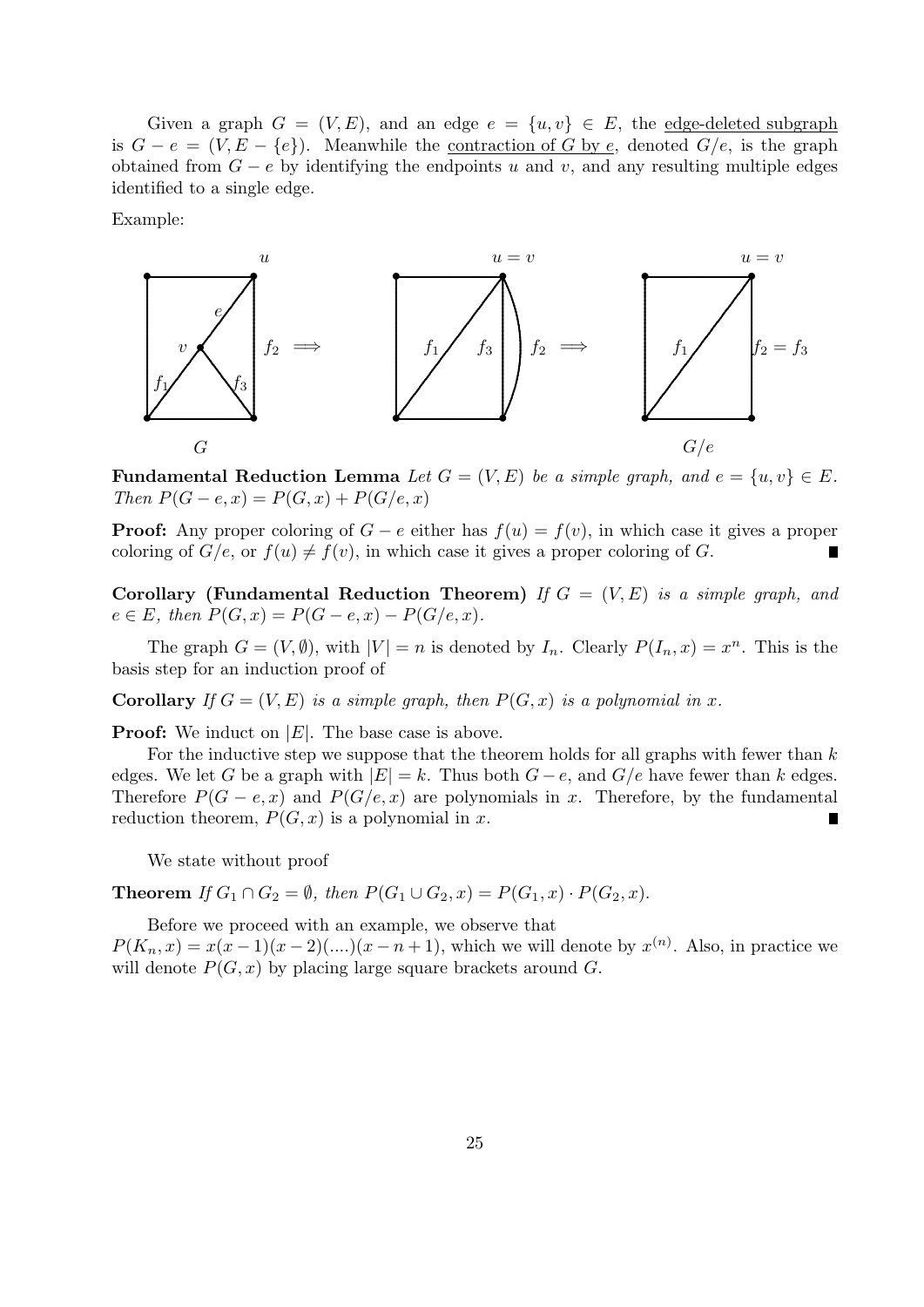Example:



Now we apply the reduction theorem to  $G - e$  to see



We have that  $P(G - e, x) = (x - 1)P(K_3, x)$ . Therefore

$$
P(G, x) = (x - 1)P(K_3, x) - P(K_3, x) = (x - 2)P(K_3, x) = x(x - 1)(x - 2)^2.
$$

Similar to the previous theorems of this section we have

**Theorem:** (Second Reduction Theorem) If  $G_1$ , and  $G_2$  are simple graphs with  $G_1 \cap G_2 = K_m$ ,

$$
P(G_1 \cup G_2, x) = \frac{P(G_1, x) \cdot P(G_2, x)}{x^{(m)}}
$$

By employing the reduction theorems, we have a fairly efficient procedure to compute  $P(G, x)$ .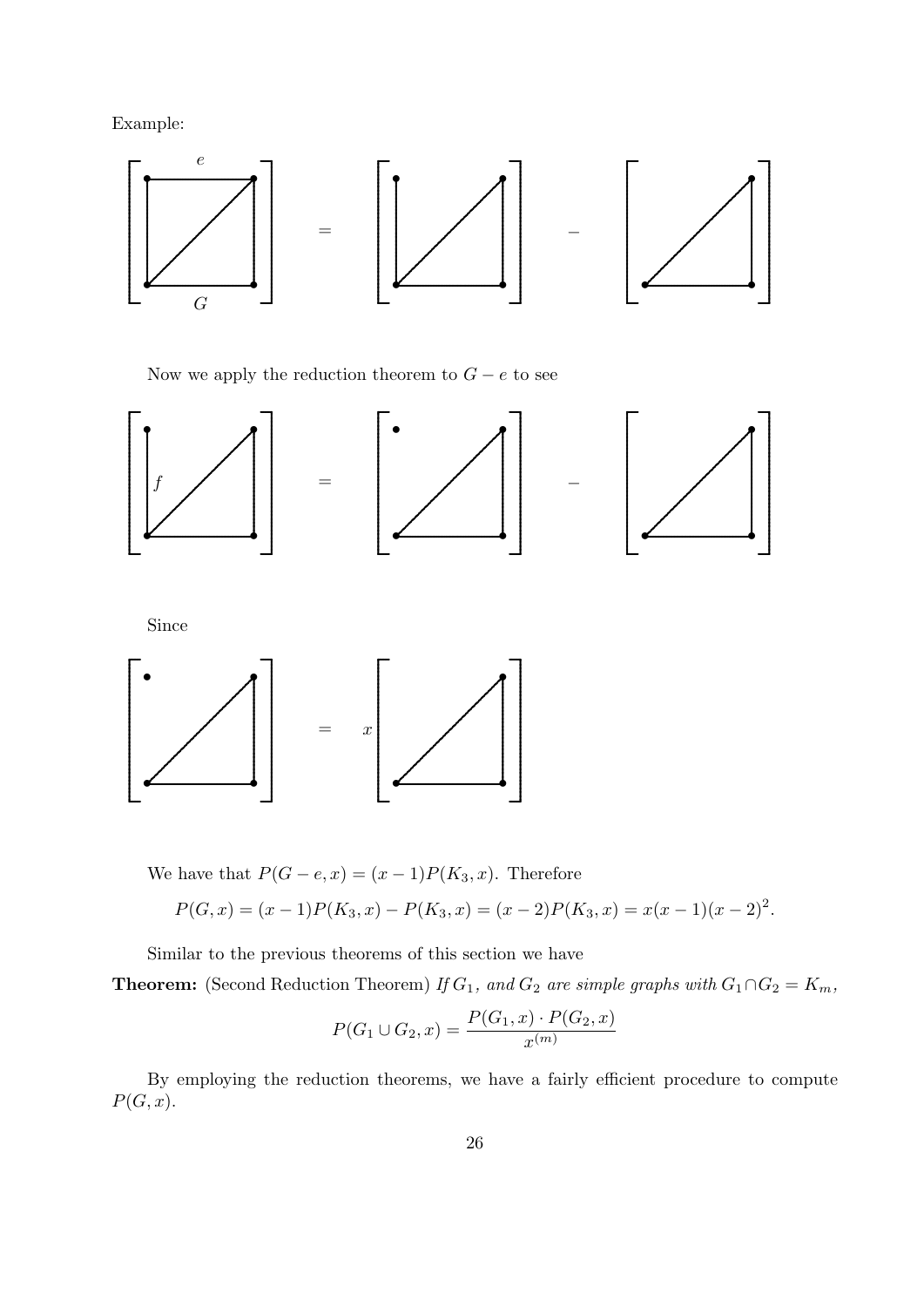This in turn allows us to compute  $\chi(G)$ . We observe that the value of  $P(G, x)$  will be zero whenever *x* is a non-negative whole number strictly smaller than  $\chi(G)$ . So  $\chi(G)$  is characterized as being the smallest non-negative integer for which  $P(G, x) \neq 0$ .

In addition, by the factor theorem from basic algebra, if  $\chi(G) = k$  we can always write  $P(G, x)$  in the form  $x^{e_1}(x-1)^{e_2}(x-2)^{e_3}...(x-(k-1))^{e_k}g(x)$ , where the exponents  $e_i$  are positive and  $g(x)$  is a polynomial with no integral roots. Conversely, writing  $P(G, x)$  in this form allows us to deduce  $\chi(G) = k$ .

Warning: A common mistake occurs when someone finds a coloring of *G* using *k* colors and deduces that  $\chi(G) = k$ . The correct deduction is  $\chi(G) \leq k$ . To show equality we must either use the idea above, or perhaps the last theorem.

**Theorem:** *If G is a simple graph with an induced subgraph isomorphic to*  $K_m$ *, then*  $\chi(G) \geq m$ *.*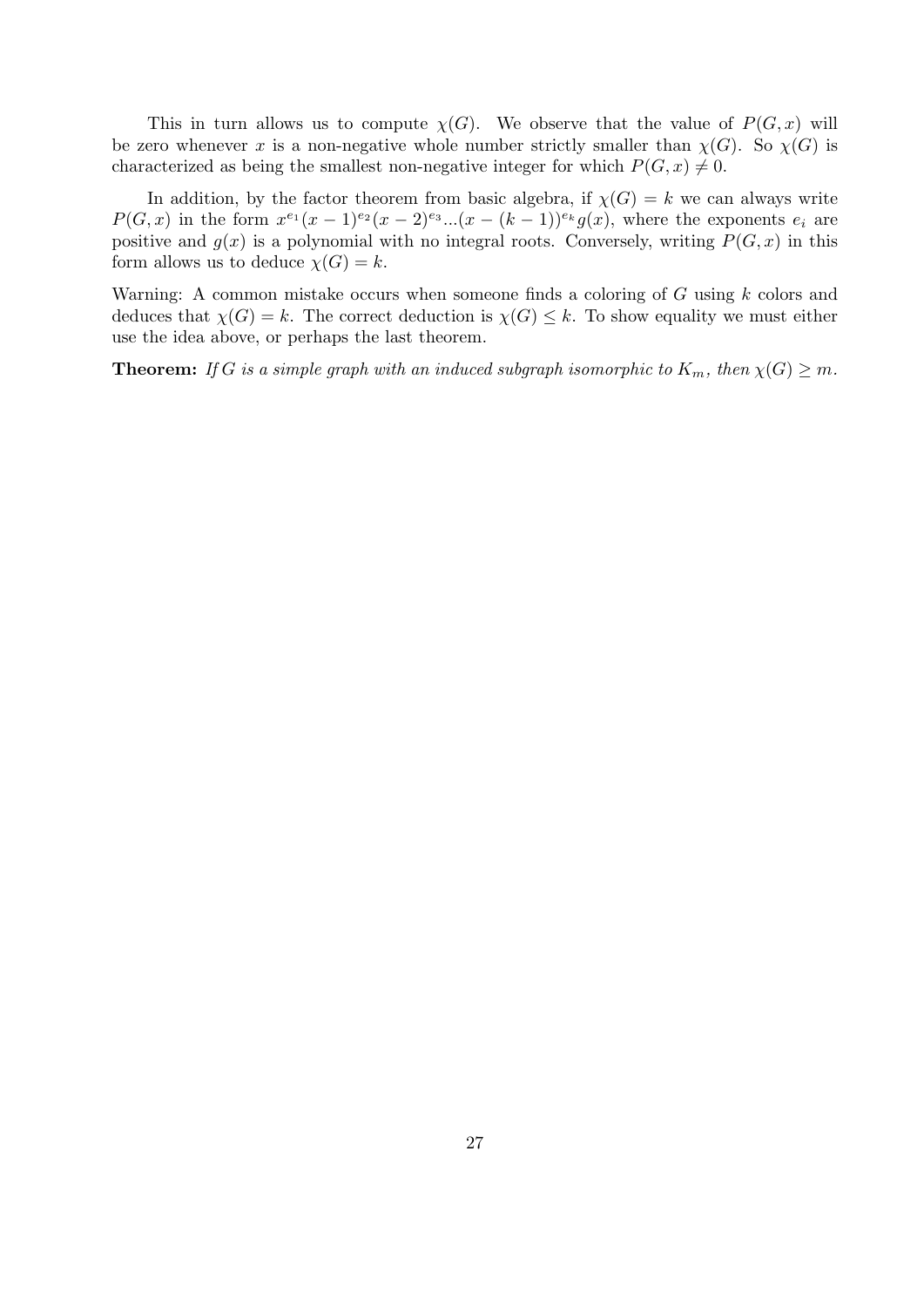## Chapter 2 Exercises

1. For each pair of graphs find a graph isomorphism  $\varphi: G_1 \longrightarrow G_2$ , and confirm  $\varphi$  is edge-<br>preserving using adjacency matrices, or prove that  $G_1 \not\cong G_2$ .



2. For which values of *n* is  $C_n$  bipartite?  $Q_n$ ?

3. Prove the first theorem from section 2.3.

4. For each graph below i) find an Eulerian path, or prove that none exists, and ii) find a Hamiltonian cycle or prove that none exists.



c)  $Q_3$ , the 3-cube





d) the Petersen graph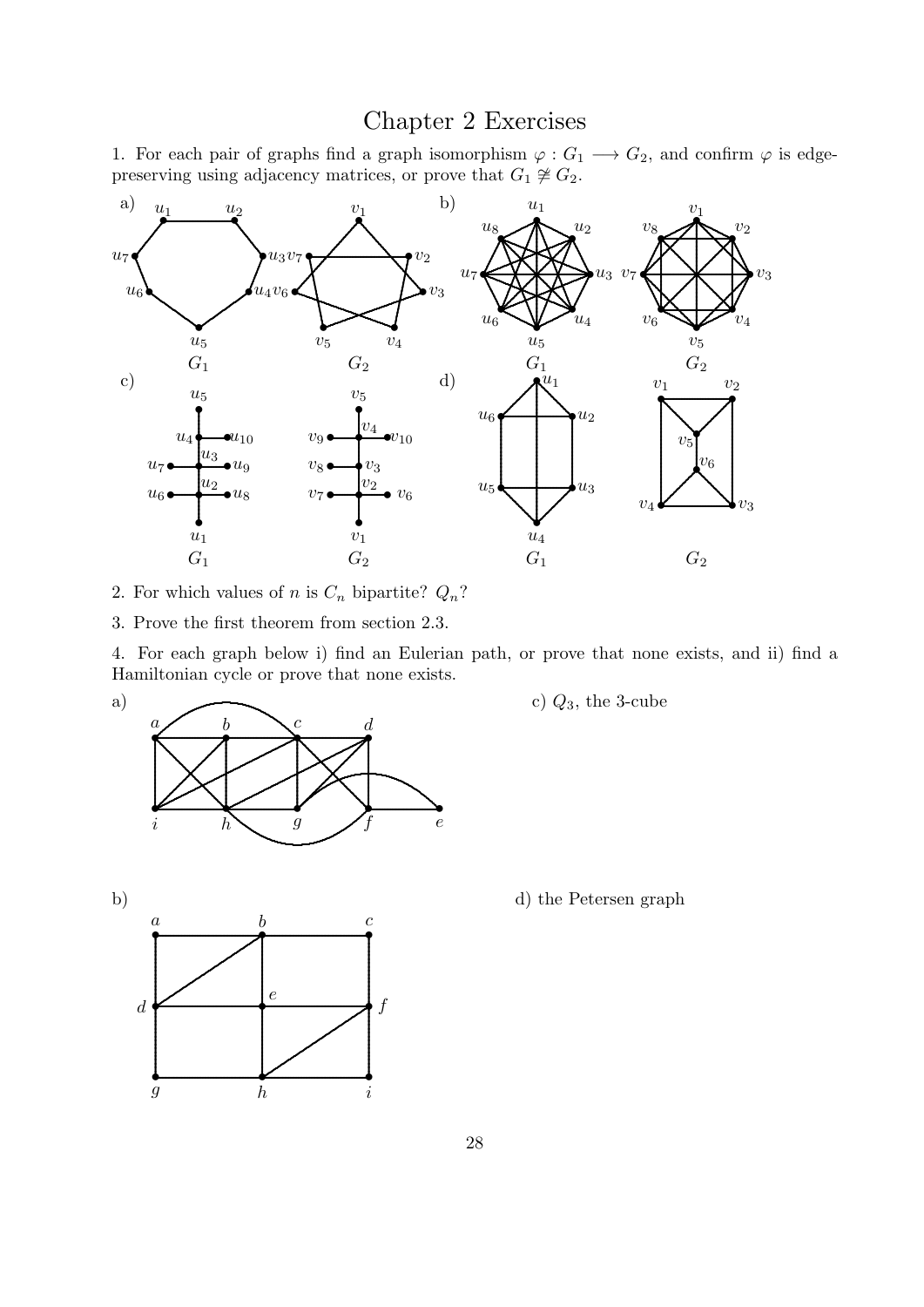- 5. Answer the following questions about the rooted tree.
- 
- 
- 
- d) Which vertices are children of *b*? i) Which vertices are descendants of *d*?
- e) Which vertices are grandchildren of  $b$ ? j) What level is  $i$  at?
- a) Which vertex is the root?<br>
b) Which vertices are internal?<br>
g) Which vertices are siblings of *q*?
	- g) Which vertices are siblings of  $q$ ?
- c) Which vertices are leaves? h) Which vertices are ancestors of *p*?
	-
	-



6. For each graph determine its chromatic number  $\chi(G)$ . Justify your answers.

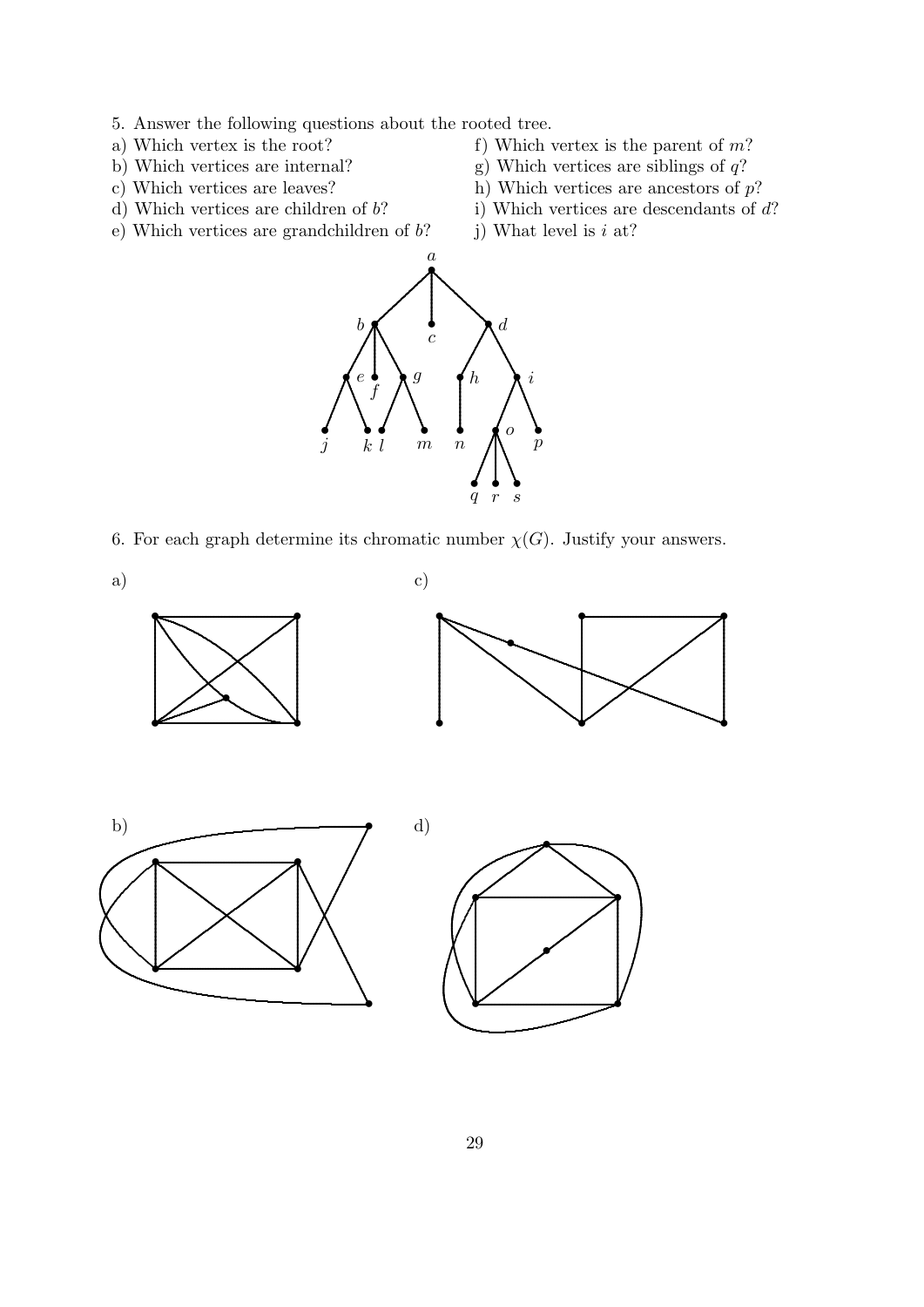7. In assigning frequencies to mobile radio telephones, a zone gets a frequency to be used by all vehicles in the zone. Two zones that interfere (because of proximity or meteorological reasons) must get different frequencies. How many different frequencies are required if there are 6 zones, *a, b, c, d, e*, and *f*, where zone *a* interferes with zone *b* only; *b* interferes with *a, c,* and *d*; *c* with *b, d,* and *e*; *d* with *b, c,* and *e*; *e* with *c, d,* and *f*; and *f* with *e* only? Justify your answer.

8. Find the chromatic polynomial of each graph. Use the chromatic polynomial to find the number of ways of coloring the graph in at most 3 colors. repeat for at most 4 colors.



9. Let  $L_n$  be the graph consisting of a simple chain of *n* vertices. Find a formula for  $P(L_n, x)$ .

10. Let  $C_n$  denote the simple cycle on *n* vertices. Find a formula for  $P(C_{2m}, x)$ . Repeat for  $C_{2k+1}$ .

11. Use reduction theorems to compute the chromatic polynomials of each graph. Use the chromatic polynomial to compute the graph's chromatic number. Find a coloring using the minimal number of colors.

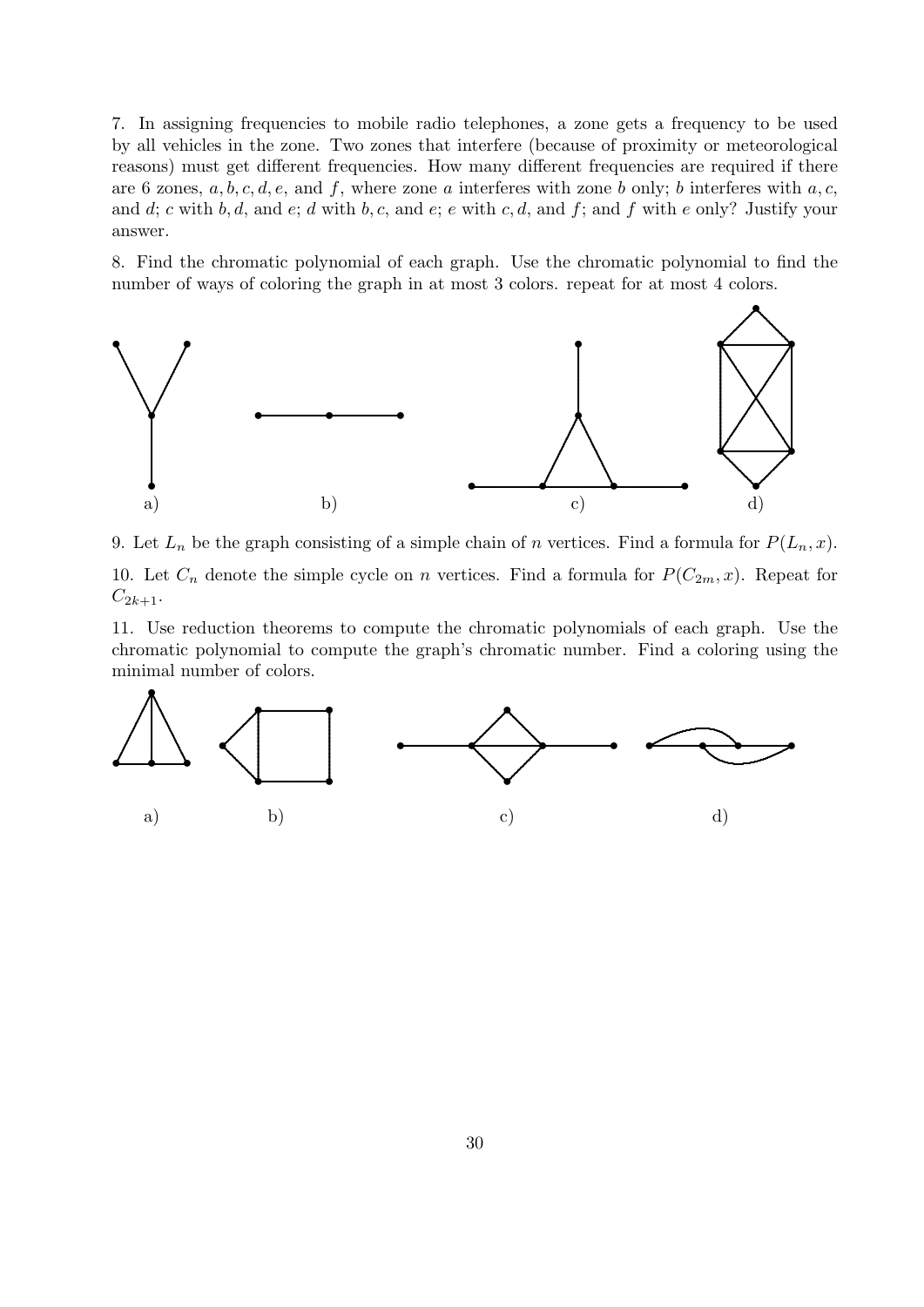### Chapter 3: Intermediate Counting

We saw at the end of chapter 1 that there are problems which can easily be posed, which do not admit solutions by the tactics of basic counting. In this chapter we develop further tactics, in part to rectify this apparent short-fall of basic counting.

#### *§*3.1 Generating Functions

If f is a smooth enough function near  $x = 0$  it can be expanded (maybe via Taylor's Theorem) in terms of a Maclaurin Series. That is, in some neighborhood of  $x = 0$ , there is no difference between the function  $f(x)$ , and the values of the power series  $\sum_{n=1}^{\infty}$  $k=0$  $a_k x^k$ . In fact Taylor's Theorem tells us that the coefficients  $a_k = f^{(k)}(0)/k!$ , where  $f^{(k)}(x)$  is the kth derivative of  $f(x)$ .

If 
$$
f(x) = \sum_{k=0}^{\infty} a_k x^k
$$
, for all values of x in some neighborhood of  $x = 0$ , we say that  $f(x)$  is

the (ordinary) <u>generating function</u> for the sequence of coefficients  $\int a_k$ )*<sup>∞</sup> k*=0 .

Example:  $f(x) = \frac{1}{1}$  $\frac{1}{1-x} = 1 + x + x^2 + x^3 + ... = \sum_{k=0}^{\infty}$ *k*=0  $x^k$ , for  $|x| < 1$ , so  $f(x)$  generates the  $\text{constant sequence } (1, 1, 1, 1, 1, \ldots) =$  $\sqrt{ }$ 1 )*<sup>∞</sup> k*=0 .

Example:  $f(x) = (1+x)^4 = 1 + 4x + 6x^2 + 4x^3 + x^4$ , for all  $x \in \mathbb{R}$ , so  $f(x)$  generates the sequence  $(1, 4, 6, 4, 1, 0, 0, 0, ...) = ((4, 4, 4, 6, 4, 1, 0, 0, 0, ...)$ *k* ))*<sup>∞</sup> k*=0 .

Our first challenge is to develop a set of tools which allow us to build a library of basic generating functions.

**Theorem:** If 
$$
f(x)
$$
 generates the sequence  $\left(a_n\right)_{n=0}^{\infty}$ , and  $g(x)$  generates the sequence  $\left(b_n\right)_{n=0}^{\infty}$   
then  
1)  $f(x) \pm g(x)$  generates the sequence  $\left(a_n \pm b_n\right)_{n=0}^{\infty}$ .  
2)  $f(x)g(x)$  generates the sequence  $\left(c_n\right)_{n=0}^{\infty}$ , where  $c_k = \sum_{l=0}^{k} a_l b_{k-l}$ .  
3)  $f'(x)$  generates the sequence  $\left(a_1, 2a_2, 3a_3, ...\right) = \left((n+1)a + n+1\right)_{n=0}^{\infty}$ .  
4) The function  $F(x)$ , with  $F(0) = 0$  and  $F'(x) = f(x)$ , generates  $\left(0, a_0, \frac{a_1}{2}, \frac{a_2}{3}, ...\right)$ .

**Proof:** See your favorite calculus II textbook.

Notice that we can also deduce that  $xf'(x)$  generates  $\left( na_n \right)$ )*<sup>∞</sup> n*=0 . Also if *F* is as in part 4, then  $F(x)/x$  generates  $\left(\frac{a_n}{n+1}\right)_{n=0}^{\infty}$ .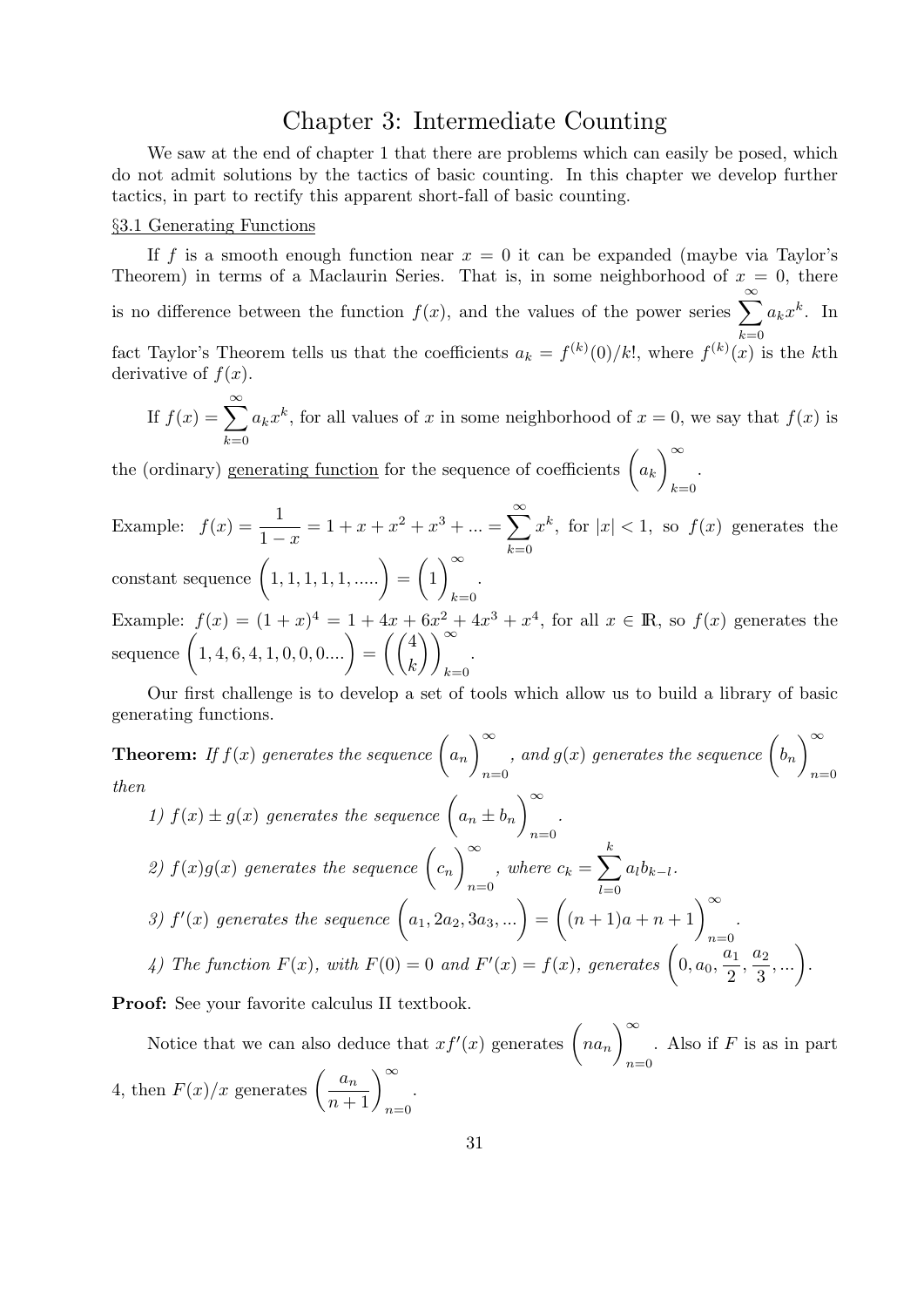Finally we remark that we may replace the symbol *x* with all sorts of things formally, and deduce new and fun-filled facts.

Example: Since 
$$
\frac{1}{1-x}
$$
, generates  $\left(1^n\right)_{n=0}^{\infty}$ ,  $\frac{1}{1-2x}$  generates  $\left(2^n\right)_{n=0}^{\infty}$ .  
Also  $\frac{1}{1+x}$  generates  $\left((-1)^n\right)_{n=0}^{\infty}$ .

Example: From the previous example,  $\int \frac{dx}{1+x^2}$  $\frac{dx}{1+x} = \int \left[ \sum_{n=0}^{\infty} \right]$ *n*=0  $(-1)^n x^n$ *dx*

Now technically we can only interchange the order of integration and summation if we have the right kind of convergence of our power series. Since we are only interested in formal manipulation of power series, we'll not worry about this subtlely here, nor henceforth. Thus

$$
\ln(1+x) = \int \frac{dx}{1+x} = \sum_{n=0}^{\infty} \left[ (-1)^n \int x^n dx \right] = \left[ \sum_{n=0}^{\infty} \frac{(-1)^n x^{n+1}}{n+1} \right] + C
$$
  
The value of C is found to be 0 by substituting in  $x = 0$  and evaluate

The value of *C* is found to be 0 by substituting in  $x = 0$  and evaluating  $ln(1) = 0$ . So ln(1 + *x*) generates the sequence  $\left(\frac{(-1)^n}{n+1}\right)_{n=0}^{\infty}$ .

Example: Similar to the previous example we can start with  $\frac{1}{1}$  $\frac{1}{1-x} = \sum_{n=0}^{\infty}$ *n*=0  $x^n$ . We differentiate both sides of the equation with respect to  $x$ , interchanging the order of differentiation and summation on the right-hand side. We arrive at  $\frac{1}{11}$  $\frac{1}{(1-x)^2} = \sum_{n=1}^{\infty}$ *n*=1  $nx^{n-1} = \sum_{n=0}^{\infty}$  $m=0$  $(m+1)x^m$ . Thus *x*  $\frac{x}{(1-x)^2} = \sum_{m=0}^{\infty}$ *m*=0  $(m+1)x^{m+1} = \sum_{n=0}^{\infty}$ *k*=0  $kx^k$  generates the sequence  $\left(kx\right)$ )*<sup>∞</sup> k*=0 .

#### *§*3.2 Applications to Counting

Consider the generating function  $(1+x)^4 = 1 + 4x + 6x^2 + 4x^3 + x^4 + 0x^5 + 0x^6 + \dots$ which generates the sequence  $\left(\begin{pmatrix} 4 \\ k \end{pmatrix}\right)$ ))*<sup>∞</sup> k*=0 , whose terms are the number of *k*-subsets of a 4-set. This function is the result of evaluating the expression  $(1 + ax)(1 + bx)(1 + cx)(1 + dx)$  at  $a = b = c = d = 1$ . The expansion of this function gives

$$
1 + (a+b+c+d)x + (ab+ac+ad+bc+bd+cd)x^{2} + (abc+abd+acd+bcd)x^{3} + (abcd)x^{4}.
$$

The coefficients of  $x^i$  in this expansion clearly describe all of the subsets of  $\{a, b, c, d\}$  of size *i*.

More generally it occurs to us that the coefficient of  $x^k$  in the expansion of  $(1+x)^n$  is the number of *k*-subsets of an *n*-set. If we write the expansion of  $(1 + a_1x)(1 + a_2x)(1 + a_3x)...(1 + a_4x)$  $a_n x$ , then the coefficient of  $x^k$  is an ordered list describing all *k*-subsets of  $\{a_1, a_2, ..., a_n\}$ . In fact  $(1+x)^n$  results if we set  $a_i = 1$ , for  $i = 1$  to *n*, in the expression  $(1 + a_1x)(1 + a_2x)(1 + a_3x)$  $a_3x)$ ... $(1 + a_nx)$ .

Now what about  $(1 + ax + a^2x^2 + a^3x^3)(1 + bx + b^2x^2)(1 + cx)$ ? Upon expansion we find this is  $1 + (a + b + c)x + (a^2 + ab + ac + b^2 + bc)x^2 + (a^3 + a^2b + a^2c + ab^2 + abc + c^2c + ab^2)$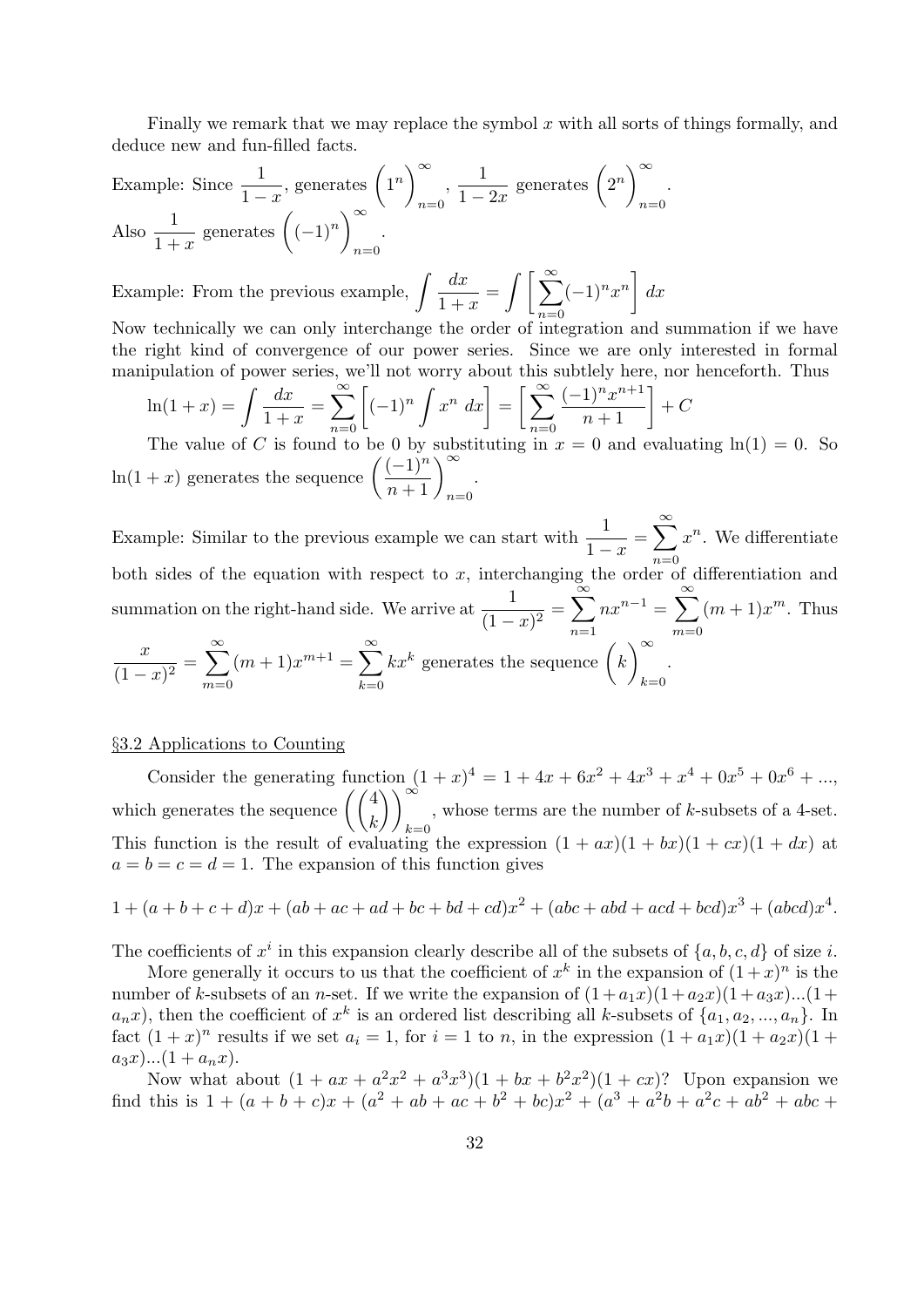$b^2c)x^3 + (a^3b + a^c + a^2b^2)x^4 + (a^3b^2 + a^3bc)x^5 + (a^3b^2c)x^6$ . Setting  $a = b = c = 1$  we have  $(1 + x + x<sup>2</sup> + x<sup>3</sup>)(1 + x + x<sup>2</sup>)(1 + x) = 1 + 3x + 5x<sup>2</sup> + 6x<sup>3</sup> + 3x<sup>4</sup> + 2x<sup>5</sup> + x<sup>6</sup>$ . So what is the combinatorial significance of this sequence?

After a little thought, and considering the coefficients in the first expansion, we realize this counts the number of solutions in non-negative integers to  $y_1 + y_2 + y_3 = i$ , where  $y_1 \leq 3, y_2 \leq 2$ , and  $y_3 \leq 1$ . Which is to say that the first expression generates all multisets of size *i* from *{a, b, c}*, using at most 3 *a*'s, at most 2 *b*'s, and at most one *c*.

In general we wish to compute the number of integral solutions to  $y_1 + y_2 + ... + y_k = r$ , where  $a_i \leq y_i \leq b_i, i = 1, \dots k$ , and the  $a_i$ 's and  $b_i$ 's are integral lower and upper bounds. To do this we can now use a generating function approach. We simply compute the coefficient of  $x^r$  in the expansion of  $\prod^k$ *i*=1  $(x^{a_i} + x^{a_i+1} + x^{a_i+2} + \dots + x^{b_i}) = \prod^k$ *i*=1  $\left[\sum_{i=1}^{b_i}\right]$ *j*=*a<sup>i</sup>*  $x^j$ . Probably we get a computer algebra system to do this for us. Again we would use a computer algebra system if we used place-holders  $d_i$ ,  $i = 1, ..., k$  to generate the actual solutions, i.e. expanded  $\prod_{k=1}^{k}$ *i*=1  $\left[\sum_{i=1}^{b_i}\right]$ *j*=*a<sup>i</sup>*  $(d_ix)^j$ . Naturally we could re-index the problem to count the number of solutions in non-negative integers to  $y_1 + ... + y_k = s$ , where  $y_i \le c_i = b_i - a_i$ , and  $s = r - a_1 - a_2 - ... - a_k$ . Now we *k k*

need the coefficient of  $x^s$  in the expansion of  $\prod$ *i*=1  $(1 + x + x^2 + \dots + x^{c_i}) = \prod$ *i*=1  $\left[\sum^{c_i}\right]$ *j*=0 *x j* ].

And, as might happen in an ideal world, we might have  $s \leq c_i$  for all *i*, so that there are effectively no upper bounds. Here we want to realize that the coefficient of  $x^s$  in the expansion of ∏ *k i*=1  $(1 + x + x^2 + \dots + x^{c_i}) = \prod^k$ *i*=1  $\left[\sum_{i=1}^{c_i}\right]$ *j*=0  $x^j$ , is the same as the coefficient of  $x^s$  in the expansion of ∏ *k i*=1  $(1 + x + x^2 + ...) = \prod^k$ *i*=1 [ ∑*<sup>∞</sup> j*=0  $[x^j] = \prod^k$ *i*=1 1  $\frac{1}{1-x} = (1-x)^{-k}$ . So apparently (1 − *x*)<sup> $−k$ </sup> generates the sequence  $\left(\binom{s+k-1}{s} \right)$ ))*<sup>∞</sup> s*=0 ??!!

Amazingly this little gem of information can also be derived from the general version of the Binomial Theorem discovered by Isaac Newton.

**Theorem**(Newton) *For any real number*  $u \neq 0$ ,  $(1+x)^u = \sum_{n=0}^{\infty}$ *k*=0 ( *u k* ) *x k , where* ( *u k*  $\lambda$  $= u(u-1)(u-2)...(u-k+1)/k!$ .

When we set  $u = -p$ , where p is a positive integer we find that

$$
\binom{-p}{k} = \frac{(-p)(-p-1)(-p-2)\dots(-p-k+1)}{k!}
$$

$$
= (-1)^k \frac{(p+k-1)(p+k-2)\dots(p+1)p}{k!}
$$

$$
= (-1)^k \binom{p+k-1}{k}
$$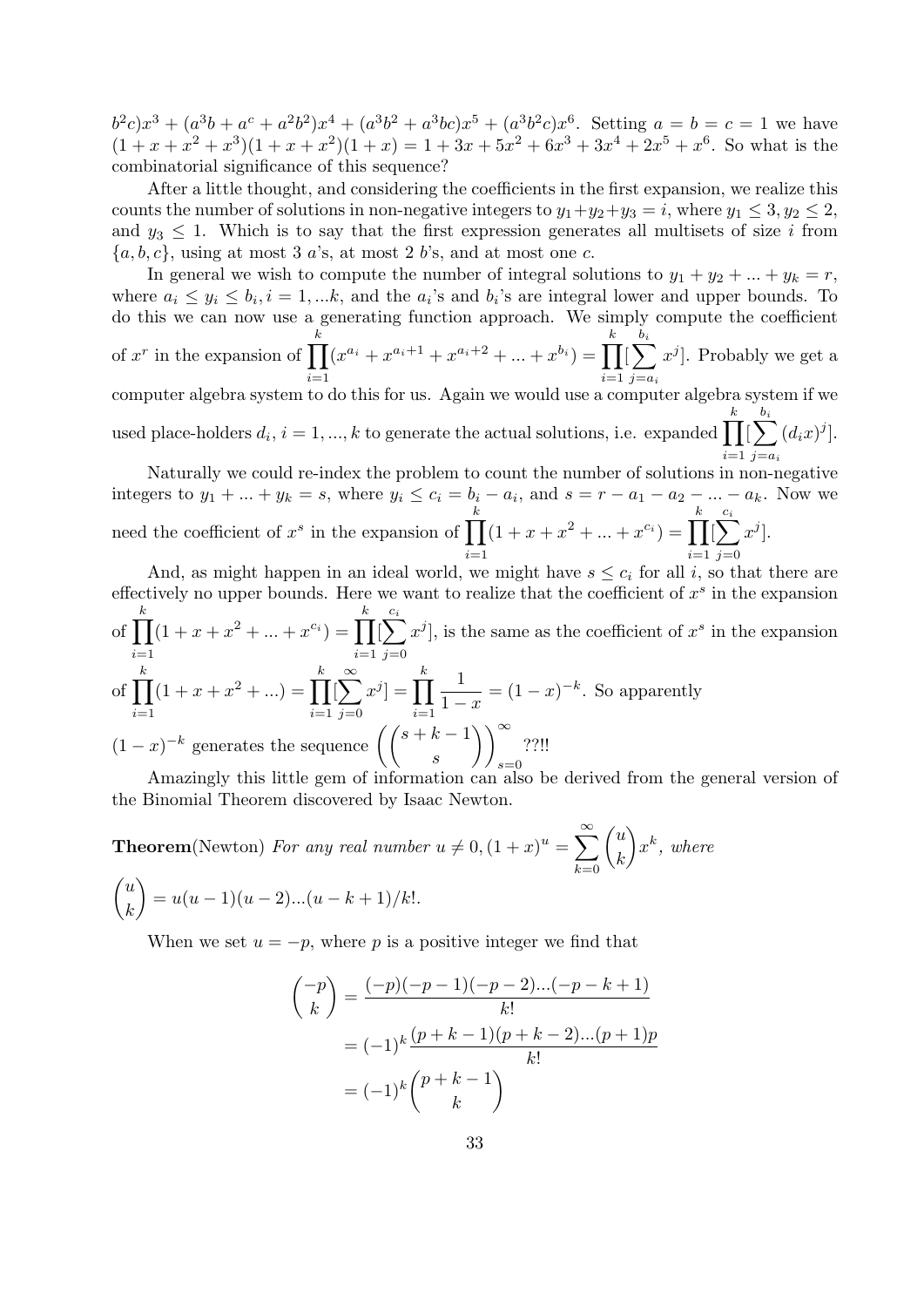So replacing *x* by *−x* in the theorem we arrive at

$$
(1-x)^{-p} = \sum_{k=0}^{\infty} {\binom{-p}{k}} (-x)^k
$$
  
= 
$$
\sum_{k=0}^{\infty} (-1)^k {\binom{p+k-1}{k}} (-1)^k x^k
$$
  
= 
$$
\sum_{k=0}^{\infty} {\binom{p+k-1}{k}} x^k
$$

since  $(-1)^k(-1)^k = (-1)^{2k} = 1$ . Thus  $(1-x)^{-p}$  generates the number of solutions to the donut shoppe problem.

Before we leave this topic we remark that there are other directions in which we might generalize. For example, the number of ways to make *n* cents change using pennies, nickels, dimes and quarters is the number of solutions in non-negative integers to

$$
y_1 + 5y_2 + 10y_3 + 25y_4 = n.
$$

This is also the coefficient of  $x^n$  in the expansion of  $(1-x)^{-1}(1-x^5)^{-1}(1-x^{10})^{-1}(1-x^{25})^{-1}$ . So we can use generating functions to compute the number of, and enumerate the solutions to a great variety of linear diophantine equations.

#### *§*3.3 Exponential Generating Functions

As we saw in chapter 1, Stirling Numbers of the second kind are important for counting solutions to occupancy problems. In order to derive the formula given for  $S(n, k)$  in chapter 1, we will use exponential generating functions.

If 
$$
f(x) = \sum_{k=0}^{\infty} \frac{a_k}{k!} x^k
$$
, for all values of x in some neighborhood of  $x = 0$ , we say that  $f(x)$  is

.

the <u>exponential generating function</u> for the sequence of coefficients  $\begin{pmatrix} a_k \end{pmatrix}$ )*<sup>∞</sup> k*=0

So, for example,  $f(x) = e^x$  is the exponential generating function for  $\left(1\right)$ )*<sup>∞</sup>*  $k=0$ . And in general  $g(x) = e^{\alpha x}$  is the exponential generating function for  $\left(\alpha^k\right)^{\infty}$ *k*=0 .

Next we recall that combinations and permutations are related by  $P(n, k) = k! C(n, k)$ , or  $P(n,k)/k! = C(n,k)$ . Similar formulas apply when some repetition is allowed, ala the MISSISSIPPI problem. So we consider the expansion of

$$
(1+\frac{a}{1!}x+\frac{a^2}{2!}x^2+\frac{a^3}{3!})((1+\frac{b}{1!}x+\frac{b^2}{2!}x^2)((1+\frac{c}{1!}x)
$$

which comes out to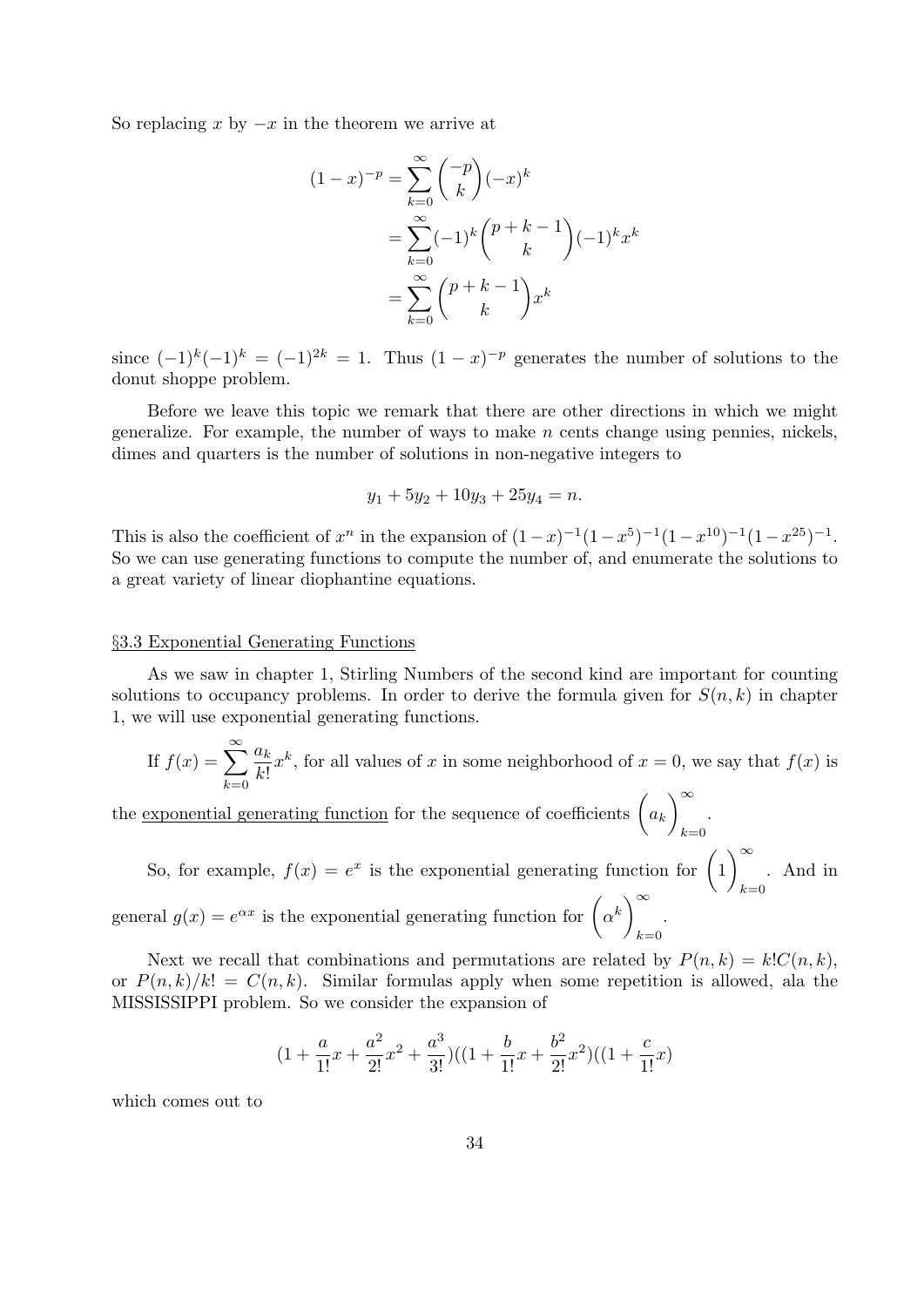$$
1 + (\frac{a}{1!} + \frac{b}{1!} + \frac{c}{1!})x + (\frac{a^2}{2!} + \frac{ab}{1!1!} + \frac{ac}{1!1!} + \frac{b^2}{2!} + \frac{bc}{1!1!})x^2 +
$$
  

$$
(\frac{a^3}{3!} + \frac{a^2b}{2!1!} + \frac{a^2c}{2!1!} + \frac{ab^2}{1!2!} + \frac{abc}{1!1!1!} + \frac{b^2c}{2!1!})x^3 + (\frac{a^3b}{3!1!} + \frac{a^3c}{3!1!} + \frac{a^2b^2}{3!1!} + \frac{a^2bc}{2!2!} + \frac{a^2bc}{2!1!1!} + \frac{ab^2c}{1!2!1!})x^4 + (\frac{a^3b^2}{3!2!} + \frac{a^3bc}{3!1!1!} + \frac{a^2b^2c}{2!2!1!})x^5 + (\frac{a^3b^2c}{3!2!1!})x^6
$$

Next we multiply and divide the coefficient of  $x^k$  by  $k!$  to get

$$
1 + 1! \left(\frac{a}{1!} + \frac{b}{1!} + \frac{c}{1!}\right) \frac{x}{1!} + 2! \left(\frac{a^2}{2!} + \frac{ab}{1!1!} + \frac{ac}{1!1!} + \frac{b^2}{2!} + \frac{bc}{1!1!}\right) \frac{x^2}{2!} +
$$
  

$$
3! \left(\frac{a^3}{3!} + \frac{a^2b}{2!1!} + \frac{a^2c}{2!1!} + \frac{ab^2}{1!2!} + \frac{abc}{1!1!1!} + \frac{b^2c}{2!1!}\right) \frac{x^3}{3!} + 4! \left(\frac{a^3b}{3!1!} + \frac{a^3c}{3!1!} + \frac{a^2b^2}{3!1!} + \frac{a^2bc}{2!2!1} + \frac{a^2bc}{2!1!1!} + \frac{ab^2c}{1!2!1!} \right) \frac{x^4}{4!} + 5! \left(\frac{a^3b^2}{3!2!} + \frac{a^3bc}{3!1!1!} + \frac{a^2b^2c}{2!2!1!}\right) \frac{x^5}{5!} + 6! \left(\frac{a^3b^2c}{3!2!1!}\right) \frac{x^6}{6!}
$$

Now, for example, the coefficient on a "sub-multi-set" term like  $a^2b^2c$ , is the number of 5strings over  $\{a, b, c\}$  using 2 *a*'s, 2 *b*'s and 1 *c*. So setting  $a = b = c = 1$ , we can generate the number of permutations with partial replacement over a given alphabet.

**Theorem:** Given r types of objects, with  $e_i$  indistinguishable objects of type  $i, i = 1, 2, ..., r$ , *the number of distinguishable permutations of length k using up to e<sup>i</sup> objects of type i is the coefficient of*  $x^k/k!$  *in the exponential generating function* 

$$
\left(1 + \frac{x}{1!} + \frac{x^2}{2!} + \dots + \frac{x^{e_1}}{e_1!}\right)\left(1 + \frac{x}{1!} + \dots + \frac{x^{e_2}}{e_2!}\right)\dots\left(1 + \frac{x}{1!} + \dots + \frac{x^{e_r}}{e_r!}\right)
$$

As a final application of exponential generating functions we derive the formula

.

$$
S(n,k) = \frac{1}{k!} \sum_{i=0}^{k} (-1)^{i} {k \choose i} (k-i)^{n}
$$

We find  $T(n, k) = k!S(n, k) = #$  onto functions from an *n*-set to a k-set = the number of *n*-permutations of a *k*-set using each set element at least once. So  $T(n, k)$  is the coefficient of  $x^k/k!$  in the expansion of

$$
\left(x + \frac{x^2}{2!} + \frac{x^3}{3!} + \dots\right)^k = (e^x - 1)^k.
$$

By the binomial theorem

$$
(e^x - 1)^k = \sum_{i=0}^k {k \choose i} (-1)^i e^{(k-i)x}
$$
  
= 
$$
\sum_{i=0}^k {k \choose i} (-1)^i \sum_{n=0}^\infty (k-i)^n \frac{x^n}{n!}
$$
  
= 
$$
\sum_{n=0}^\infty \frac{x^n}{n!} \sum_{i=0}^k {k \choose i} (-1)^i (k-i)^n
$$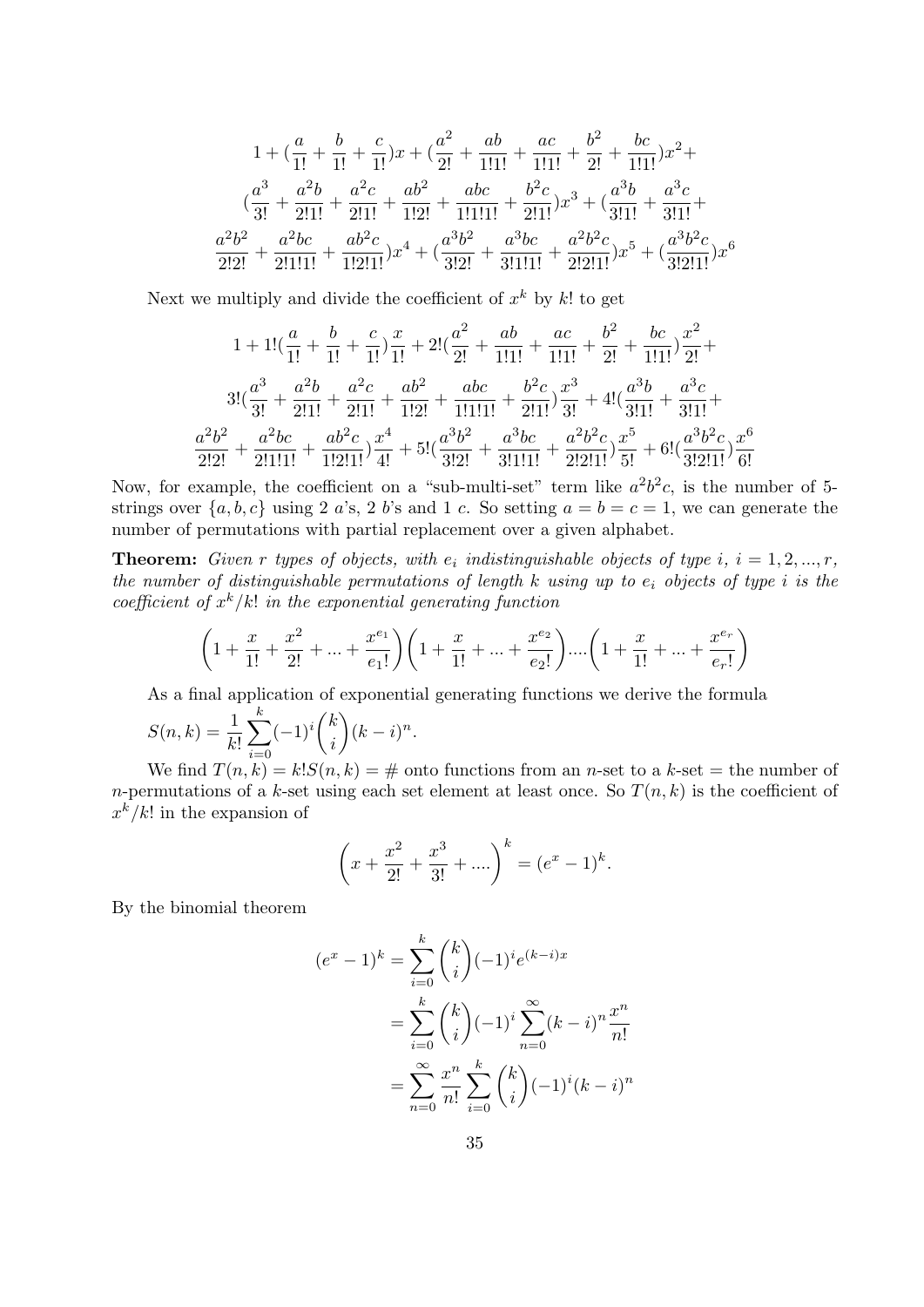where the second equation is from the Maclaurin series for  $e^x$ , and the order of summation can be reversed since the Maclaurin series for  $e^x$  converges absolutely on the entire real line.

So we have 
$$
T(n,k) = \sum_{i=0}^{k} {k \choose i} (-1)^{i} (k-i)^{n}
$$
, and thus  $S(n,k)$  is as stated.

## *§*3.4 Recurrence Relations

Given a sequence, *a*, with domain  $D = \{n \in \mathbb{Z} | n \geq m\}$  and codomain **R**, a recurrence relation is a formula which for all  $n \in \{l \in \mathbb{Z} | l \geq k\}$  (where  $k \geq m$ ) relates  $a_n$ , in some manner, to a finite number of preceding terms of the sequence and possibly a function of *n*.

We will almost exclusively be interested in recurrence relations which take the form

$$
a_n = c_1 a_{n-1} + c_2 a_{n-2} + \dots + c_k a_{n-k} + f(n)
$$

where  $c_1, c_2, ..., c_k \in \mathbb{R}$ , and  $c_k \neq 0$ . Such a recurrence relation is a linear recurrence relation with constant coefficients. When the function  $f(n) = 0$ , we call the recurrence relation homogeneous. If  $f(n)$  is not identically zero, the recurrence relation is non-homogeneous. The number *k* is called the degree of the relation.

**WARNING:** A formula which recursively defines a sequence does not completely determine the sequence. Observe, for example, that geometric sequences with common ratio *r* all satisfy  $a_n = r \cdot a_{n-1}$ , for  $n \geq 1$ . What picks out a single sequence in this case is its initial term. In general we may need to know several initial terms, which are called the initial conditions of the sequence. Given a sufficient number of initial conditions, and a recurrence relation, we get exactly one sequence of real numbers.

Example: Suppose that we deposit  $A_0$  dollars in an account drawing t percent interest per annum compounded yearly, and that no withdrawals occur. Then if *A<sup>n</sup>* denotes the money in the account after *n* years, we have  $A_n = (1 + \frac{t}{100})A_{n-1}$ , when  $n \geq 1$ .

In this simplest of all cases, it is clear that the initial condition is of paramount importance. It's also true that we can find an explicit formula for  $A_n$  in this case since the sequence is geometric. In short  $A_n = r^n \cdot A_0$ , where  $r = (1 + \frac{t}{100})$ . We call this process solving the recurrence relation. In this example we solved it by inspection. The general case is more difficult and is the topic of the next section.

Example: A canonical example relates the story of the Towers of Hanoi. A group of monks wished a magical tower to be constructed from 1000 stone rings. The rings were to be of 1000 different sizes. The size and composition of the rings was to be designed so that any ring could support the entire weight of all of the rings smaller than itself, but each ring would be crushed beneath the weight of any larger ring.

The monks hired the lowest bidder to construct the tower in a clearing in the dense jungle nearby. Upon completion of construction the engineers brought the monks to see their work. The monks admired the exquisite workmanship, but informed the engineers that the tower was not in the proper clearing.

In the jungle there were only three permanent clearings. The monks had labelled them *A*, *B* and *C*. The engineers had labelled them in reverse order. The monks instructed the engineers to move the tower from clearing *A* to clearing *C*!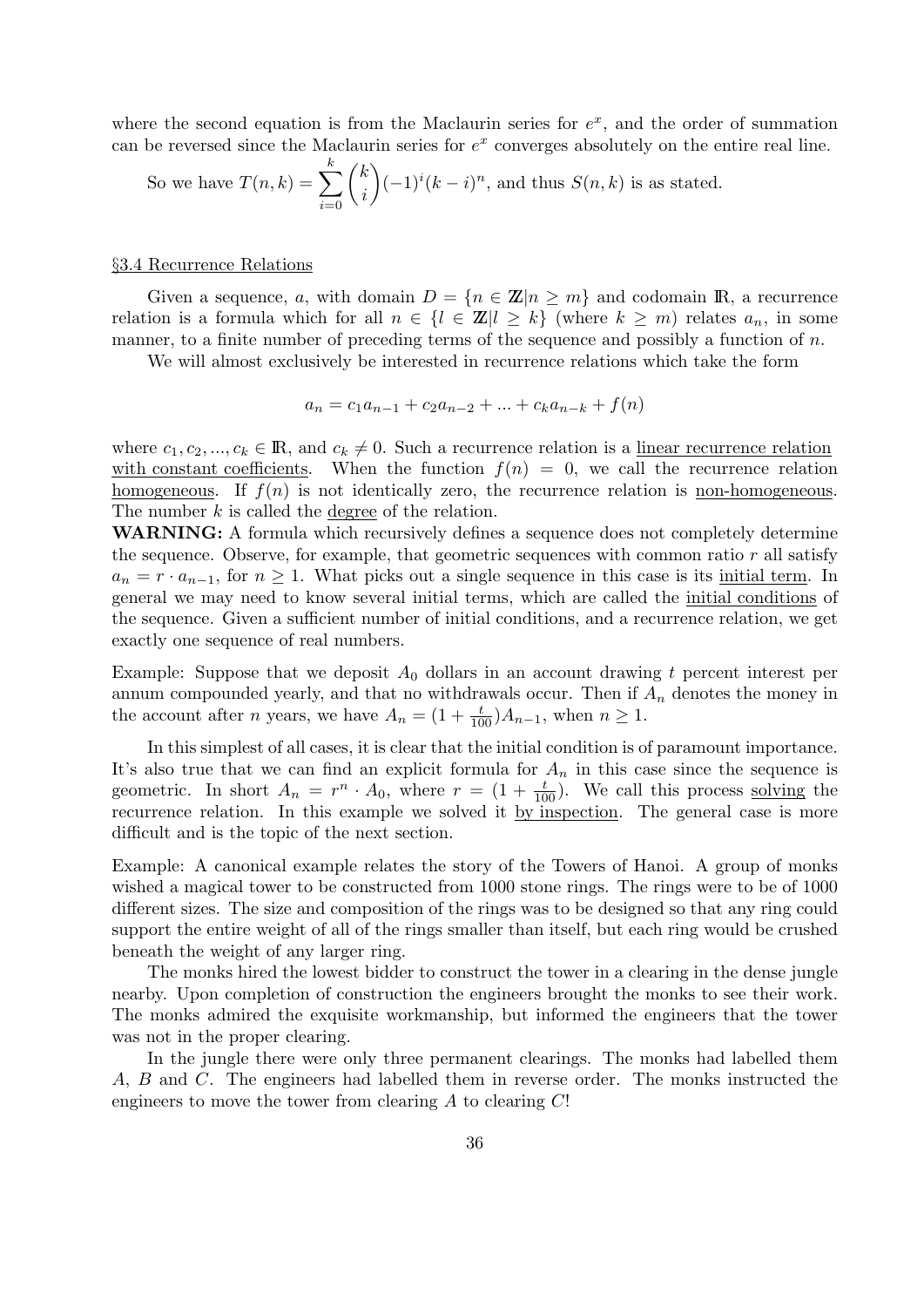Because of the massive size of the rings, the engineers could only move one per day. No ring could be left anywhere in the jungle except one of *A*, *B*, or *C*. Finally each clearing was only large enough so that rings could be stored there by stacking them one on top of another.

The monks then asked the engineers how long it would take for them to fix the problem.

Before they all flipped a gasket, the most mathematically talented engineer came upon the following solution.

Let *H<sup>n</sup>* denote the minimum number of days required to move an *n* ring tower from *A* to *C* under the constraints given. Then  $H_1 = 1$ , and in general an *n* ring tower can be moved from *A* to *C* by first moving the top  $(n-1)$  rings from *A* to *B* leaving the bottom ring at *A*, then moving the bottom ring from *A* to *C*, and then moving the top  $(n-1)$  rings from clearing *B* to clearing *C*. So  $H_n = 2 \cdot H_{n-1} + 1$ , for  $n \geq 2$ .

By unwinding this sequence similar to the one at the end of section 2.4 we get

$$
H_n = 2 \cdot H_{n-1} + 1
$$
  
= 2 \cdot [2 \cdot H\_{n-2} + 1] + 1 = 2<sup>2</sup> \cdot H\_{n-2} + 2 + 1  
= 2<sup>2</sup> \cdot [2 \cdot H\_{n-3} + 1] + 2 + 1 = 2<sup>3</sup> \cdot H\_{n-3} + 2<sup>2</sup> + 2 + 1  
:

At the *k*th iteration

$$
H_n = 2^k H_{n-k} + 2^{k-1} + 2^{k-2} + \dots + 2^3 + 2^2 + 2 + 1
$$
  
\n
$$
\vdots
$$
  
\n
$$
= 2^{n-1} H_{n-(n-1)} + 2^{n-2} + \dots + 2^2 + 2 + 1
$$
  
\n
$$
= 2^{n-1} H_1 + 2^{n-2} + \dots + 2^2 + 2 + 1
$$
  
\n
$$
= \sum_{l=0}^{n-1} 2^l, \text{ since } H_1 = 1
$$
  
\n
$$
= 2^n - 1, \text{ by the geometric sum formula}
$$

So the problem would be fixed in  $2^{1000} - 1$  days, or approximately  $2.93564 \times 10^{296}$  centuries. Hence the term job security!

Example: A more realistic example might be to count the number of binary strings of length  $n \geq 0$  which contain a pair of consecutive 0's.

Here we let  $b_n$  denote the binary strings which have length  $n$  and contain a pair of consecutive zeroes. We can find  $b_0 = b_1 = 0$  by inspection, as well as  $b_2 = 1$ .

To find  $b_3$  we write down all bit strings of length 3 and cross out those which do not have a pair of consecutive zeroes. What's left is  $000, 001$  and  $100$ . So  $b_3 = 3$ .

Similarly  $b_4 = 8$  since the strings of length 4 which contain a pair of consecutive zeroes are 0000*,* 0001*,* 0010*,* 0011*,* 0100*,* 1000*,* 1001*,* and 1100. We might continue this time-consuming and tedious process hoping to discover a pattern by sheer luck, or we can attempt to use a combinatorial approach.

Let  $S_k$  denote the bit strings of length  $k$  which contain a pair of consecutive zeroes. Notice that  $|S_k| = b_k$ .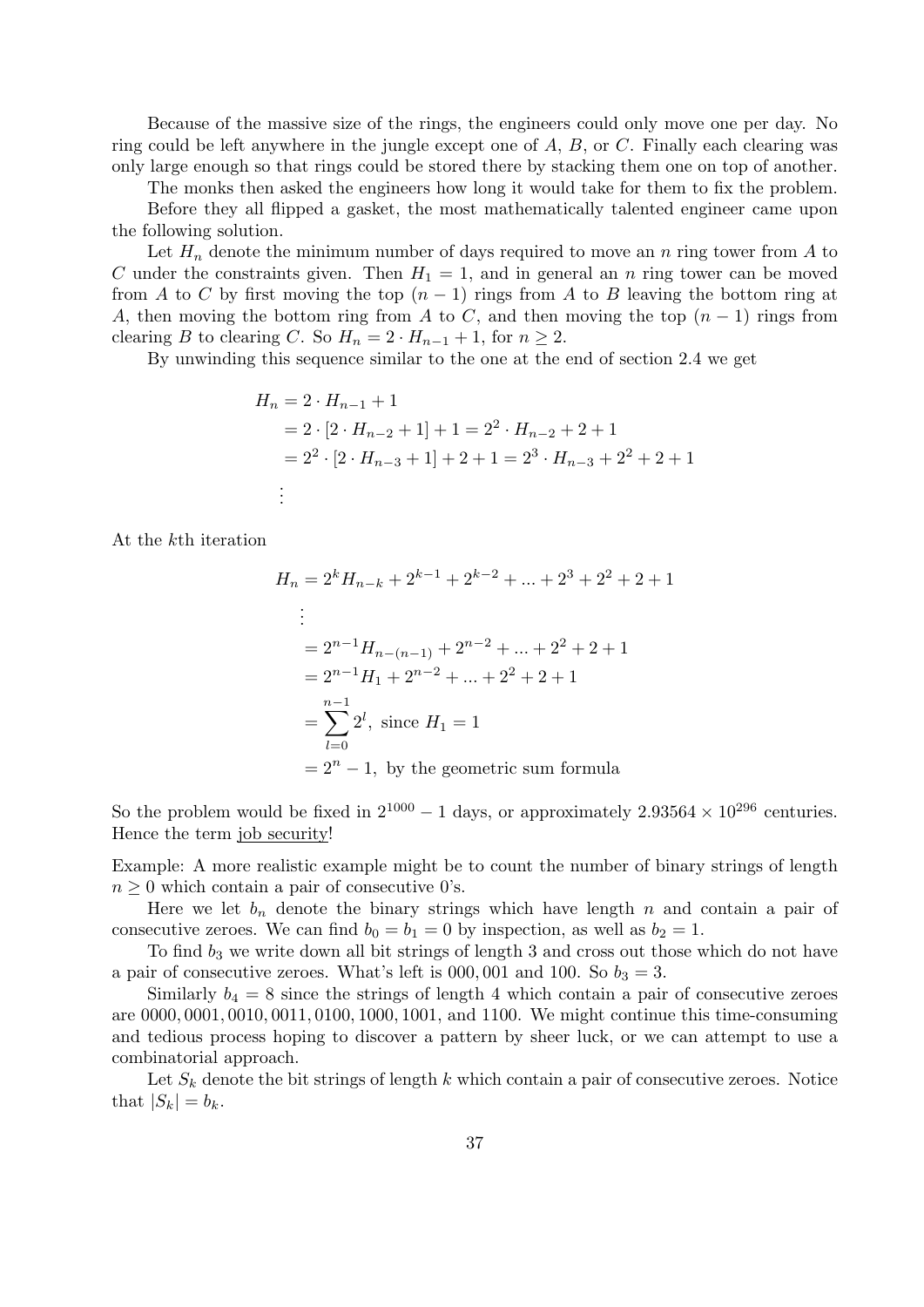If  $x \in S_n$ , then either  $x = 1y$ , where  $y \in S_{n-1}$ , or  $x = 0w$ , where w is a bit string of length  $n-1$ . In case  $x = 0w$ , either  $x = 01z$ , where  $z \in S_{n-2}$ , or  $w = 00v$ , where v is any binary string of length  $n-2$ . Since these sub-cases are exclusive, by the addition principle

$$
b_n = b_{n-1} + b_{n-2} + 2^{n-2}, \text{ for } n \ge 2.
$$

Together with the initial conditions  $b_0 = b_1 = 0$ , this completely determines the sequence. A good check is that the terms we generated actually satisfy this relation. Of course we probably would not want to use the recursive definition to find  $b_{128}$ . This motivates the next section.

### *§*3.5 The Method of Characteristic Roots

In the last section we noted that any homogeneous linear recurrence relation of degree 1 with constant coefficient corresponds to a geometric sequence. These can therefore be solved by inspection. Also from the Towers of Hanoi story one might guess correctly that most nonhomogeneous linear recurrence relations with constant coefficients can be solved by unwinding. Neither of these methods is powerful enough in general. So in this section we introduce a basic method for solving homogeneous linear recurrence relations with constant coefficients.

We begin by considering the case  $k = 2$ . So we have a recurrence relation of the form  $a_n = c_1 a_{n-1} + c_2 a_{n-2}$ , for  $n \geq m$ , where  $c_1$  and  $c_2$  are real constants. We must also have two initial conditions  $a_{m-1}$  and  $a_{m-2}$  to get started at  $n = m$ . We will dispense with the general case here and suppose that  $m = 2$ . That is, we are given  $a_0$  and  $a_1$  and the formula  $a_n = c_1 a_{n-1} + c_2 a_{n-2}$ , for  $n \geq 2$ . Notice that  $c_2 \neq 0$  or else we have a linear recurrence relation with constant coefficients and degree 1. What we seek is a closed form expression for  $a_n$ , which is a function of *n* alone, and which is therefore independent of the previous terms of the sequence.

Of fundamental importance to this method is the characteristic polynomial, denoted  $\chi(x)$ of the recurrence relation. For the case above we define  $\chi(x) = x^2 - c_1x - c_2$ . Notice that the degree of  $\chi(x)$  coincides with the degree of the recurrence relation. Notice also that the non-leading coefficients of  $\chi(x)$  are simply the negatives of the coefficients of the recurrence relation. This allows us to generalize the definition so that the characteristic polynomial of  $a_n = c_1 a_{n-1} + ... + c_k a_{n-k}$  is  $\chi(x) = x^k - c_1 x^{k-1} - ... - c_{k-1} x - c_k$ . A number r (possibly complex) is a <u>characteristic root</u> if  $\chi(r) = 0$ . From basic algebra we know that *r* is a root of a polynomial iff  $(x - r)$  is a factor of the polynomial. When  $\chi(x)$  is a degree 2 polynomial by the quadratic formula, either  $\chi(x) = (x - r_1)(x - r_2)$ , where  $r_1 \neq r_2$ , or  $\chi(x) = (x - r)^2$ , for some *r*.

**Theorem:** Let  $c_1$  and  $c_2$  be real numbers. Suppose that the polynomial  $x^2 - c_1x - c_2$  has two *distinct roots*  $r_1$  *and*  $r_2$ *. Then a sequence*  $a : \mathbb{N} \longrightarrow \mathbb{R}$  *is a solution of the recurrence relation*  $a_n = c_1 a_{n-1} + c_2 a_{n-2}$ , for  $n \ge 2$  iff  $a_m = \alpha r_1^m + \beta r_2^m$ , for all  $m \in \mathbb{N}$ , for some constants  $\alpha$ *and β.*

**Proof:** If  $a_m = \alpha r_1^m + \beta r_2^m$  for all  $m \in \mathbb{N}$ , where  $\alpha$  and  $\beta$  are some constants, then since  $r_i^2 - c_1 r_i - c_2 = 0, i = 1, 2$ , we have  $r_i^2 = c_1 r_i + c_2, i = 1, 2$ . So for  $n \ge 2$ 

$$
c_1 a_{n-1} + c_2 a_{n-2} = c_1 (\alpha r_1^{n-1} + \beta r_2^{n-1}) + c_2 (\alpha r_1^{n-2} + \beta r_2^{n-2})
$$
  
=  $\alpha r_1^{n-2} (c_1 r_1 + c_2) + \beta r_2^{n-2} (c_1 r_2 + c_2)$ , distributing and combining  
=  $\alpha r_1^{n-2} \cdot r_1^2 + \beta r_2^{n-2} \cdot r_2^2$ , by the remark above  
=  $\alpha r_1^n + \beta r_2^n = a_n$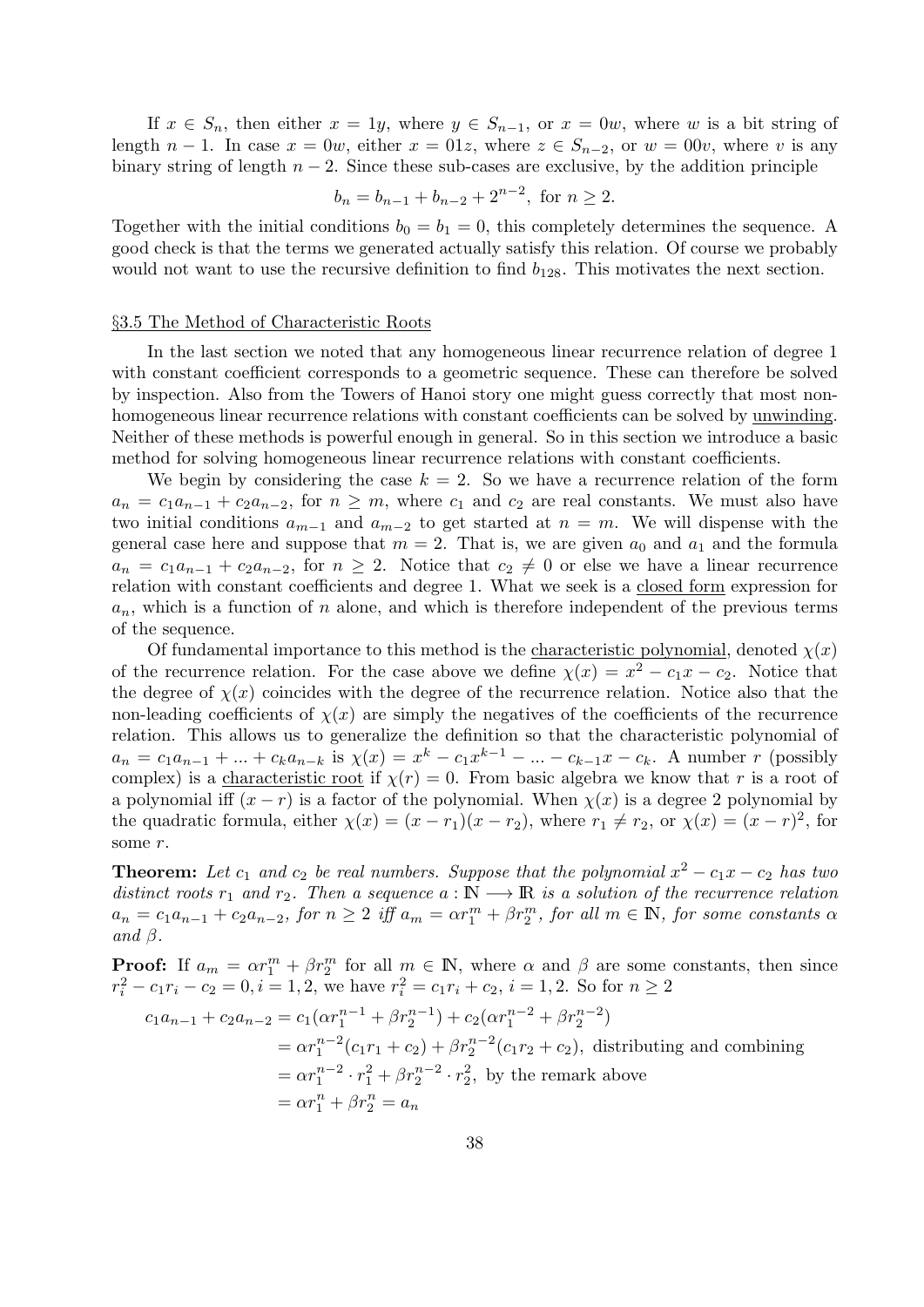Conversely, if  $a$  is a solution of the recurrence relation and has initial terms  $a_0$  and  $a_1$ , then one checks that the sequence  $a_m = \alpha r_1^m + \beta r_2^m$  with

$$
\alpha = \frac{a_1 - a_0 \cdot r_2}{r_1 - r_2}
$$
, and  $\beta = \frac{a_0 r_1 - a_1}{r_1 - r_2}$ 

also satisfies the relation and has the same initial conditions. The equations for  $\alpha$  and  $\beta$  come from solving the system of linear equations

$$
a_0 = \alpha r_1^0 + \beta r_2^0 = \alpha + \beta
$$
  

$$
a_1 = \alpha r_1^1 + \beta r_2^1 = \alpha r_1 + \beta r_2
$$

 $\blacksquare$ 

Thus we will want in general to be able to solve systems of linear equations.

Example: Solve the recurrence relation  $a_0 = 2, a_1 = 3$  and  $a_n = a_{n-2}$ , for  $n \geq 2$ .

Solution: The recurrence relation is a linear homogeneous recurrence relation of degree 2 with constant coefficients  $c_1 = 0$  and  $c_2 = 1$ . The characterisitic polynomial is

$$
\chi(x) = x^2 - 0 \cdot x - 1 = x^2 - 1.
$$

The characteristic polynomial has two distinct roots since  $x^2 - 1 = (x - 1)(x + 1)$ . So say  $r_1 = 1$  and  $r_2 = -1$ . Then

$$
2 = a_0 = \alpha 1^0 + \beta(-1)^0 = \alpha + \beta
$$
  
3 = a<sub>1</sub> =  $\alpha 1^1 + \beta(-1)^1 = \alpha + \beta(-1) = \alpha - \beta$ 

Adding the two equations eliminates  $\beta$  and gives  $5 = 2\alpha$ , so  $\alpha = 5/2$ . Substituting this into the first equation,  $2 = 5/2 + \beta$ , we see that  $\beta = -1/2$ . So  $a_n = \frac{5}{2}$  $\frac{5}{2} \cdot 1^n + \frac{-1}{2}$  $\frac{-1}{2}(-1)^n = \frac{5}{2}$  $\frac{5}{2}$  – 1  $\frac{1}{2} \cdot (-1)^n$ . Example: Solve the recurrence relation  $a_1 = 3$ ,  $a_2 = 5$ , and  $a_n = 5a_{n-1} - 6a_{n-2}$ , for  $n \ge 3$ . Solution: Here the characteristic polynomial is  $\chi(x) = x^2 - 5x + 6 = (x - 2)(x - 3)$ . So we suppose that  $a_m = \alpha 2^m + \beta 3^m$ , for all  $m \ge 1$ . The initial conditions give rise to the system of equations

$$
3 = a_1 = \alpha 2^1 + \beta 3^1 = 2\alpha + 3\beta
$$
  

$$
5 = a_2 = \alpha 2^2 + \beta 3^2 = 4\alpha + 9\beta
$$

If we multiply the top equation through by 2 we get

$$
6 = 4\alpha + 6\beta
$$

$$
5 = 4\alpha + 9\beta
$$

Subtracting the second equation from the first eliminates  $\alpha$  and gives  $1 = -3\beta$ . So  $\beta = -1/3$ . Substitution into the first equation yields  $3 = 2\alpha + 3 \cdot (-1/3)$ , so  $\alpha = 2$ . Thus

$$
a_m = 2 \cdot 2^m - \frac{1}{3} \cdot 3^m = 2^{m+1} - 3^{m-1}
$$
, for all  $m \ge 1$ .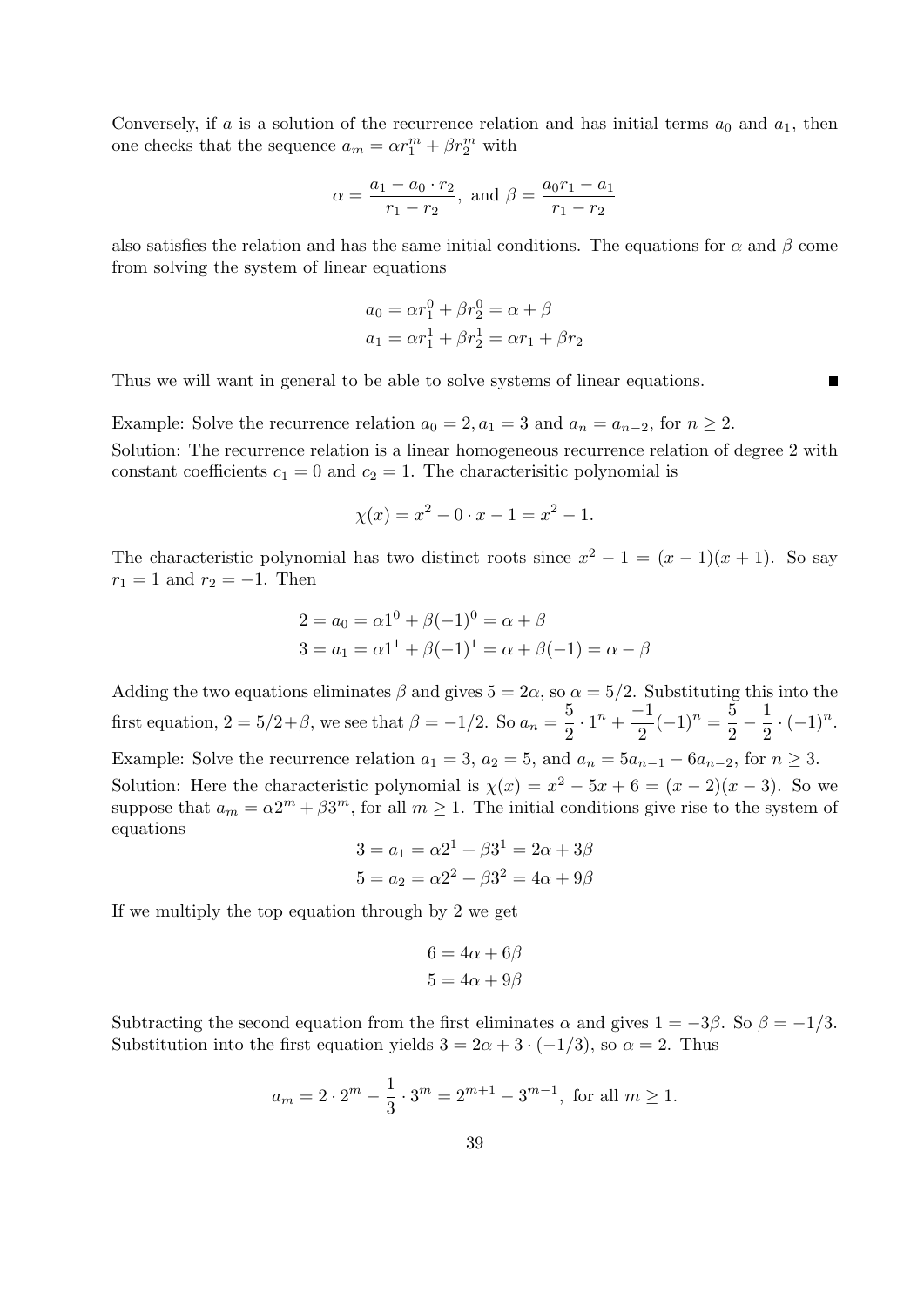The other case we mentioned had a characteristic polynomial of degree two with one repeated root. Since the proof is similar we simply state

**Theorem:** Let  $c_1$  and  $c_2$  be real numbers with  $c_2 \neq 0$  and suppose that the polynomial  $x^2$  $c_1x - c_2$  *has a root r with multiplicity* 2*, so that*  $x^2 - c_1x - c_2 = (x - r)^2$ . Then a sequence *a* : **N** → **R** *is a solution of the recurrence relation*  $a_n = c_1 a_{n-1} + c_2 a_{n-2}$ , for  $n \geq 2$  *iff*  $a_m = (\alpha + \beta m)r^m$ , for all  $m \in \mathbb{N}$ , for some constants  $\alpha$  and  $\beta$ .

Example: Solve the recurrence relation  $a_0 = -1, a_1 = 4$  and  $a_n = 4a_{n-1} - 4a_{n-2}$ , for  $n \ge 2$ . Solution: In this case we have  $\chi(x) = x^2 - 4x + 4 = (x - 2)^2$ . So we suppose that  $a_m =$  $(\alpha + \beta m)2^m$  for all  $m \in \mathbb{N}$ . The initial conditions give rise to the system of equations

$$
-1 = a_0 = (\alpha + \beta \cdot 0)2^0 = (\alpha) \cdot 1 = \alpha
$$
  

$$
4 = a_1 = (\alpha + \beta \cdot 1)2^1 = 2(\alpha + \beta) \cdot 2
$$

Substituting  $\alpha = -1$  into the second equation gives  $4 = 2(\beta - 1)$ , so  $2 = \beta - 1$  and  $\beta = 3$ . Therefore  $a_m = (3m - 1)2^m$  for all  $m \in \mathbb{N}$ .

Finally we state without proof the theorem which governs the general method of characteristic roots.

**Theorem:** Let  $c_1, c_2, ..., c_k \in \mathbb{R}$  with  $c_k \neq 0$ . Suppose that

$$
\chi(x) = x^k - c_1 x^{k-1} - c_2 x^{k-2} - \dots - c_{k-1} x - c_k = (x - r_1)^{j_1} (x - r_2)^{j_2} \cdot \dots \cdot (x - r_s)^{j_s}
$$

*where*  $r_1, r_2, \ldots, r_s$  *are distinct roots of*  $\chi(x)$ *, and*  $j_1, j_2, \ldots, j_s$  *are positive integers so that*  $j_1 + j_2 + j_3 + ... + j_s = k$ . Then a sequence  $a : \mathbb{N} \longrightarrow \mathbb{R}$  is a solution of the recurrence relation  $a_n = c_1 a_{n-1} + c_2 a_{n-2} + \ldots + c_k a_{n-k}$ , for  $n \ge k$  iff  $a_m = p_1(m)r_1^m + p_2(m)r_2^m + \ldots + p_s(m)r_s^m$ <br>for all  $m \in \mathbb{N}$ , where  $p_i(m) = \alpha_{0,i} + \alpha_{1,i}m + \alpha_{2,i}m^2 + \ldots + \alpha_{j_i-1,i}m^{j_i-1}$ ,  $1 \le i \le s$  and the *αl,i's are constants.*

The problem with the general case is that given the recurrence relation we can simply write down the characteristic polynomial. However it can be quite a challenge to factor it as per the theorem. Even if we succeed in factoring it we are faced with the tedious task of setting up and solving a system of *k* linear equations in *k* unknowns (the  $\alpha_{l,i}$ 's). The basic methods of elimination, substitution, or graphing which are covered in a prerequisite course will often not be up to the task. This motivates better notation and more advanced methods for solving systems of equations. This has been a paid advertisement for a course in linear algebra.

Perhaps more to the point is the fact that recurrence relations are discrete versions of differential equations. So as the final examples indicate, we can have systems of recurrence relations, or even analogues of partial differential equations. The method of characteristic roots will not necessarily apply to these. We will therefore be motivated for the ultimate section of this chapter.

Example: An example of a discrete partial differential equation is given by the two variable function  $A(m, n)$  which is called Ackerman's Function. The function is recursively defined via

$$
A(m,n) = \begin{cases} n+1, & \text{if } m = 0\\ A(m-1,1), & \text{if } m > 0 \text{ and } n = 0\\ A(m-1, A(m,n-1)), & \text{if } m, n > 0 \end{cases}
$$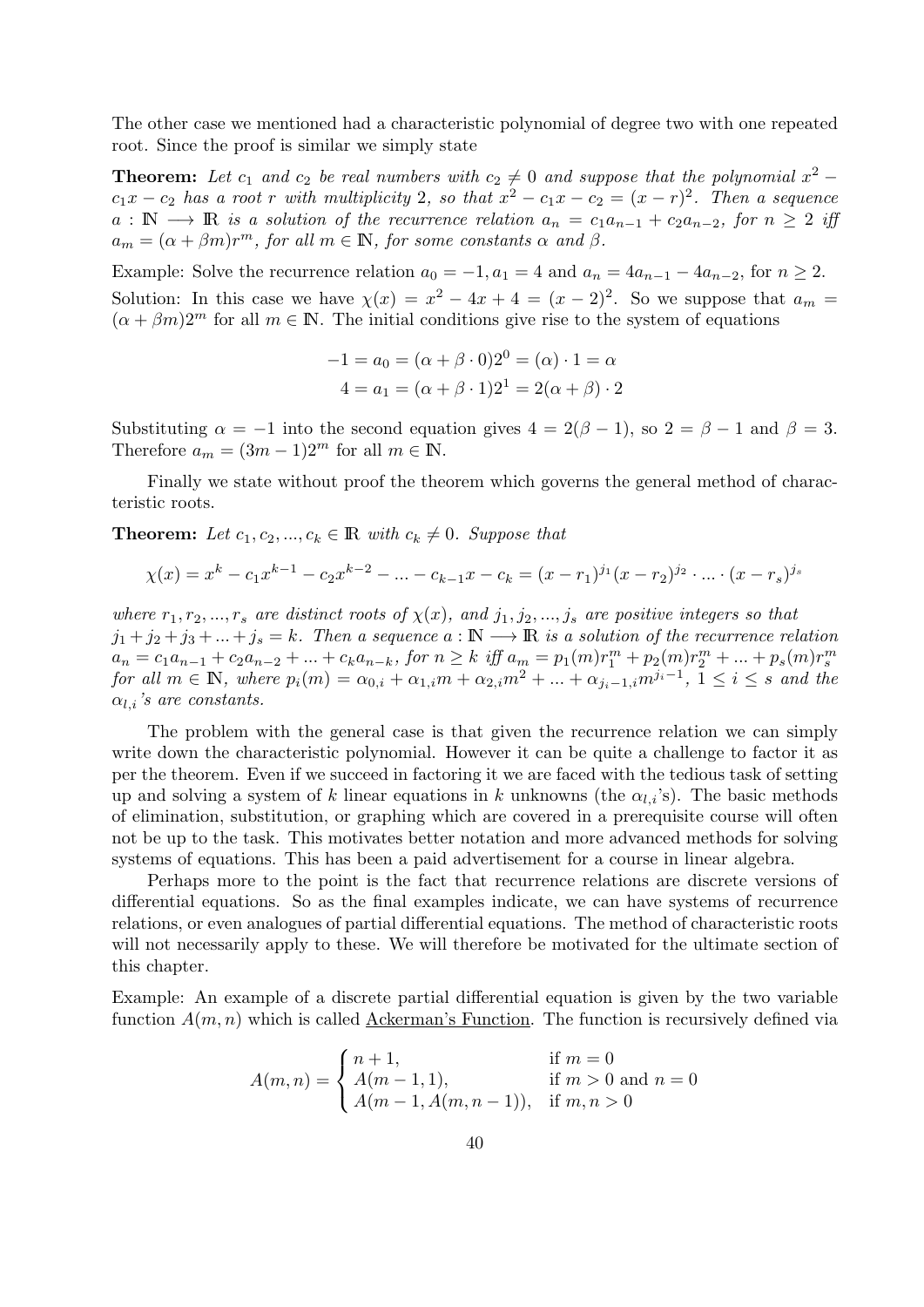Example: Another example, as one can show by combinatorial argument, is that the Stirling Numbers of the second kind satisfy

$$
S(n,k) = kS(n-1,k) + S(n-1,k-1).
$$

Example: Pascal's identity for binomial coefficients is a discrete partial differential equation which has an analytic solution.

Example: Let *a<sup>n</sup>* be the number of ternary strings of length *n* which have an even number of 0's and an odd number of 1's.

We can find a system of recurrence relations which the terms of the sequence  $(a_n)$  satisfies: For each natural number *n*, let  $\mathcal{U}_n = \{0, 1, 2\}^n$ ,

 $A_n = \{z \in \mathcal{U}_n | z \text{ has an even number of 0's, and an odd number of 1's}\},\$  $B_n = \{z \in \mathcal{U}_n | z \text{ has an even number of 0's, and an even number of 1's}\},\$  $C_n = \{z \in \mathcal{U}_n | z \text{ has an odd number of 0's, and an odd number of 1's}\},\$  $D_n = \{z \in \mathcal{U}_n | z \text{ has an odd number of 0's, and an even number of 1's}\}.$ Finally let  $b_n = |B_n|, c_n = |C_n|$ , and  $d_n = |D_n|$ .

1) By the addition principle  $a_n + b_n + c_n + d_n = 3^n$ , for  $n \ge 0$ .

2) If  $w \in A_{n+1}$ , then either  $w = 2x$ , for some  $x \in A_n$ , or  $w = 1y$ , for some  $y \in B_n$ , or  $w = 0z$ , for some  $z \in C_n$ . So again by the addition principle  $a_{n+1} = a_n + b_n + c_n$ , for  $n \ge 0$ . 3) Similarly we have  $b_{n+1} = a_n + b_n + d_n$ , for  $n \geq 0$ .

4) Finally  $c_{n+1} = a_n + c_n + d_n$ , for  $n \ge 0$ .

Now we have four sequences which satisfy the four recurrence relations

$$
3n = an + bn + cn + dn
$$

$$
an+1 = an + bn + cn
$$

$$
bn+1 = an + bn + dn
$$

$$
cn+1 = an + cn + dn
$$

The initial conditions are  $a_0 = c_0 = d_0 = 0$ , and  $b_0 = 1$ , since the empty string  $\lambda$  contains zero 1's and zero 0's

### *§*3.6 Solving Recurrence Relations by the Method of Generating Functions

We begin with an example.

Example: Suppose that we are given the generating function  $G(x) = \frac{2 - x + x^2}{2}$  $\frac{2}{1-2x-x^2+2x^3}$ . Now let's find a closed formula for the sequence it generates.

This involves Partial Fraction Expansion, another subject you're supposed to know from Calculus II. In this case we factor the denominator.  $G(x) = \frac{2-x+x^2}{(1-x)(1-x)(1-x)}$  $\frac{2}{(1+x)(1-x)(1-2x)}$ . So the rules for partial fraction expansion tell us that

$$
G(x) = \frac{2 - x + x^2}{(1 + x)(1 - x)(1 - 2x)} = \frac{A}{1 + x} + \frac{B}{1 - x} + \frac{C}{1 - 2x}, \text{ for all } x \in \mathbb{R} - \{-1, 1, \frac{1}{2}\}.
$$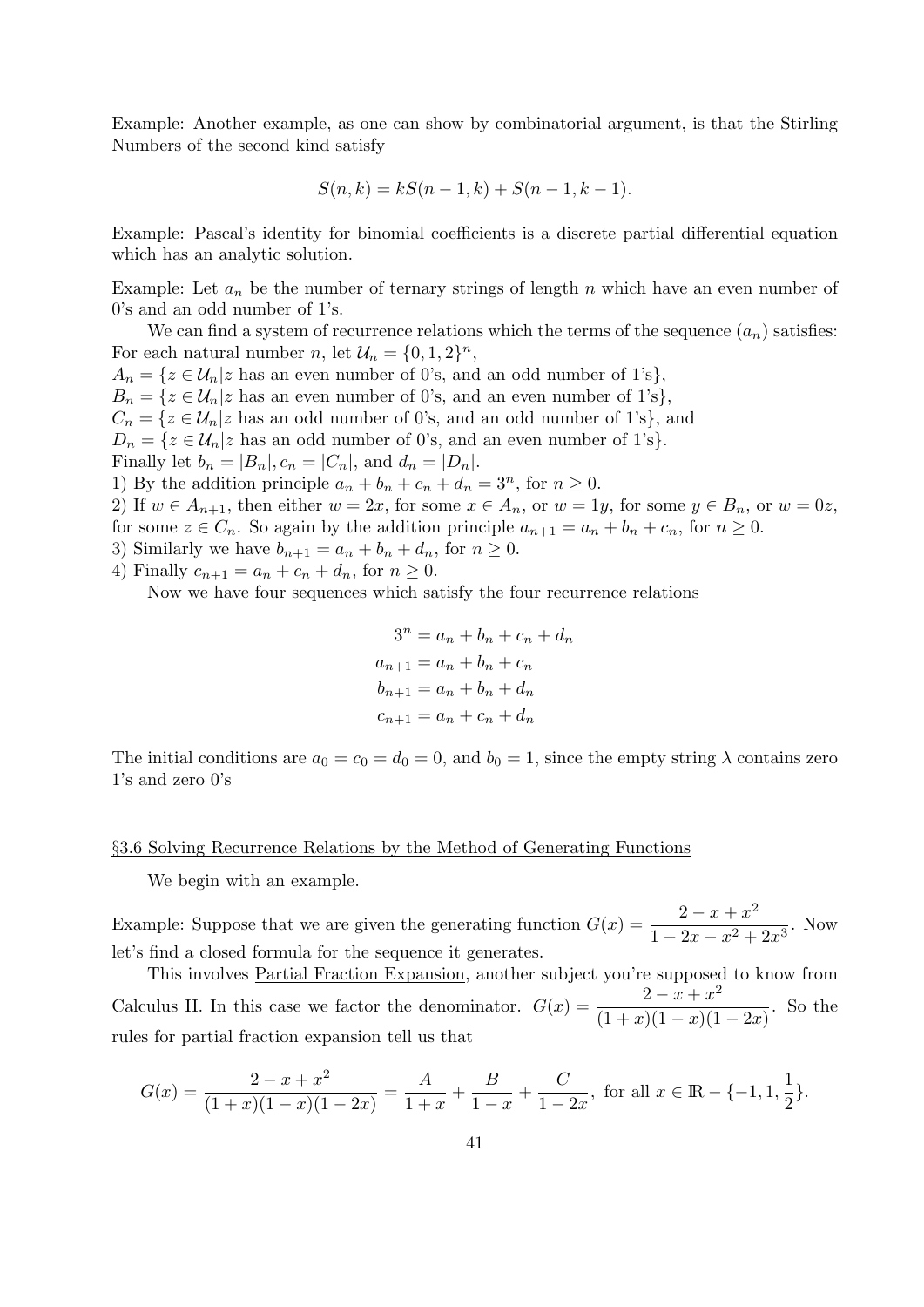Now multiply both sides by  $(1 + x)(1 - x)(1 - 2x)$  to clear denominators. Thus

$$
2 - x + x^{2} = A(1 - x)(1 - 2x) + B(1 + x)(1 - 2x) + C(1 + x)(1 - x), \text{ for all } x \in \mathbb{R} - \{-1, 1, \frac{1}{2}\}.
$$

Since polynomials are continuous we deduce that

$$
2 - x + x2 = A(1 - x)(1 - 2x) + B(1 + x)(1 - 2x) + C(1 + x)(1 - x), \text{ for all } x \in \mathbb{R}.
$$

In particular we can choose three values of *x* to generate 3 equations in the three unknowns *A, B* and *C* in order to solve for them. Of course some values of *x* give rise to easier systems of equations, especially the roots of the denominator of  $G(x)$ . For example, if  $x = 1$  we have  $2 - x + x^2 = 2 - 1 + 1 = 2$  on the left-hand side of our equation, while the right-hand side is  $A(1-1)(1-2) + B(1+1)(1-2) + C(1+1)(1-1) = A \cdot 0 \cdot (-1) + B \cdot 2 \cdot (-1) + C \cdot 2 \cdot 0 = -2B.$ So  $B = -1$ . Similarly evaluating our expression at  $x = -1$  gives  $A = 2/3$ , and evaluating at  $x = 1/2$  gives  $C = 7/3$ . So

$$
G(x) = \frac{2 - x + x^2}{(1 + x)(1 - x)(1 - 2x)} = \frac{\frac{2}{3}}{1 + x} - \frac{1}{1 - x} + \frac{\frac{7}{3}}{1 - 2x},
$$
 for all  $x \in \mathbb{R} - \{-1, 1, \frac{1}{2}\}.$ 

By the methods of section 3.1 we can now easily write a Maclaurin series for  $G(x)$ ,

$$
G(x) = \sum_{k=0}^{\infty} \left( \frac{2}{3} (-1)^k - 1 \cdot 1^k + \frac{7}{3} 2^k \right) x^k
$$

in a neighborhood of  $x = 0$ . Thus  $G(x)$  generates the sequence  $\left(\frac{2}{2}\right)$  $\frac{2}{3}(-1)^k - 1 \cdot 1^k + \frac{7}{3}$  $\left(\frac{7}{3}2^k\right)_{k=1}^{\infty}$  $k=0$ *.* The last theorem of the previous section indicates that this sequence  $(a_n)$ , satisfies a linear homogeneous recurrence relation with characteristic polynomial

$$
\chi(x) = (x - 1)(x + 1)(x - 2) = x^3 - 2x^2 - x + 2,
$$

which one might recognize as  $x^3 \cdot d(\frac{1}{x})$  $\frac{1}{x}$ , where *d* is the denominator of *G*. We say that *χ* and *d* are reciprocal polynomials. So our sequence is the solution of the linear homogeneous recurrence relation  $a_n = 2a_{n-1} + a_{n-2} - 2a_{n-3}$ , for  $n \ge 3$ , with initial conditions  $a_0 = 2, a_1 = 3, a_3 = 9$ .

If we can find a way to recapture  $G(x)$  from this recurrence relation, we will have found another method for solving this recurrence relation.

We begin by realizing that we have infinitely many equations

$$
a_3 = 2a_2 + a_1 - 2a_0
$$
  
\n
$$
a_4 = 2a_3 + a_2 - 2a_1
$$
  
\n
$$
a_5 = 2a_4 + a_3 - 2a_2
$$
  
\n
$$
a_6 = 2a_5 + a_4 - 2a_3
$$
  
\n
$$
\vdots = \vdots
$$
  
\n
$$
a_{k+3} = 2a_{k+2} + a_{k+1} - 2a_k
$$
  
\n
$$
\vdots = \vdots
$$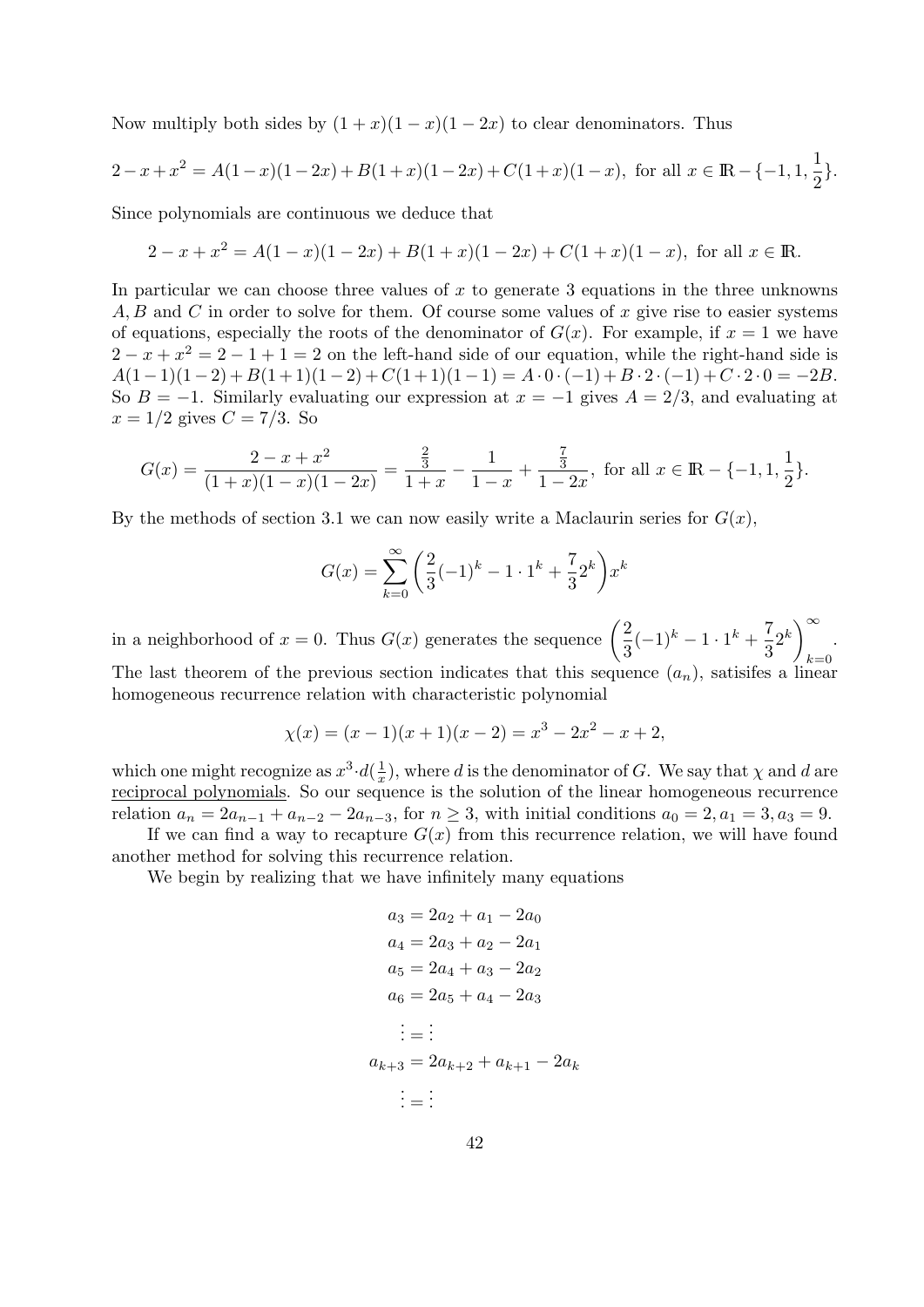We multiply each term of the equation ending with  $a_n$  by  $x^n$ , for all  $n \geq 0$ .

$$
a_3x^0 = 2a_2x^0 + a_1x^0 - 2a_0x^0
$$
  
\n
$$
a_4x^1 = 2a_3x^1 + a_2x^1 - 2a_1x^1
$$
  
\n
$$
a_5x^2 = 2a_4x^2 + a_3x^2 - 2a_2x^2
$$
  
\n
$$
a_6x^3 = 2a_5x^3 + a_4x^3 - 2a_3x^3
$$
  
\n
$$
\vdots = \vdots
$$
  
\n
$$
a_{k+3}x^k = 2a_{k+2}x^k + a_{k+1}x^k - 2a_kx^k
$$
  
\n
$$
\vdots = \vdots
$$

Now we add them all up collecting terms in columns

$$
\sum_{n=0}^{\infty} a_{n+3} x^n = 2 \left[ \sum_{n=0}^{\infty} a_{n+2} x^n \right] + \left[ \sum_{n=0}^{\infty} a_{n+1} x^n \right] - 2 \left[ \sum_{n=0}^{\infty} a_n x^n \right]
$$

By definition of generating function we have

$$
\sum_{n=0}^{\infty} a_{n+3} x^n = 2 \left[ \sum_{n=0}^{\infty} a_{n+2} x^n \right] + \left[ \sum_{n=0}^{\infty} a_{n+1} x^n \right] - 2G(x)
$$

And in fact if we concentrate on the sum on the left-hand side we see that

$$
\sum_{n=0}^{\infty} a_{n+3}x^n = a_3x^0 + a_4x^1 + a_5x^2 + \dots
$$
  
\n
$$
= \frac{x^3}{x^3} \left[ a_3x^0 + a_4x^1 + a_5x^2 + \dots \right]
$$
  
\n
$$
= \frac{1}{x^3} \left[ a_3x^3 + a_4x^4 + a_5x^5 + \dots \right]
$$
  
\n
$$
= \frac{1}{x^3} \left[ -a_0 - a_1x - a_2x^2 + a_0 + a_1x + a_2x^2 + a_3x^3 + a_4x^4 + a_5x^5 + \dots \right]
$$
  
\n
$$
= \frac{1}{x^3} \left[ -a_0 - a_1x - a_2x^2 + G(x) \right]
$$
  
\n
$$
= \frac{1}{x^3} \left[ -2 - 3x - 9x^2 + G(x) \right]
$$

Similarly

$$
2\left[\sum_{n=0}^{\infty} a_{n+2} x^n\right] = \frac{2}{x^2} \left[ -2 - 3x + G(x) \right]
$$

and

$$
\left[\sum_{n=0}^{\infty} a_{n+1} x^n\right] = \frac{1}{x} \left[-2 + G(x)\right]
$$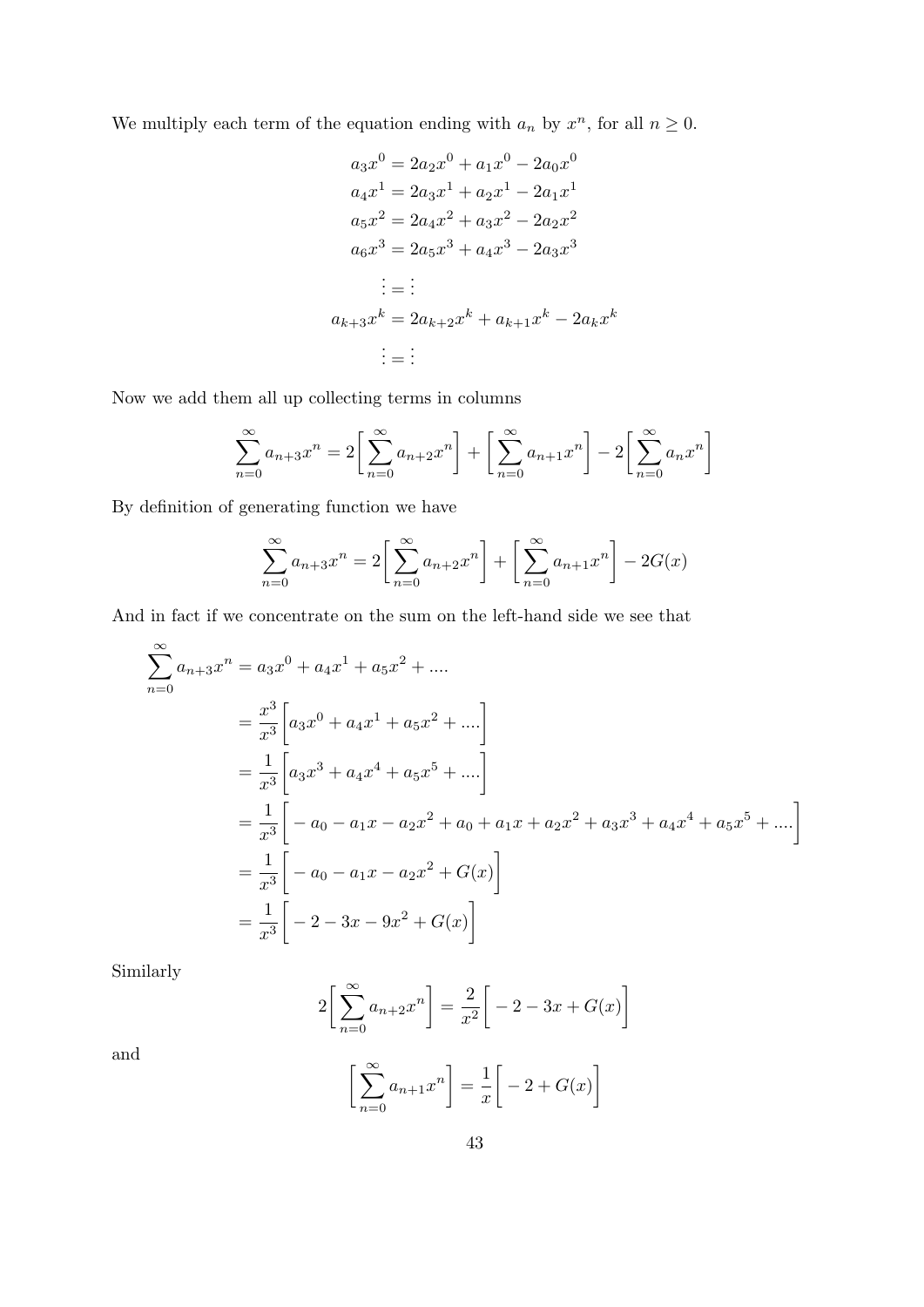So substitution yields

$$
\frac{1}{x^3} \bigg[ -2 - 3x - 9x^2 + G(x) \bigg] = \frac{2}{x^2} \bigg[ -2 - 3x + G(x) \bigg] + \frac{1}{x} \bigg[ -2 + G(x) \bigg] - 2G(x)
$$

Now multiply through by  $x^3$  to give

$$
-2 - 3x - 9x^2 + G(x) = 2x \left[ -2 - 3x + G(x) \right] + x^2 \left[ -2 + G(x) \right] - 2x^3 G(x)
$$

Distribute products and collect all terms with  $G(x)$  on the left hand-side

$$
-2 - 3x - 9x^{2} + G(x) = -4x - 6x^{2} + 2xG(x) + -2x^{2} + x^{2}G(x) - 2x^{3}G(x)
$$

$$
G(x) - 2xG(x) - x^{2}G(x) + 2x^{3}G(x) = 2 + 3x + 9x^{2} - 4x - 6x^{2} - 2x^{2}
$$

$$
G(x)\left[1 - 2x - x^{2} + 2x^{3}\right] = 2 - x + x^{2}
$$

$$
G(x) = \frac{2 - x + x^{2}}{1 - 2x - x^{2} + 2x^{3}}
$$

In general to solve  $a_{n+k} = \left[\sum_{k=1}^{k} a_k\right]$ *i*=1 *cian*+*k−<sup>i</sup>* ]  $f(n)$ , for  $n \geq 0$  given the initial conditions

 $a_0, a_1, \ldots, a_{k-1}$ , we let  $G(x)$  denote the generating function for the sequence  $(a_n)$  and  $H(x)$ denote the generating function for the sequence  $(f(n))$ . Then working as above we can write

$$
\frac{1}{x^k} \left[ G(x) - \sum_{i=0}^{k-1} a_i x^i \right] = \frac{c_1}{x^{k-1}} \left[ G(x) - \sum_{i=0}^{k-2} a_i x^i \right] + \dots + \frac{c_{k-1}}{x} \left[ G(x) - a_0 \right] + c_k G(x) + H(x)
$$

This expression can be solved for  $G(x)$  if we can find  $H(x)$ . Then partial fraction expansion will yield  $(a_n)$ .

Some remarks are in order. First, realize that this method still requires us to solve a system of linear equations of the same order as required by the method of characterisitic roots. However, we have no choice in the equations generated when we employ the method of characteristic roots. With the method of generating functions, we often get to select equations corresponding to eigenvalues of the linear system. These equations are therefore diagonal, or un-coupled. Also the method of generating functions is more amenable to changes in the forcing term  $f(n)$ . So if we are interested in stabililty, or the qualitative study of a particular kind of recurrence relation, the method of generating functions is the way to go. Finally, the methods extends nicely to systems of linear recurrence relations.

Example: Let us solve  $h_{n+2} = 6h_{n+1} - 9h_n + 2(n+2)$ , for  $n \ge 0$  given  $h_0 = 1$ , and  $h_1 = 0$ , by the method of generating functions.

Let  $H(x)$  generate  $(h_n)$ . Then

$$
\sum_{n=0}^{\infty} h_{n+2} x^n = 6 \left[ \sum_{n=0}^{\infty} h_{n+1} x^n \right] - 9 \left[ \sum_{n=0}^{\infty} h_n x^n \right] + 2 \left[ \sum_{n=0}^{\infty} (n+2) x^n \right]
$$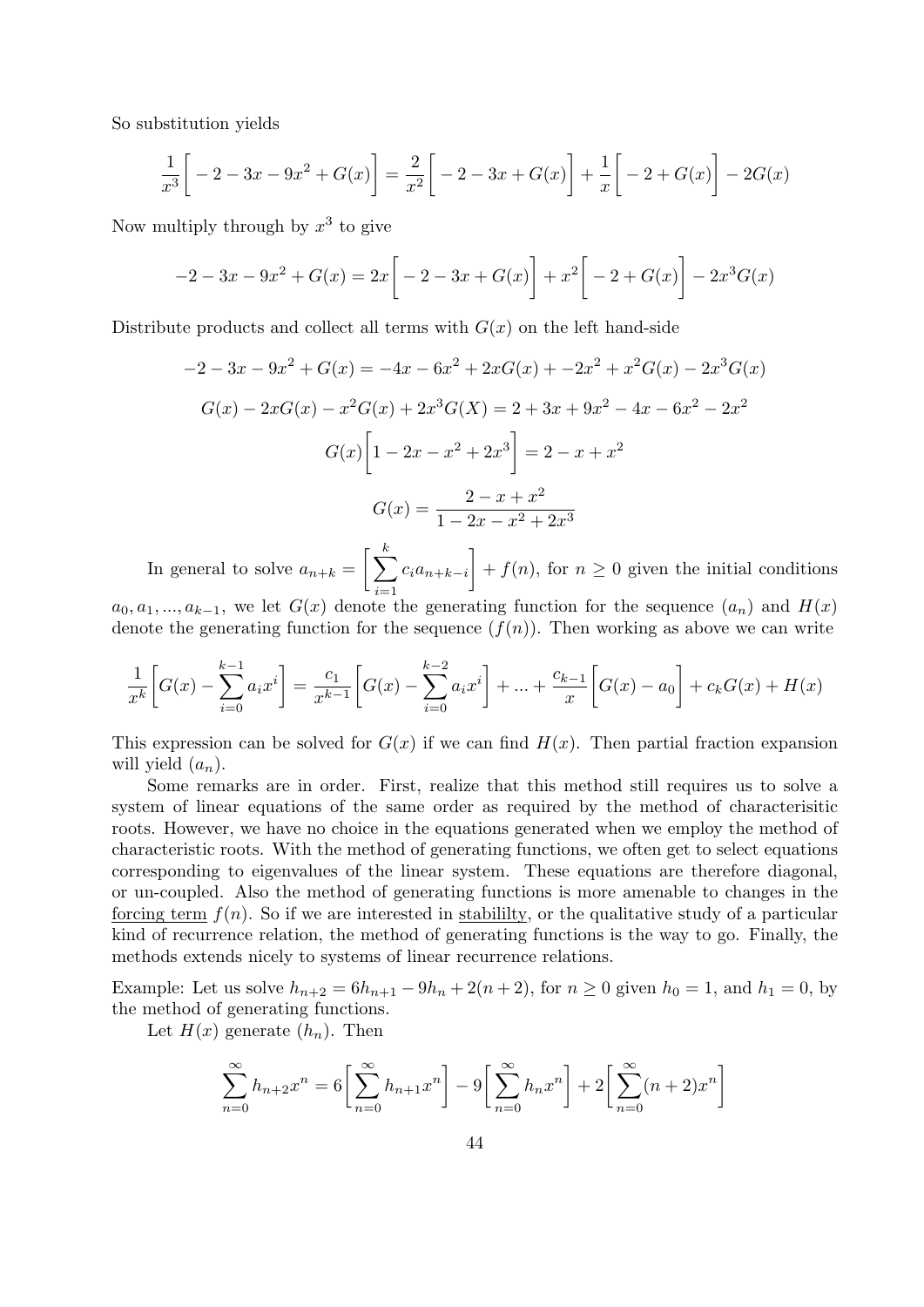$$
\frac{1}{x^2} \left[ -1 + H(x) \right] = \frac{6}{x} \left[ -1 + H(x) \right] - 9H(x) + \frac{2}{x^2} \left[ -0x^0 - 1x^1 + \sum_{n=0}^{\infty} nx^n \right]
$$

$$
-1 + H(x) = -6x + 6xH(x) - 9x^2H(x) - 2x + \frac{2x}{(1-x)^2}
$$

$$
H(x)[1 - 6x + 9x^2] = 1 - 8x + \frac{2x}{(1-x)^2}
$$

$$
H(x)[1 - 6x + 9x^2] = \frac{1 - 8x + 17x^2 - 8x^3}{(1-x)^2}
$$

$$
H(x) = \frac{1 - 8x + 17x^2 - 8x^3}{(1 - 3x)^2(1 - x)^2}
$$

For the partial fraction expansion

$$
H(x) = \frac{1 - 8x + 17x^2 - 8x^3}{(1 - 3x)^2(1 - x)^2} = \frac{A}{1 - x} + \frac{B}{(1 - x)^2} + \frac{C}{1 - 3x} + \frac{D}{(1 - 3x)^2}
$$

$$
1 - 8x + 17x^2 - 8x^3 = A(1 - x)(1 - 3x)^2 + B(1 - 3x)^2 + C(1 - x)^2(1 - 3x) + D(1 - x)^2
$$

When  $x = 1$ ,  $1 - 8x + 17x^2 - 8x^3 = 2$ , while the right-hand side reduces to  $B(-2)^2 = 4B$ , so  $B = 1/2$ .

When  $x = 1/3$ ,  $1 - 8x + 17x^2 - 8x^3 = -2/27$ , while the right-hand side reduces to  $D(2/3)^2 =$  $4D/9$ , so  $D = -1/6$ .

Having exhausted the eigenvalues, we choose  $x = 0$ , which generates the equation  $1 = A +$  $B + C + D$ , so  $A + C = 2/3$  Secondly we set  $x = -1$  which gives  $34 = 32A + 16B + 16C + 4D$ , which becomes  $2A + C = 5/3$ . We solve these two linear equations for  $A = 1$ , and  $C = -1/3$ . Thus

$$
H(x) = \frac{1}{1-x} + \frac{\frac{1}{2}}{(1-x)^2} - \frac{\frac{1}{3}}{1-3x} - \frac{\frac{1}{6}}{(1-3x)^2}
$$
  
= 
$$
\sum_{n=0}^{\infty} \left(1^n + \frac{1}{2}(n+1)1^n - \frac{1}{3}3^n - \frac{1}{6}(n+1)3^n\right) x^n
$$

So

$$
h_n = 1 + \frac{1}{2}(n+1) - \frac{1}{3}3^n - \frac{1}{6}(n+1)3^n
$$
  
=  $\frac{3}{2} + \frac{n}{2} - 3^{n-1} - \frac{n}{2}3^{n-1} - \frac{1}{2}3^{n-1}$   
=  $\frac{1}{2}[3 + n - 3^n - n3^{n-1}],$  for  $n \ge 0$ 

Example: As an example of using generating functions to solve a system of linear recurrence relations, let us consider the example from the end of the previous section.

> $3^n = a_n + b_n + c_n + d_n$  $a_{n+1} = a_n + b_n + c_n$  $b_{n+1} = a_n + b_n + d_n$  $c_{n+1} = a_n + c_n + d_n$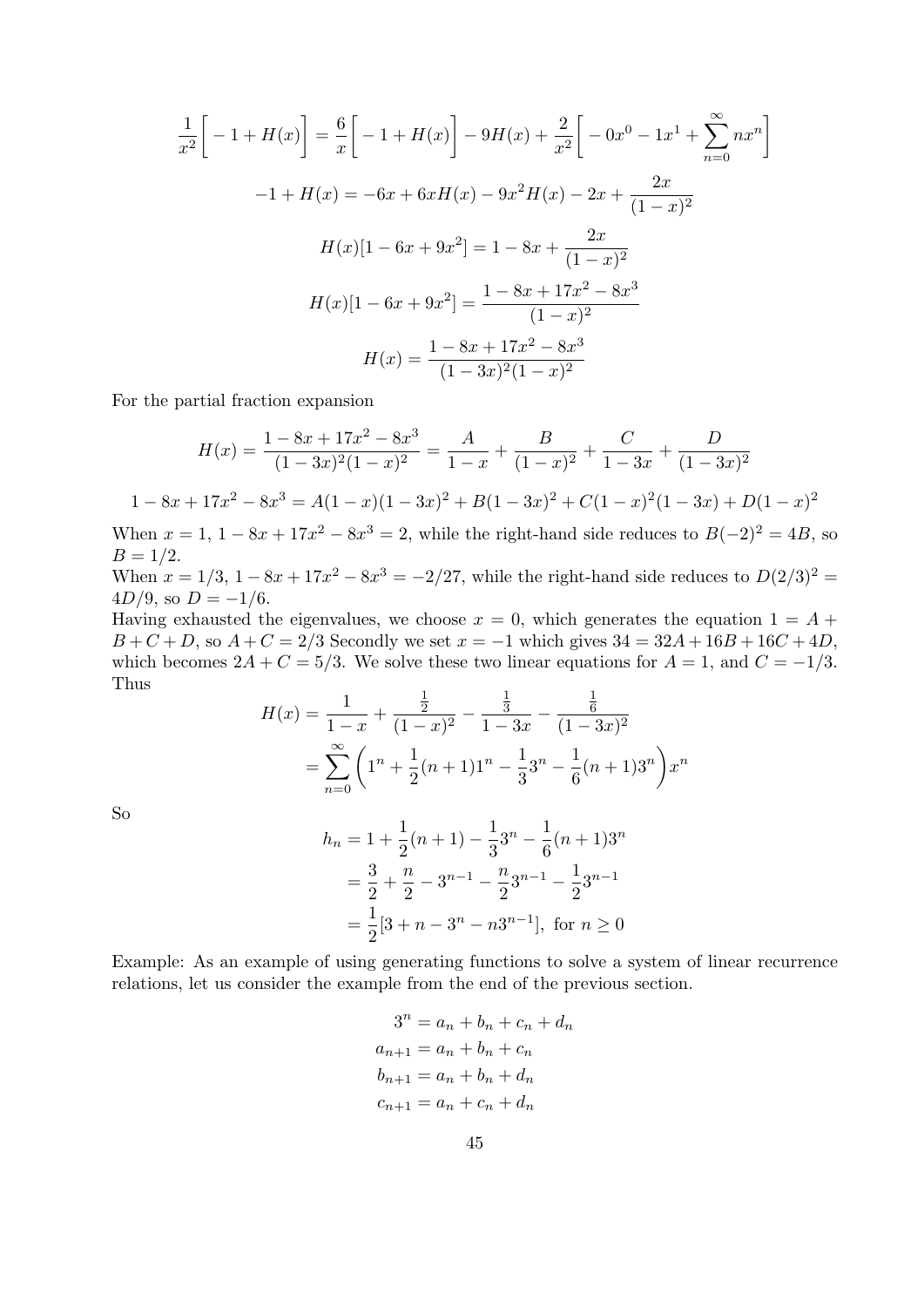where the initial conditions are  $a_0 = c_0 = d_0 = 0$ , and  $b_0 = 1$ .

Solving the first equation for  $d_n$  in terms of  $3^n$  and the other terms, and substituting gives

$$
a_{n+1} = a_n + b_n + c_n
$$
  
\n
$$
b_{n+1} = 3^n - c_n
$$
  
\n
$$
c_{n+1} = 3^n - b_n
$$

Converting to generating functions gives

$$
\frac{1}{x}\left[A(x) - a_0\right] = A(x) + B(x) + C(x)
$$

$$
\frac{1}{x}\left[B(x) - b_0\right] = \frac{1}{1 - 3x} - C(x)
$$

$$
\frac{1}{x}\left[C(x) - c_0\right] = \frac{1}{1 - 3x} - B(x)
$$

Clear denominators and input the initial conditions

$$
A(x) = xA(x) + xB(x) + xC(x)
$$

$$
B(x) - 1 = \frac{x}{1 - 3x} - xC(x)
$$

$$
C(x) = \frac{x}{1 - 3x} - xB(x)
$$

From the first equation we have  $(1 - x)A(x) = x[B(x) + C(x)]$ , so we can find  $A(x)$  if we can find  $B(x)$ , and  $C(x)$ .

Substitute the third equation into the second

$$
B(x) = 1 + \frac{x}{1 - 3x} - xC(x)
$$
  
\n
$$
= \frac{1 - 3x + x}{1 - 3x} - x\left[\frac{x}{1 - 3x} - xB(x)\right]
$$
  
\n
$$
= \frac{1 - 2x - x^2}{1 - 3x} + x^2B(x)
$$
  
\nSo  $B(x) = \frac{1 - 2x - x^2}{(1 - 3x)(1 - x)(1 + x)} = \frac{\frac{1}{2}}{1 - x} + \frac{\frac{1}{4}}{1 + x} + \frac{\frac{1}{4}}{1 - 3x}$  which means  
\n
$$
b_n = \frac{1}{2} + \frac{1}{4}(-1)^n + \frac{1}{4}3^n, \text{ for } n \ge 0.
$$
  
\nNext,  
\n
$$
C(x) = \frac{x}{1 - 3x} - xB(x) = \frac{x(1 - x^2) - (x - 2x^2 - x^3)}{(1 - 3x)(1 - x^2)}
$$
  
\n
$$
= \frac{2x^2}{(1 - 3x)(1 - x)(1 + x)} = \frac{\frac{-1}{2}}{1 - x} + \frac{\frac{1}{4}}{1 + x} + \frac{\frac{1}{4}}{1 - 3x}.
$$
  
\nSo  $c_n = -\frac{1}{2} + \frac{1}{4}(-1)^n + \frac{1}{4}3^n$ , for  $n \ge 0$ .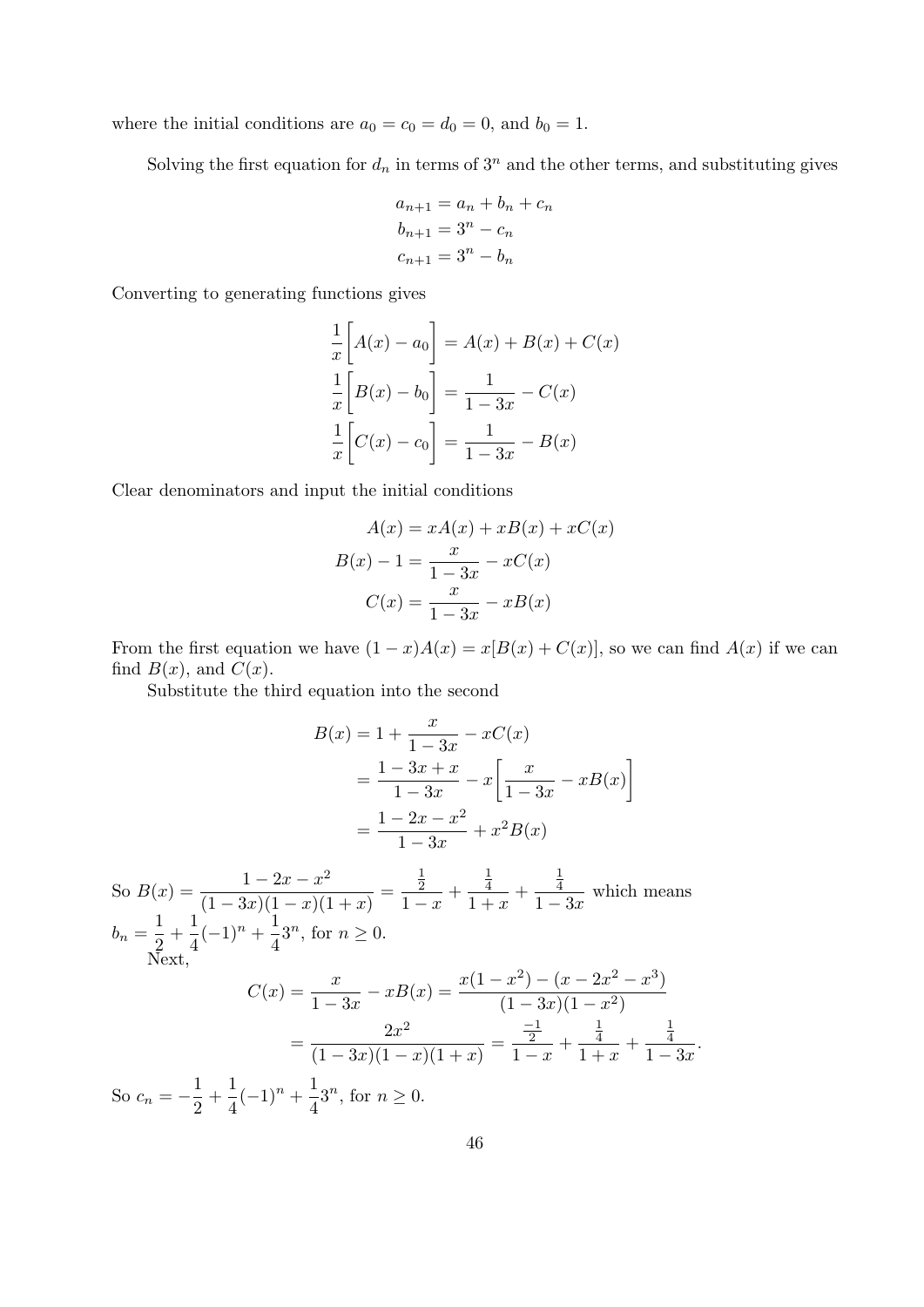Now 
$$
B(x) + C(x) = \frac{1 - 2x - x^2 + 2x^2}{(1 - 3x)(1 - x)(1 + x)} = \frac{(1 - x)^2}{(1 - 3x)(1 - x)(1 + x)} = \frac{1 - x}{(1 - 3x)(1 + x)}
$$
.  
So  $A(x) = \frac{x}{1 - x} \left[ B(x) + C(x) \right] = \frac{x}{(1 - 3x)(1 + x)} = \frac{\frac{1}{4}}{1 - 3x} - \frac{\frac{1}{4}}{1 + x}$ . Consequently  

$$
a_n = \frac{1}{4} \left[ 3^n - (-1)^n \right]
$$
, for  $n \ge 0$ . By symmetry we see  $d_n = a_n$ .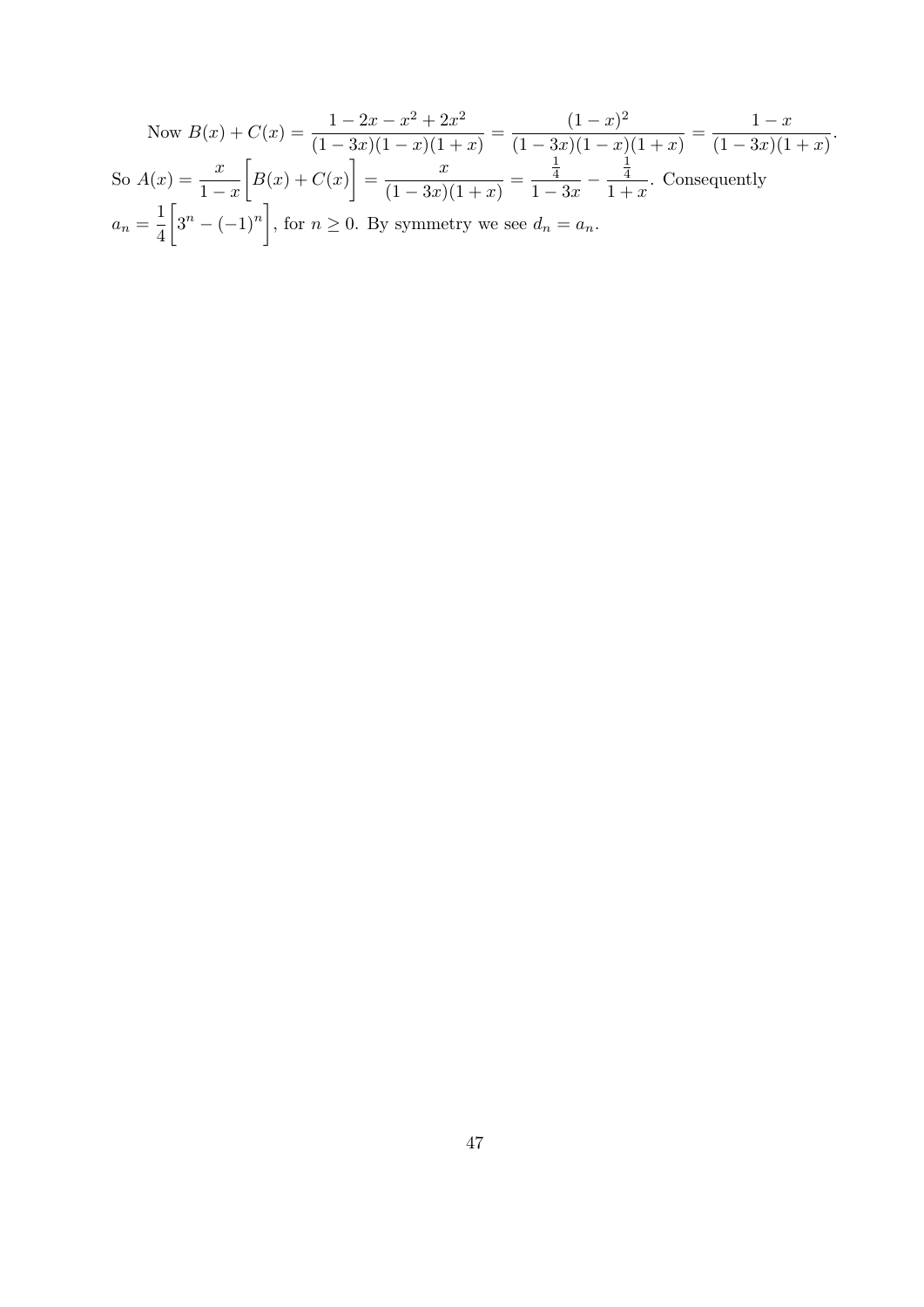## Chapter 3 Exercises

1. For each of the following functions, find its Maclaurin expansion be computing the derivatives  $f^{(k)}(0)$ .

a) 
$$
f(x) = \cos x
$$
  
b)  $f(x) = e^{2x}$   
c)  $f(x) = \sin(3x)$ 

d) 
$$
f(x) = x + e^x
$$
 e)  $f(x) = xe^x$  f)  $f(x) = \ln(1 + 5x)$ 

2. For each of the following functions use known Maclaurin expansions to find the Maclaurin expansion.

a)  $f(x) = x^2 + \frac{1}{1}$ 1 *− x* b)  $f(x) = \frac{x^3}{1}$ 1 *− x* c)  $f(x) = \sin(x^3)$ d)  $f(x) = \frac{1}{x}$  $(x - 1)^3$ e)  $f(x) = 7e^x + e^{8x}$ f)  $f(x) = \ln(1+3x)$ g)  $f(x) = x^5 \sin(x^2)$ ) h)  $f(x) = \frac{1}{1}$  $\frac{1}{1-2x}e^x$ 

3. For the following sequences indexed by (0*,* 1*,* 2*,* 3*, ...*) find the ordinary generating function. Simplify if possible.

a) (1*,* 1*,* 1*,* 0*,* 0*,* 0*,* 0*,* 0*, .....*) b) (1*,* 0*,* 2*,* 3*,* 4*,* 0*,* 0*,* 0*,* 0*,* 0*, .....*) c) (3*,* 3*,* 3*, ......*) d) (1*,* 0*,* 1*,* 1*,* 1*,* 1*, ........*) e) (0*,* 0*,* 0*,* 1*,* 1*,* 1*,* 1*,* 1*,* 1*, ...*) f) (0*,* 0*,* 4*,* 4*,* 4*,* 4*, .....*)  $(g)$   $(1, 1, 1, 2, 1, 1, 1, 1, 1, \ldots)$  $\frac{2}{k!}$ i)  $(a_k) = (\frac{2^k}{k!}$ *k*! )  $(0, 0, \frac{1}{2!}, \frac{1}{3!}, \frac{1}{4!}, \ldots)$ k)  $(1, -1, \frac{1}{2!}, \frac{-1}{3!}, \frac{1}{4!})$ 4! *, ...*) l) (1*,* 0*,* 1*,* 0*,* 1*,* 0*,* 1*, ....*) m)  $(2, 0, \frac{-2}{3!}, 0, \frac{2}{5!}, 0, \frac{-2}{7!})$  $\frac{-2}{7!}, \ldots$ ) n)  $(3, \frac{-3}{2}, \frac{3}{3})$  $\frac{3}{3}, \frac{-3}{4}, \frac{3}{5}$  $\frac{3}{5},...$ 

4. Find the sequence whose ordinary generating function is given.

a) 
$$
f(x) = (x + 5)^2
$$
  
\nb)  $f(x) = (1 + x)^4$   
\nc)  $f(x) = \frac{x^5}{1 - x}$   
\nd)  $f(x) = \frac{1}{1 - 3x}$   
\ne)  $f(x) = \frac{1}{1 + 8x}$   
\nf)  $f(x) = e^{4x}$   
\ng)  $f(x) = 1 + \frac{1}{1 - x}$   
\nh)  $f(x) = 1 + e^x$   
\ni)  $f(x) = xe^x$   
\nj)  $f(x) = x^3 + x^4 + e^x$   
\nk)  $f(x) = \frac{1}{1 - x^2}$   
\nl)  $f(x) = e^{-2x}$   
\nm)  $f(x) = \sin(3x)$   
\nn)  $f(x) = \frac{1}{1 + x^2}$   
\no)  $f(x) = \frac{1}{(1 + x)^2}$   
\np)  $f(x) = \frac{1}{1 - 3x} + \frac{4x}{1 - x}$   
\nq)  $f(x) = \frac{e^x + e^{-x}}{2}$ 

5. Find a simple expression for the ordinary generating function for each sequence.

a)  $a_k = k + 2$  b)  $a_k = 7k$  c)  $a_k = k$ c)  $a_k = k^2$ d)  $a_k = k(k+1)$  e)  $a_k = (k+1)\frac{1}{k!}$ 

6. In each of the following set up the appropriate generating function. DO NOT CALCULATE AN ANSWER, BUT INDICATE WHAT YOU ARE LOOKING FOR eg the coefficient of  $x^9$ .

a) An athletics director wants to pick at least 3 small college teams as football opponents for a particular season, at least 3 teams from medium-sized colleges, and at least 2 large-college teams. She has limited the choice to 7 small college teams, 6 medium-sized college teams, and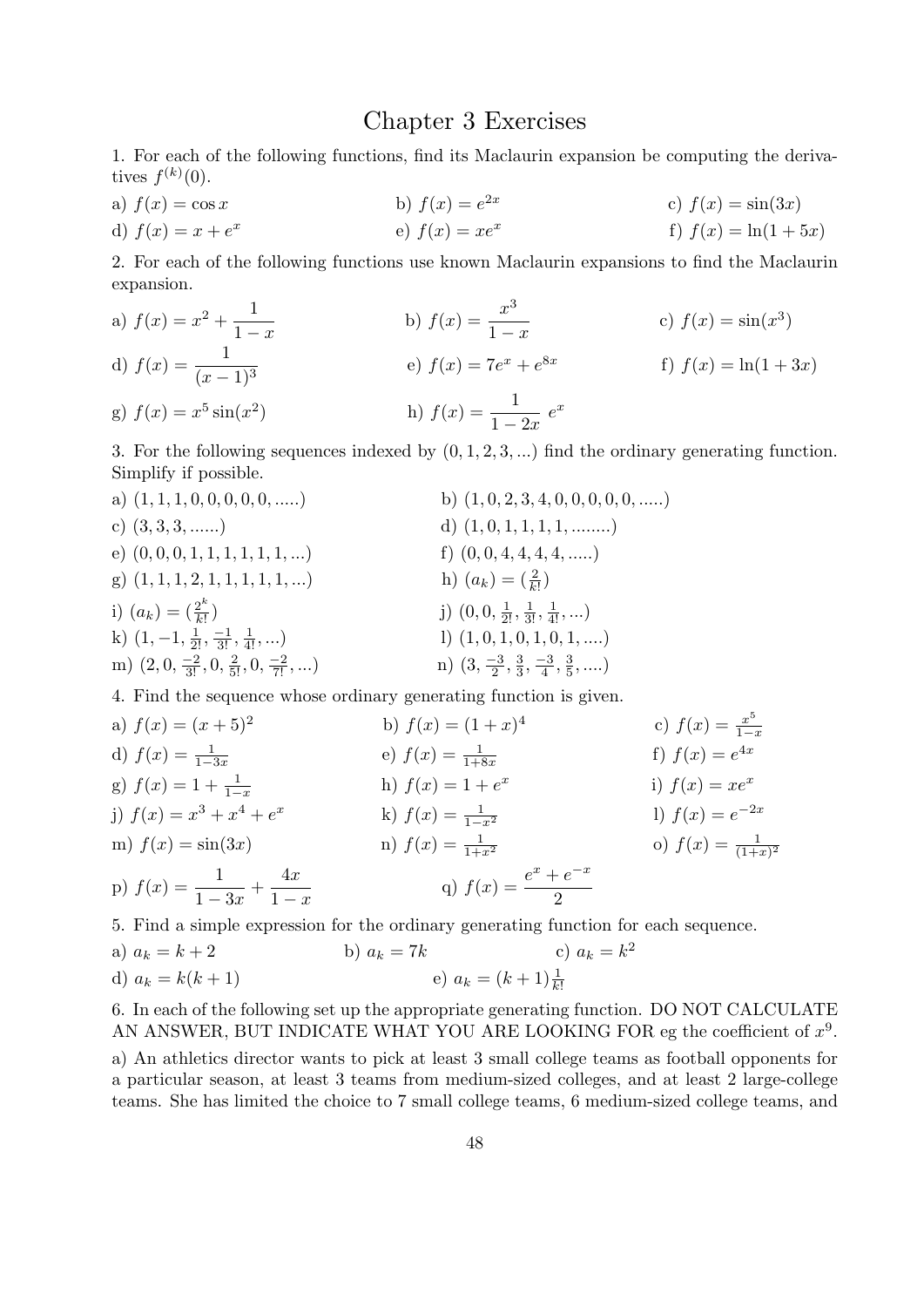4 teams from large colleges. In how many ways can she select 11 opponents assuming that she is not distinguishing 2 teams from a particular sized college as different?

b) In how many ways can 8 binary digits be selected if each must be selected an even number of times?

c) How many ways are there to choose 10 voters from a group of 5 republicans, 5 democrats and 7 independents if we want at least 3 independents and any two voters of the same political persuasion are considered indistinguishable?

d) A Geiger counter records the impact of five different kinds of radioactive particles over a period of five minutes. How many ways are there to obtain a count of 20?

e) In checking the work of a proofreader we look for 4 types of proofreading errors. In how many ways can we find 40 errors?

f) How many ways are there to distribute 15 identical balls into 10 distinguishable cells?

g) Repeat f) if no cell may be empty.

h) How many solutions in integers are there to  $x_1 + x_2 + x_3 = 12$ , where  $0 \le x_i \le 6$ ?

7. Use the binomial theorem to find the coefficient of  $x<sup>4</sup>$  in the expansion of

a) 
$$
f(x) = \sqrt[3]{1+x}
$$
 b)  $f(x) = (1+x)^{-2}$  c)  $f(x) = (1-x)^{-5}$  d)  $f(x) = (1+4x)^{\frac{1}{2}}$ 

8. Find the coefficient of  $x^7$  in the expansion of

a) 
$$
f(x) = (1-x)^{-6}x^4
$$
 b)  $f(x) = (1-x)^{-4}x^{11}$  c)  $f(x) = (1+x)^{\frac{1}{2}}x^3$ 

9. If  $f(x) = (1+x)^{\frac{1}{3}}$  is the ordinary generating function for  $(a_k)$ , find  $a_k$ .

10. Each of the following function is the exponential generating function for a sequence  $(a_k)$ . Find the sequence.

a) 
$$
f(x) = 3 + 3x + 3x^2 + 3x^3 + ...
$$
  
b)  $f(x) = \frac{1}{1-x}$   
c)  $f(x) = x^2 + 3x$   
d)  $f(x) = e^{6x}$   
e)  $f(x) = e^x + e^{4x}$   
f)  $f(x) = (1 + x^2)^n$ 

11. Another mythical tale tells of magical pairs of rabbits. The pairs behave in the following fashion. Any newborn pair of rabbits are one male and one female. A pair mates for life, and inbreeding doesn't introduce any problems. Once a pair is two months old they reproduce issuing exactly one new pair each month. Let  $f_n$  denote the number of pairs of rabbits after *n* months. Suppose that  $f_0 = 0$  and a newborn pair is given as a gift, so  $f_1 = 1$ . Find a recurrence relation for *fn*.

12. For each of the following sequences find a recurrence relation satisfied by the sequence. Include a sufficient number of initial conditions to specify the sequence.

a) 
$$
a_n = 2n + 2, n \ge 0
$$
  
b)  $a_n = 2 \cdot 3^n, n \ge 1$   
c)  $a_n = n^2, n \ge 0$   
d)  $a_n = n + (-1)^n, n \ge 0$ 

13. Find a recurrence relation for the number of binary strings of length *n* which do not contain a pair of consecutive zeroes.

14. Find a recurrence relation for the number of trinary strings of length *n* which contain a pair of consecutive zeroes.

15. Find a recurrence relation for the number of binary strings of length *n* which do not contain the substring 01. Try again with 010 in place of 01.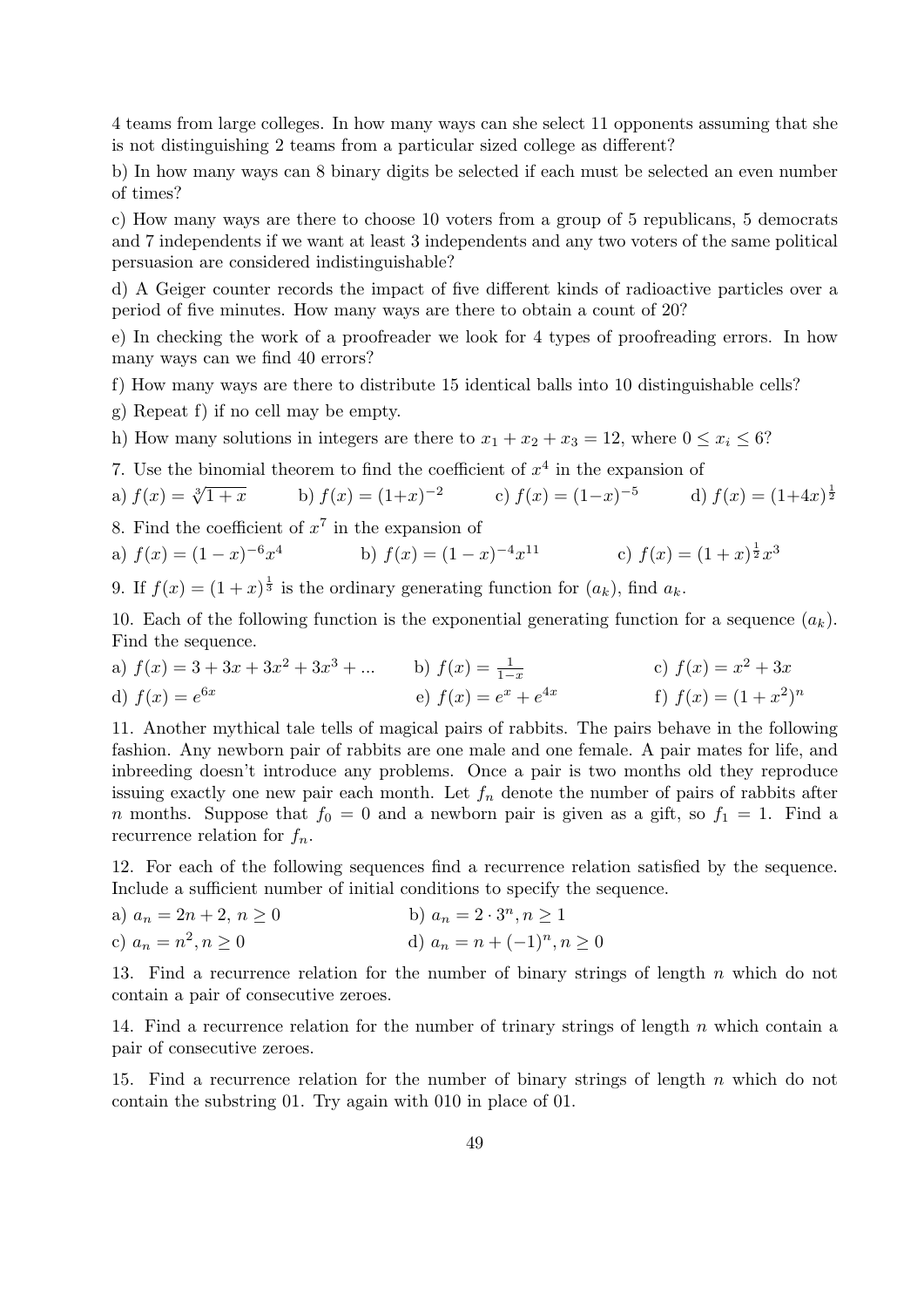16. A codeword over *{*0*,* 1*,* 2*}* is considered legitimate iff there is an even number of 0's and an odd number of 1's. Find simultaneous recurrence relations from which it is possible to compute the number of legitimate codewords of length *n*.

17. Suppose that we have stamps of denominations 4,8, and 10 cents each in unlimited supply. Let  $f(n)$  be the number of ways to make *n* cents postage assuming the ordering of the stamps used matters. So a six cent stamp followed by a four cent stamp is different from a four cent stamp followed by a six cent stamp. Find a recurrence relation for  $f(n)$ . Check your recurrence by computing *f*(14) and enumerating all possible ways to make fourteen cents postage.

18. Find the characteristic equation of each of the following recurrences.

a) 
$$
a_n = 2a_{n-1} - a_{n-2}
$$
  
\nb)  $b_k = 10b_{k-1} - 16b_{k-2}$   
\nc)  $c_n = 3c_{n-1} + 12c_{n-2} - 18c_{n-3}$   
\nd)  $d_n = 8d_{n-4} + 16d_{n-5}$   
\ne)  $e_k = e_{k-2}$   
\nf)  $f_{n+1} = -f_n + 2f_{n-1}$   
\ng)  $g_n = 15g_{n-1} + 12g_{n-2} + 11g_{n-3} - 33g_{n-8}$   
\nh)  $h_n = 4h_{n-2}$   
\ni)  $i_n = 6i_{n-1} - 11i_{n-2} + 6i_{n-3}$   
\nj)  $j_n = 2j_{n-1} + j_{n-2} - 2j_{n-3}$ 

19. Find the characteristic roots of each recurrence from exercise 18

20. Solve the recurrence relations using the method of characteristic roots.

a) 
$$
a_0 = 1, a_1 = 6
$$
 and  $a_n = 6a_{n-1} - 9a_{n-2}$ , for  $n \ge 2$ .

b) 
$$
a_0 = 3
$$
,  $a_1 = 6$  and  $a_n = a_{n-1} + 6a_{n-2}$ , for  $n \ge 2$ .

c)  $a_2 = 5, a_3 = 13$  and  $a_n = 7a_{n-1} - 10a_{n-2}$ , for  $n \ge 4$ .

d) 
$$
a_0 = 6, a_1 = -3
$$
 and  $a_n = -4a_{n-1} + 5a_{n-2}$ , for  $n \ge 2$ .

e)  $a_0 = 0, a_1 = 1$  and  $a_n = a_{n-1} + a_{n-2}$ , for  $n \ge 2$ .

f)  $a_0 = 2, a_1 = 5, a_2 = 15$ , and  $a_n = 6a_{n-1} - 11a_{n-2} + 6a_{n-3}$ , for  $n \ge 3$ .

21. Use generating functions to solve each of the recurrences.

a)  $a_n = 2a_{n-1} - a_{n-2} + 2^{n-2}, n \ge 2$ , where  $a_0 = 3, a_1 = 5$ 

*b*)  $b_k = 10b_{k-1} - 16b_{k-2}, k ≥ 2$ , where  $b_0 = 0$ , and  $b_1 = 1$ 

c)  $c_m = -c_{m-1} + 2c_{m-2}, m \geq 2$ , where  $c_0 = c_1 = 1$ 

d) 
$$
d_n = 6d_{n-1} - 11d_{n-2} + 6d_{n-3}
$$
, where  $d_0 = 0$ ,  $d_1 = 1$ , and  $d_2 = 2$ .

22. Find a generating function for  $C_{n+1} = 2nC_n + 2C_n + 2$ ,  $n \ge 0$ , where  $C_0 = 1$ . Then find an exponential generating function for the same recurrence.

23. In each case suppose that  $G(x)$  is the ordinary generating function for  $(a_n)$ . Find  $a_n$ .

a) 
$$
G(x) = \frac{1}{(1 - 2x)(1 - 4x)}
$$
  
\nb)  $G(x) = \frac{2x + 1}{(1 - 3x)(1 - 4x)}$   
\nc)  $G(x) = \frac{x^2}{(1 - 4x)(1 - 5x)(1 - 6x)}$   
\nd)  $G(x) = \frac{1}{8x^2 - 6x + 1}$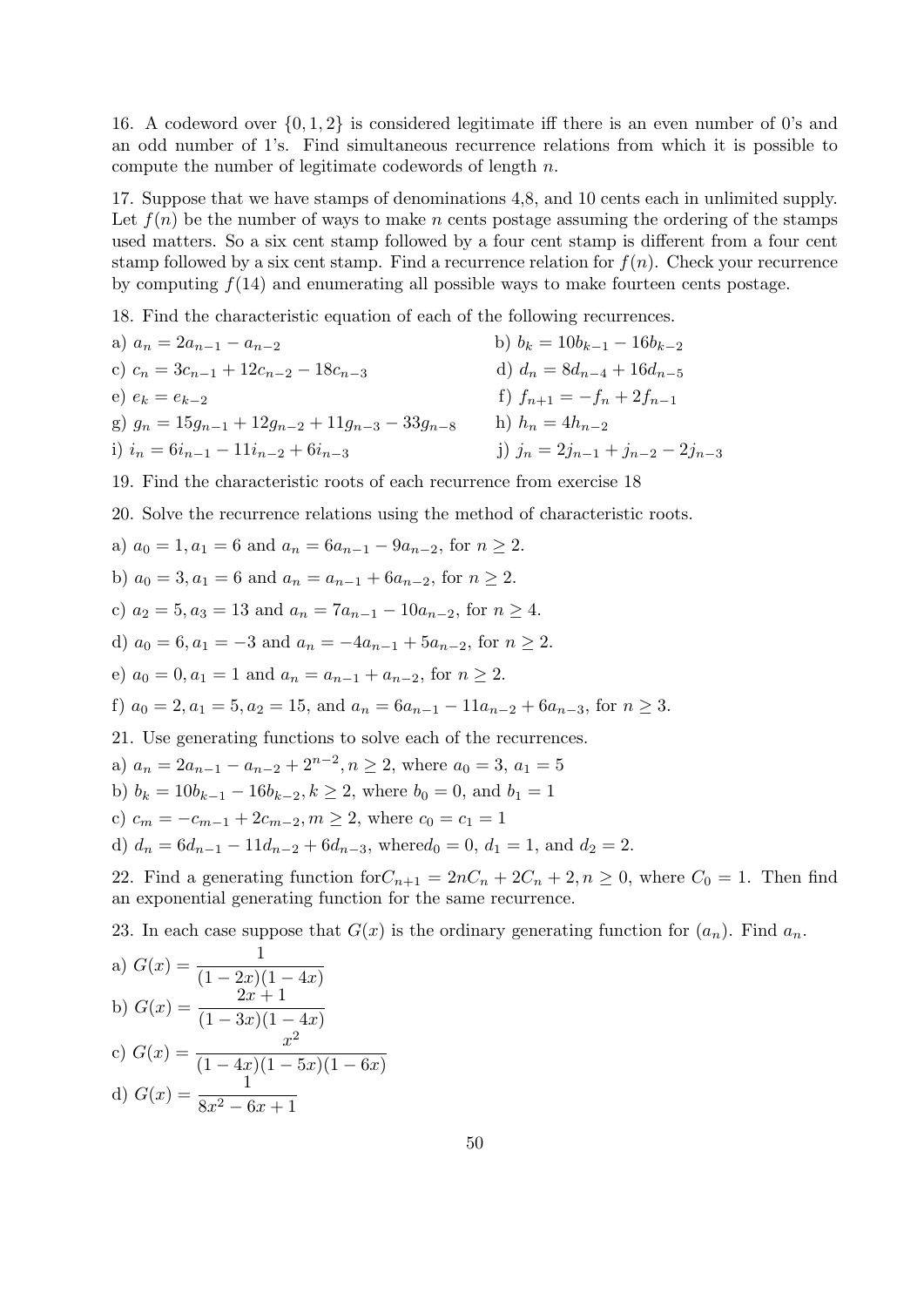e) 
$$
G(x) = \frac{x}{x^2 - 3x + 2}
$$
  
f)  $G(x) = \frac{1}{6x^3 - 5x^2 + x}$   
g)  $G(x) = \frac{2 - 3x}{(1 - x)^2(1 - 2x)}$ 

24. Solve simultaneously the recurrences

$$
a_{n+1} = a_n + b_n + c_n, n \ge 1
$$
  
\n
$$
b_{n+1} = 4^n - c_n, n \ge 1
$$
  
\n
$$
c_{n+1} = 4^n - b_n, n \ge 1
$$

subject to  $a_1 = b_1 = c_1 = 1$ .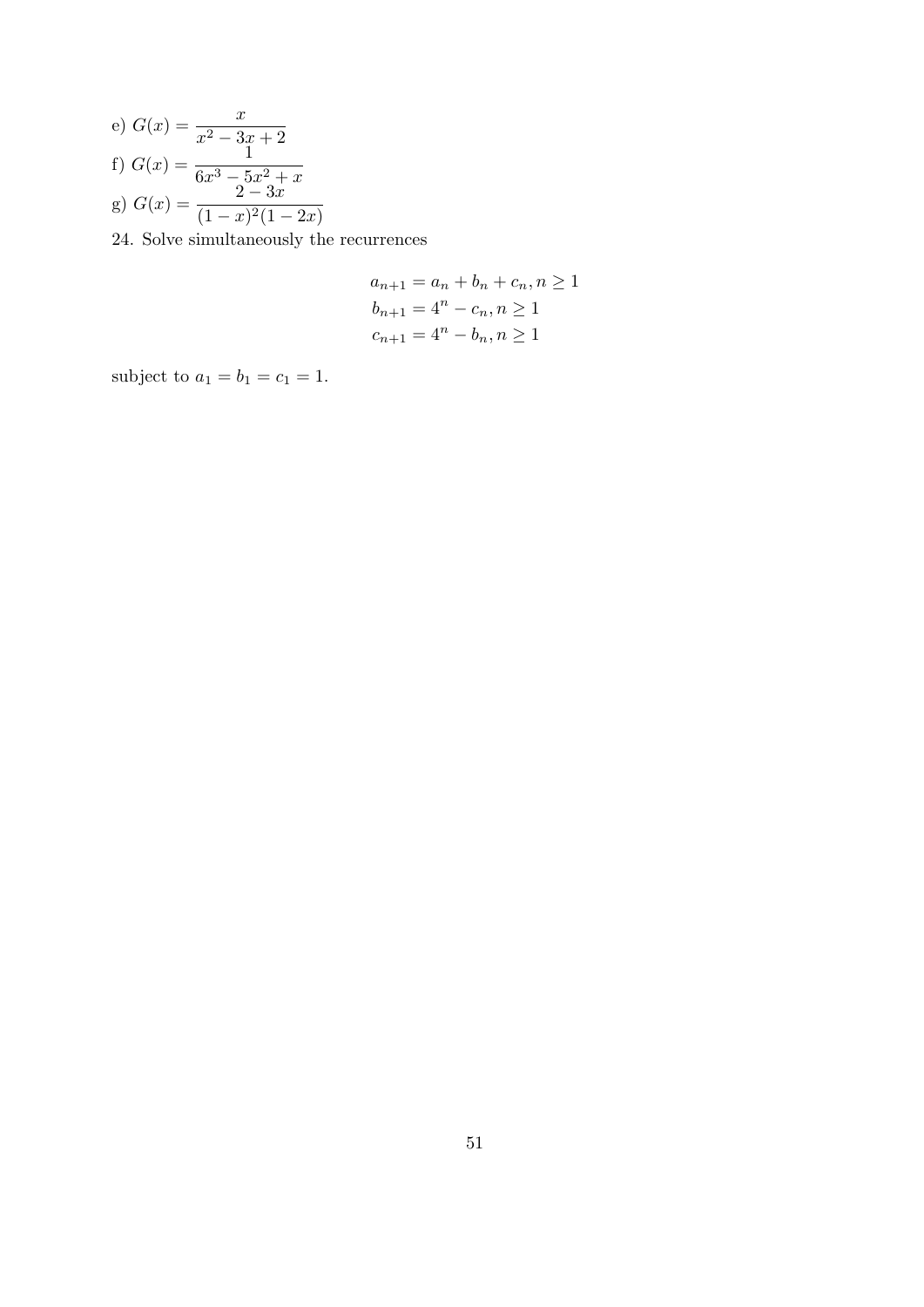# Chapter 4: Pólya Counting

Abstract algebra, or modern algebra, is an area of mathematics where one studies general algebraic structures. In contrast the algebra that one studies in, for example, college algebra is very specific and concrete - dealing (almost) exclusively with algebra using real or complex number systems.

Basic counting requires only basic algebra. Intermediate counting requires algebra which is a bit more generalized, namely the formal manipulation of power series. It therefore makes sense that advanced counting requires abstract algebra.

The roots of the counting techniques we study are in the work Burnside and Frobenius. George Pólya is credited with the most fundamental theorem pertinent to this approach to counting. Thus this type of counting is named after him.

We start with a large collection of objects. We then decide upon a framework to help us classify the objects (uniquely) by various types. The goal is to develop a theory to determine the number of distinct types. The theory we develop uses group theory in deciding which objects are of the same type.

We therefore begin with a section devoted to developing the notion of when two objects are of the same type. This is followed by some basic group theory in the second section. The Fundamental Lemma in section three is often attributed to Burnside. There are arguments that it should be attributed elsewhere. We will therefore not specifically attribute it to him. Still if the student should find themselves reading an older text, they'll recognize the lemma by the moniker "Burnside's Lemma".

## *§*4.1 Equivalence Relations

Given a large set, in order to classify it's members into distinct types, the classification scheme must meet certain criteria. First, for any element of the set there should be a class that the element fits into. Second, no element should fall into two classes simultaeously. Otherwise we cannot claim that the types actually classify the elements. Finally, in part because we want to be able to determine the number of distinct classes, we shall want to require that no class is empty. The point is that we could arbitrarily define classes which will be empty and not really be counting the number of necessary classes.

For such a classification scheme the distinct classes  $C_1, C_2, ..., C_r$  form a partition of the set *A*. A partition of a set , *A*, is a collection of pairwise-disjoint, non-empty subsets, whose union is *A*.

Given a partition of *A* into the parts  $C_1, C_2, ..., C_r$  we can relate two elements of *A* when they are in the same part. This relation,  $R \subseteq A \times A$ , has the property that it is reflexive, since every element of *A* is in some part. *R* is also symmetric, since if *a* and *b* are in the same part, so are *b* and *a*. Finally *R* is <u>transitive</u> since if *a* and *b* are in the same part  $C_i$ , and *b* and *c* are in the same part  $C_j$ , then  $b \in C_i \cap C_j$ . From the fact that the parts are pairwise disjoint we conclude that  $C_i = C_j$ . Whence *a* and *c* are in the same part. So a partition of a set defines an equivalence relation on the set.

Conversely given a relation *R* on *A* which is an equivalence relation, so it's simultaneously reflexive, symmetric and transitive, we can define the equivalence class of any  $a \in A$ , denoted by [*a*], as the set of all elements of *A* in the relation with *a*.

**Theorem:** If R is an equivalence relation on A, and  $a, b \in A$ , then  $[a] \cap [b] \neq \emptyset$  implies that  $[a] = [b]$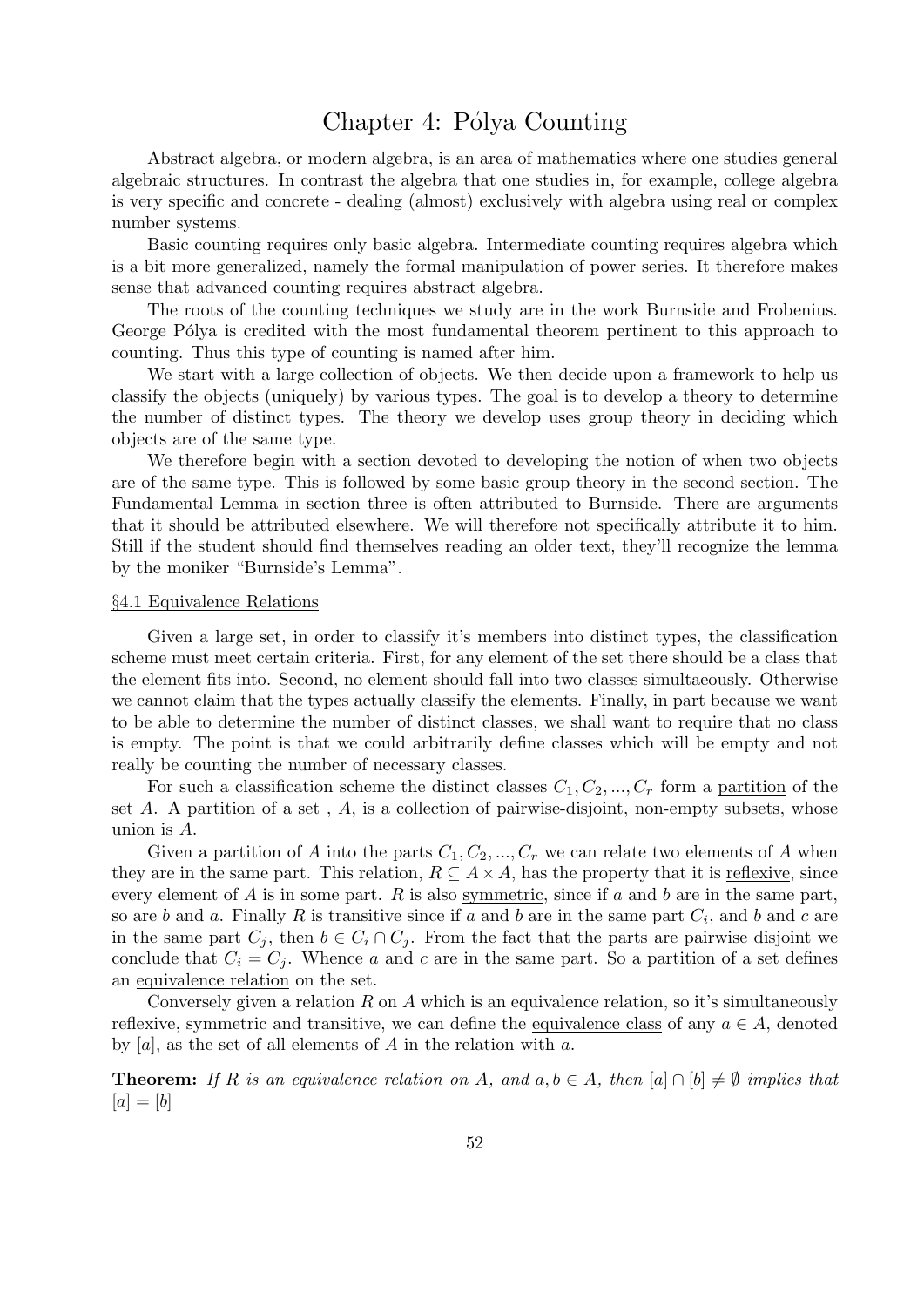**Proof:** Let  $c \in [a] \cap [b]$ . Then  $(a, c), (b, c) \in R$ . Since R is symmetric  $(a, c), (c, b) \in R$ . Because *R* is transitive we get  $(a, b) \in R$ . So now if  $d \in [a]$ , we know  $(b, a)$  and  $(a, d)$  are in *R*. Therefore  $(b, d) \in R$ , which is equivalent to  $d \in [b]$ . Thus  $[a] \subseteq [b]$ . The result follows by appealing to symmetry of argument.

As a corollary we draw that the distinct equivalence classes of an equivalence relation form a partition of the set.

Example: A standard deck of cards contains 52 cards. Each card has a rank 2*,* 3*,* 4*,* 5*,* 6*,* 7*,* 8*,* 9*,* 10,  $J = \text{jack}, Q = \text{green}, K = \text{king}, \text{or } A = \text{ace}.$  Each card also has a suit  $\heartsuit, \spadesuit, \clubsuit, \text{or } \diamondsuit$ .

So we could choose to classify the cards in a standard deck by considering two cards "the same" if they had the same suit. In this case there would be four distinct types of objects.

Of course, we might also define two cards to be the same if they were of the same rank. Now there would be thirteen distinct types of objects.

So we sometimes might need to use a subscript  $[a]_R$  to distinguish the equivalence class of an element *a* with respect to *R* as opposed to  $[a]_T$  which would denote the equivalence class of *a* with respect to *T*.

Example: The relation (mod *m*) on **Z**.

Example: 2-Colorings of *C*<sup>4</sup>

### *§*4.2 Permutation Groups

A binary operation on a set *S* is a function from *S × S* into *S*. Standard examples are addition and multiplication. We will use multiplicative notation. So the image of  $(g, h)$  is written *gh*.

A group is a set with a binary operation which is associative, i.e.  $a(bc) = (ab)c$  for all  $a, b, c, \in G$ , has identity, i.e. there exists  $e \in G$  with  $eq = q = qe$  for all  $q \in G$ , and inverses, so for each  $g \in G$ , there is  $h$ , denoted  $g^{-1}$ , with  $gh = e = hg$ . If in addition the operation is commutative  $(ab = ba$  for all  $a, b \in G$ ) we call the group abelian. Denote the cardinality of *G* by  $|G|$ . This is called the order of  $G$ .

Example:  $\mathbb{Z}$ , +. Here the identity is additive  $0 + n = n + 0 = n$ , and the inverse is too:  $n + (-n) = (-n) + n = 0.$ 

Example:  $\mathbb{R}^* = \mathbb{R} - \{0\}$ ,  $\therefore$  Here we suppress the symbol and use juxtaposition. The identity is 1, and the inverse is the reciprocal.

Notice that in a group we have the cancellation property:  $ac = ab$  implies  $c = b$ .

Example: Let *A* be a set and put  $Sym(A) = \{f : A \longrightarrow A | f$  is bijective  $\}$ . Then  $Sym(A)$  is a group with operation being composition of functions. The identity is the identity function on *A*, and inverses are inverse functions.

If  $|A| = |B| = n < \infty$ , there is a bijective function  $f : A \longrightarrow B$ . Then Sym  $(A) \cong$  Sym  $(B)$ where  $\pi \in \text{Sym}(A)$  corresponds to  $f\pi f^{-1} \in \text{Sym}(B)$  one must check the correspondence is 1-1, onto and preserves operations, *f* is a group isomorphism, which of course behaves somewhat like a graph isomorphosm. The only difference is graph isomorphisms preserve adjacency and group isomorphisms preserve operation.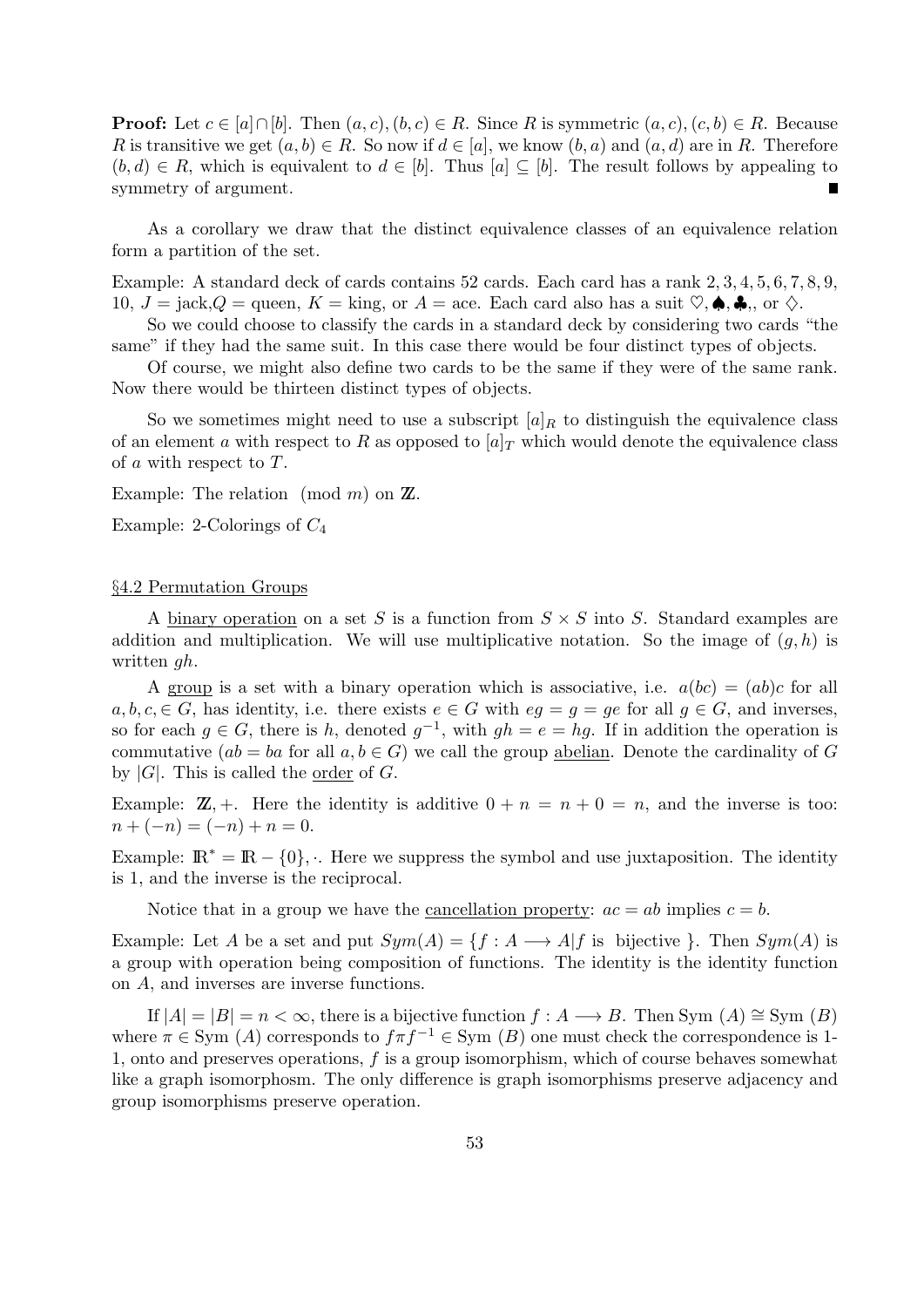Standardly, if  $|A| = n$ , we therefore take  $A = \{1, 2, 3, ..., n\}$  and denote Sym  $(A)$  by  $S_n$ , the symmetric group on *n* letters. This is a permutation group because its elements are *n*-permutations of an *n*-set.

Elements of  $S_n$  may be described by two-row tables, T-tables, bipartite graphs, etc.

For computational ease and typesetting efficiency we use cycle notation.  $(a_1a_2...a_l)$  denotes the permutation on *n* letters where  $a_i$  gets mapped to  $a_{i+1}$ , with subscripts computed modulo *l*, and where any letter not in  $\{a_1, ..., a_l\}$  is fixed. This is a rather important convention.

Two permutations,  $\pi$  and  $\rho$  are disjoint, if  $\pi(a) \neq a$  implies  $\rho(a) = a$  and vice versa.

**Theorem:** *Every nonidentity permutation*  $\pi \in S_n$  *can be written (uniquely up to order) as a product of disjoint cycles.*

Sketch of proof: The proof uses the second form of mathematical induction, and can be compared to the standard proof of the Fundamental Theorem of Arithmetic. In the inductive step we pick *x* with  $\pi(x) \neq x$ . Form the cycle  $\gamma = (x, \pi(x), \pi^2(x), ..., \pi^{l-1}(x))$  (so *l* is the least positive integer with  $\pi^{l}(x) = x$ . If  $\pi = \gamma$ , we're done. Otherwise, since  $\gamma$  fixes any element of  $\{1, ..., n\} - \{x, \pi(x), ..., \pi^{l-1}(x)\}, \pi\gamma^{-1}$  fixes  $\{x, \pi(x), ..., \pi^{l-1}(x)\}\$  and can therefore be considered as an element of *S<sup>n</sup>−<sup>l</sup>* . Induction kicks in and we're done.  $\blacksquare$ 

The order of the cycles is not fixed in the previous theorem because

**Fact:** *If*  $\gamma$  *and*  $\pi$  *are disjoint, then*  $\gamma \pi = \pi \gamma$ *.* 

Sketch of proof: Check that the two compositions have the same value at each  $i \in \{1, 2, ..., n\}$ . There are essentially three cases to consider.

Notice that the converse is not true. Any non-identity permutation will commute with its powers, but will not be disjoint from them.

A subgroup of a group is a subset which is also a group. We write  $H \leq G$  to mean *H* is a subgroup of *G*.

**Theorem:** Let  $\emptyset \neq H \subseteq G$ , where G is a group. H is a subgroup iff  $ab^{-1} \in H$  for all  $a, b \in H$ .

**Proof:** The forward implication is trivial.

For the converse, since  $H \neq \emptyset$ , there is  $a \in H$ . Hence  $e = aa^{-1} \in H$ . And if  $b \in H$ ,  $b^{-1} = eb^{-1} \in H$ . *H* inherits associativity from *G*.

**Theorem:** Let  $\emptyset \neq H \subseteq G$ , where G is a group and  $\#H = n < \infty$ . H is a subgroup iff ab  $\in H$ *for all*  $a, b \in H$ *.* 

**Proof:** The forward implication is trivial.

Let  $a \in H$ . Among the elements  $a, a^2, a^3, ..., a^n, a^{n+1}$ , all must be in *H* by closure. Since  $|H| = n$ , these elements cannot all be distinct. Therefore there exists superscripts *i* and *j* with  $j > i$  so that  $a^j = a^i$ . Therefore  $a^{j-i} = e \in H$ . In fact we see that  $a^{-1} = a^{j-i-1}$ . So for *a, b* ∈ *H*, *a, b*<sup>−1</sup> ∈ *H*. By closure  $ab^{-1}$  ∈ *H*. And we're done by the previous theorem.

Notice that a cycle  $\gamma$  of length *l* satisifies that *l* is the smallest positive integer for which  $\gamma^l = id$ . We say the the cycle has order *l*, since the set of distinct powers of  $\{id = \gamma^0, \gamma, ..., \gamma^{l-1}\}$ is a group or order *l*, since it satisfies the previous theorem. We write  $\langle \gamma \rangle$  for this group.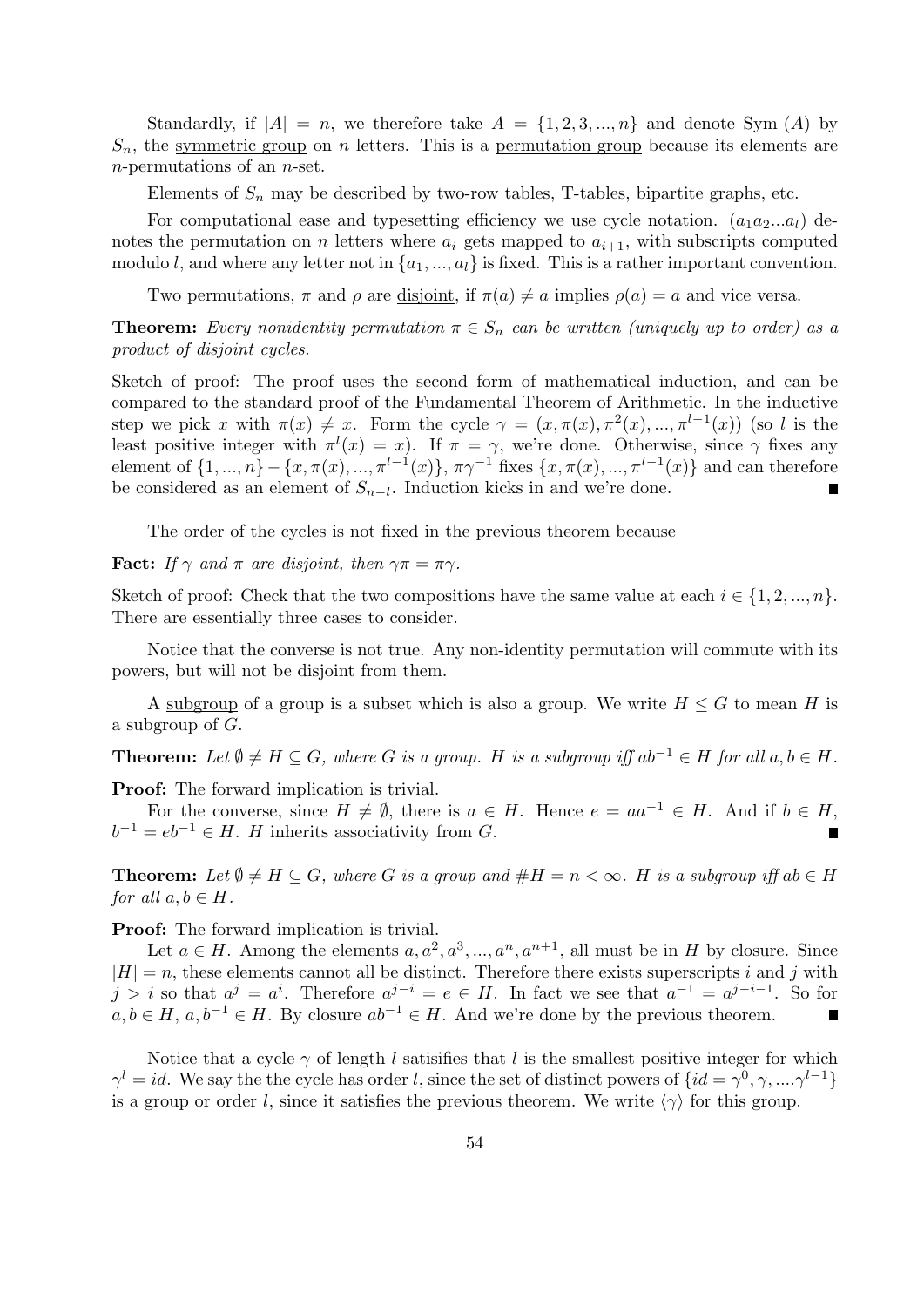Example:  $\langle (1234) \rangle = \{id, (1234), (13)(24), (1432)\}\.$  Notice that a cycle's order is the same as its length.

For general permutations we have that when  $\gamma \pi = \pi \gamma$ , by induction  $(\gamma \pi)^n = \gamma^n \pi^n$ . Together with the fact that the order (as a group element) of an *l*-cycle is *l* when  $\gamma$  and  $\pi$ commute  $o(\gamma \pi) = lcm(o(\gamma), o(\pi))$ . Thus if we write a permutation as a product of disjoint cycles, we can easily compute its order.

When  $\pi$  is the product of disjoint cycles which includes exactly  $e_a$  cycles of length  $a > 2$ , we define the <u>type</u> of  $\pi$  to be type  $(\pi) = \prod a^{e_a}$ , and extend to the identity by saying the identity has type 1. The order of  $\pi$  as a group element is the least common multiple of lengths *a*, where  $e_a > 0$ .

## *§*4.3 Group Actions

If *S* is a set and *G* is a group, *G* acts on *S* if there is a map  $* : G \times S \longrightarrow S$  so that 1)  $g_1 * (g_2 * s) = (g_1 g_2) * s$  and 2)  $e * s = s$  for all  $s \in S$ .

Example: Every group acts on itself by left multiplication.

Remark: We sometimes will find it useful to use functional notation for a group action. So instead of writing  $q * s$  we will write  $q(s)$ .

If *G* acts on *S* define the relation  $\sim$  on *S* by  $x \sim y$  iff there exists  $g \in G$  with  $g * x = y$ .

**Theorem:**  $\sim$  *is an equivalence relation on G*.

**Proof:** 1) For  $s \in S$ ,  $s \sim s$  since  $e * s = s$ . Therefore  $\sim$  is reflexive.

2) If  $x \sim y$ , there is  $g \in G$  so that  $g * x = y$ . Then  $g^{-1} * y = g^{-1} * (g * x) = (g^{-1}g) * x =$  $e * x = x$ , so  $y \sim x$ . Therefore  $\sim$  is symmetric.

3) If  $x \sim y$  and  $y \sim z$ , then there are  $g, h \in G$  with  $g * x = y$ , and  $h * y = z$ . So  $(hg) * x = h * (g * x) = h * y = z$ . Hence  $\sim$  is transitive.

Example:  $\langle (1234) \rangle$  acts on the 2-colored  $C_4$ 's.

Example: *{id,*reverse*}* acts on the set of open necklaces of length *k*.

General example: *G* a group acts on itself by conjugation  $g * h = ghg^{-1}$ . Here the equivalence classes are the conjugacy classes.

For  $x \in S$ , the <u>orbit</u> of x under G is denoted  $G * x = \{g * x | g \in G\}$ . Also  $G_x = \{g \in G\}$  $G|g * x = x$  is the stabilizer of *x* in *G*.

**Fact:**  $G_x \leq G$ . (the proof is straightforward)

**Theorem:**  $|G| = |G * a| \cdot |G_a|$ .

Proof: Suppose that  $G * a = \{b_1, ..., b_r\}$ , where the  $b_i$ 's are all distinct. Then there is an r-subset  $P = {\pi_1, \pi_2, ..., \pi_r}$  of G with  $\pi_i * a = b_i$ , for  $i = 1, 2, ..., r$  (the  $\pi$ 's are distinct since  $\pi * a$  is unique).

Now for  $\gamma \in G$ , if  $\gamma * a = b_k = \pi_k * a$ , then  $\pi_k^{-1} * \gamma * a = a$ . So  $\pi_k^{-1} \gamma \in G_a$ . Say  $\pi_k^{-1}\gamma = \sigma \in G_a$ . Then  $\gamma = id\gamma = (\pi_k \pi_k^{-1})\gamma = \pi_k (\pi_k^{-1} \gamma) = \pi_k \sigma$ . So every element of G can be written as something in *P* times something in  $G_a$ . Therefore  $|G| \leq |P||G_a| = |G * a||G_a|$ .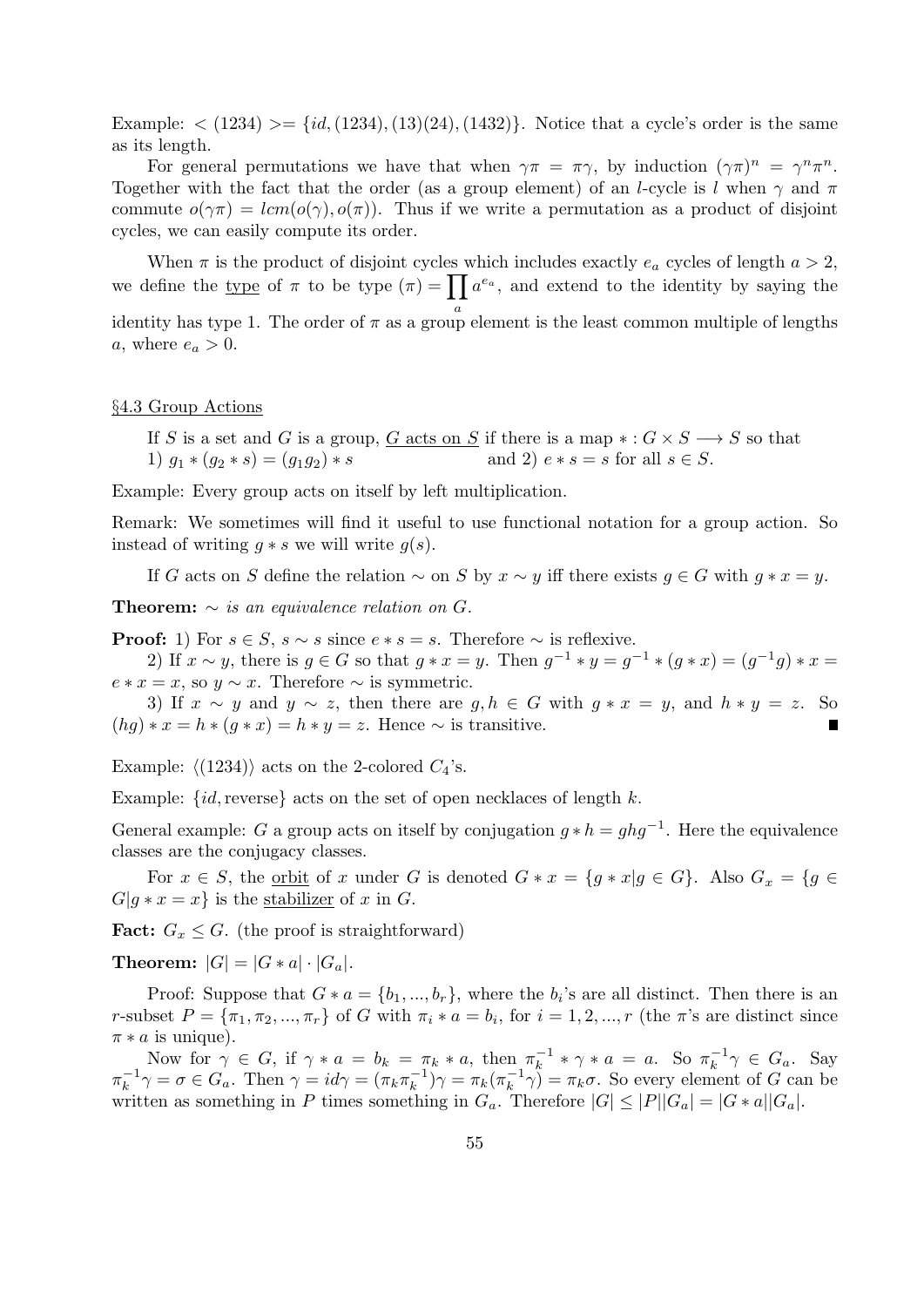To show equality suppose that  $\gamma = \pi_k \sigma = \pi_m \tau$ , where  $\pi_k, \pi_m \in P$  and  $\sigma, \tau \in G_a$ . Thus  $\pi_k \sigma * a = \pi_k * a = b_k$ , while  $\pi_m \tau * a = \pi_m * a = b_m$ . So  $b_k = b_m$ , and thus  $\pi_k = \pi_m$ . Thus by the cancellation property of a group  $\sigma = \tau$ .

When *G* is finite, the theorem gives a useful divisibility condition.

General Example: If  $H \leq G$ , for any  $g \in G$ ,  $gH = \{gh | h \in H\}$  is the left coset of *H* in *G* labelled by *g*. The group *G* acts on  $S = \{gH | g \in G\}$ , the set of left cosets of *H* in *G*, by left multiplication i.e.  $g * xH = gxH$ . In this case  $G_H = H$  (i.e.  $aH = H$  iff  $a \in H$ , and generally  $aH = bH$  iff  $ab^{-1} \in H$ ). We denote the number of distinct left cosets of *H* in *G* by [*G* : *H*] and call it the index of *H* in *G*. The previous theorem says that  $|G| = |H| \cdot |G:H|$ , which is Lagrange's Theorem.

If *G* acts on *S* and there is  $s \in S$  so that  $G * s = S$ , then *G* acts transitively on *S*. In the previous general example *G* acts transitively on the left cosets of *H* by left multiplication. It happens that *G* also acts transitively on the right cosets of *H* in *G*, by  $g * Hk = Hkg$ . So the theorem allows us to deduce that the number of distinct right cosets of *H* in *G* is the same as the number of distinct left cosets of *H* in *G*.

When  $H \leq G$  sometimes the set of left cosets is different from the set of right cosets. For example the cosets of  $\langle (12) \rangle$  in  $S_3$ . However sometimes the set of left cosets is the same as the set if right cosets, i.e.  $gH = Hg$  for all  $g \in G$ . We call such a subgroup <u>normal</u>, and write  $N\triangle G$ .

The condition that  $gN = Ng$  means that for every  $n \in N$ ,  $gn \in Ng$ . Therefore there exists  $n' \in N$  with  $gn = n'g$ . So  $gN = Ng$  iff for all  $n \in N$ ,  $gng^{-1} = n' \in N$  iff  $gNg^{-1} = N$ for all  $g \in G$ .

If  $N \triangle G$  and  $n \in N$ , then  $C_n$  the conjugacy class of *n* must be in *N*. Therefore  $N \triangle G$ implies that *N* is a union of conjugacy classes. So computing the conjugacy classes of *G* can facilitate finding normal subgroups of *G*.

By generalizing the example of  $\langle (123) \rangle \Delta S_3$  we conclude that if  $[G : H] = 2$ , then  $H \Delta G$ .

An element  $a \in A$  is <u>invariant</u> under  $\pi \in G$  if  $\pi * a = a$ .

Example: The four bead necklace with all beads white is invariant under (1234).

For a permutation  $\pi$  we define  $\text{Inv}(\pi) = |\{a \in A | \pi * a = a\}|$ . So  $\text{Inv}(\pi)$  is the number of elements in *A* which  $\pi$  leaves invariant. We call the set  $\{a \in A | \pi * a = a\} =$  Fix  $(\pi)$ . So Inv( $\pi$ ) is the size of Fix( $\pi$ ). We also say that  $\pi \in G$  stabilizes *a*, if  $\pi * a = a$ .

**THE LEMMA:** *Let S be the equivalence relation on A induced by the action of a group G. Then the number of distinct equivalence classes is*  $\frac{1}{|G|} \sum_{\pi \in G} Inv(\pi)$ .

**Proof:** Let  $F = \{ (\pi, x) \in G \times A | \pi * x = x \}.$  Define II $(g, x)$  to be 1 if  $(\pi, x) \in F$ , and 0 otherwise. Finally let  $S = \{G * x_1, G * x_2, ..., G * x_r\}$  be the distinct orbits of *A* under *G*.

$$
|F| = \sum_{x \in A} \sum_{\pi \in G} \mathbb{I}(\pi, x) = \sum_{x \in A} |G_x|
$$
  
= 
$$
\sum_{\pi \in G} \sum_{x \in A} \mathbb{I}(\pi, x) = \sum_{\pi \in G} |\text{Fix}(\pi)| = \sum_{\pi \in G} \text{Inv}(\pi)
$$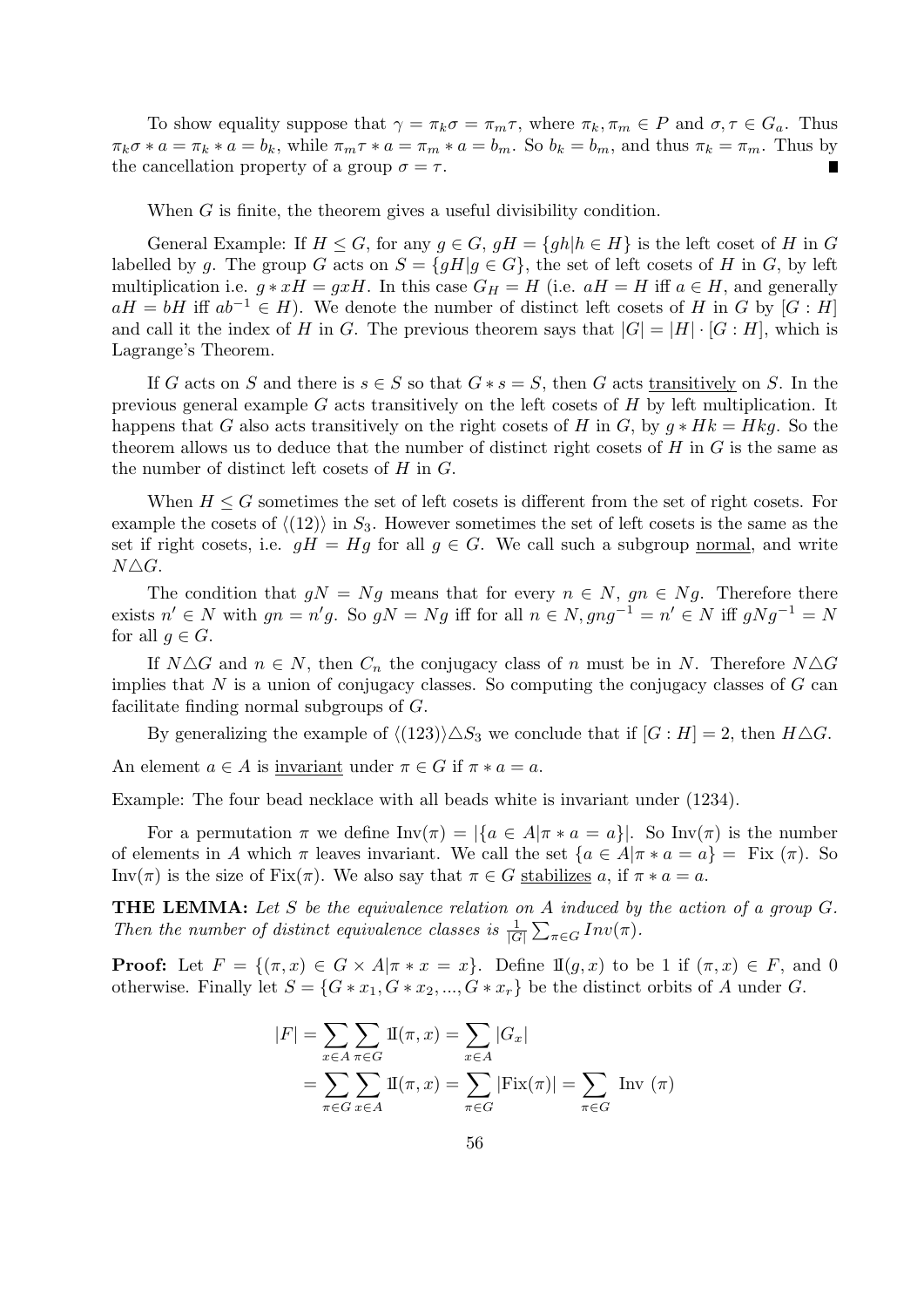Hence

$$
\frac{1}{|G|} \sum_{\pi \in G} \text{Inv}(\pi) = \frac{1}{|G|} \sum_{x \in A} |G_x| = \sum_{x \in A} \frac{|G_x|}{|G|}
$$

$$
= \sum_{x \in A} \frac{|G_x|}{|G * x||G_x|} = \sum_{x \in A} \frac{1}{|G * x|}
$$

$$
= \sum_{i=1}^r \sum_{x \in G * x_i} \frac{1}{|G * x_i|}
$$

$$
= \sum_{i=1}^r \left[\frac{1}{t} + \frac{1}{t} + \dots + \frac{1}{t}\right], t \text{ terms}
$$

$$
= \sum_{i=1}^r 1 = r = |S|
$$

So the number of orbits is the average of the fix set sizes.

Example: There are six equivalence classes when  $\langle (1234) \rangle$  acts on the 2-colored necklaces with 4 beads.

## *§*4.4 Colorings

Let *D* be a set. A coloring of *D* is an assignment of a color to each element of *D*. That is a coloring corresponds to a function  $f: D \longrightarrow R$ , where R is a set of colors. When  $|D| = k$ , and  $|R| = m$ , there are  $m<sup>k</sup>$  colorings of *D* using the colors from *R*.

Let  $C(D, R)$  denote the set of all colorings of *D* using the colors from *R*.

If *G* is a permutation group on *D* and  $\pi \in G$ , then there is a corresponding permutation  $\pi^*$  of  $C(D, R)$ . If *f* is a coloring, then  $\pi^*(f)$  is another coloring where  $\pi^* f(d) = f(\pi(d))$ , for all *d* in *D*.

As will be seen in our examples, we might also define this more naturally as  $\pi^* f(d)$  $f(\pi^{-1}(d))$ , for all  $d \in D$ . The point is that in our fundamental lemma, we are summing over all group elements - which is equivalent to summing over all of the inverses of group elements.

Example: Label the vertices of a 4-cycle clockwise 1,2,3, and 4. Color these Red, Blue, Yellow and Green. We can think of *f* as the output string RBYG. Let  $\pi = (1234)$ . Then  $\pi^* f$  has output string BYGR.

As an obvious fact we have

**Fact:** The set of induced permutations  $G^* = {\pi^* | \pi \in G}$  is a group under composition of *functions, and*  $|G^*| = |G|$ *.* 

More to the point is the following fact.

**Fact:** *If G induces an equivalence relation S on D, then G<sup>∗</sup> induces an equivalence relation S*<sup>\*</sup> on  $C(D, R)$  by  $fS^*g$  iff there exists  $\pi \in G$  with  $g = \pi^*f$ .

The proof is left to the reader. Notice here that  $g = \pi^* f$  iff  $f = (\pi^{-1})^* g$ . So our previous remark is well-founded.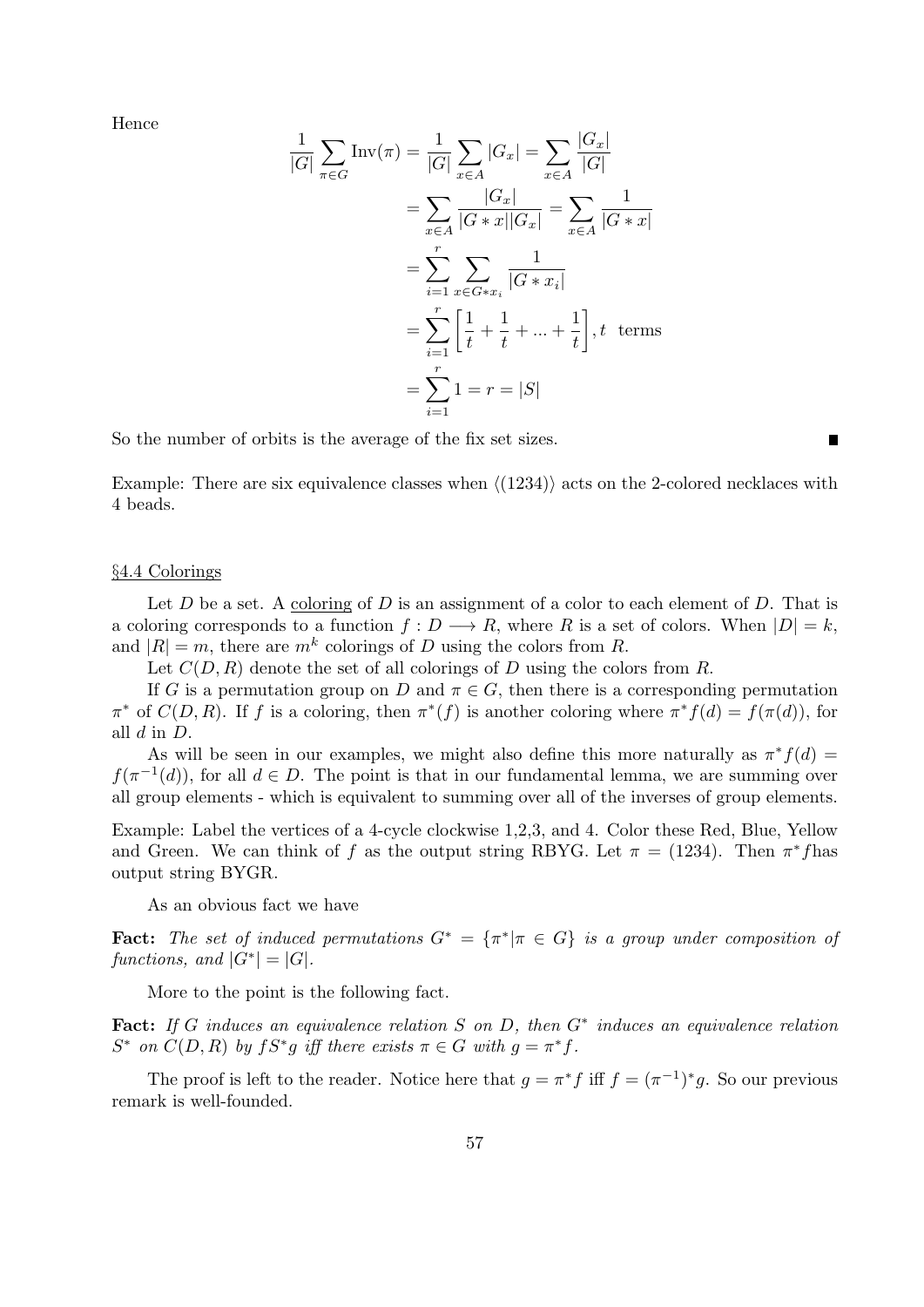The point is that we may concentrate on *D* and groups acting on *D*, since really all that is important about *R* is its cardinality.

#### *§*4.5 The Cycle Index and the Pattern Inventory

When  $\pi \in S_n$  is written as a product of disjoint cycles, the result is called its cycle decomposition. We will write  $cd(\pi)$  for the cycle decomposition of  $\pi$ . Given  $\pi$  we can order the terms of  $cd(\pi)$  with all the 1-cycles first, followed by any 2-cycles, etc. So  $\pi = \prod_{i=1}^{l}$ *i*=1  $\prod_{i=1}^{e}$ *j*=1 *γi,j* , where  $\gamma_{i,j}$  is a cycle of length *i* and there are  $e_i$  cycles of length *i* appearing.

Next we define  $type(\pi) = \prod^l$ *i*=1  $i^{e_i}$ . Notice that  $\sum_{i=1}^{l}$ *i*=1  $ie_i = n$ . Also we define  $cyc(\pi) = \sum_{i=1}^{l}$ *i*=1 *ei* which is the number of cycles in  $cd(\pi)$ .

Example:  $(1234)(56)(78) \in S_8$  has type  $2^24^1$  and  $cyc((1234)(56)(78)) = 3$ .

**Theorem:** (Pólya Version 1) *Suppose that G is a group acting on D.* Let R be an m-set *of colors. Then the number of distinct colorings in C*(*D, R*) *which is the number of distinct equivalence classes for*  $S^*$  *induced by*  $G$  *on*  $C(D, R)$  *equals*  $\frac{1}{C}$ *|G|* ∑ *π∈G*  $m^{cyc(\pi)}$ .

**Proof:** By the fundamental lemma it suffices to show that  $m^{cyc(\pi)} = Inv(\pi^*)$  for all  $\pi \in G$ . But any element of  $C(D, R)$  is left invariant under  $\pi^*$  iff all elements of *D* in a cycle of  $\pi$ are colored the same color. So for each cycle in  $cd(\pi)$  we have *m* choices for color. The multiplication principle now gives the result.

So as promised the induced group *G<sup>∗</sup>* , and anything about the set of colors *R*, except its size, are immaterial.

If *G* is a permutation group where *k* is the length of the longest cycle occuring in the cycle decomposition of any element of  $G$ , the cycle index of  $G$  is defined as

$$
P_G[x_1, x_2, ..., x_k] = \frac{1}{|G|} \sum_{\pi \in G} \left( \prod_{a \ge 1} x_a^{e_a} \right)
$$

where the exponents in the products come from the cycle decompositions of the corresponding permutations.

Example: 
$$
G = \langle (1234) \rangle
$$
 consists of  $\{(1)(2)(3)(4), (1234), (13)(24), (1432)\}$ . So  
\n
$$
P_G(x_1, x_2, x_3, x_4) = \frac{1}{4} [x_1^4 + x_2^2 + 2x_4].
$$
\nNotice that  $P_G(m, m, m, m) = \frac{1}{4} [m^4 + m^2 + 2m] = \frac{1}{|G|} \sum_{\pi \in G} m^{cyc(\pi)}$ .

A weight function  $w: R \longrightarrow S$ , is any function from a set, R, of colors into the set *S*.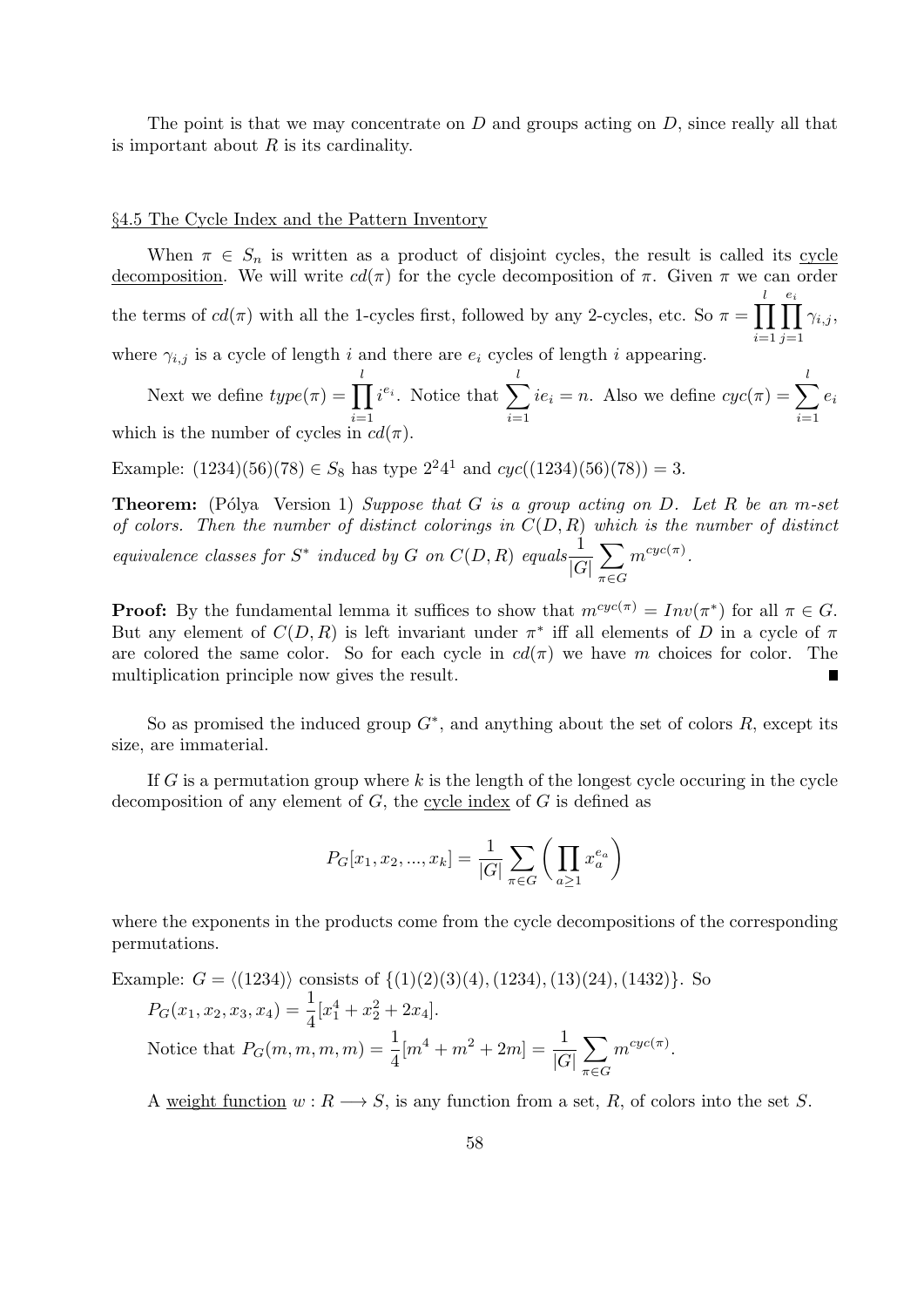**Theorem:** (Pólya Version 2) If a group *G* acts on a set *D* whose elements are colored by *elements of R, which are weighted by w, then the expression*

$$
P_G\bigg[\sum_{r\in R} w(r), \sum_{r\in R} (w(r)^2), ..., \sum_{r\in R} (w(r)^k)\bigg]
$$

*generates the pattern inventory of distinct colorings by weight, where*  $P_G[x_1, x_2, ..., x_k]$  *is the cycle index of G.*

## **Proof:** See appendix 1.

Most especially the constant function  $w(r) = 1$  for all  $r \in R$  gives the number of distinct colorings.

By singling out a particular color, say  $w(r) = 1$  for  $r \neq b$ , and  $w(b) = b \neq 1$ . we can generate the distinct colorings enumerated by how many times the color *b* is used.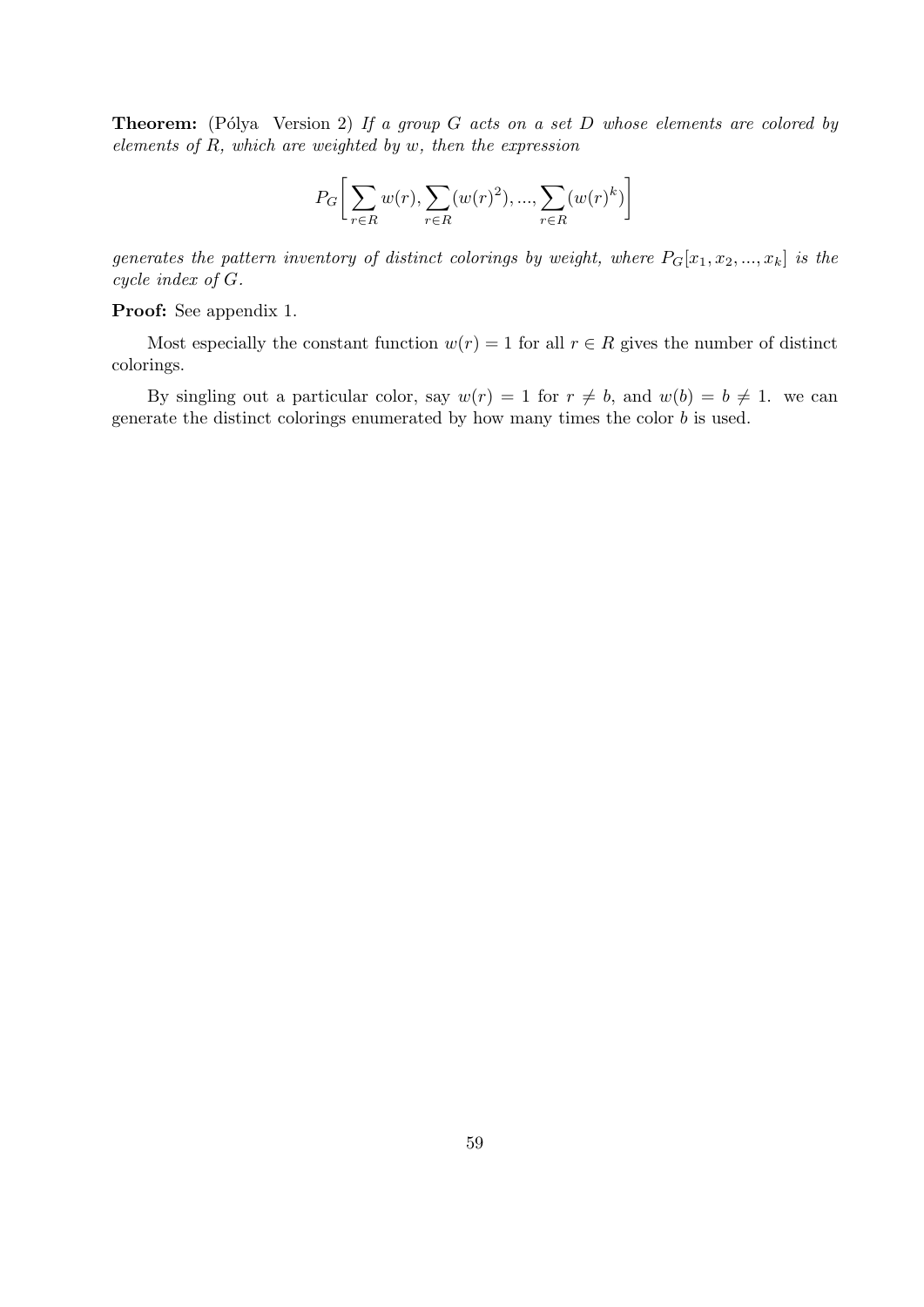## Chapter 4 Exercises

1. In each case determine whether *S* is an equivalence relation on *A*. If it is not, determine which properties of an equivalence relation fail to hold.

a) *A* is the power set of  $\{1, 2, 3, \ldots, n\}$ , *aSb* iff *a* and *b* have the same number of elements.

b) *A* is the power set of  $\{1, 2, 3, \ldots, n\}$ , *aSb* iff *a* and *b* are disjoint.

c) *A* is all people in Grand Forks, *aSb* iff *a* and *b* have the same blood type.

- d) *A* is all people in North Dakota, *aSb* iff *a* and *b* live within 10 miles of each other.
- e) *A* is all bit strings of length 10, *aSb* iff *a* and *b* have the same number of ones.
- 2. For each equivalence relation from exercise 1, identify all equivalence classes.
- 3. In each case find  $\pi_1 \circ \pi_2$

a) 
$$
\pi_1 = \begin{pmatrix} 1 & 2 & 3 & 4 \\ 4 & 3 & 2 & 1 \end{pmatrix}
$$
,  $\pi_2 = \begin{pmatrix} 1 & 2 & 3 & 4 \\ 2 & 3 & 1 & 4 \end{pmatrix}$   
\nb)  $\pi_1 = \begin{pmatrix} 1 & 2 & 3 & 4 \\ 2 & 1 & 4 & 3 \end{pmatrix}$ ,  $\pi_2 = \begin{pmatrix} 1 & 2 & 3 & 4 \\ 4 & 3 & 1 & 2 \end{pmatrix}$   
\nc)  $\pi_1 = \begin{pmatrix} 1 & 2 & 3 & 4 & 5 \\ 1 & 3 & 2 & 4 & 5 \end{pmatrix}$ ,  $\pi_2 = \begin{pmatrix} 1 & 2 & 3 & 4 & 5 \\ 2 & 1 & 3 & 5 & 4 \end{pmatrix}$   
\nd)  $\pi_1 = \begin{pmatrix} 1 & 2 & 3 & 4 & 5 & 6 \\ 6 & 1 & 5 & 2 & 4 & 3 \end{pmatrix}$ ,  $\pi_2 = \begin{pmatrix} 1 & 2 & 3 & 4 & 5 & 6 \\ 2 & 3 & 4 & 5 & 6 & 1 \end{pmatrix}$ 

4. In each case determine if *◦* is a binary operation on *X*. If it is, determine which of the three group axioms hold for *X, ◦*.

a) 
$$
X = \left\{ \begin{pmatrix} 1 & 2 & 3 & 4 & 5 \\ 1 & 2 & 3 & 4 & 5 \end{pmatrix}, \begin{pmatrix} 1 & 2 & 3 & 4 & 5 \\ 5 & 4 & 3 & 2 & 1 \end{pmatrix} \right\}
$$
, where  $\circ$  is composition of functions.

b)  $X = \mathbb{Q}$ ,  $\circ$  is addition.

c)  $X = \mathbb{Q}$ ,  $\circ$  is multiplication.

- d)  $X = \mathbb{N}$ ,  $\circ$  is addition.
- e)  $X = \mathbb{R} \{0\}$ ,  $\circ$  is multiplication.

f) *X* is all  $2 \times 2$  matrices with real entries,  $\circ$  is matrix multiplication.

5. In each case the group *G* induces an equivalence relation on the set *A*, find all of the distinct equivalence classes.

a) 
$$
A = \{1, 2, 3, 4, 5\}, G = \left\{ \begin{pmatrix} 1 & 2 & 3 & 4 & 5 \\ 1 & 2 & 3 & 4 & 5 \end{pmatrix}, \begin{pmatrix} 1 & 2 & 3 & 4 & 5 \\ 5 & 2 & 3 & 4 & 1 \end{pmatrix} \right\}, \circ \text{ is composition.}
$$
  
\nb)  $A = \{1, 2, 3, 4, 5, 6\}, G = \left\{ \begin{pmatrix} 1 & 2 & 3 & 4 & 5 & 6 \\ 1 & 2 & 3 & 4 & 5 & 6 \end{pmatrix}, \begin{pmatrix} 1 & 2 & 3 & 4 & 5 & 6 \\ 2 & 1 & 3 & 4 & 5 & 6 \end{pmatrix}, \begin{pmatrix} 1 & 2 & 3 & 4 & 5 & 6 \\ 2 & 1 & 3 & 4 & 5 & 6 \end{pmatrix}, \begin{pmatrix} 1 & 2 & 3 & 4 & 5 & 6 \\ 2 & 1 & 3 & 4 & 5 & 6 \end{pmatrix}, \begin{pmatrix} 1 & 2 & 3 & 4 & 5 & 6 \\ 2 & 1 & 4 & 3 & 5 & 6 \end{pmatrix}, \begin{pmatrix} 1 & 2 & 3 & 4 & 5 & 6 \\ 2 & 1 & 4 & 3 & 5 & 6 \end{pmatrix}, \begin{pmatrix} 1 & 2 & 3 & 4 & 5 & 6 \\ 2 & 1 & 4 & 3 & 6 & 5 \end{pmatrix}, \begin{pmatrix} 1 & 2 & 3 & 4 & 5 & 6 \\ 2 & 1 & 4 & 3 & 6 & 5 \end{pmatrix}, \begin{pmatrix} 1 & 2 & 3 & 4 & 5 & 6 \\ 2 & 1 & 4 & 3 & 6 & 5 \end{pmatrix} \right\}, \circ \text{ is composition.}$   
\nc)  $A = \{1, 2, 3, 4, 5\}, G = \left\{ \begin{pmatrix} 1 & 2 & 3 & 4 & 5 \\ 1 & 2 & 3 & 4 & 5 \\ 1 & 2 & 3 & 4 & 5 \end{pmatrix}, \begin{pmatrix} 1 & 2 & 3 & 4 & 5 \\ 2 & 3 & 4 & 5 & 1 \end{pmatrix}, \begin{pmatrix} 1 & 2 & 3 & 4 & 5 \\ 3 & 4 & 5 & 1 & 2 \end{pm$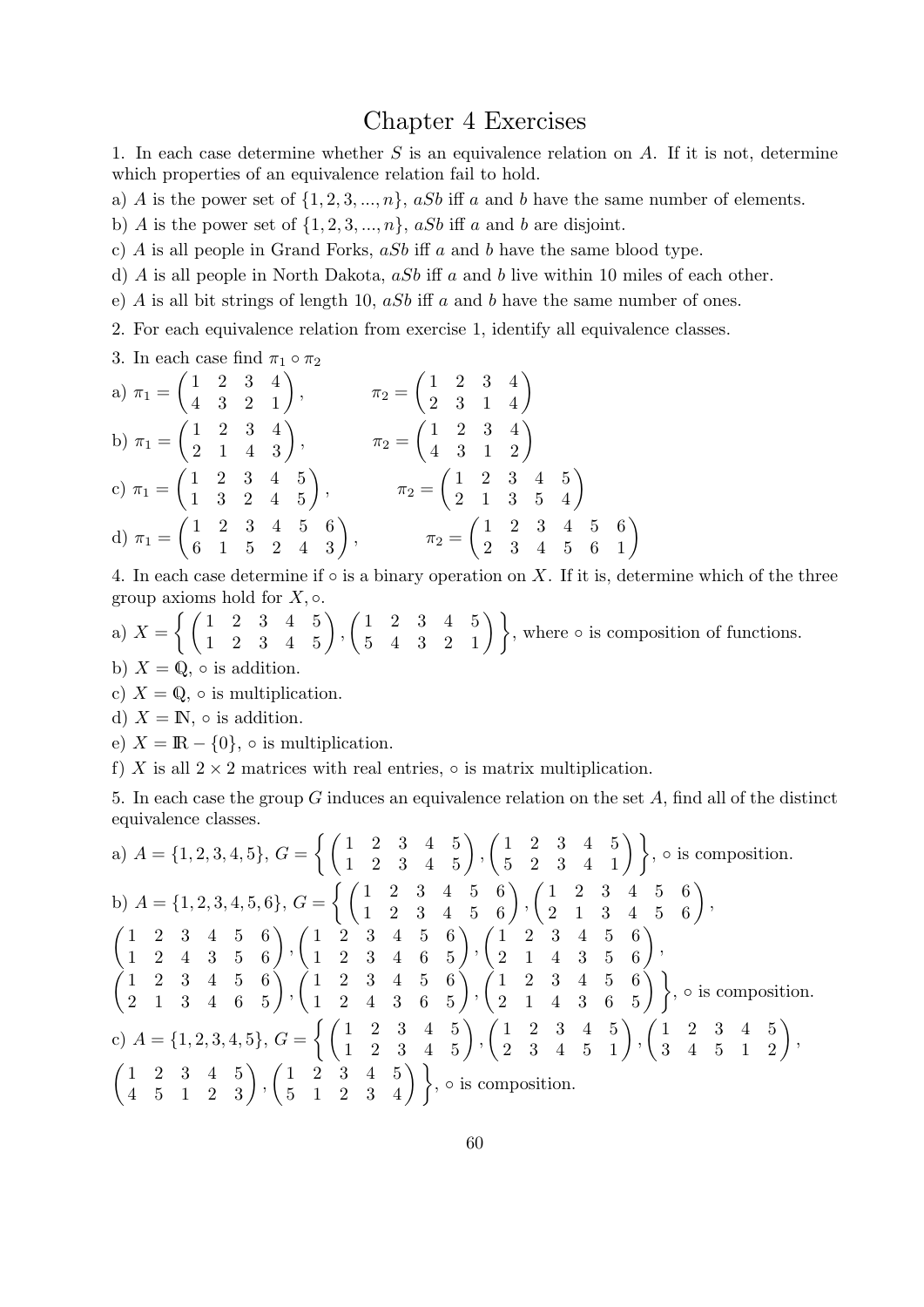6. Check your answers to exercise 5 by using THE LEMMA to compute the number of distinct equivalence classes.

7. Check your answers to exercise 6 by computing  $\sum$ *a∈A* 1  $\frac{1}{|G * a|}$ .

8. How many allowable colorings (not necessarily distinct) are there for the vertices of a cube if the allowable set of colors is *{*red, green, blue*}*?

9. How many allowable colorings (not necessarily distinct) are there for the vertices of a regular tetrahedron if the allowable set of colors is *{*red, green, blue, yellow*}*?

10. We make open necklaces using two colors of beads (red and blue), and consider two the same if they are identical, or if one is the reversal of the other. If a necklace consists of 3 beads

a) Find *G<sup>∗</sup>*

b) Find the number of distinct necklaces using THE LEMMA.

c) Check your answer by enumerating the distinct necklaces.

11. Repeat exercise 10, if we use 4 beads instead of 3.

12. Repeat exercise 10, if we use 5 beads per necklace.

13. Repeat exercise 10, if we use three colors of beads (red, white, and blue).

14. Suppose that we make closed necklaces using two colors of beads, (red and blue), and consider two the same if they are identical, or one can be formed from the other by rotation. If a necklace consists of 3 beads, use THE LEMMA to compute the number of distinct necklaces.

15. Repeat exercise 14 where necklaces have 4 beads each.

16. Repeat exercise 15 where we have three colors of beads.

17. Compute  $cyc(\pi)$  for every permutation from exercise 5.

18. Encode every permutation from exercise 17 as  $x_1^{b_1} x_2^{b_2} ... x_k^{b_k}$ .

19. Use the first Version of Polya's Theorem to compute the number of nonisomorphic graphs on 3 vertices.

20. Repeat exercise 19 for graphs on 4 vertices.

21. For the real glutton, repeat exercise 19 for graphs on 5 vertices.

22. Consider a cube in 3-space. There are eight vertices. The following symmetries correspond to permutations of these vertices.

a) the identity symmetry

b) rotations by  $\pi/2$  radians around lines connecting the centers of opposite faces.

c) rotations by  $\pi/4$  or  $3\pi/4$  radians around the lines connecting the centers of opposite faces.

d) rotations by *π/*2 radians around lines connecting the midpoints of opposite edges.

e) rotations by  $2\pi/3$  radians around lines connecting opposite vertices.

Encode each of these types of symmetries in the form  $x_1^{b_1}x_2^{b_2}...x_8^{b_8}$ . Determine the number of each type of symmetry, and write down the cycle index of this group of symmetries.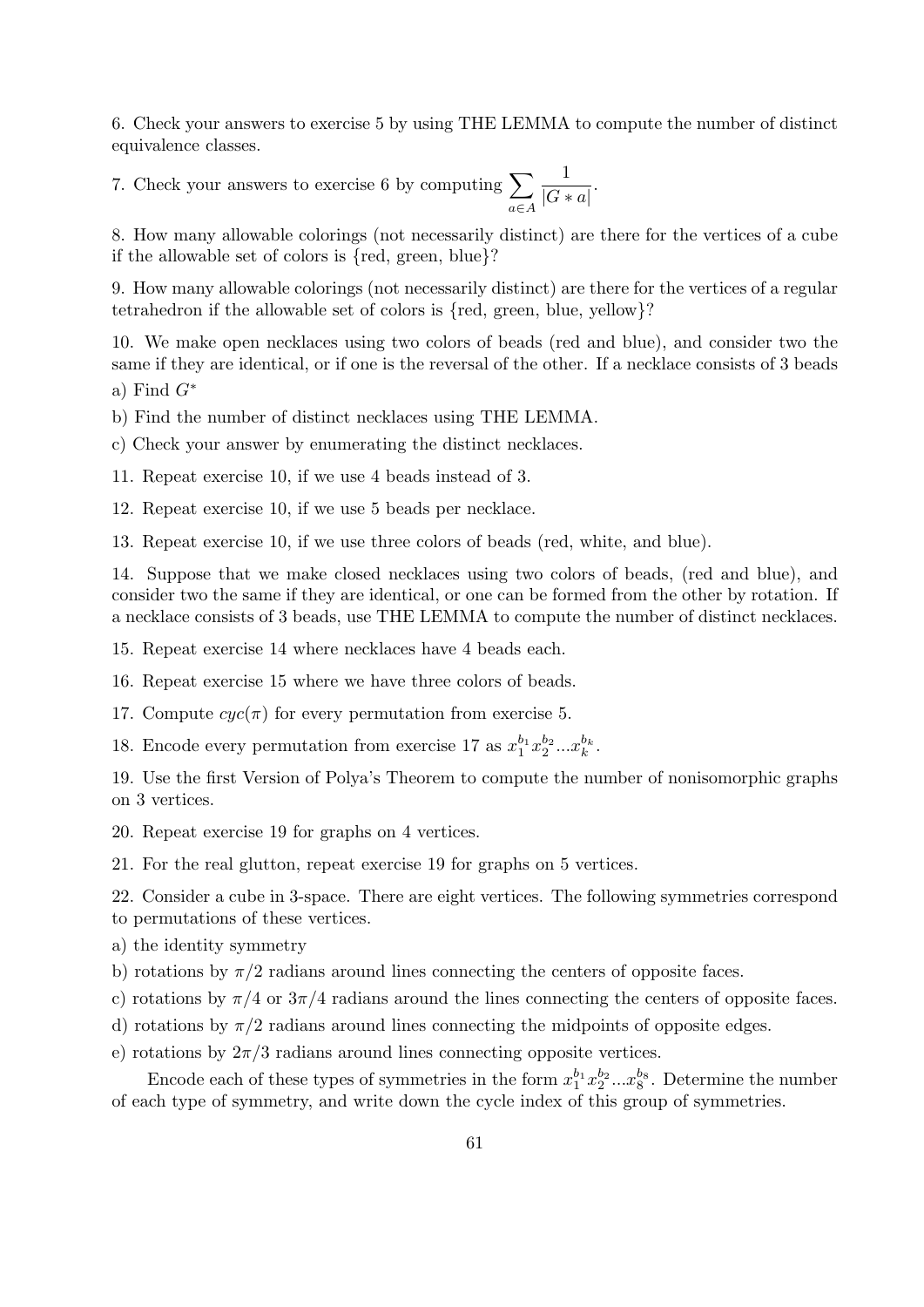23. The number of permutations of  $\{1, 2, ..., n\}$  with code  $x_1^{b_1} x_2^{b_2} ... x_n^{b_n}$  is given by

$$
\frac{n!}{b_1!b_2!...b_n!1^{b_1}2^{b_2}3^{b_3}...n^{b_n}}
$$

Verify this formula for  $n = 5, b_1 = 1, b_2 = 2, b_3 = b_4 = b_5 = 0$  by enumerating all permutations of the proper type.

24. How many open four bead necklaces are there in which each bead is one of the colors  $b, r$ , or *p*, there is at least one *p*, and two necklaces are considered the same if they are identical or if one is the reversal of the other.

25. Repeat exercise 24 if the necklaces are closed and two are considered the same if one is a rotation of the other.

26. Repeat exercise 24 if the necklaces are closed and two are considered the same if one is a rotation, or a reflection of the other.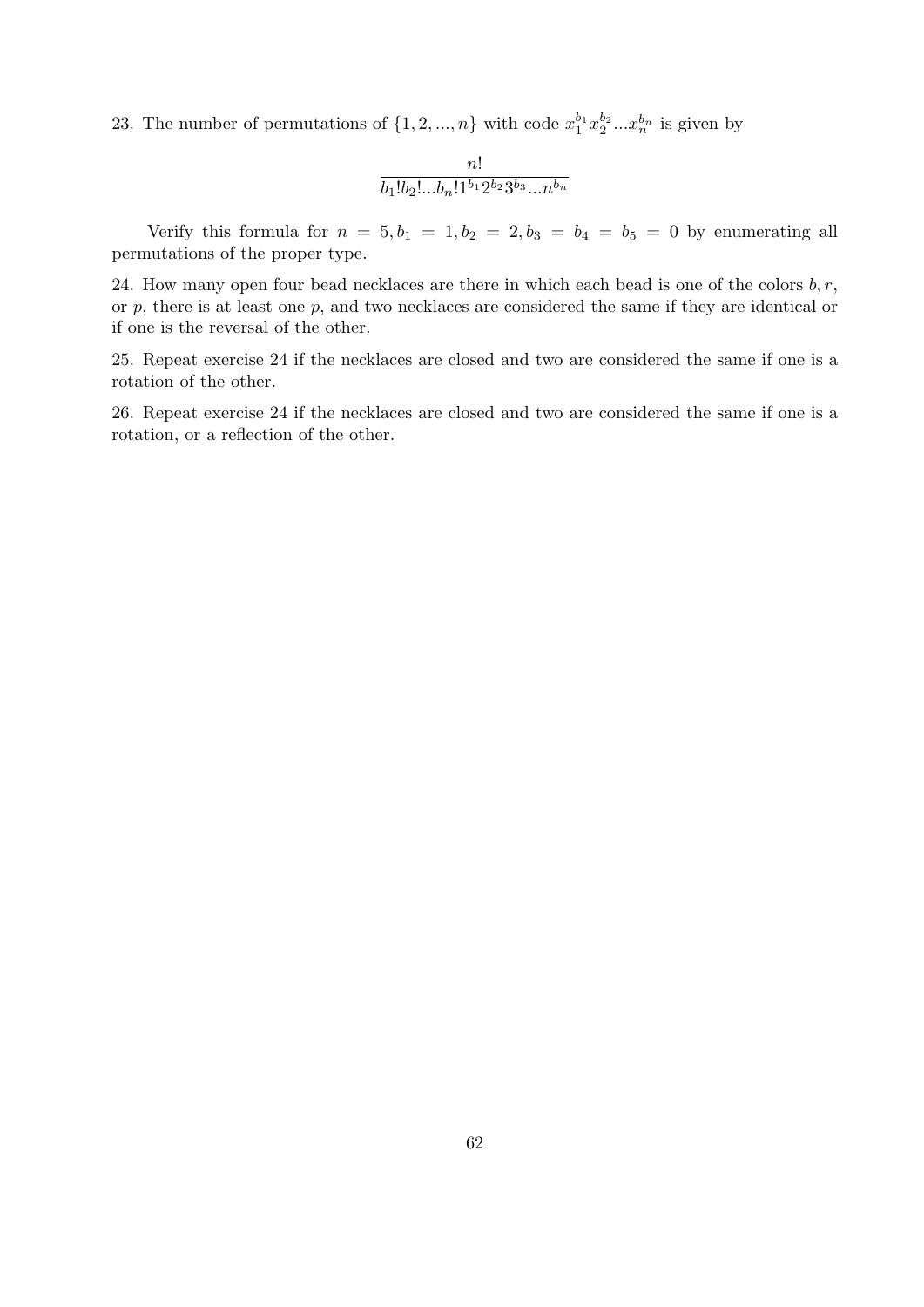# Chapter 5: Combinatorial Designs

This chapter begins our foray into the realm governed by the existence question. Given certain conditions, can we find a configuration of finite sets which meet the conditions? If we cannot, we wish to prove so. If we can, we'd like to be able to demonstrate that the configuration satisfies the conditions. If possible, we might even want to classify all possible configurations which meet the requirements.

For non-existence proofs, we will not necessarily need the power of abstract algebra. For constructions, and to aid in discussing classification we will. So in this chapter we start with two sections dedicated to finite fields.

This is followed by a section on the most basic configurations we will consider, Latin squares. The initial motivation for considering these configurations was to remove possible ambiguities which might negatively affect the collection of data from agricultural experiments.

The third section is devoted to introducing so-called balanced incomplete block designs, which were also used in the design of experiments.

In the last two sections we give some basic construction techniques for balanced incomplete block designs, and discuss connections with the classification of finite simple groups.

## *§*5.1 Finite Prime Fields

Recall that  $Z$  denotes the integers, aka whole numbers. With respect to the operations of addition and multiplication the integers satisfy the following algebraic axioms:

- 1) and 5) Addition and Multiplication are associative, eg.  $(ab)c = abc = a(bc)$  always.
- 2) and 6) Addition and Multiplication are commutative, eg.  $a + b = b + a$  always.
- 3) and 7) There is an additive identity (0) and a multiplicative identity (1).
- 4) Every element has an additive inverse.
- 8) Multiplication distributes over addition.

The function mod  $n : \mathbb{Z} \longrightarrow \{0, 1, 2, 3, ..., n-1\} := \mathbb{Z}_n$  takes as input any whole number *a* and outputs *r*, where  $a = qn + r$ , and  $0 \leq r < n$ . We can use this to define and addition and a multiplication on  $\mathbb{Z}_n$  where  $a +_n b = (a + b) \text{mod } n$ , and  $a \times_n b = (a \times b) \text{mod } n$ .

Technically we're operating on the equivalence classes modulo *n*. So  $[a] +_n[b] = [a+b]$ , and  $[a] \times_{n} [b] = [ab]$ , where the convention is that we always use the standard system of distinct representatives for equivalence classes  $\{[0], [1], [2], ... [n-1]\}$ . However the equivalence class notation is a little cumbersome, so we"ll dispense with the technicalities to save ourselves a little grief. Also when the context is clear we'll drop the subscipts on the operations.

With these definitions  $\mathbb{Z}_n = \{0, 1, 2, ..., n-1\}, +_n, \times_n$  also satisfies axioms 1-8 by inheritance and the fact that mod *n* is a function.

Definition A (commutative) ring is a set *R* with operations addition and multiplication which satisfies axioms 1)-8).

Definition A field is a set  $\mathbb F$  with operations addition and multiplication which satisfy axioms 1-8 above, has  $1 \neq 0$  and which satisfies the further axiom

9) Every nonzero element has a multiplicative inverse.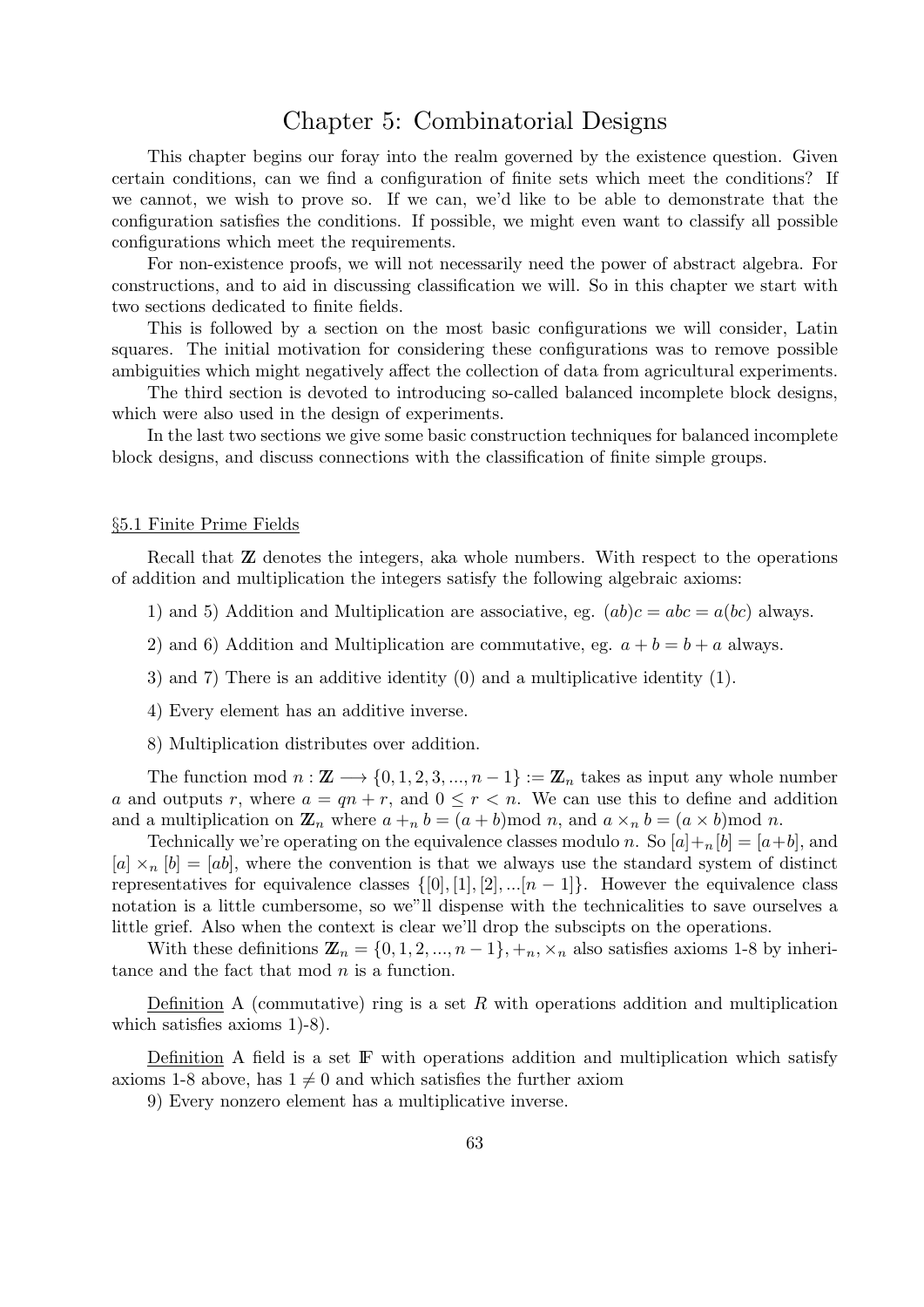Equivalently  $\mathbb{F}^* := \mathbb{F} - \{0\}$  is a group under multiplication.

Note that the integers do not form a field since, for example,  $2^{-1} = \frac{1}{2}$  $\frac{1}{2} \notin \mathbb{Z}$ .

**Fact:** If **F** is a field and  $a \neq 0$ , then  $ab = ac$  implies  $b = c$ . **Proof:** Since  $a \neq 0$ ,  $a^{-1} \in \mathbb{F}$ . Thus  $ab = ac$  means  $a^{-1}ab = a^{-1}ac$ . Whence  $b = c$ .

**Fact:** If **F** is a field and  $ab = 0$ , then  $a = 0$ , or  $b = 0$ . **Proof:** If  $a \neq 0$  and  $ab = 0$ , then  $b = a^{-1}ab = a^{-1}0 = 0$ .

**Corollary** If *R* is a set with addition and multiplication satisfying axioms  $1 - 5$ , 7 and 8 and there are nonzero elements  $a, b \in R$  with  $ab = 0$ , then R is not a field.

**Theorem:** Let  $n > 1$  be an integer.  $\mathbb{Z}_n$  is a field iff *n* is prime.

**Proof:** For the reverse implication it suffices to show that every nonzero element has a multiplicative inverse. So let  $a \in \mathbb{Z}_n - \{0\}$ , where *n* is prime. Because *n* is prime  $gcd(a, n) = 1$ . There are therefore integers *s* and *t* so that  $as + tn = 1$ . Therefore  $a \times_n s = 1$ .

Conversely, since  $n > 1$ , if *n* is not prime, then it is composite. Therefore there exist integers a, b with  $1 < a, b < n$  and  $n = ab$ . Therefore  $a \times_n b = 0$ . Therefore  $\mathbb{Z}_n$  is not a field by the corollary above.

**Fact:** If  $a, b \in \mathbb{F}$  a field and  $a \neq 0$ , then there is a unique solution in  $\mathbb{F}$  to  $ax = b$ , namely  $x = a^{-1}b$ .

**Corollary:** If  $a \in \mathbb{F} - \{0\}$ , where **F** is a field, then  $a^{-1}$  is unique.

**Fact:** If **F** is a field then  $x^2 - 1 = 0$  has at most 2 solutions in **F**. **Proof:** In any field  $x^2 - 1 = (x - 1)(x + 1)$ , so if  $x^2 - 1 = 0$ , either  $x + 1 = 0$  or  $x - 1 = 0$ . Since  $1 = -1$  in  $\mathbb{Z}_2$  these solutions do not need to be distinct.

**Corollary:** For *p* an odd prime  $\mathbb{Z}_p - \{-1,0,1\}$  is the disjoint union of  $\frac{p-3}{2}$  sets of the form *{a, a−*<sup>1</sup> *}*.

**Proof:** Any  $a \in \mathbb{Z}_p - \{-1,0,1\}$  has a unique multiplicative inverse.  $a^{-1}$  satisfies that  $(a^{-1})^{-1} = a$ . Finally  $a = a^{-1}$  is equivalent to  $a^2 = 1$ . Which is equivalent to *a* being a solution to  $x^2 - 1 = 0$ . Г

**Wilson's Theorem:** If *p* is prime, then  $(p-1)! \equiv -1 \pmod{p}$ .

**Proof:** The theorem is trivial for  $p = 2$  so suppose that p is an odd prime. Let I be a subset of  $\mathbb{Z}_p$  so that  $\{1\} \cup \{-1\} \cup_{a \in I} \{a, a^{-1}\}\$ is a partition of  $\mathbb{Z}_p^*$ . Then

$$
(p-1)! = (p-1)(p-2)\dots \cdot 2 \cdot 1 \equiv -1 \cdot 1 \cdot \prod_{a \in I} aa^{-1} \equiv -1 \cdot 1 \cdot 1^{\frac{p-3}{2}} \equiv -1 \pmod{p} \quad \blacksquare
$$

**Fact:** If  $a \in \mathbb{Z}_p^*$ , then for each  $k \in \mathbb{Z}_p^*$  there is a unique  $j \in \mathbb{Z}_p^*$  with  $ak \equiv j(\text{mod } p)$ . **Proof:** If  $ak \equiv al \pmod{p}$ , then multiplying both sides by  $a^{-1}$  gives  $k \equiv l \pmod{p}$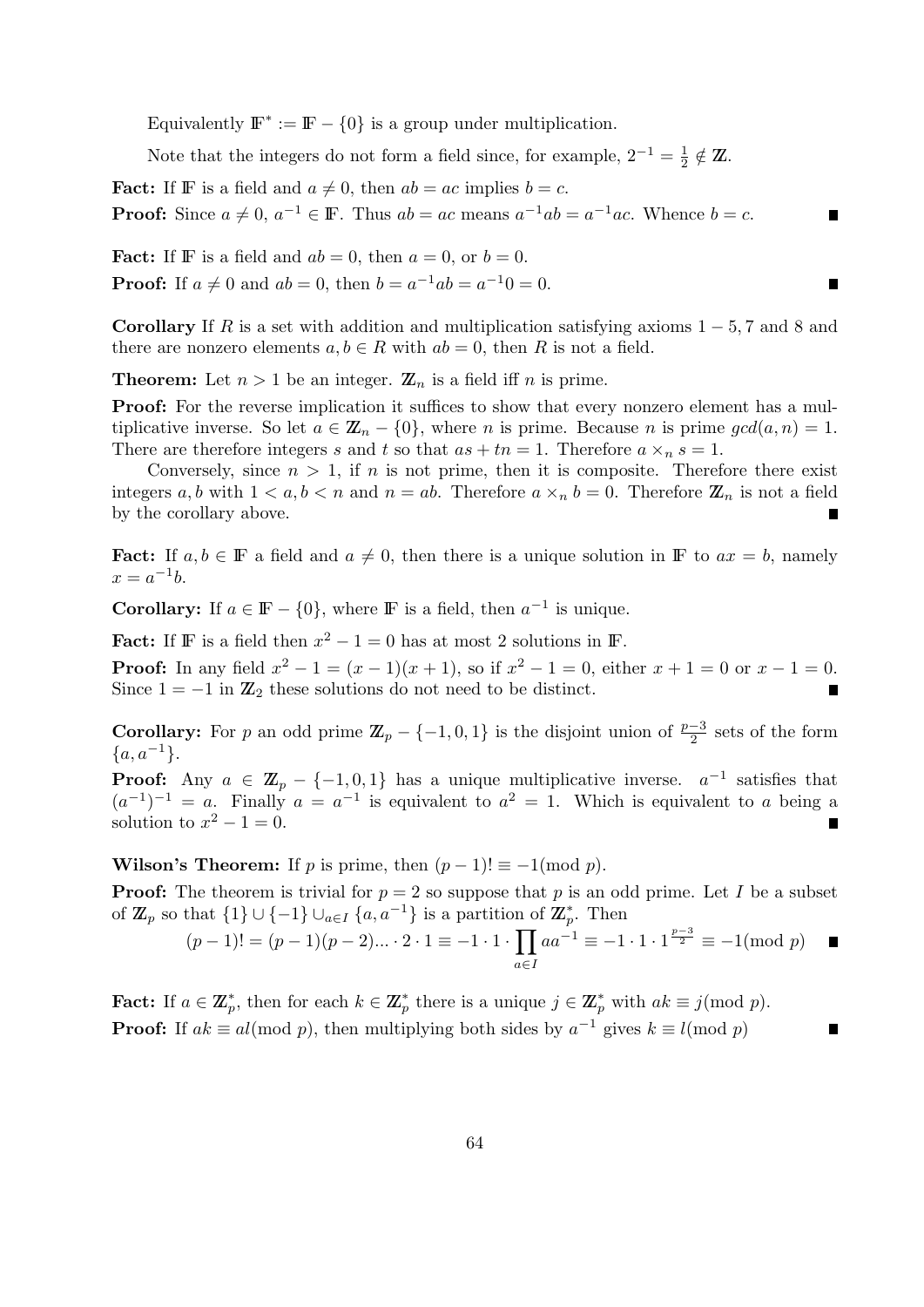**Fermat's Little Theorem:** If *p* is prime and  $p \nmid a$ , then  $a^{p-1} \equiv 1 \pmod{p}$ .

**Proof:** WLOG  $p \neq 2$ . Now  $a \cdot 2a \cdot 3a \cdot ... \cdot (p-1)a \equiv 1 \cdot 2 \cdot 3 \cdot ... \cdot (p-1) \pmod{p}$  by the previous fact after rearranging terms. We rewrite this as  $a^{p-1}[(p-1)!] \equiv (p-1)!(\text{mod } p)$ . We deduce the conclusion by cancelling  $-1 \equiv (p-1)! \pmod{p}$  from both sides.

**Definition:** For integers *n, a ord<sub>n</sub>a* is the least positive integer *k* so that  $a^k \equiv 1 \pmod{n}$ . Notice that  $\text{ord}_n a$  exists only when  $\text{gcd}(a, n) = 1$ 

**Theorem:**  $a^m \equiv 1 \pmod{n}$  iff  $k = ord_n a | m$ .

**Proof:**  $(\implies)$  If  $a^m \equiv 1 \pmod{n}$  there are unique integers  $q, r$  with  $m = kq + r$  and  $0 \le r < k$ . Now  $1 \equiv a^m \equiv a^{kq+r} \equiv a^{kq}a^r \equiv (a^k)^q a^r \equiv 1^q a^r \equiv a^r \pmod{n}$ . By the minimality of k we must have  $r = 0$ .

 $(\Leftarrow)$  If  $k|m$ , then  $m = kq$  for some  $q \in \mathbb{Z}$ . Thus  $a^m = a^{kq} \equiv (a^k)^q \equiv 1^q \equiv 1 \pmod{n}$ 

**Corollary:** If *p* is prime  $\text{ord}_p a|(p-1)$  for all  $a \in \mathbb{Z}_p^*$ .

**Definition:** An integer *a* is a primitive root modulo a prime *p* if  $ord_n a = p - 1$ .

**Theorem:**(Lagrange) If *p* is a prime integer and *f* is a polynomial with integral coefficients of degree *n* and *p* does not divide *f*'s lead coefficient, then  $f(x) \equiv 0 \pmod{p}$  has at most *n* incongruent solutions mod *p*.

**Proof:** We use induction on *n*. If  $f(x) = a_1x + a_0$  where  $p \nvert a_1$  then  $f(x) \equiv 0 \pmod{p}$  is equivalent to  $a_1x \equiv -a_0 \pmod{p}$ . We are done by previous theorems. So suppose that the theorem is true for all polynomials with integral coefficients of degree less than or equal to *n−*1 for which *p* does not divide the lead coefficient. Let  $f(x) = a_n x^n + a_{n-1} x^{n-1} + \ldots + a_1 x + a_0$ , where  $p \nmid a_n$ .

If  $f(x) \equiv 0 \pmod{p}$  has no solutions, then we're done.

Else if *a* is a solution write  $f(x) = (x - a)q(x) + r(x)$ , where  $r(x) = 0$ , or the degree of  $r(x)$  is less than the degree of  $x - a$  (which is one). Thus *r* is a constant polynomial. Notice that the degree of  $q(x) = n - 1$ .

Now  $f(a) = (a - a)q(a) + r = r \equiv 0 \pmod{p}$ . So  $f(x) \equiv (x - a)q(x) \pmod{p}$ .

So if *b* is another solution to  $f(x) \equiv 0 \pmod{p}$ , then either  $(b - a) \equiv 0 \pmod{p}$  or  $q(b) \equiv 0$ 0(mod *p*). Thus any solution  $b \neq a \pmod{p}$  is a solution to  $q(x) \equiv 0 \pmod{p}$ . We are now done by inductive hypothesis.  $\blacksquare$ 

**Theorem:** Let *p* be prime and *d* a positive divisor of  $p-1$ .  $x^d-1 \equiv 0 \pmod{p}$  has exactly *d* incongruent solutions modulo *p*.

**Proof:** Since  $d|(p-1)$ , there is an integer e with  $p-1 = de$ . So  $x^{p-1} - 1 = (x^d - 1)(x^{d(e-1)} +$  $x^{d(e-2)} + ... + x^d + 1$ ). Call the second polynomial *q*(*x*). By Fermat's Little Theorem  $x^{p-1} - 1 \equiv$ 0(mod *p*) has exactly  $p-1$  incongruent solutions modulo *p*. Each of these is either a solution of  $x^d - 1 \equiv 0 \pmod{p}$ , or  $q(x) \equiv 0 \pmod{p}$ .

By Lagrange's Theorem the number of incongruent solutions to  $x^d - 1 \equiv 0 \pmod{p}$  is less than or equal to *d*. Also the number of incongruent solutions to  $q(x) \equiv 0 \pmod{p}$  is less than or equal to  $(p-1) - d = d(e-1) = deg(q(x))$ . Therefore the number of incongruent solutions to  $x^d - 1 \equiv 0 \pmod{p}$  is at least  $(p-1) - [(p-1) - d] = d$ . Thus the number of incongruent solutions to  $x^d - 1 \equiv 0 \pmod{p}$  is exactly *d*. П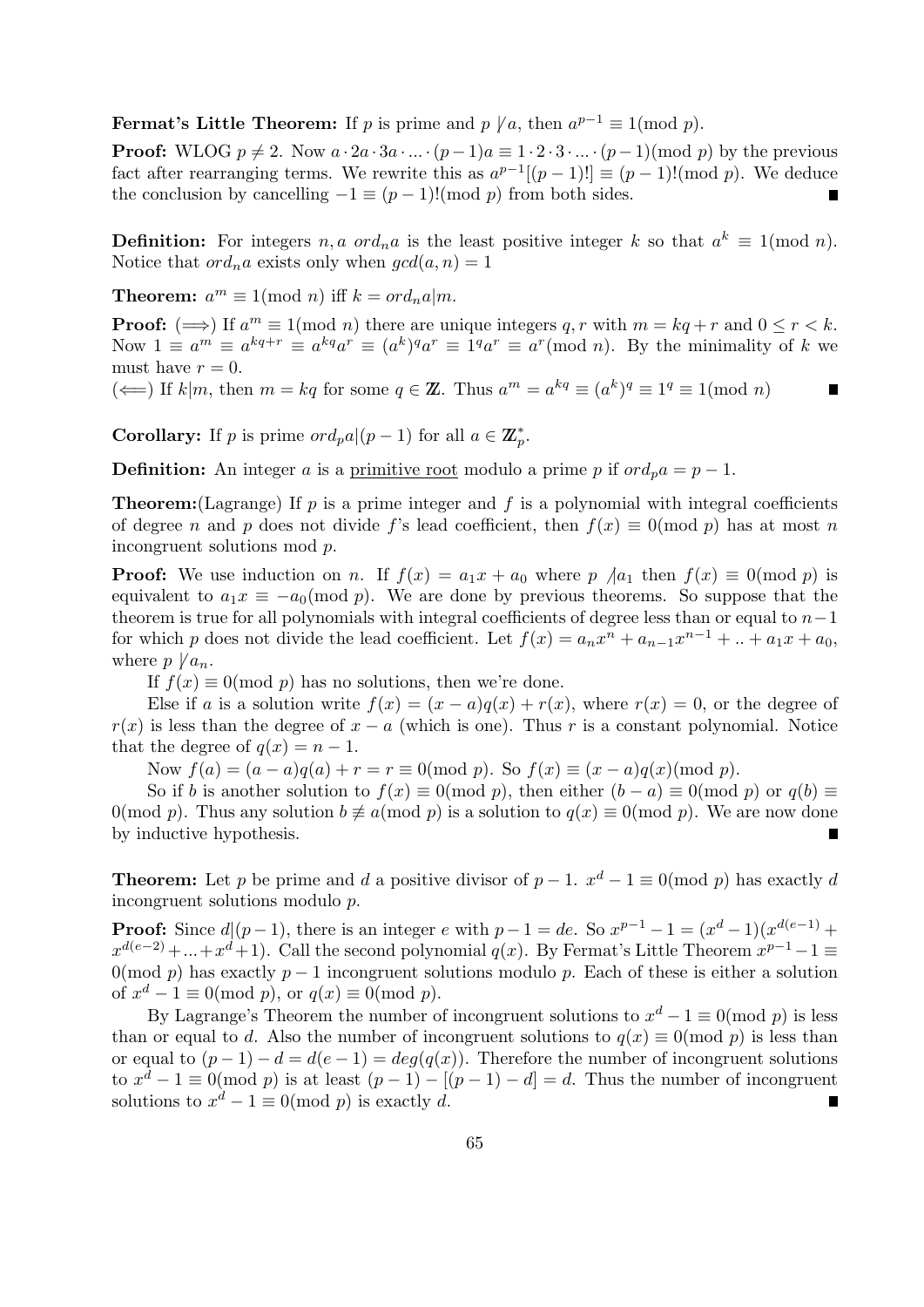Euler's *φ*-function counts the number of positive whole numbers not greater than a given one which are also relatively prime to it.

**Theorem:** Let *p* be prime and *d* be a positive divisor of *p* − 1, there are exactly  $\varphi(d)$  incongruent integers with order *d* modulo *p*.

**Proof:** First we need a lemma due to K.F. Gauss.

**Lemma:** For a positive integer  $n, \sum$ *d|n d>*0  $\varphi(d) = n$ 

**Proof of lemma:** Let  $d|n, d > 0$  and  $S_d = \{m \in \mathbb{Z} | 1 \le m \le n \text{ and } gcd(m, n) = d\}.$  Recall that  $gcd(m, n) = d$  iff  $gcd(\frac{m}{d})$  $\frac{m}{d}$ ,  $\frac{n}{d}$  $\left(\frac{n}{d}\right) = 1$ . Thus  $|S_d| = \varphi\left(\frac{n}{d}\right)$  $\frac{n}{d}$ ).

Every integer *m* with  $1 \leq m \leq n$  is in exactly one set  $S_d$  where *d* is a positive divisor of *n*, therefore  $\sum$  $\ddot{\varphi}$   $\frac{\dddot{n}}{2}$  $\frac{n}{d}$ ) = *n*.

*d|n d>*0

But since  $d|n$  and  $d > 0, n = dk$ , for some positive integer k which is also a divisor of *n*. Therefore ∑ *d|n d>*0 *φ*( *n*  $\frac{n}{d}) = \sum_{b \mid n}$ *k|n k>*0  $\varphi(k) = n.$ 

Now if we let *f*(*d*) denote the number of integers between 1 and *p−*1 inclusive which have order *d* modulo *p* we have  $p - 1 = \sum$ *d|*(*p−*1) *d>*0  $f(d) = \sum$ *d|*(*p−*1) *d>*0 *φ*(*d*).

To show  $f(d) = \varphi(d)$  for all positive divisors *d* of  $p-1$  it suffices to show  $f(d) \leq \varphi(d)$  for all positive divisors *d* of  $p-1$ , since we could not have strict inequality anywhere.

So if  $f(d) = 0$  for some positive divisor *d* of  $p-1$ , we are done since  $\varphi(d) > 0$  for  $d > 0$ . Else  $f(d) > 0$  and there is  $a \in \mathbb{Z}_p^*$  with  $\text{ord}_p a = d$ . The definition of order implies that  $a, a^2, \ldots, a^d$  are all incongruent (else *ord<sub>p</sub>a* < *d*). Finally for  $1 \leq j \leq d$   $(a^j)^d \equiv a^{jd} \equiv$  $a^{dj} \equiv (a^d)^j \equiv 1^j \equiv 1 \pmod{p}$ . So the *d* powers of *a* above are all *d* incongruent solutions to  $x^d - 1 \equiv 0 \pmod{p}$ .

The proof of the theorem is completed by the following lemma and corollary.

**Lemma:** For  $i \in \mathbb{Z}$  *ord*<sub>n</sub> $(a^i) = \frac{ord_n a}{\sigma^2}$  $\frac{\sigma \cdot a_n a}{gcd(ord_n a, i)}$ .

**Proof:** Put  $d = \gcd(\text{ord}_n a, i)$  and  $k = \text{ord}_n a$ . Write  $k = db$  and  $i = dc$  where  $b, c \in \mathbb{Z}$ . Notice that  $gcd(b, c) = 1$  and  $b = \frac{k}{d}$  $\frac{k}{d} = \frac{ord_n a}{gcd(ord_n a)}$  $\frac{\partial}{\partial} \frac{c}{\partial x} \cdot d(n \cdot a, i)$ .

Now  $(a^i)^b \equiv (a^{dc})^b \equiv a^{bcd} \equiv (a^{bd})^c \equiv (a^k)^c \equiv 1^c \equiv 1 \pmod{n}$ . Therefore  $ord_n(a^i)|b$ .

Also  $a^{i \cdot ord_n(a^i)} \equiv (a^i)^{ord_n a^i} \equiv 1 \pmod{n}$ , so  $k|i \cdot ord_n(a^i)$ . Which is to say that  $db|dc \cdot$  $\int$ *ord<sub>n</sub>*( $a^i$ ). Therefore  $b|c \cdot \int a^i$ , Since  $\int$  $gcd(b, c) = 1$  we have  $b| \int a^i$ .

Since  $b|ord_n(a^i)$  and vice versa, and they are both positive integers, they are equal.

**Corollary:**  $ord_n(a^i) = ord_n a$  iff  $gcd(ord_n a, i) = 1$ .

The theorem has now been proved.

**Corollary:** (Primitive Root Theorem) There are exactly  $\varphi(p-1)$  incongruent primitive roots modulo a prime *p*.

We wish to generalize the above set of theorems to a larger class of objects. So far what we have done is prove a body of theorems for the so-called finite prime fields, which are those

■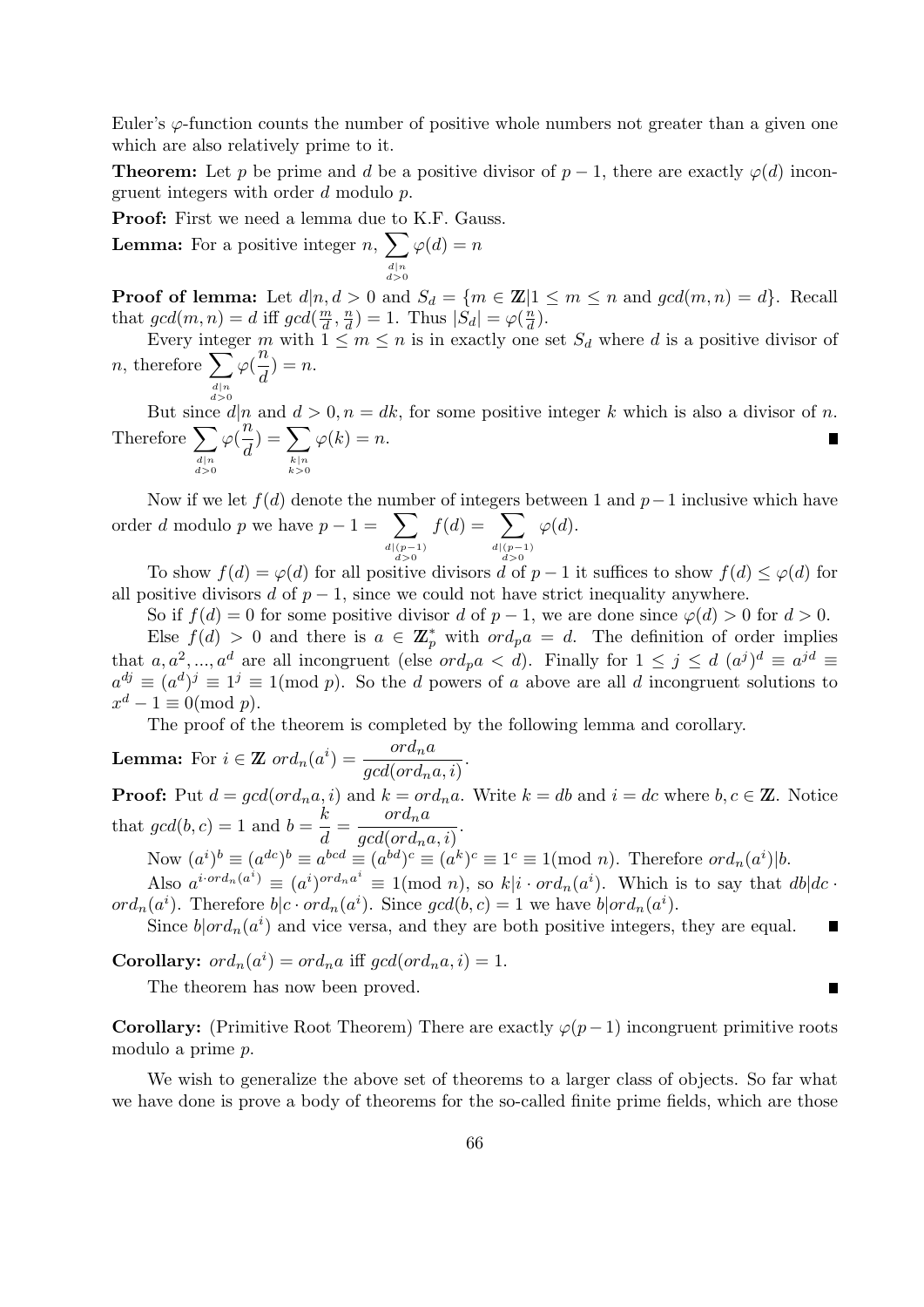which have a prime number of elements. In general we can construct a finite field of order  $q = p^n$  for any prime *p* and positive integer *n*.

## *§*5.2 Finite Fields

To begin with the characteristic of a ring (or field) is zero if  $m \cdot \mathbf{1} = 0$  implies  $m = 0$ , otherwise it is the least positive integer *m* so that  $m \cdot \mathbf{1} = \mathbf{1} + \mathbf{1} + ... + \mathbf{1} = 0$  in the ring.

**Theorem:** If **F** is a finite field then its characteristic is prime, and **F** contains a subfield isomorphic to  $\mathbb{Z}_p$ .

**Proof:** Let  $\mathbf{1} \in \mathbb{F}$ , and  $n = |\mathbb{F}|$ . Then  $\mathbf{1}, 2 \cdot \mathbf{1}, \dots, (n+1) \cdot \mathbf{1}$  are not all distinct. Therefore there are positive integers *i* and *j* with  $i < j$  and  $i \cdot \mathbf{1} = j \cdot \mathbf{1}$ . Thus  $(j - i) \cdot \mathbf{1} = 0$  with  $j - i > 0$ . Thus a finite field does not have characteristic zero.

Let *m* be the characteristic of **F**. So  $\mathbf{F}_0 = \{1, 2 \cdot 1, 3 \cdot 1, \dots, m \cdot 1 = 0\}$  are all distinct in IF (if not, *m* is not be the least positive integer with  $m \cdot \mathbf{1} = 0$ ). Notice that IF<sub>0</sub> is closed under addition and multiplication. Also  $\mathbb{F}_0$  satisfies the field axioms by inheritance from  $\mathbb{F}$ . Therefore  $\mathbb{F}_0$  is a subfield of  $\mathbb{F}$ .

Define a ring homomorphism (preserves + and ·) from  $\mathbb{F}_0$  to  $\mathbb{Z}_m$  by  $f(k \cdot \mathbf{1}) = k$ . Since f is clearly bijective and preserves operations,  $\mathbb{Z}_m$  must be a field. Thus m is prime and we are done.

**Corollary:** If **F** is a finite field with characteristic *p*, then  $p \cdot x = 0$  for all  $x \in \mathbb{F}$ . **Proof:**  $p \cdot x = x + x + ... + x = x(1 + 1 + ... + 1) = x \cdot p \cdot 1 = x \cdot 0 = 0$ 

**Corollary:** If **F** is a finite field with *q* elements and characteristic *p*, then  $q = p^n$  for some  $n \in \mathbb{N}$ .

**Proof:** Since **F** is finite we can form a set  $S = \{x_1, x_2, ..., x_n\}$  with a minimal number of elements so that every element  $x \in \mathbb{F}$  is a linear combination  $a_1x_1 + a_2x_2 + ... + a_nx_n$ , where  $a_1, a_2, ..., a_n \in \mathbb{Z}_p$  (from the previous corollary). No element of *S* can be written as a linear combination of the others, or else *S* does not have a minimal number of elements.

For some  $x \in \mathbb{F}$  suppose that  $x = a_1x_1 + a_2x_2 + ... + a_nx_n$  and  $x = b_1x_1 + b_2x_2 + ... + b_nx_n$ where  $a_i, b_i \in \mathbb{Z}_p$ . Suppose that there exists *i* so that  $a_j = b_j$  for all  $j > i$ , but  $a_i \neq b_i$ . Then  $0 = (a_1 - b_1)x_1 + (a_2 - b_2)x_2 + ... + (a_i - b_i)x_i$ , with  $c = a_i - b_i \neq 0 \in \mathbb{Z}_p$ . Put  $d = c^{-1}$  in  $\mathbb{Z}_p$ . Then  $x_i = -d[(a_1 - b_1)x_1 + (a_2 - b_2)x_2 + ... + (a_{i-1} - b_{i-1})x_{i-1}]$  a contradiction. Thus every  $x \in \mathbb{F}$  is writable in exactly one way as a  $\mathbb{Z}_p$ -linear combination of the  $x_k$ 's. Every  $\mathbb{Z}_p$ -linear combination of elements in *S* is in IF because IF is closed under addition. We therefore have that  $|\mathbf{F}| = p^n$ . г

In order to construct finite fields of order  $p^n$  where p is prime and  $n > 1$  we must first consider polynomials.

A natural power function is of the form  $x^m$  where  $m \in \mathbb{N} = \{0, 1, 2, ...\}$ . For a ring, *R*, a polynomial over *R* is an *R*-linear combination of a finite number of natural power functions. For a nonzero polynomial the largest natural number  $n$  for which the coefficient of  $x^n$  is nonzero is the degree of the polynomial. When a polynomial of degree  $n$  has 1 as the coefficient on  $x^n$ it is called a monic polynomial. The degree of the zero polynomial is not really defined, but can be taken to be  $-1$  or even  $-\infty$ . The set of all polynomials over R is denoted R[x]. We may add two polynomials by adding the respective coefficients and multiply polynomials by convoluting the coefficients.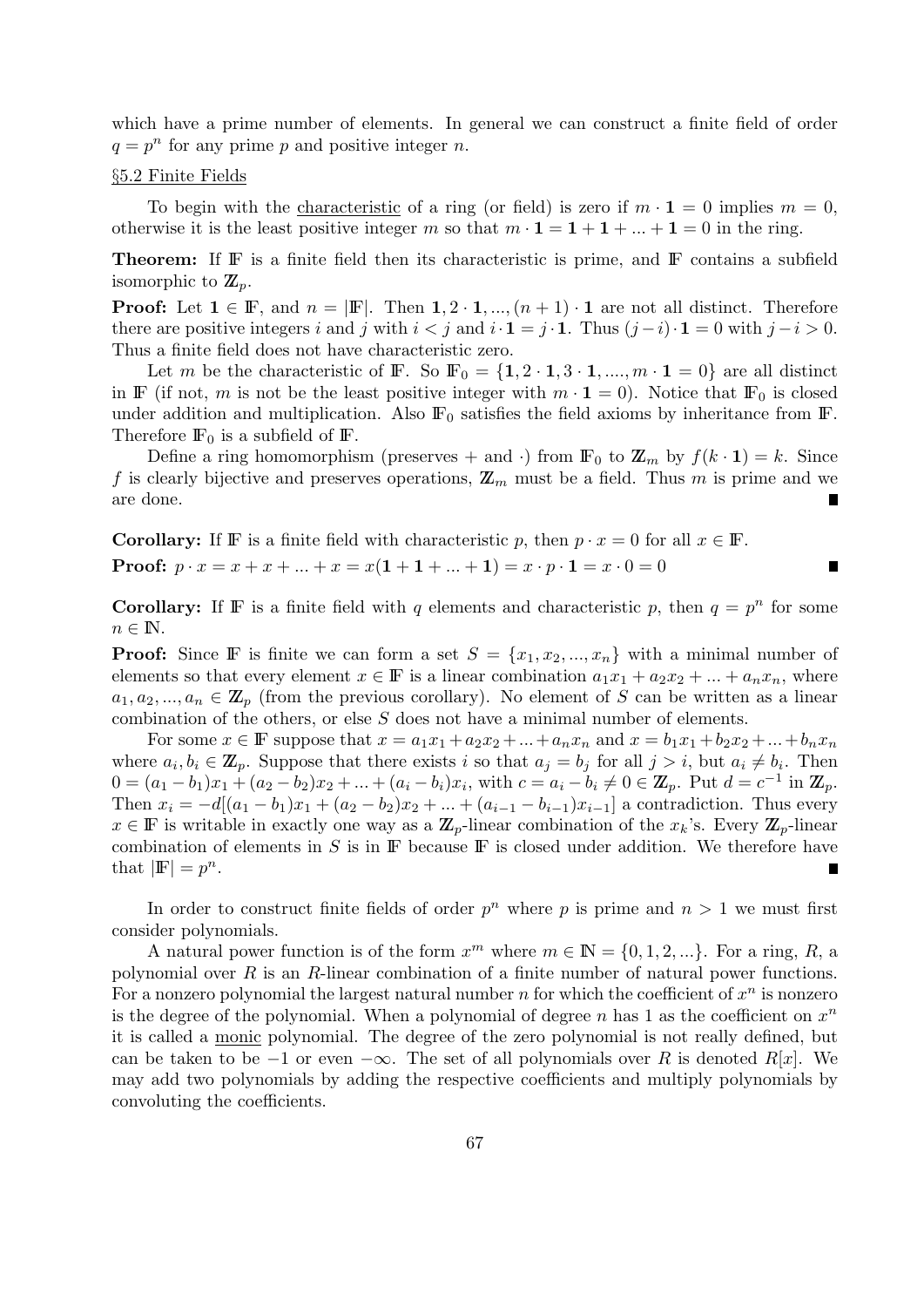**Fact:**  $R[x]$  is a ring with respect to the addition and multiplication described above. Moreover *R*[*x*] is commutative if *R* is.

■

**Proof:** Omitted for esthetic reasons.

When the ring of coefficients *R* is a field special things happen. For example

**Theorem:** (The Division Algorithm for Polynomials) If **F** is a field,  $f, g \in \mathbb{F}[x]$  and  $g \neq 0$ then there are unique polynomials *q* and *r* so that  $f = qg + r$  and either  $r = 0$  or the degree of *r* is strictly less than the degree of *g*.

**Proof:** Use induction on the degree of *f*.

We write  $g \mid f$  and say g divides f exactly when  $r = 0$  from the division algorithm.

If  $c \in \mathbb{F}$  and  $f(x) = \sum_{n=0}^{\infty}$ *k*=0  $a_i x^i$ , then  $f(c) = \sum_{i=1}^n$ *k*=0  $a_i c^i$  is the <u>value</u> of *f* at *c*. We say that *c* is a root of f when  $f(c) = 0$ .

**Theorem:** (Factor Theorem) If  $f \in \mathbb{F}[x] - \{0\}$ , where  $\mathbb{F}$  is a field, then  $f(c) = 0$  iff  $(x-c)|f(x)$ . **Proof:** By the division algorithm  $f(x) \stackrel{!}{=} q(x)(x-c) + r(x)$  where  $r(x)$  is zero or has degree less than 1. In any case  $r(x)$  is a constant  $k \in \mathbb{F}$ . When we evaluate at  $c = 0$  we find  $f(c) = k$ . Thus  $f(c) = 0$  iff  $r = 0$ .

As a corollary (provable by induction) we have

**Theorem:** (Lagrange again) If IF is a field and  $f(x) \in F[x]$  has degree *n*, then *f* has at most  $n$  roots in  $\mathbb{F}$ .

We are mostly interested in the extreme behavior with respect to the previous theorem. For example one can show that  $x^2 + x + 1$  has no roots in  $\mathbb{Z}_2[x]$ . On the other hand when *p* is prime  $x^p - x$  has p distinct roots in  $\mathbb{Z}_p[x]$  by Fermat's Little Theorem. When a polynomial *f* of degree *n* has exactly *n* distinct roots in  $\mathbb{F}$  we say that  $\mathbb{F}$  splits *f*, or that *f* splits in  $\mathbb{F}$ .

A polynomial  $f \in \mathbb{F}[x]$  is irreducible over  $\mathbb{F}$  if  $f = gh$  implies either  $g \in \mathbb{F}$  or  $h \in \mathbb{F}$ . Notice that an irreducible polynomial has no roots in IF. The converse is false as demonstrated by  $x^4 + x^3 + x + 2 = (x^2 + x + 2)(x^2 + 1)$  in  $\mathbb{Z}_3[x]$ . However the following lemma is true

**Lemma:** If **F** is a field, *f* is an irreducible monic polynomial in  $\mathbb{F}[x]$ , *g* is monic and *g*|*f*, then  $g = 1$  or  $g = f$ .

Thus irreducible monic polynomials in  $\mathbb{F}[x]$ , where  $\mathbb{F}$  is a field, are analogous to primes in ZZ.

We are now ready to generalize modular arithmetic. In  $\mathbb{F}[x]$  we write  $q \equiv h \pmod{f}$  in case  $f|(g-h)$ . This relation is called congruence modulo  $f$ .

<u>Fact:</u> If  $f(x) \in \mathbb{F}[x] - \{0\}$ , then congruence modulo f is an equivalence relation on  $\mathbb{F}[x]$ .

We can therefore mimic the definition of  $+_{m}$  and  $\times_{m}$  for  $\mathbb{Z}_{m}$  to build binary operations on the set of equivalence classes modulo  $f$  in  $\mathbb{F}[x]$ , where  $\mathbb{F}$  is a field. If  $f$  has degree  $n$  then by the division algorithm  $\mathbb{K} = \{ \sum_{n=1}^{n-1} \}$ *i*=0  $c_i x^i | c_i \in \mathbb{F}$  is a system of distinct representatives for the equivalence classes modulo *f*. We define the binary operations  $+$ <sup>*f*</sup> and  $\times$ <sup>*f*</sup> on **IK** by  $g \times f h = r$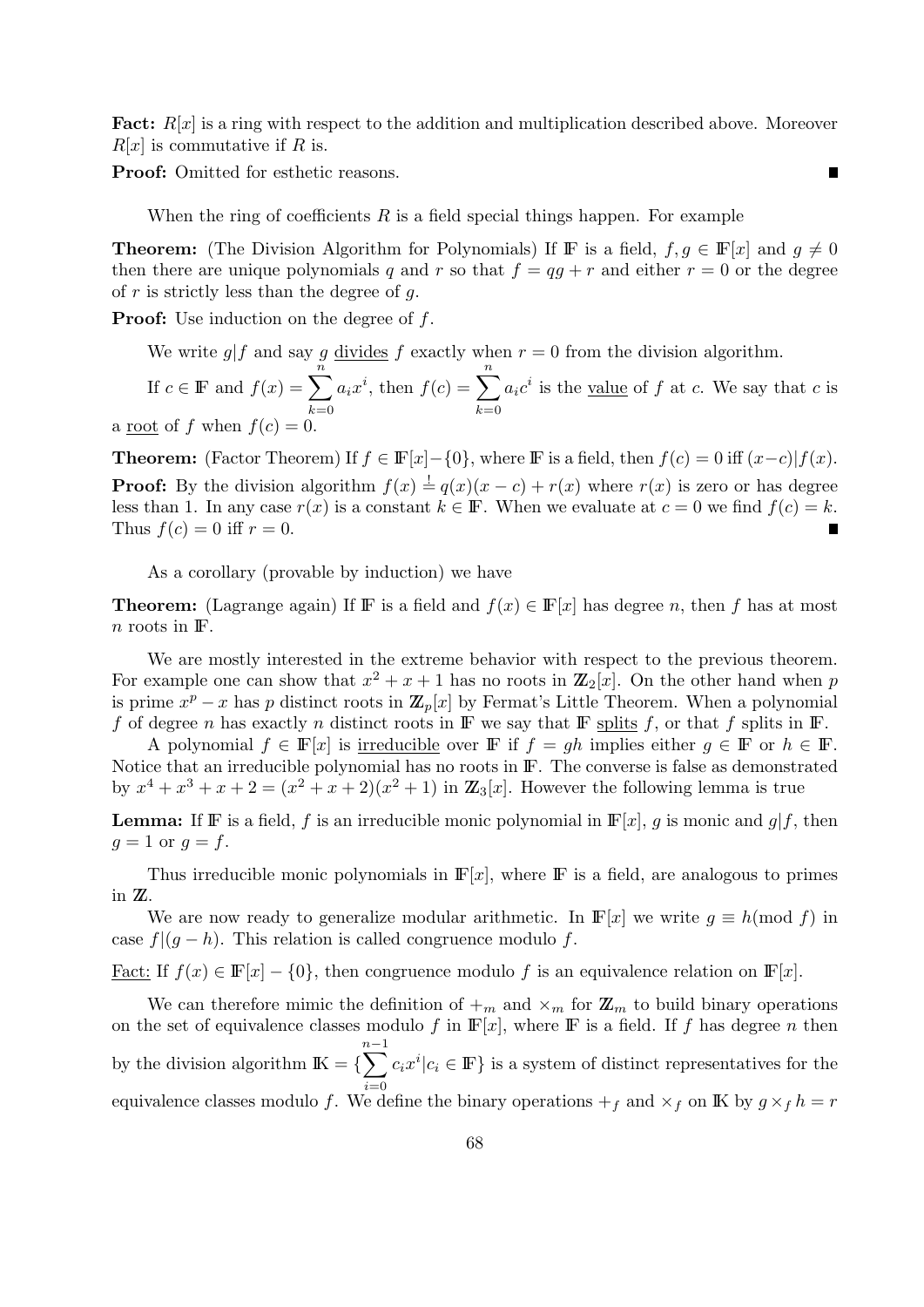when  $gh \stackrel{!}{=} fg + r$  and  $r = 0$  or  $deg(r) < deg(f)$  and  $g + f h = r$  when  $(g + h) \stackrel{!}{=} fg + r$  and  $r = 0$  or  $deg(r) < deg(f)$ .

When  $\mathbb F$  is a field,  $\mathbb K$  inherits much of the structure of  $\mathbb F[x]$ , and is always a commutative ring. The following theorem is the natural generalization of  $\mathbb{Z}_m$  is a field iff *m* is prime.

**Theorem:** The set IK as described above is a field with respect to the operations  $+$ <sup>f</sup> and  $\times$ <sup>*f*</sup> iff *f* is irreducible in  $\mathbb{F}[x]$ .

Notice that when  $\mathbb{F} = \mathbb{Z}_p$ , where p is prime and f is an irreducible polynomial of degree *n* in  $\mathbb{Z}_p[x]$ , **K** is a finite field of order  $p^n$  usually denoted  $GF(p^n)$ .

We sometimes use the notation  $\mathbb{K} = \mathbb{Z}_p[x]/\langle f \rangle$ .

Another natural generalization to draw is

**Theorem:** (Fermat's Larger Theorem) If  $a \in GF(q) - \{0\}$  (where  $GF(q)$  is the residues modulo *f* in  $\mathbb{Z}_p[x]$  and  $q = p^n$ ), then  $a^{p^n-1} \equiv 1 \pmod{f}$ .

This can be restated as: If  $a \in GF(q)$ , then  $a^{p^n} \equiv a \pmod{f}$ . Another restatement is: If  $a \in GF(q)$ , then *a* is a root of  $x^{p^n} - x$  in  $GF(q)[x]$ . Yet another restatement is:  $x^{p^n} - x$  splits in  $GF(p^n)[x]$ . Finally we may generalize the primitive root theorem to

**Theorem:** (Primitive Root Theorem) If **F** is a finite field of order  $q = p^n$  where p is prime, then there exactly  $\varphi(q-1)$  elements  $\alpha$  in **F** with  $\text{ord}_f\alpha = q-1$ . These elements are called primitive roots.

If  $h(x) \in \mathbb{Z}_p[x]$  is monic and irreducible of degree *n* and  $\alpha$  is a root of *h*, then we will call *h* a primitive polynomial, if  $\alpha$  is a primitive root. Otherwise *h* is not primitive.

For example when  $p = 3$  and  $n = 2$ ,  $h(x) = x^2 + x + 2$  is primitive. Indeed h is irreducible in  $\mathbb{Z}_3[x]$  since it has no roots, and therefore no linear factors. Moreover if  $h(\alpha) = 0$ , then  $\alpha^2 + \alpha + 2 = 0$ , or equivalently  $\alpha^2 = 2\alpha + 1$ . Thus the powers of  $\alpha$  are

| power of $\alpha$ element   |                |
|-----------------------------|----------------|
| $\alpha^0$                  | 1              |
| $\alpha^1$                  | $\alpha$       |
| $\alpha^2$                  | $2\alpha + 1$  |
| $\alpha^3$                  | $2\alpha + 2$  |
| $\alpha^4$                  | $\overline{2}$ |
| $\frac{\alpha^5}{\alpha^6}$ | $2\alpha$      |
|                             | $\alpha + 2$   |
| $\alpha^7$                  | $\alpha + 1$   |
| $\frac{1}{\alpha^8}$        | 1              |
|                             |                |

On the other hand when  $p = 3$  and  $n = 2$ ,  $g(x) = x^2 + 1$  is not primitive. Here g is irreducible in  $\mathbb{Z}_3[x]$  since it has no roots, and therefore no linear factors. However if  $g(\beta) = 0$ , we get the condition  $\beta^2 = -1 = 2$ . Whence  $\beta^4 = (-1)^2 = 1$ . So  $\beta$  does not have order 8.

This does not mean that we cannot use *g* to build a field of order 9, it just means that no root of *g* will generate the multiplicative group of the field. However one can show that  $\beta + 1$ will be a primitive root.

In general to build  $GF(q)$ , where  $q = p^n$  we factor  $x^q - x$  over  $\mathbb{Z}_p[x]$ . Every irreducible monic polynomial of degree *n* over  $\mathbb{Z}_p[x]$  will appear in this factorization since such a polynomial splits completely in  $GF(q)$ . Moreover it can be shown that every monic irreducible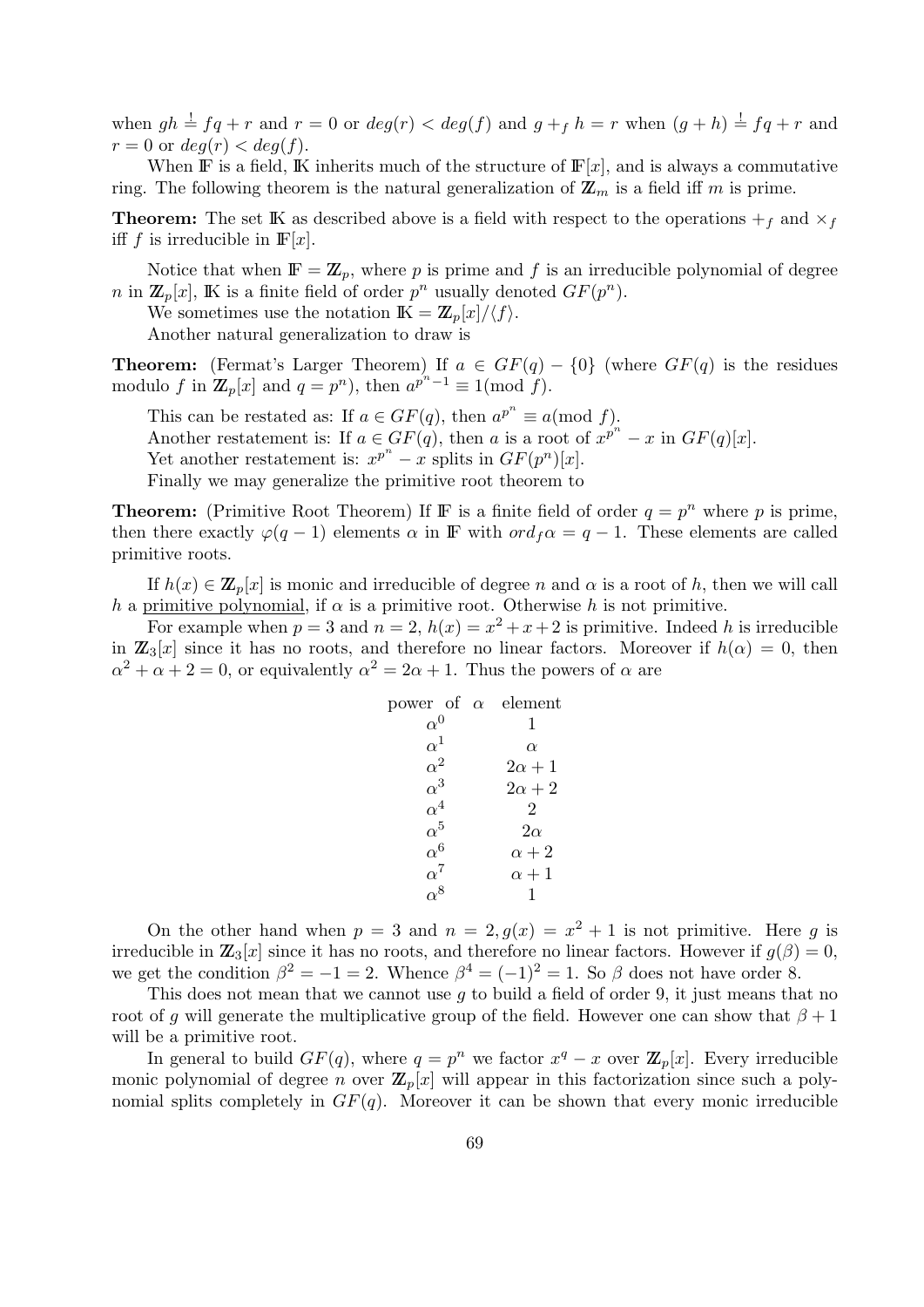degree *n* polynomial in  $\mathbb{Z}_p[x]$  has *n* distinct roots all of which have the same order in  $GF(q)^*$ . Therefore there will be in general  $\varphi(q-1)/n$  monic irreducible primitive polynomials of degree *n* in  $\mathbb{Z}_p[x]$ . Any resulting monic irreducible degree *n* polynomial can be used to build  $GF(q)$ .

For example when  $p = 2, n = 3$  and  $q = 2<sup>3</sup> = 8$ , we have  $q - 1 = 7$  and  $\varphi(q - 1) = 6$ . So there are  $6/3 = 2$  monic irreducible cubics in  $\mathbb{Z}_2[x]$  both of which are primitive. We have in  $\mathbb{Z}_2[x]$  that  $x^8 - x = x(x-1)(x^3 + x + 1)(x^3 + x^2 + 1)$ .

As another example, when  $p = 3, n = 2$  and  $q = 9, \varphi(q - 1) = 4$  and there are  $4/2 = 2$ monic irreducible primitive quadratic polynomials in  $\mathbb{Z}_3[x]$ . We have  $x^9 - x = x(x-1)(x+1)$  $1(x^2+1)(x^2+x+2)(x^2+2x+2)$ .

The following helpful facts can be used to minimize the amount of work that it takes to factor  $x^q - x$  into irreducibles in  $\mathbb{Z}_p[x]$ .

**Fact:** If *f* is an irreducible factor of  $x^{p^n} - x$  in  $\mathbb{Z}_p[x]$ , then  $deg(f)$  divides *n*. Especially  $deg(f) \leq n$ .

**Proof:** Let  $\mathbb{F} = GF(q)$ . Denote the degree of *f* by *m*. Then  $\mathbb{K} = \mathbb{Z}_p[x]/\langle f \rangle$  is a finite sub-field of **F**. If  $\beta$  is a primitive root for **K**, then it has order  $p^m - 1$  in **K**, and therefore in **F**. Therefore  $p^m - 1$  divides  $p^n - 1$ , which by the following lemma is equivalent to  $m|n$ .

**Lemma:** If *a, m* and *n* are positive integers with  $a > 1$ , then  $(a^m - 1)(a^n - 1)$  iff  $m|n$ .

**Proof:** First  $m \leq n$  is necessary, so write  $n = mq + r$ , where  $0 \leq r < m$  and  $q, r \in \mathbb{Z}$ . Then  $a^{n}-1 = (a^{m}-1)[a^{(q-1)m+r}+a^{(q-2)m+r}+...+a^{m}+r]+a^{r}-1$  where  $0 \leq a^{r}-1 < a^{m}-1$ . So  $(a^m - 1)(a^n - 1)$  iff  $a^r - 1 = 0$  iff  $r = 0$  iff  $m|n$ .

So by the way if  $m|n$  every irreducible monic polynomial of degree m in  $\mathbb{Z}_p[x]$  will be an irreducible factor of  $x^{p^n} - x$  in  $\mathbb{Z}_p[x]$ .

For example  $x^{27} - x$  will have 3 monic irreducible linear factors  $(x, x-1, x-2 = x+1)$ . Every other irreducible monic factor must be a cubic. There are therefore 8 monic irreducible cubics in  $\mathbb{Z}_3[x]$ , only 4 of which are primitive.

Finally if  $\alpha$  is a root of the monic polynomial  $f(x) = x^m + a_{m-1}x^{m-1} + ... + a_1x + a_0$  where  $a_0 \neq 0$ , then  $\alpha^{-1}$  is a root of  $1 + a_{m-1}x + \ldots + a_{m-i}x^{i} + \ldots + a_0x^{m}$ . Equivalently  $\alpha^{-1}$  is a root of  $x^m + \frac{a_1}{a_2}$  $\frac{a_1}{a_0}x^{m-1} + \ldots + \frac{a_{m-i}}{a_0}x^{i} + \ldots + \frac{1}{a_0}$  $\frac{1}{a_0} = g(x)$ . We call  $g(x)$  the reciprocal polynomial of  $f(x)$ . A polynomial can be self-reciprocal, i.e. equal to its own reciprocal. Since the multiplicative group of a finite field is cyclic, and the order of any element in a cyclic group is the same as its inverse's order we have that if *f* is a monic irreducible factor of  $x^q - x$ , then so is *g*.

### *§*5.3 Latin Squares

Suppose we want to conduct an experiment to determine which of 5 varieties of seed gives the best yield. As a first pass we might test each variety in each of 5 different soil types. By collecting the seeds in blocks this really only requires 5 separate tests, although 25 data sets must be maintained. For a larger number of seeds and/or a larger number of soil types, this could get expensive. Also this plan doesn't take other possible factors into account. Still it gives the idea of a so-called factorial design - just try every single possibility.

As a second pass we might want to test our 5 varieties not only in 5 soil types, but also using 5 different brands of pesticide. To ensure no variety of seed receives preferential treatment - that they should all be treated the same, we should test each variety with each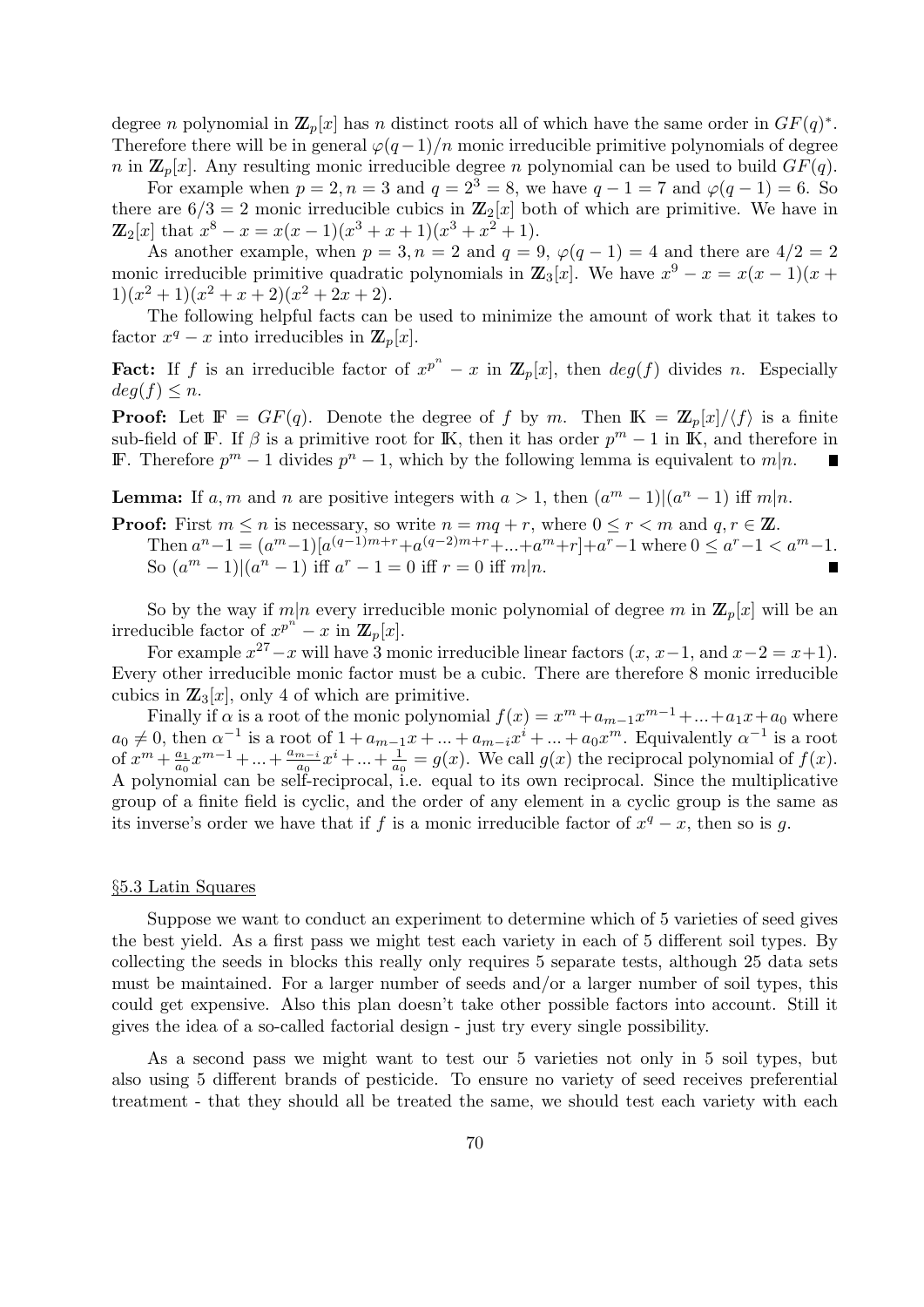possible ordered pair (soil type, pesticide brand). Similarly every pesticide brand should be involved in a test with each ordered pair (seed variety, soil type). It turns out that in this case what we need to organize our experiment is a Latin Square.

A Latin Square of order *n* is an *n×n* array with entries from a set of size *n*, so that every entry appears exactly once in each row and exactly once in each column.

If we label our pesticide brands *A, B, C, D* and *E*, label 5 columns with our seed varieties, and label 5 rows with the soil types, we might wind up with

|  | $A$ $B$ $C$ $D$ $E$ |  |
|--|---------------------|--|
|  | $B$ $C$ $D$ $E$ $A$ |  |
|  | $C$ $D$ $E$ $A$ $B$ |  |
|  | $D$ $E$ $A$ $B$ $C$ |  |
|  | $E$ A B C D         |  |

So now with our 5 experiments we can take more effects into account.

But suppose that we also want to take into account the brand of herbicide used. Say we have five herbicide brands. Then we can build another Latin Square of order 5 with columns labelled by seed varieties, and rows labelled by soil types, where the entries are the herbicide brands. But is it possible to preserve fairness? That is can we arrange it so that this table in concert with the previous table has the property that in our tests we can give every ordered pair of herbicide and pesticide a fair shake. The answer is yes, by using a pair of orthogonal Latin squares.

Two Latin squares of order *n* are orthogonal if every possible ordered pair of entries occurs exactly once. A set of Latin squares of order *n* is mutually orthogonal if they are pairwise orthogonal. We say we have a set of MOLS.

To save ourselves some trouble we will also use *A, B, C, D* and *E* to label our pesticide brands. The following Latin square of order 5 is orthogonal to the one above

|  | $A$ $B$ $C$ $D$ $E$<br>$C$ $D$ $E$ $A$ $B$<br>$E$ A B C D<br>$B$ $C$ $D$ $E$ $A$<br>$D$ $E$ $A$ $B$ $C$ |
|--|---------------------------------------------------------------------------------------------------------|

In general we will want to know the answers to the following questions.

- 1) Given *v* and *r* can we construct a set of *r* MOLS of order *v*?
- 2) Given *v*, what is the maximal number of MOLS in a set?
- 3) How can we verify that two Latin squares of order *v* are orthogonal?
- 4) What if the number of varieties is not equal to the number of soil types?

To answer the first two questions we begin by adopting the convention that all of our squares of order *n* will have entries from just one *n*-set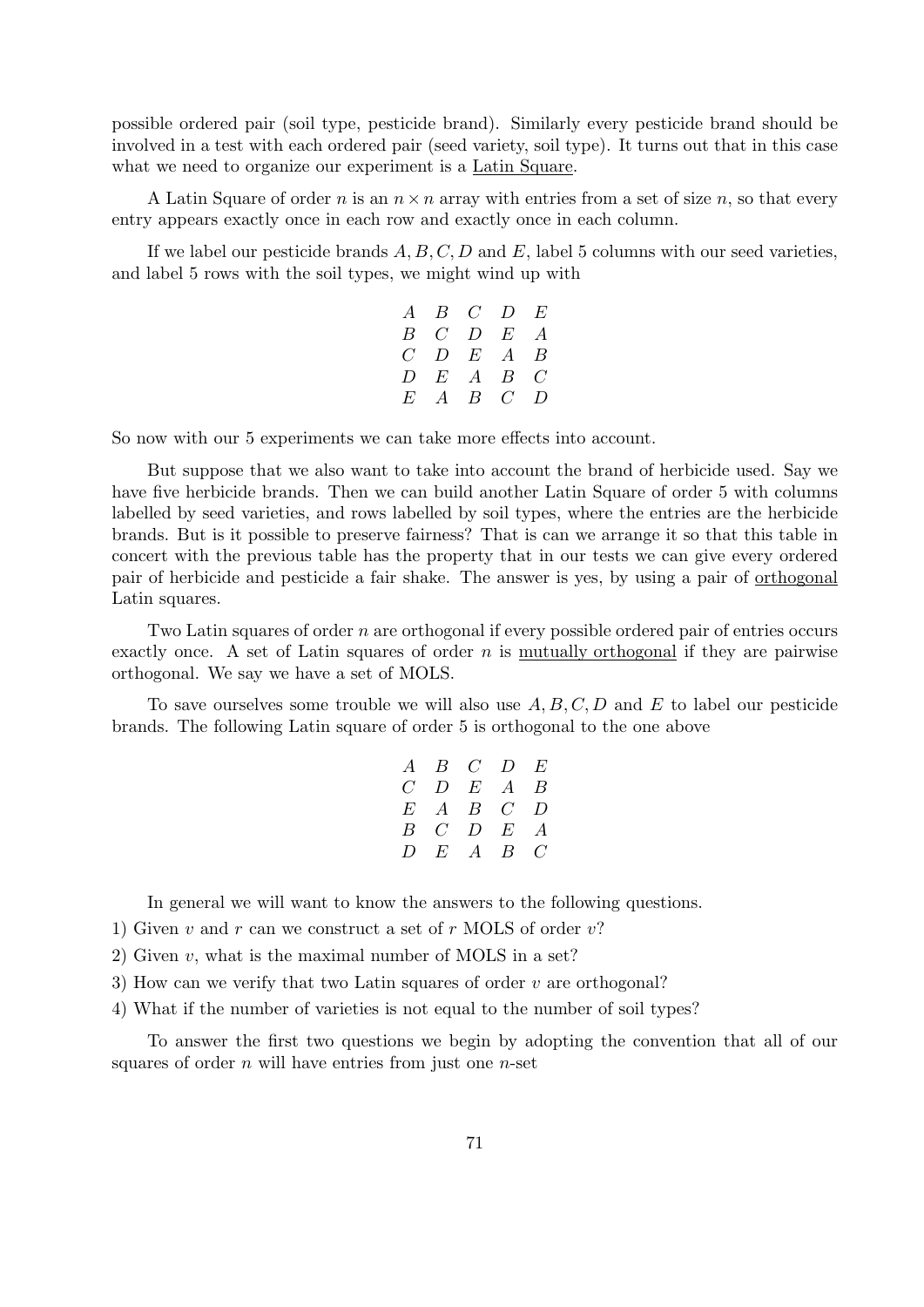**Theorem:** *If there are*  $r$  *MOLS of order*  $n$ *, then*  $r \leq n-1$ *.* 

**Proof:** Suppose that  $A^{(1)}, A^{(2)}, \ldots, A^{(r)}$  are *r* MOLS of order *n*. For the purpose of proving the theorem let's suppose the entries are from  $\{1, 2, ..., n\}$ . Denote by  $a_{i,j}^{(p)}$  the *i, j*th entry of  $A^{(p)}$ ,  $p = 1, 2, ..., r$ .

In  $A^{(1)}$  permute  $\{1, 2, ..., n\}$  using the transposition  $(1k)$  if necessary, so that  $a_{1,1}^{(1)} = 1$ . Interchanging 1 and *k* throughout keeps  $A^{(1)}$  a Latin square on  $\{1, 2, ..., n\}$  and it is still orthogonal with the remaining squares in the set: If before  $(a_{i,j}^{(1)}, a_{i,j}^{(p)})$  was  $(k, l)$ , it's now  $(1, l)$ , and if it was  $(1, l)$ , it's now  $(k, l)$ . This process is called <u>normalization</u>.

Continuing, we can normalize so that  $a_{1,k}^{(j)} = k$ , for  $k = 1, 2, ..., n$ , and  $j = 1, 2, ..., r$ . At which point we say that the set is in standard order.

Now since every square has a 1 in the 1,1 position,  $a_{2,1}^{(p)}$  $2_{2,1}^{(p)} \neq 1$ , for  $p = 1, 2, ..., r$ . Also because  $(i, i) = (a_{1,i}^{(p)}, a_{1,i}^{(q)})$  we must have that  $a_{2,1}^{(p)}$  $a_{2,1}^{(p)} \neq a_{2,1}^{(q)}$  $_{2,1}^{(q)}$  for  $p \neq q$ . So  $\{a_{2,1}^{(1)}\}$  $a_{2,1}^{(1)}, a_{2,1}^{(2)}$  $a_{2,1}^{(2)}, \ldots, a_{2,1}^{(r)}$  $x_{2,1}^{(r)}$ } is an *r*-subset of  $\{2, 3, 4, ..., n\}$ . Therefore  $r \leq n - 1$ .

A set of *n −* 1 MOLS of order *n* is called a complete set.

**Theorem:** There is a complete set of MOLS of order  $p^k$  when p is prime and  $k > 0$ .

**Proof:** Put  $n = p^d$ , where *p* is prime and  $d > 0$ . Let  $\mathbb{F} = GF(p^d)$ . Say  $\mathbb{F} = \{b_0 = 0,$  $b_1 = 1, \ldots, b_{p^d-1}$ }. For  $\gamma \in \mathbb{F}^*$  build  $A^{(\gamma)}$  by  $a_{i,j}^{(\gamma)} = \gamma \cdot b_i + b_j$ .

**Lemma:**  $A^{(\gamma)}$  so constructed is a Latin square of order *n*, for all  $\gamma \in F^*$ .

**Proof of lemma:** 1)  $a_{i,j}^{(\gamma)} = a_{i,k}^{(\gamma)}$  iff  $\gamma \cdot b_i + b_j = \gamma \cdot b_i + b_k$  iff  $b_j = b_k$ , by additive cancellation, iff  $j = k$ .

2)  $a_{i,j}^{(\gamma)} = a_{k,j}^{(\gamma)}$  iff  $\gamma \cdot b_i + b_j = \gamma \cdot b_k + b_j$  iff  $\gamma \cdot b_i = \gamma \cdot b_k$  iff  $b_i = b_k$ , by multiplicative cancellation since  $\gamma \neq 0$ , iff  $i = k$ .

3) Let  $x \in \mathbb{F}$  a) For *i* given,  $x = a_{i,j}^{(\gamma)}$ , where  $b_j = x - \gamma \cdot b_i$ . b) For *j* given,  $x = a_{i,j}^{(\gamma)}$ , where  $b_i = \gamma^{-1}(x - b_j).$ 

## **Lemma:** If  $\gamma, \delta \in \mathbb{F}^*$ , with  $\gamma \neq \delta$ , then  $A^{(\gamma)}$ , and  $A^{(\delta)}$  are orthogonal.

**Proof:** Let  $(x, y) \in \mathbb{F} \times \mathbb{F}$ . Then  $(x, y) = (a_{i,j}^{(\gamma)}, a_{i,j}^{(\delta)})$  iff  $x = \gamma \cdot b_i + b_j$ , and  $y = \delta \cdot b_i + b_j$  iff  $(x - y) = \gamma \cdot b_i - \delta \cdot b_i = (\gamma - \delta)b_i$  iff  $b_i = \frac{x - y}{\gamma - \delta}$  $\frac{x-y}{\gamma-\delta}$ . So *i* is completely determined given *x* and *y*, and *j* is now determined by the previous lemma. Therefore every ordered pair from  $\mathbb{F} \times \mathbb{F}$ occurs at least once. None can occur more than once by tightness.

The theorem is proved.

So for prime powers the Latin square problem is nicely closed. For every prime power we have as many Latin squares as we could hope to have, and no more.

For integers which are not prime powers, the story is quite different. We begin here with the problem of the 36 officers: We are given 36 officers, six officers from each of six different ranks, and also six officers from each of six different regiments. We are to find a  $6 \times 6$  square formation so that each row and column contains one and only one officer of each rank and one and only one officer from each regiment, and there is only one officer from each regiment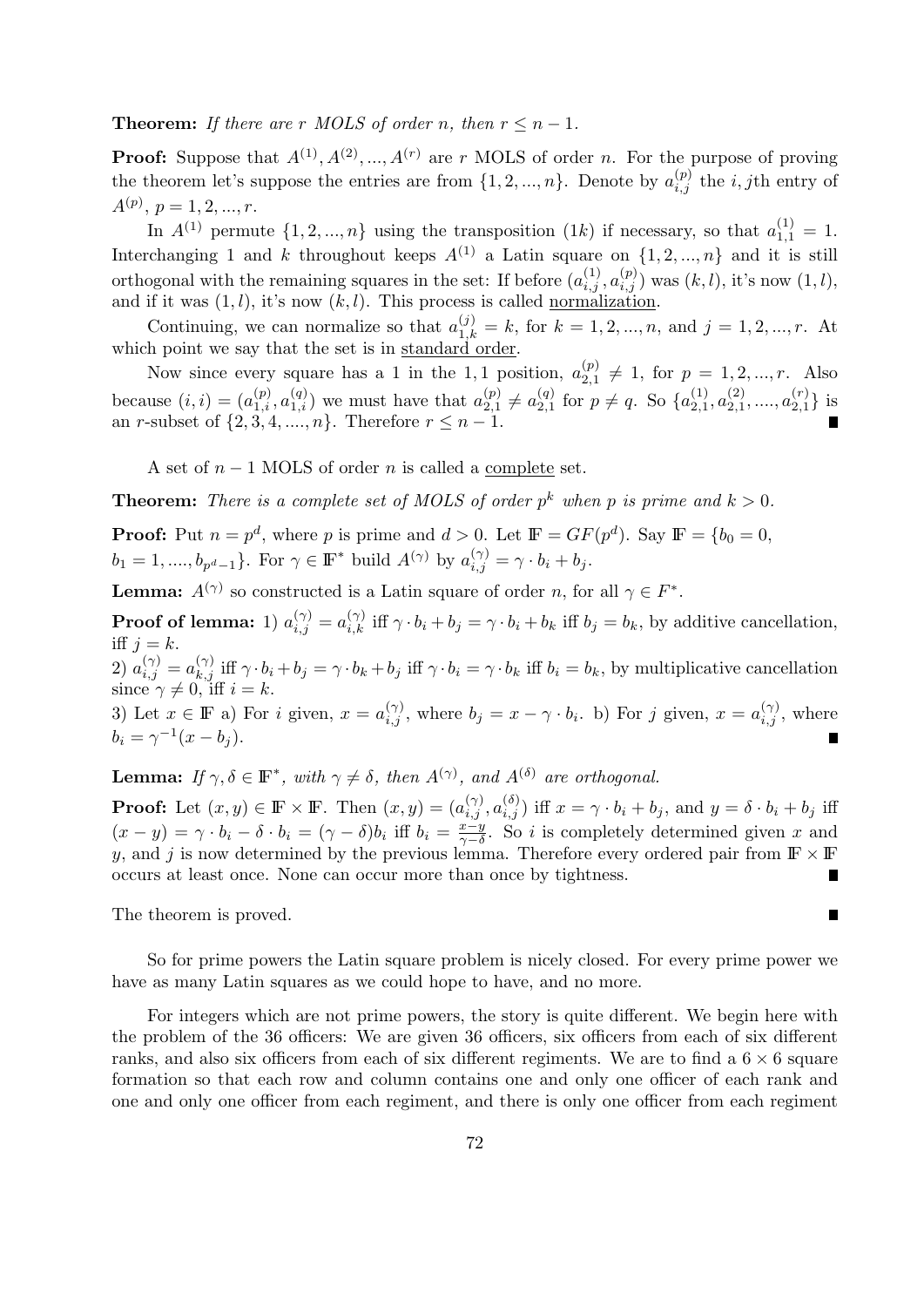of each rank. So the ranks give a Latin square, and the regiments, give an orthogonal Latin square.

In 1782, Leonhard Euler conjectured that this could not be done. In fact he conjectured that there was not a pair of MOLS for any positive whole number which was twice an odd number.

In 1900, a mathematician named John Tarry systematically checked all 9,408 pairs of normalized Latin squares of order 6 and showed that Euler was correct for this case. Normalization was an important part of Tarry's proof, since there are 812,851,200 pairs of Latin squares of order 6.

However in 1960, a trio of mathematicians proved that Euler was wrong in general.

**Theorem:** (Bose, Shrikhande, Parker) *If n >* 6 *is twice an odd number, then there is a pair of MOLS of order n.*

The proof of this theorem goes beyond the scope of our course, but we can discuss some of the tools that they had at hand, and why this was an important problem.

One of the most important construction techniques is due to MacNeish. In 1922 he used what is commonly called the Kronecker product of matrices to build larger Latin squares from smaller ones. Given two square arrays, *A* of side *m* and *B* of side *n*, we can build a square array of side *mn* whose entries are ordered pairs (*a, b*). The first coordinate is the same for the  $n \times n$  block which is the intersection of the first *n* rows, and the first *n* columns. The second coordinates in this block are simply the elements of *B*. In general the first coordinate for the  $n \times n$  block at the intersection of the  $(km+1)$ th through  $(km+n)$ th columns with the  $(jm+1)$ th through  $(jm+n)$ th rows is the *j*, kth entry of *A*, while the second coordinates are the entries of *B*. We will label the new square  $A \otimes B$ .

**Lemma:** If *A* is a Latin square of order *m*, and *B* is a Latin square of order *n*, then  $A \otimes B$ *is a Latin square of order mn.*

 $\blacksquare$ 

**Proof:** Exercise.

**Theorem:**(MacNeish) *If there are r MOLS of order m and another r MOLS of order n, then there are r MOLS of order mn.*

**Proof:** Let  $A^{(1)}, A^{(2)}, ..., A^{(r)}$  be *r* MOLS of order *m*, and let  $B^{(1)}, B^{(2)}, ..., B^{(r)}$  be *r* MOLS of order *n*. Put  $C^{(i)} = A^{(i)} \otimes B^{(i)}$ ,  $i = 1, 2, ..., r$ . Then the  $C^{(i)}$ 's form a set of *r* MOLS of order *mn*. The remainder of the proof is left as an exercise. Е

**Corollary:** Suppose that  $n > 1$  has prime factorization  $p_1^{e_1} p_2^{e_2} ... p_s^{e_s}$ , where all exponents are *positive whole numbers. Let r be the smallest of quantities*  $p_i^{\bar{e}_i} - 1, i = 1, 2, ..., s$ *. Then there are at least r MOLS of order n.*

**Corollary:** If  $n > 1$  has prime factorization  $n = 2^e p_1^{e_1} p_2^{e_2} ... p_s^{e_s}$ , where  $e \neq 1$  and the  $p_i$ 's are *odd primes whose exponents are positive integers, then there is a pair of MOLS of order n.*

So Bose, Shrikhande and Parker really had only to show existence of a pair of MOLS of order 2*p*, for all odd primes  $p > 3$ . This noteworthy accomplishment touched off a flurry of research in this area which lasted a good twenty years.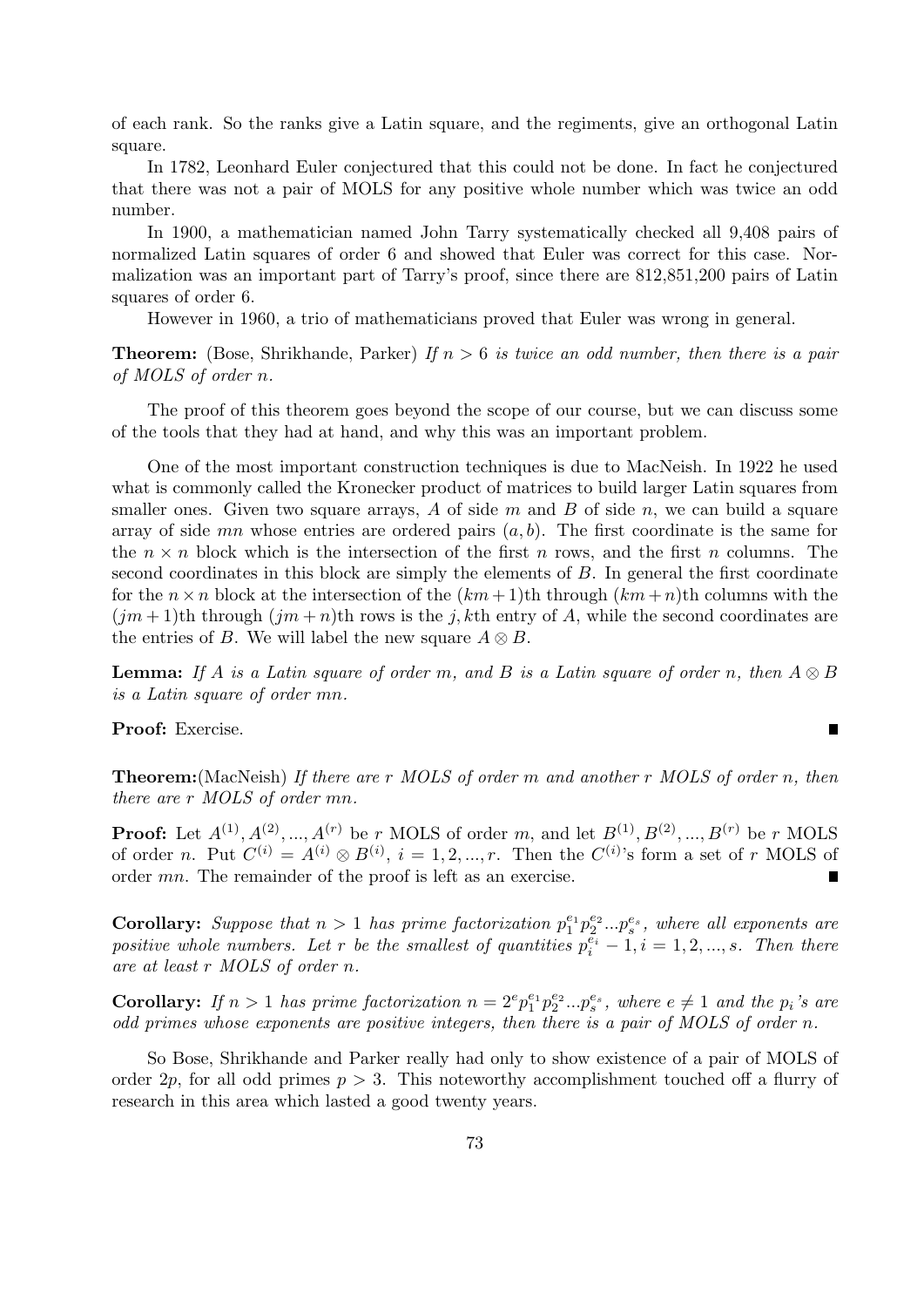There are however many unanswered questions here. For example, for  $n = 10$  are there three MOLS of order 10? What is the largest value of *r* so that there is a set of *r* MOLS of order 22?

Finally we mention the following, which may have been proven recently:

**Conjecture:** *If there is a complete set of MOLS of order n, then n is a prime power.*

The next section deals with our fourth question: What if the number of varieities is not equal to the number of soil types?

## *§*5.4 Introduction to Balanced Incomplete Block Designs

In the preceding section we considered running experiments where we were given a certain number of varieties on which we wanted to run experiments under basic conditions. Almost naively we had the number of varieties equal to the number of conditions, for each type of condition considered. If we consider the possibility of wanting to generate statistics for tread wear for automotive tires (vehicles with four wheels only) then we might have 8 different brands of tires and 10 different automobiles. Most importantly on any given car we could run experiments using at most four brands of tires. That is, when we separate our varieties into blocks we can no longer have all varieties per block. So we need to generalize the idea of orthogonal Latin squares. The result of this abstraction will be objects called Balanced Incomplete Block Designs, or BIBDs for short.

A block design on a set *V* with  $|V| > 2$  consists of a collection *B* of non-empty subsets of *V* called blocks. The elements of *V* are called varieties, or points.

A block design is balanced if all blocks have the same size *k*, every variety appears in exactly the same number of blocks r, and any two varieties are simultaneously in exactly  $\lambda$ blocks.

A block design is incomplete in case *k < v*.

If *V* is a *v*-set of varieties and *B* a *b*-set of *k*-subsets of *V* , which are the blocks of a BIBD where every point is in *r* blocks, and every pair of points is in  $\lambda$  blocks we say that *V* and  $\beta$ form a BIBD with parameters  $(b, v, r, k, \lambda)$ . Equivalently a  $(b, v, r, k, \lambda)$ -BIBD means a BIBD with parameters  $(b, v, r, k, \lambda)$ .

Example: Let  $V = \{0, 1, 2, 3, 4, 5, 6, 7, 8, 9, 10\}$  and put  $\mathcal{B} = \{\{1, 3, 4, 5, 9\}, \{2, 4, 5, 6, 10\},\}$  $\{0,3,5,6,7\},\{1,4,6,7,8\},\{2,5,7,8,9\},\{3,6,8,9,10\},\{0,4,7,9,10\},\{0,1,5,8,10\},$  $\{0, 1, 2, 6, 9\}, \{1, 2, 3, 6, 10\}, \{0, 2, 3, 4, 8\}\}.$  Then V and B form an  $(11, 11, 5, 5, 2)$ -BIBD.

This example helps raise a number of pertinent questions

1) How do we know that this example really works, i.e. how can we verify that all pertinent conditions are actually satisfied?

2) What are necessary conditions, if any, which must be satisfied for a BIBD to exist?

3) What are sufficient conditions?

4) When a BIBD exists, is it essentially unique?, If so, why?, If not unique, how many essentially different configurations are there?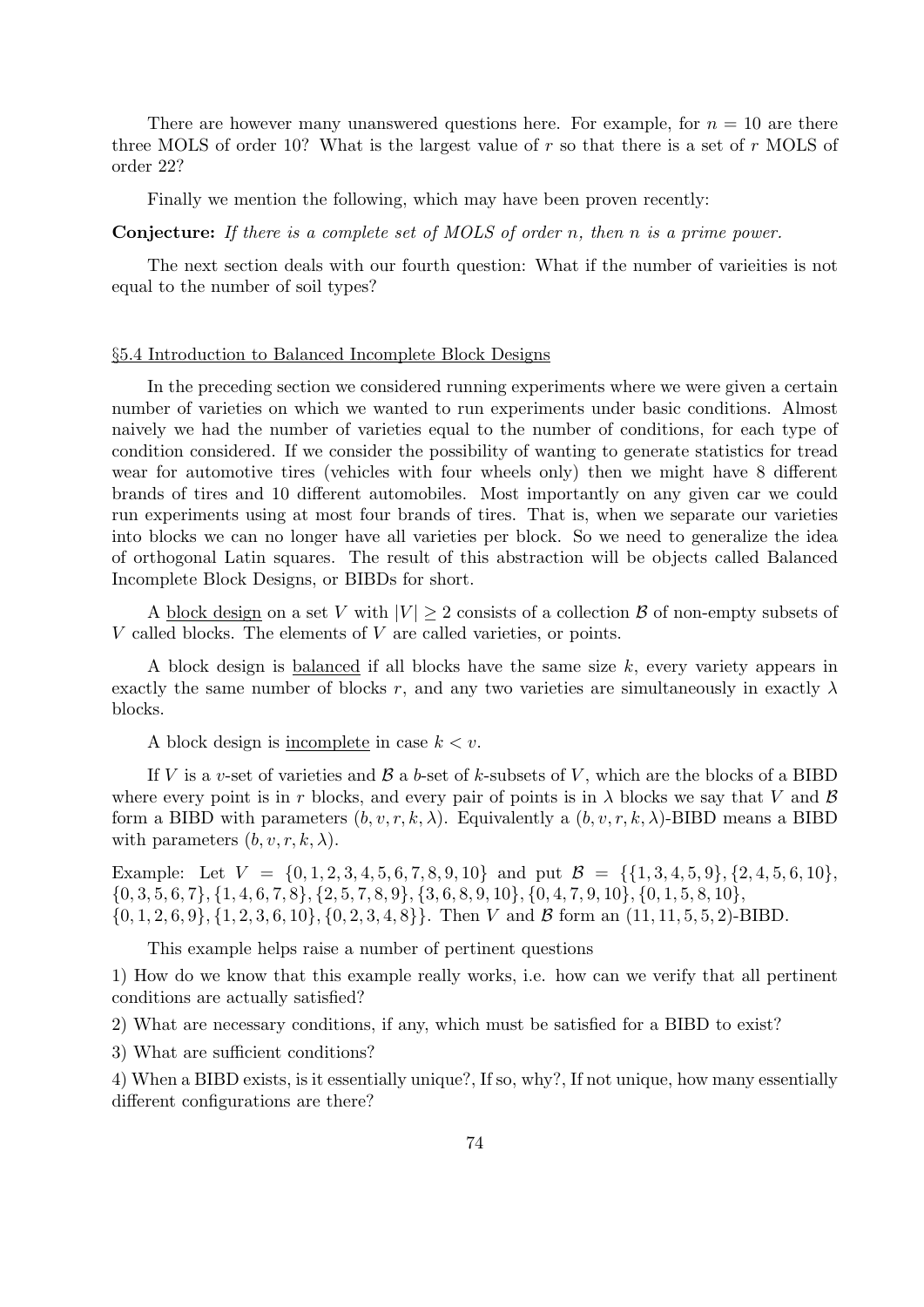The remainder of this section will deal the second of these questions. Subsequent sections will address the remaining questions.

**Lemma:** In a BIBD with parameters  $(b, v, r, k, \lambda)$  we have  $bk = vr$ .

**Proof:** Count occurences of varieties in blocks two ways. On the one hand there are *b* blocks each consisting of *k* varieties. On the other hand there are *v* varieties each occuring in exactly *r* blocks.

**Lemma:** In a BIBD with parameters  $(b, v, r, k, \lambda)$  we have  $\lambda(v-1) = r(k-1)$ .

**Proof:** For a particular variety count pairs of varieties it occurs in blocks with two ways. On the one hand, there are  $v-1$  other varieties that it must appear with in exactly  $\lambda$  blocks each. On the other hand this variety appears in exactly *r* blocks and in each block there are *k −* 1 other varieties.

Example: The parameter set  $(12, 9, 4, 3, 2)$  satisfies the first lemma since  $12 \cdot 3 = 9 \cdot 4$ , but it fails to satisfy the second condition  $2 \cdot 8 \neq 4 \cdot 2$ . Therefore there can be no  $(12, 9, 4, 3, 2)$ -BIBD.

Example: The parameter set  $(43, 43, 7, 7, 1)$  satisfies both lemmata. However, as we'll see, there is also no (43*,* 43*,* 7*,* 7*,* 1)-design. So we stress that the conditions from the lemmata are necessary, but not sufficient.

It is useful when investigating BIBDs to represent them via incidence matrices similar to what we did for graphs. An incidence matrix for a  $(b, v, r, k, \lambda)$ -BIBD is a  $v \times b$  0 − 1 matrix whose rows are labelled by the varieties, columns by blocks, and where the *i, j* entry is 1 in case the *i*th variety is in the *j*th block, and 0 if not.

Example: An incidence matrix for our example of an (11*,* 11*,* 5*,* 5*,* 2)-BIBD where the rows are labelled in order 0*,* 1*,* 2*,* 3*,* 4*,* 5*,* 6*,* 7*,* 8*,* 9*,* 10 and the blocks are in reverse order except for the first one

|                | 1              | $\overline{0}$ | $\mathbf{1}$     | $\mathbf{1}$     | $\mathbf{1}$     | $\boldsymbol{0}$ | $\boldsymbol{0}$ | 0                | 1              | $\overline{0}$ |
|----------------|----------------|----------------|------------------|------------------|------------------|------------------|------------------|------------------|----------------|----------------|
| 1              | 0              | 1              | 1                | 1                | $\overline{0}$   | $\overline{0}$   | $\boldsymbol{0}$ | 1                | 0              | $\overline{0}$ |
| $\overline{0}$ | 1              | 1              | 1                | 0                | $\overline{0}$   | $\overline{0}$   | 1                | 0                | $\overline{0}$ | 1              |
| 1              | 1              | 1              | $\boldsymbol{0}$ | $\boldsymbol{0}$ | $\overline{0}$   | 1                | $\overline{0}$   | $\boldsymbol{0}$ | 1              | $\overline{0}$ |
| 1              | 1              | 0              | $\boldsymbol{0}$ | $\boldsymbol{0}$ | $\mathbf 1$      | $\boldsymbol{0}$ | $\boldsymbol{0}$ | 1                | $\overline{0}$ | 1              |
| 1              | $\overline{0}$ | 0              | 0                | 1                | $\overline{0}$   | $\overline{0}$   | $\mathbf{1}$     | 0                | 1              | 1              |
| $\overline{0}$ | $\overline{0}$ | $\overline{0}$ | $\mathbf{1}$     | $\theta$         | $\boldsymbol{0}$ | $\mathbf{1}$     | 0                | 1                | 1              | $\mathbf{1}$   |
| $\overline{0}$ | 0              | 1              | $\boldsymbol{0}$ | $\overline{0}$   | $\mathbf{1}$     | $\overline{0}$   | 1                | 1                | 1              | $\overline{0}$ |
| $\overline{0}$ | 1              | 0              | 0                | $\mathbf{1}$     | $\overline{0}$   | $\mathbf{1}$     | 1                | 1                | $\overline{0}$ | $\overline{0}$ |
| 1              | $\overline{0}$ | 0              | 1                | $\theta$         | 1                | 1                | 1                | 0                | $\overline{0}$ | 0              |
| $\overline{0}$ | 0              | 1              | 0                | 1                | 1                | 1                | 0                | 0                | 0              | 1              |

We henceforth assume that the reader is familiar with the basics of matrix multiplication and determinants.

An incidence matrix for a BIBD with parameters  $(b, v, r, k, \lambda)$  must have all column sums equal to k, all row sums equal to r, and for  $i \neq j$ , the dot product of the *i*th row with the *j*th row counts the number of columns in which both rows have a 1, which must equal *λ*. If we denote the identity matrix of side *n* by  $I_n$  and the all 1's matrix of size *m* by  $J_m$  we have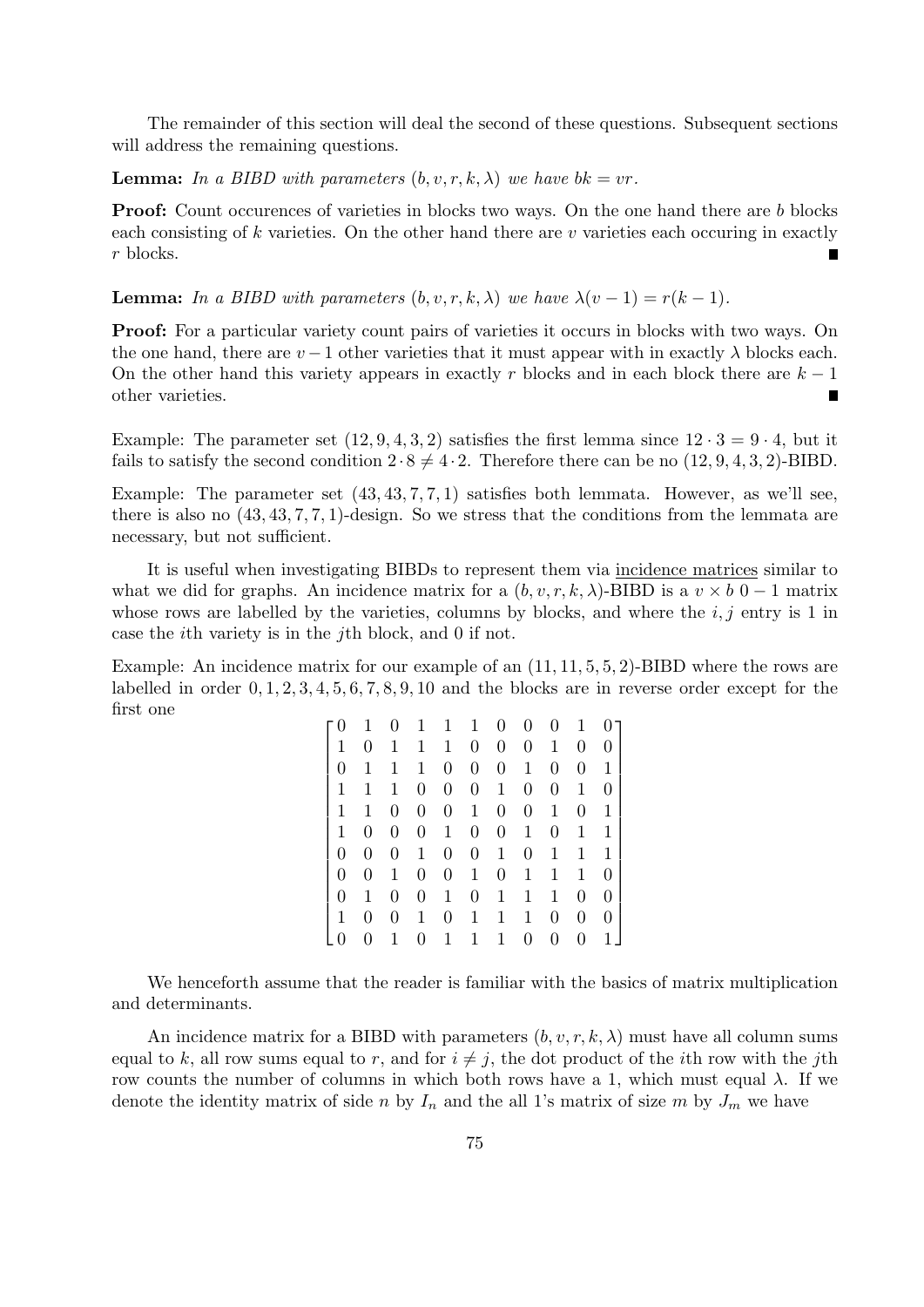**Lemma:** An incidence matrix A for a  $(b, v, r, k, \lambda)$ -BIBD must satisfy the matrix equation  $AA^T = (r - \lambda)I_v + \lambda J_v$ .

**Proof:** The *i, j* entry of *AA<sup>T</sup>* is the dot product of the *i*th row of *A* with the *j*th column of  $A<sup>T</sup>$ , which is the dot product of the *i*th row of *A* and the *j*th row of *A*. This value is  $\lambda$  when  $i \neq j$  and *r* when  $i = j$ .

**Lemma:** If A is an incidence matrix for a BIBD with parameters  $(b, v, r, k, \lambda)$ , then  $det(AA^T) = [r + (v - 1)\lambda](r - \lambda)^{v-1}.$ 

**Proof:**

$$
det(AAT) = det \begin{bmatrix} r & \lambda & \lambda & \dots & \lambda \\ \lambda & r & \lambda & \dots & \lambda \\ \vdots & \ddots & \ddots & \ddots & \vdots \\ \lambda & \dots & \lambda & r & \lambda \\ \lambda & \dots & \lambda & \lambda & r \end{bmatrix}
$$

Adding the last  $v-1$  rows to the first row does not change the value of the determinant so

$$
det(AA^{T}) = det \begin{bmatrix} r + \lambda(v-1) & r + \lambda(v-1) & r + \lambda(v-1) & \dots & r + \lambda(v-1) \\ \lambda & r & \lambda & \dots & \lambda \\ \vdots & \vdots & \ddots & \vdots & \vdots \\ \lambda & \dots & \lambda & r & \lambda \\ \lambda & \dots & \lambda & \lambda & r \end{bmatrix}
$$

Next we factor  $r + \lambda (v - 1)$  out of the first row. So

$$
det(AA^{T}) = [r + \lambda(v-1)]det\begin{bmatrix} 1 & 1 & 1 & \dots & 1 \\ \lambda & r & \lambda & \dots & \lambda \\ \vdots & \ddots & \ddots & \ddots & \vdots \\ \lambda & \dots & \lambda & r & \lambda \\ \lambda & \dots & \lambda & \lambda & r \end{bmatrix}
$$

Subtract  $\lambda$  times the first row from each of the last  $v-1$  rows to get

$$
det(AA^{T}) = [r + \lambda(v-1)]det\begin{bmatrix} 1 & 1 & 1 & \dots & 1 \\ 0 & r - \lambda & 0 & \dots & 0 \\ \vdots & \ddots & \ddots & \ddots & \vdots \\ 0 & \dots & 0 & r - \lambda & 0 \\ 0 & \dots & 0 & 0 & r - \lambda \end{bmatrix}
$$

From which the result follows.

A first application for the previous theorem follows from the fact that for an incomplete design we have  $k < v$ . The constraint  $\lambda(v-1) = r(k-1)$  then implies that  $\lambda < r$ . So the previous theorem shows that  $det(AA^T) > 0$ . Which led R.A. Fisher to the following theorem.

п

**Theorem:** (Fisher's Inequality) *For a BIBD with parameters*  $(b, v, r, k, \lambda)$ *,*  $v \leq b$ *.*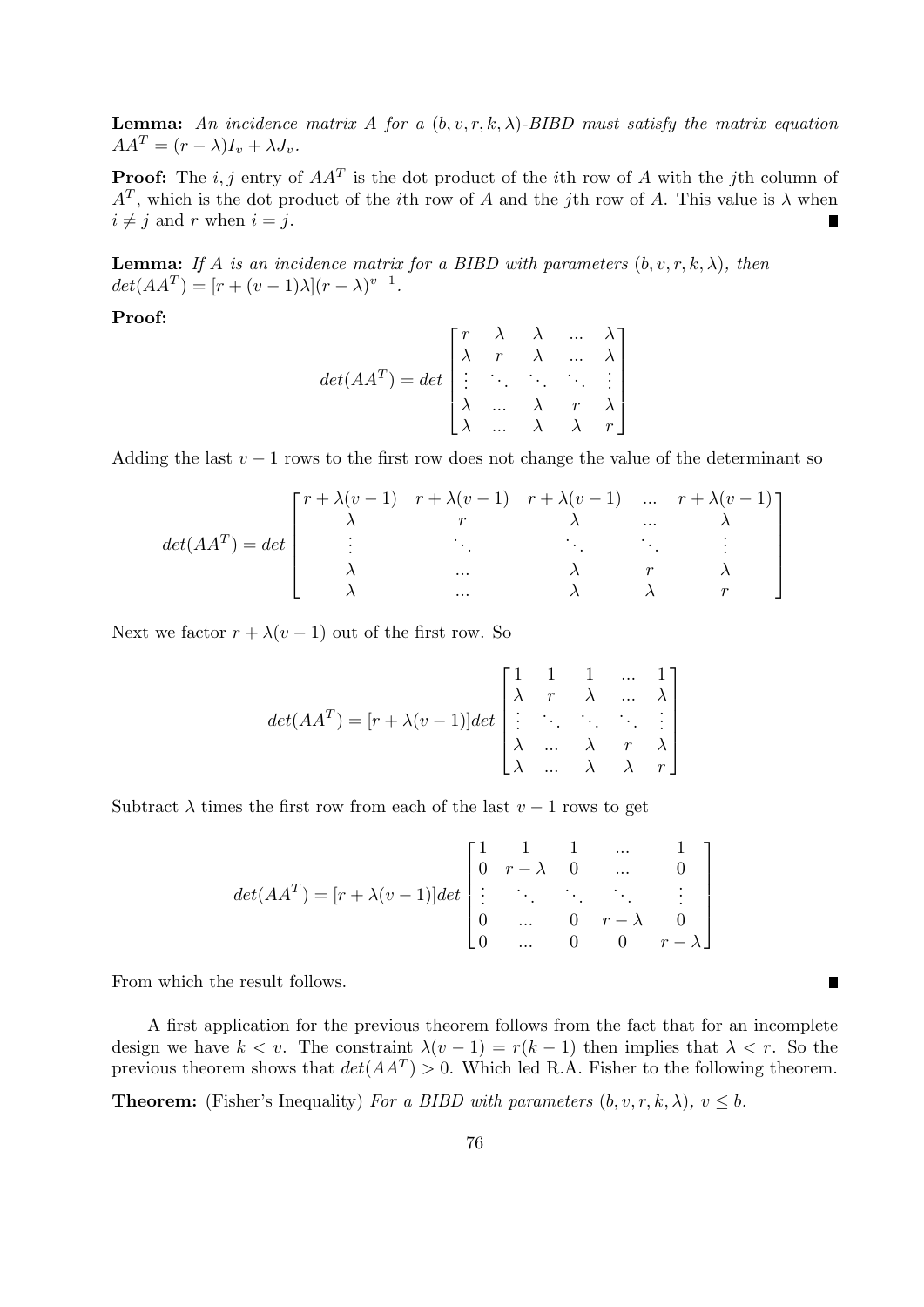**Proof:** If  $v > b$  we can pad an incidence matrix *A* for the design by adding  $v - b$  columns of zeroes resulting in a matrix *B* with  $BB^T = AA^T$ . But since *B* has a column of zeroes  $det(B) = det(B^T) = 0$ . So  $0 = det(B)det(B^T) = det(BB^T) > 0$ , a contradiction.

When a BIBD with parameters  $(b, v, r, k, \lambda)$  has  $v = b$ , then the equation  $bk = vr$  implies that  $k = r$  too. We call a BIBD with parameters  $(v, v, k, k, \lambda)$  a  $(v, k, \lambda)$ -symmetric design, or a symmetric design with parameters  $(v, k, \lambda)$ . The integer  $n = k - \lambda$  is called the order of the design. A second application of the determinant theorem explicitly for symmetric designs is due to Schutzenberger.

**Theorem:** (Schutzenberger) *For a symmetric design with parameters*  $(v, k, \lambda)$ *, if v is even, then*  $n = k - \lambda$  *is a square.* 

**Proof:** Let *D* be a  $(v, k, \lambda)$ -symmetric design and *A* an incidence matrix for *D*. Since  $r = k$ the equation  $\lambda(v-1) = r(k-1)$  now reads  $\lambda(v-1) = k(k-1)$ . So  $r + \lambda(v-1) = k + k(k-1)$  $k + k^2 - k = k^2$ . Thus

$$
[det(A)]^2 = det(A)det(A^T) = det(AA^T) = [r + \lambda(v-1)](k - \lambda)^{v-1} = k^2 n^{v-1}.
$$

Since the left hand side is a square, the right hand side must be too. But the exponent on *n* is odd, which means that *n* must be a square.

Example: Consider a putative symmetric design with parameters (22*,* 7*,* 2). These parameters satisfy both earlier lemmata. However  $v = 22$  is even, and  $n = 5$  is not a square. Therefore no such design can exist.

#### *§*5.5 Sufficient Conditions for, and Constructions of BIBDs

A design with block size  $k = 3$  is called a triple system. If in addition  $\lambda = 1$ , we have what we call a Steiner Triple System, or STS. Notice that for an STS, given *v*, we can find *b* and *r* from the lemmata of the previous section. So the parameter set of an STS is completely determined as soon as we know *v*. We call a Steiner Triple System on *v* varieties a STS(*v*).

Ten years before Steiner considered these objects the Rev. T.P. Kirkman considered them and proved:

**Theorem:** *There exist an STS*(*v*) *with*

*1)*  $v = 6n + 1, b = nv$ , and  $r = 3n$  for all  $n \in \mathbb{Z}^+$ 

*2)*  $v = 6n + 3, b = (3n + 1)(2n + 1),$  and  $r = 3n + 1$ , for all  $n \in \mathbb{Z}^+$ 

This theorem is a corollary of the following theorem, and known constructions of smaller STS's.

**Theorem:** If  $\mathcal{D}_1$  is an  $STS(v_1)$  and  $\mathcal{D}_2$  is an  $STS(v_2)$ , then there exists an  $STS(v_1v_2)$ .

**Proof:** Let the varieties of  $\mathcal{D}_1$  be  $a_1, a_2, \ldots, a_{v_1}$ , and the varieties of  $\mathcal{D}_2$  be  $b_1, b_2, \ldots, b_{v_2}$ . Let  $c_{ij}$   $1 \leq i \leq v_1, 1 \leq j \leq v_2$  be a set of  $v_1 \cdot v_2$  symbols. Define the blocks of an STS( $v_1v_2$ ) by  ${c_i, c_j, c_{kt}}$  is a block iff one of the following conditions holds

1)  $r = s = t$  and  $\{a_i, a_j, a_k\}$  is a block of  $\mathcal{D}_1$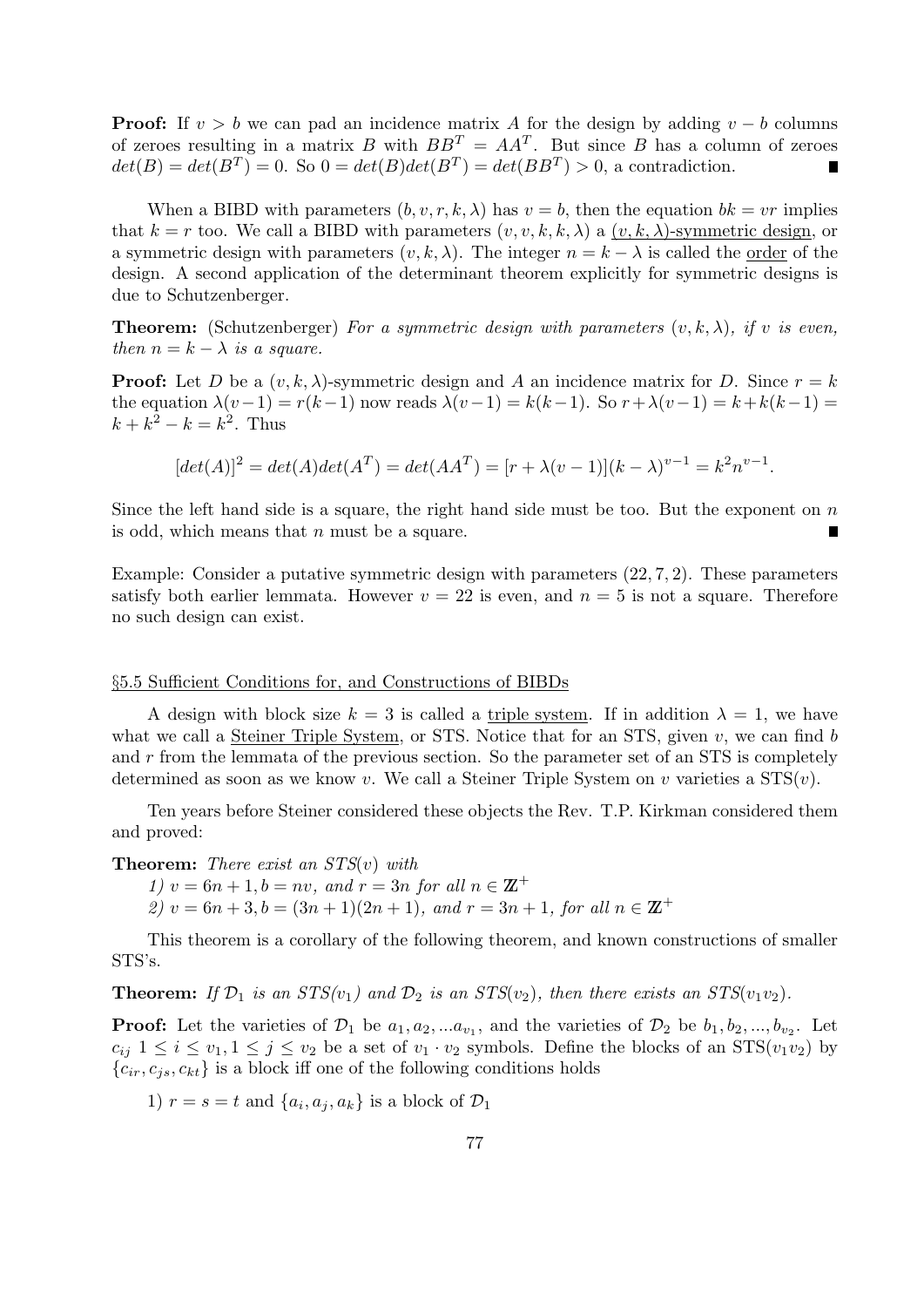2)  $i = j = k$  and  $\{b_r, b_s, b_t\}$  is a block of  $\mathcal{D}_2$ 3)  $\{a_i, a_j, a_k\}$  is a block of  $\mathcal{D}_1$ , and  $\{b_r, b_s, b_t\}$  is a block of  $\mathcal{D}_2$ . Now check that all properties are satisfied.

To find small STS's, and other designs there are a number of construction techniques. The first way is to find what is called a difference set. A difference set *D* with parameters  $(v, k, \lambda)$ , aka a  $(v, k, \lambda)$ -difference set, is a *k*-subset of a group *G* of order *v*, written multiplicatively, so that every  $g \in G - \{1\}$  is writable as  $d_2^{-1}d_1$  for exactly  $\lambda$  pairs  $d_1, d_2 \in D$ , with  $d_1 \neq d_2$ .

■

Example: Let *G* be the integers modulo 13 written additively.  $D = \{0, 1, 3, 9\}$  is a  $(13, 4, 1)$ difference set in *G* as can be seen by the following table of differences.

|   | $\mathbf{\Omega}$ |                   | 3  | Q |
|---|-------------------|-------------------|----|---|
|   | 0                 | 12                | 10 |   |
|   |                   | $\mathbf{\Omega}$ | 11 | 5 |
| 3 | 3                 | $\overline{2}$    | 0  |   |
| 9 | q                 |                   | 6  |   |

For a difference *D* in a group *G* the set  $Dg = \{dg | d \in d\}$  is called a translate of the difference set. From the previous example  $D+5 = \{5, 6, 8, 1\}$ .

**Theorem:** *If D is a*  $(v, k, \lambda)$ *-difference set in a group G*, then the set of translates  $\{Dg | g \in G\}$ *form the blocks of a symmetric*  $(v, k, \lambda)$ *-design where G is the set of varieties.* 

**Proof:** First notice that the number of translates is *v*. Also each translate has cardinality *k* by the group cancellation law. A group element *g* is in the translate  $Dg_i$  iff there is  $d_i \in D$ with  $g = d_i g_i$ . There are *k* chioces for  $d_i$ , there are therefore *k* choices for  $g_i = d_i^{-1} g$ . So we have *v* varieties, *v* blocks, each block of cardinality *k*, and each variety in *k* blocks. It remains to show that any pair of varieties is in exactly  $\lambda$  blocks together. So let  $g_1 \neq g_2$  be two group elements. Put  $x = g_2 g_1^{-1}$ , *x* appears exactly  $\lambda$  times as  $d_2^{-1} d_1$  for  $d_1, d_2 \in D$  with  $d_1 \neq d_2$ . There are therefore exactly  $\lambda$  solutions in  $d_1$  and  $d_2$  to the equation  $d_2^{-1}d_1 = g_2g_1^{-1} = x$ . That is, exactly  $\lambda$  times we have  $d_1g_1 = d_2g_2$ , with  $d_1, d_2 \in D$ . Thus  $|Dg_1 \cap Dg_2| = \lambda$ .

Example: Starting with the block  $D+0 = \{0, 1, 3, 9\}$ , we build a  $(13, 4, 1)$ -design with varieties from  $\mathbb{Z}_{13} = \{0, 1, 2, 3, 4, 5, 6, 7, 8, 9, 10, 11, 12\}$  and remaining blocks  $D + 1 = \{1, 2, 4, 10\}$ ,  $D+2 = \{2,3,5,11\}, D+3 = \{3,4,6,12\}, D+4 = \{0,4,5,7\}, D+5 = \{1,5,6,8\},$  $D+6 = \{2,6,7,9\}, D+7 = \{3,7,8,10\}, D+8 = \{4,8,9,11\}, D+9 = \{5,9,10,12\},$ *D* + 10 = *{*0*,* 6*,* 10*,* 11*}, D* + 11 = *{*1*,* 7*,* 11*,* 12*}*, and *D* + 12 = *{*0*,* 2*,* 8*,* 12*}*.

For a  $(v, k, \lambda)$ -difference set, the number  $n = k - \lambda$  is called the order. It is often the case that the difference set is left invariant by a multiplier. In fact frequently a prime dividing *n* will be a multiplier.

Example: From our  $(13, 4, 1)$ -difference set in  $\mathbb{Z}_{13}$  we have  $n = 3$  which is prime. We can decompose  $\mathbb{Z}_{13}$  into orbits under multiplication by 3. For  $g \in \mathbb{Z}_{13}$  its orbit will be  $[g] =$  ${3^k g | k \in \mathbb{Z}}$ . So we have  $[0] = {0}$ ,  $[1] = {1, 3, 9}$ ,  $[2] = {2, 6, 5}$ ,  $[4] = {4, 12, 10}$ ,  $[7] =$ *{*7*,* 8*,* 11*}*. Notice that the difference set is the union of orbits. Therefore 3 is a multiplier for this difference set.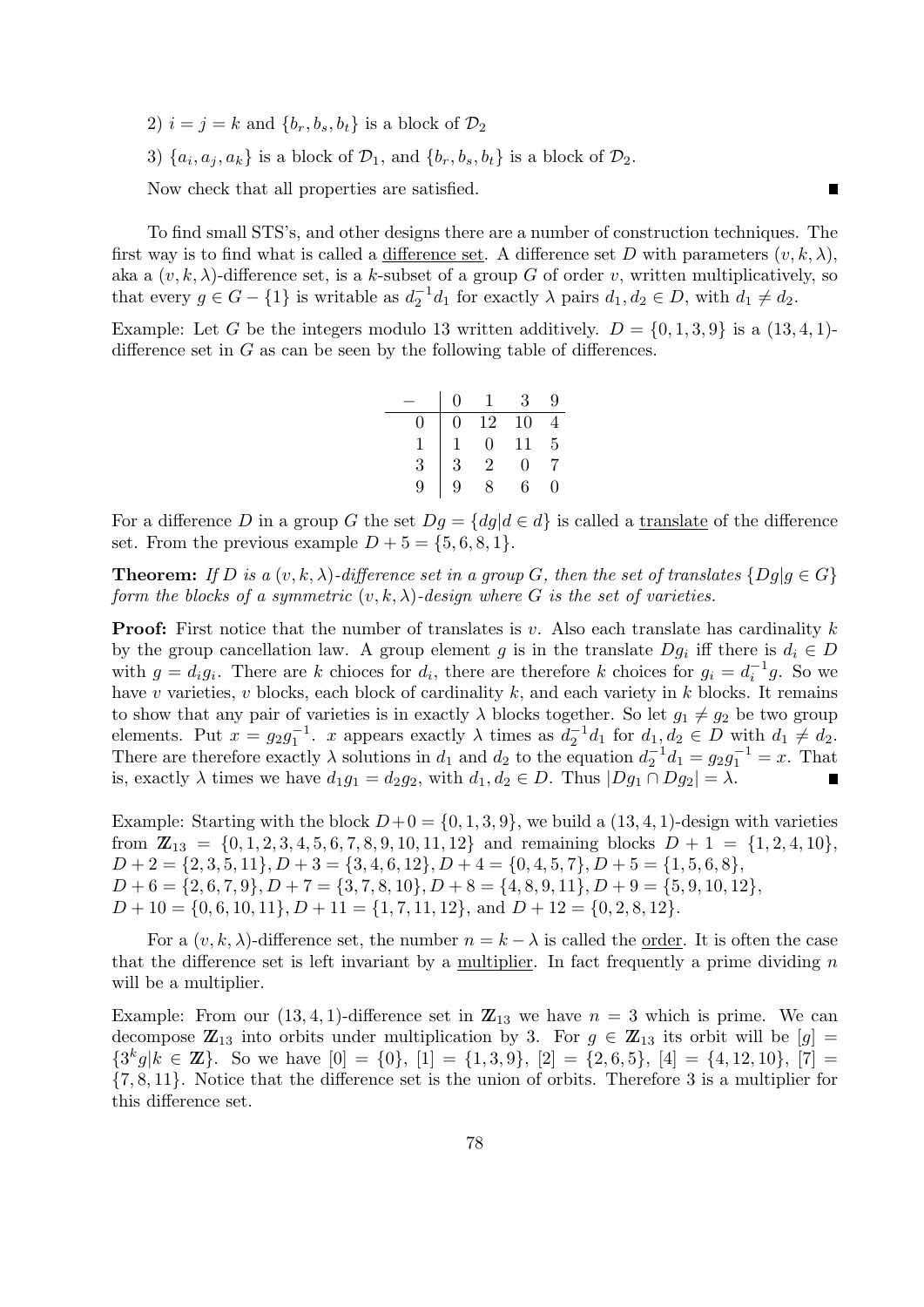The term difference set comes from the fact that the first examples of this kind of behavior were discovered by Gauss. In his famous book *Disquisitiones Arithmeticae* Gauss essentially proves the following theorem which we present without proof.

**Theorem:** *Let p be a prime congruent to* 3 *modulo* 4*. The set of quadratic residues modulo p*, which are those numbers  $x \in \mathbb{Z}_p^*$  so that there is a  $y \in \mathbb{Z}_p^*$  with  $x = y^2$ , form a  $(p, (p-1)/2, (p-3)/4)$ *-difference set in*  $\mathbb{Z}_p$ *.* 

There are many other results on difference sets. It is also true that this method generalizes to what is called the method of mixed differences. This more general method is often used to generate designs which are not symmetric designs by starting with a collection of starter blocks. For the method above, we have only one starter block - namely the difference set.

We close this section with a short list of methods which allow us to build new designs from a given design.

Replication: By simply repeating every block of a  $(b, v, r, k, \lambda)$ -design *l* times we can build a  $(bl, v, rl, k, \lambda l)$ -design.

Complementation: For a  $(b, v, r, k, \lambda)$ -design on *V* with blocks  $\{a_1, ..., a_b\}$  the complementary design has blocks  $\{V - a_1, ..., V - a_b\}$  and parameters  $(b, v, b - r, v - k, b - 2r + \lambda)$ . So up to complementation we can take 2*k < v*.

Set Difference: Starting with a symmetric  $(v, k, \lambda)$ -design with blocks  $a_1, ..., a_v$  select some block  $a_i$  to delete, and remove all points on that block from the remaining blocks. So we get a  $(v-1, v-k, k, k-\lambda, \lambda)$ -design on  $V - a_i$  with blocks  $a_j - a_i$ , for  $i \neq j$  and  $1 \leq j \leq v$ .

Restriction: Again start with a symmetric  $(v, k, \lambda)$ -design with blocks  $a_1, ..., a_v$ . Now select a block  $a_i$  and for  $j \neq i$  form new blocks  $a_j \cap a_i$ . This gives a  $(v-1, k, k-1, \lambda, \lambda-1)$ -design as long as  $\lambda > 1$ .

#### *§*5.6 Finite Plane Geometries

The last major source of designs we wish to discuss are those coming from finite geometries. This is an incredibly rich area for research questions, especially if one does not assume that a finite field is used to coordinatize the space. We will stick to the relatively safe realm where we assume that we have a finite field  $\mathbb{F}$  of order  $q = p^n$  for some prime integer p. We will also deal mainly with low dimensional geometries, namely planes.

Similar to continuous mathematics we can consider  $\mathbb{F}^2$  as a Cartesian product coordinatizing a plane. It's just that in this case because IF is finite, there will be only finitely many points in our plane, which we will denote  $EG(2, q)$ . *EG* stands for Euclidean Geometry, and 2 corresponds to the dimension.

In fact we clearly have exactly  $q^2$  points in our plane, since any point can be coordinatized by an ordered pair  $(x, y)$ , where  $x, y \in \mathbb{F}$ .

The other natural objects from Euclidean geometry to consider are lines, which over a field satisfy equations of the form  $Ax + By = D$ , where not both *A* and *B* are zero. In fact if  $B \neq 0$  we can re-write our line in point-intercept form  $y = mx + b$ , where *m* is the slope, and *b* is the *y*-intercept. If  $B = 0$ , then  $A \neq 0$  and we get the so-called vertical lines with equations  $x = c$ . There are  $q^2$  lines of the first form since  $m, b \in \mathbb{F}$ . And there are *q* lines of the form  $x = c$  since  $c \in \mathbb{F}$ .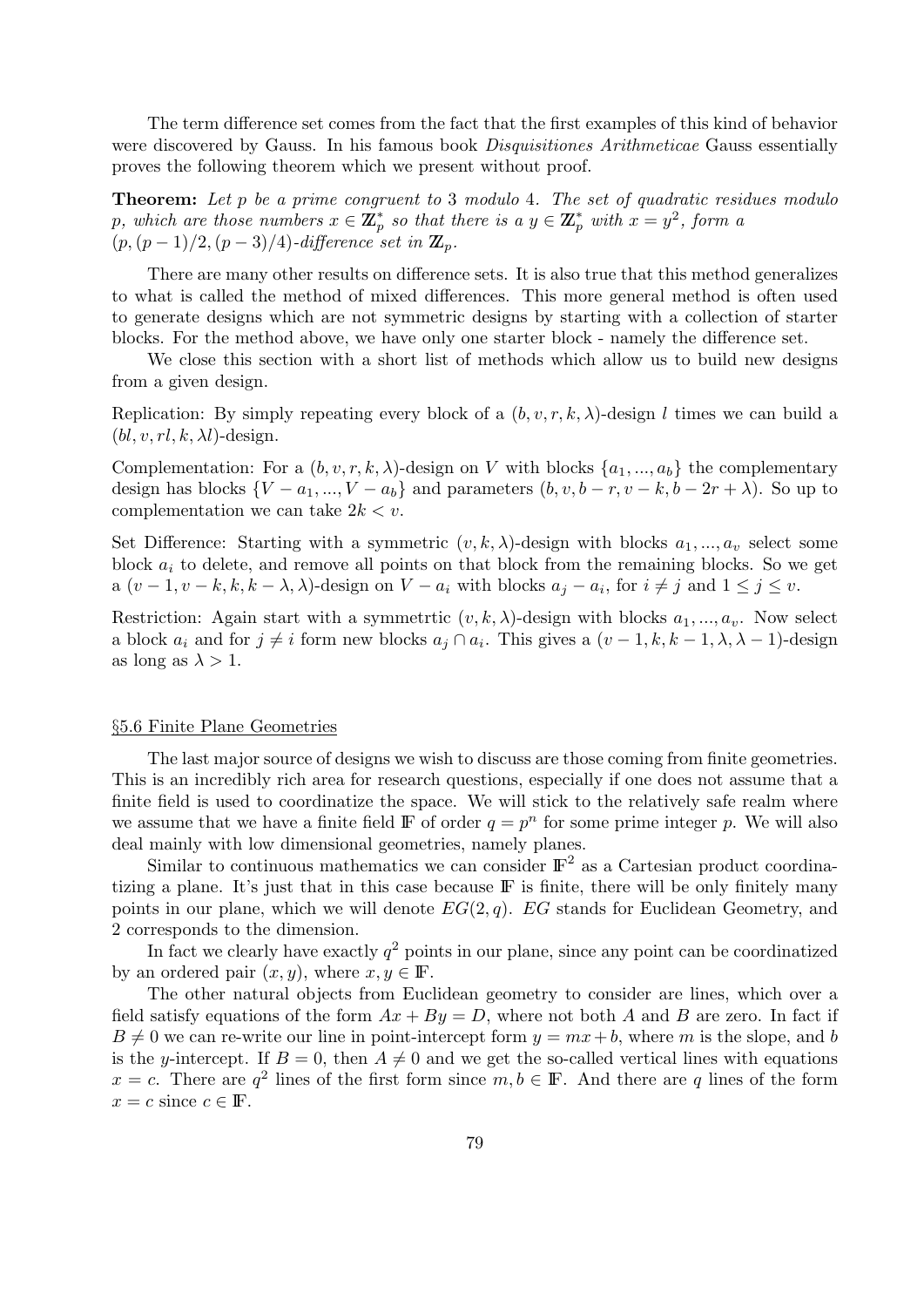By the properties of a field each line will contain exactly *q* points. Also every point will be on exactly  $q + 1$  lines – one for each slope in  $\mathbb{F}$ , and one with infinite slope (vertical).

Finally, any two points determine a unique line. So the points and lines of *EG*(2*, q*) form a  $(q^2 + q, q^2, q + 1, q, 1)$ -design.

This design is slightly different from previous examples in that it is resolvable. This just means that blocks come in "parallel" classes - blocks from a parallel class partition the variety set.

If we extend every line of slope *m* to  $\infty$ , we get the effect of looking down a pair of parallel railroad tracks - which we perceive as intersecting eventually. Let the common point at infinity which is the intersection of all lines of slope *m* be labelled  $(m)$ . Include the point  $(\infty)$  as the intersection of all of the vertical lines. Finally connect all of these points at infinity with a line at infinity. The result will be a new structure with  $q + 1$  new points and 1 new line. We call this  $PG(2, q)$ . PG stands for projective geometry.

The points and lines of  $PG(2, q)$  form a symmetric  $(q^2 + q + 1, q + 1, 1)$ -design. It can be shown that the existence of such a design is equivalent to a complete set of MOLS of order *q*. It can also be shown that the result of performing the set difference construction starting with a projective plane of order *q* and using the line at infinity gives an affine plane of order *q*. In fact any line (not just the one at inifinity) can be used.

Another way to construct  $PG(2, q)$  is to define its points to be the one-dimensional subspaces of  $\mathbb{F}^3$ , and its lines to be the two-dimensional subspaces. A point is on a line, if the corresponding one-dimensional subspace is included in the two-dimensional subspace.

Now any "point" is completely determined by a direction vector  $v \neq (0,0,0)$ . We assign the components of *v* as the homogeneous coordinates of the point, with the convention that two sets of homogeneous coordinates determine the same point iff they are in a common ratio, that is  $[a:b:c] = [d:e:f]$  iff there is  $\alpha \in \mathbb{F}^*$  with  $\langle a,b,c \rangle = \alpha \langle d,e,f \rangle$ .

Given a point with homogeneous coordinates  $[a : b : c]$  and  $c \neq 0$ , the point also has coordinates  $[a/c : b/c : 1] := [x : y : 1]$ . We call such a point a "finite" point and let it correspond to  $(x, y) \in \mathbb{F}^2$ . If  $c = 0$ , then say  $x \neq 0$ , which means  $[x : y : 0] = [1 : y/x : 0] :=$  $[1 : m : 0]$ . So the points at infinity labelling non-infinite slopes of lines are  $(m) = [1 : m : 0]$ . Finally, if both  $a = c = 0$ , then  $b \neq 0$  and  $[0:b:0] = [0:1:0] = (\infty)$ .

We can also use homogeneous coordinates for the lines, but commonly represent them as column vectors. Any line is really a plane through  $(0,0,0)$  in  $\mathbb{F}^3$ , and so is completely determined by its normal vector. The point  $[x : y : z]$  lies on the line  $[A : B : C]^T$  in case  $Ax + By + Cz = 0.$ 

A line  $[A : B : C]^T$  with  $B \neq 0$  is the same as the line  $[-m : 1 : -b]^T$ , where  $m = -A/B$ and  $b = -C/B$ . These have equation  $y = mx + b$  in the finite part of the plane. A line with *B* = 0 but  $A \neq 0$  is  $[1:0:-c]^T$ , where  $-c = -C/A$ . These have equation  $x = c$  in the finite part of the plane. Finally, the line at infinity  $l_{\infty}$  has coordinates  $[0, 0, 1]^T$ .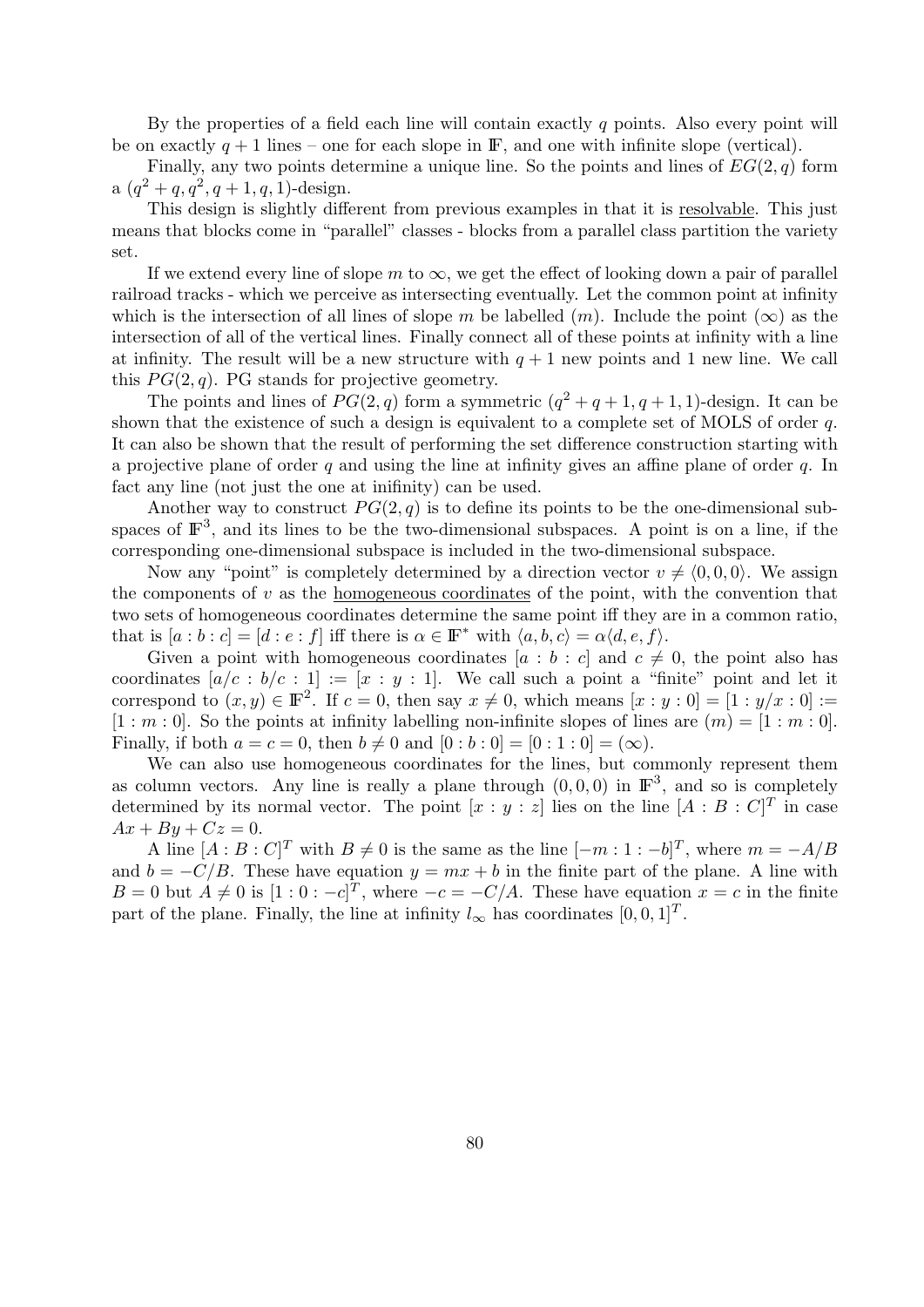## Chapter 5 Exercises

1. Show that  $x^2 + 1$  is irreducible mod 3. Show that if  $\alpha^2 + 1 = 0 \pmod{3}$ , then  $\alpha$  has order 4 in GF(9). Hence  $x^2 + 1$  is not a primitive polynomial mod 3.

2. Show that  $x^2 + 2x + 2$  is irreducible mod 3. Show that if  $\alpha^2 + 2\alpha + 2 = 0$  mod 3, then  $\alpha$ has order 8 in GF(9). Hence  $x^2 + 2x + 2$  is a primitive polynomial modulo 3.

- 3. Find the multiplicative inverse of 8 in a)  $GF(11)$ , b)  $GF(13)$ , c)  $GF(17)$ .
- 4. In GF(7) solve the equations

$$
x + 2y + 3z = 2
$$
  

$$
2x + 4y + 5z = 6
$$
  

$$
3x + y + 6z = 4
$$

5. Show that 5 is a primitive root modulo 23.

6. Find all monic irreducible quadratic polynomials mod 5.

- 7. Let  $p = 2$  and  $n = 4$ 
	- a) How many monic irreducible quartics are there in  $\mathbb{Z}_p[x]$ ?
	- b) How many primitive monic irreducible quartics are there in  $\mathbb{Z}_p[x]$ ?
	- c) How many self-reciprocal monic irreducible quartics are there in  $\mathbb{Z}_p[x]$ ?

Use a-c to factor  $x^{p^4} - x$  into monic irreducible factors in  $\mathbb{Z}_p[x]$ .

8. Show that  $q(x) = x^2 + 1$  is reducible mod 5. Repeat mod 7. Is  $q(x)$  primitive mod 7?

- 9. Show that the probability that a monic irreducible cubic is primitive in  $\mathbb{Z}_5[x]$  is  $\frac{1}{2}$ .
- 10. Show that  $x^4 + x + 1$  is primitive in  $\mathbb{Z}_2[x]$ .

11. Find a primitive root modulo 31.

12. For each value of *n* determine how many mutually orthogonal Latin squares can be constructed using MacNeish's Theorem.

| a) $n=12$    | b) $n = 13$ | c) $n = 21$                            | d) $n = 25$ |
|--------------|-------------|----------------------------------------|-------------|
| e) $n = 35$  | f) $n = 36$ | g) $n = 39$                            | h) $n = 75$ |
| i) $n = 140$ |             | j) $n = 185$ k) $n = 369$ l) $n = 539$ |             |

13. Describe how you would construct 10 MOLS of order 275.

14. Construct a complete set of MOLS of order 5.

15. Repeat exercise 3, with squares of order 7.

16. Repeat exercise 3, with squares of order 8.

17. For each of the following block designs, determine if the design is a BIBD and if so compute its parameters  $b, v, r, k$ , and  $\lambda$ .

a) Varieties: *{*1*,* 2*,* 3*}*

Blocks: *{*1*,* 2*}, {*1*,* 3*}, {*2*,* 3*}, {*1*,* 2*,* 3*}*

- b) Varieties: *{*1*,* 2*,* 3*,* 4*,* 5*}*
	- Blocks:  $\{1, 2, 3\}, \{2, 3, 4\}, \{3, 4, 5\}, \{1, 4, 5\}, \{1, 2, 5\}$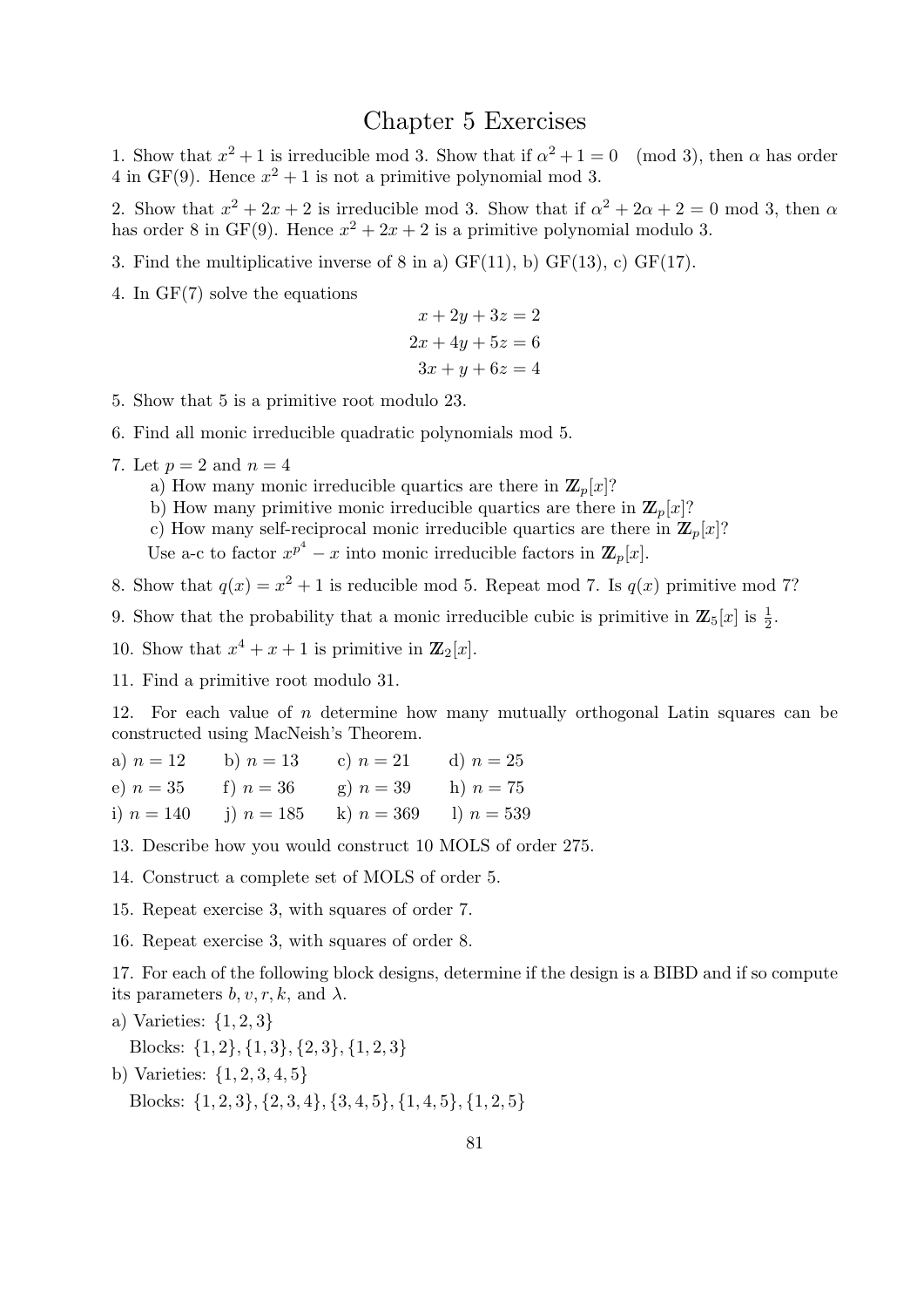- c) Varieties: *{*1*,* 2*,* 3*,* 4*,* 5*}* Blocks:  $\{1, 2, 3, 4\}, \{1, 3, 4, 5\}, \{1, 2, 4, 5\}, \{1, 2, 3, 5\}, \{2, 3, 4, 5\}$
- d) Varieties: *{*1*,* 2*,* 3*,* 4*,* 5*,* 6*,* 7*,* 8*,* 9*}* Blocks:  $\{1, 2, 3\}, \{4, 5, 6\}, \{7, 8, 9\}, \{1, 4, 7\}, \{2, 5, 8\}, \{3, 6, 9\}$  $\{1, 5, 9\}, \{2, 6, 7\}, \{3, 4, 8\}, \{1, 6, 8\}, \{2, 4, 9\}, \{3, 5, 7\}$
- 18. Find an incidence matrix for each design from exercise 17.
- 19. If a BIBD has parameters  $v = 15$ ,  $k = 10$ , and  $\lambda = 9$ , find *b* and *r*.
- 20. If a BIBD has parameters  $v = 47 = b$ , and  $r = 23$ , find k and  $\lambda$ .
- 21. If a BIBD has parameters  $b = 14$ ,  $k = 3$ , and  $\lambda = 2$ , find *v* and *r*.
- 22. Show that there is no (7*,* 5*,* 4*,* 3*,* 2)*−*BIBD.
- 23. Show that there is no (22*,* 22*,* 7*,* 7*,* 1)-BIBD.
- 24. For a Steiner triple system with  $v = 9$ , find *b* and *r*.

25. The following nine blocks form part of a Steiner triple system on *{a, b, c, d, e, f, g, h, i}*:  ${a, b, c}, {d, e, f}, {g, h, i}, {a, d, g}, {c, e, h}, {b, f, i}, {a, e, i}, {c, f, g}, {b, d, h}$ Add the remaining blocks to complete the design.

26. Four of the blocks of a symmetric  $(7,3,1)$ -design are  $\{1,2,3\}, \{2,4,6\}, \{3,4,5\}, \{3,6,7\}.$ Find the remaining blocks.

27. Find a  $(11, 5, 2)$ -difference set in  $\mathbb{Z}_{11}$ . Display the table of differences.

28. Find a  $(13, 4, 1)$ -difference set in  $\mathbb{Z}_{13}$ . Display the table of differences.

29. Find a  $(21, 5, 1)$ -difference set in  $\mathbb{Z}_{21}$ . Display the table of differences.

30. Find a  $(16, 6, 2)$ -difference set in  $\mathbb{Z}_2^4$ . Display the table of differences.

31. Use your answer from exercise 30 to construct a  $16 \times 16$  matrix, *H*, whose entries are all  $\pm 1$ , and for which  $H = H^T$ , and  $H^2 = 16I_{16}$ .

32. If  $\alpha$  is the primitive root of  $GF(9) = \mathbb{Z}_3 / \langle x^2 + 2x + 2 \rangle$ , find all points on the line  $\alpha x + \alpha^3 y = \alpha^7$  in *EG*(2*,* 9).

33. Find the point of intersection of the lines  $2x + y = 5$  and  $3x + 4y = 6$  in  $EG(2, 7)$ .

34. For the geometry *EG*(2*,* 4) find equations for every line and determine which points are incident with each line.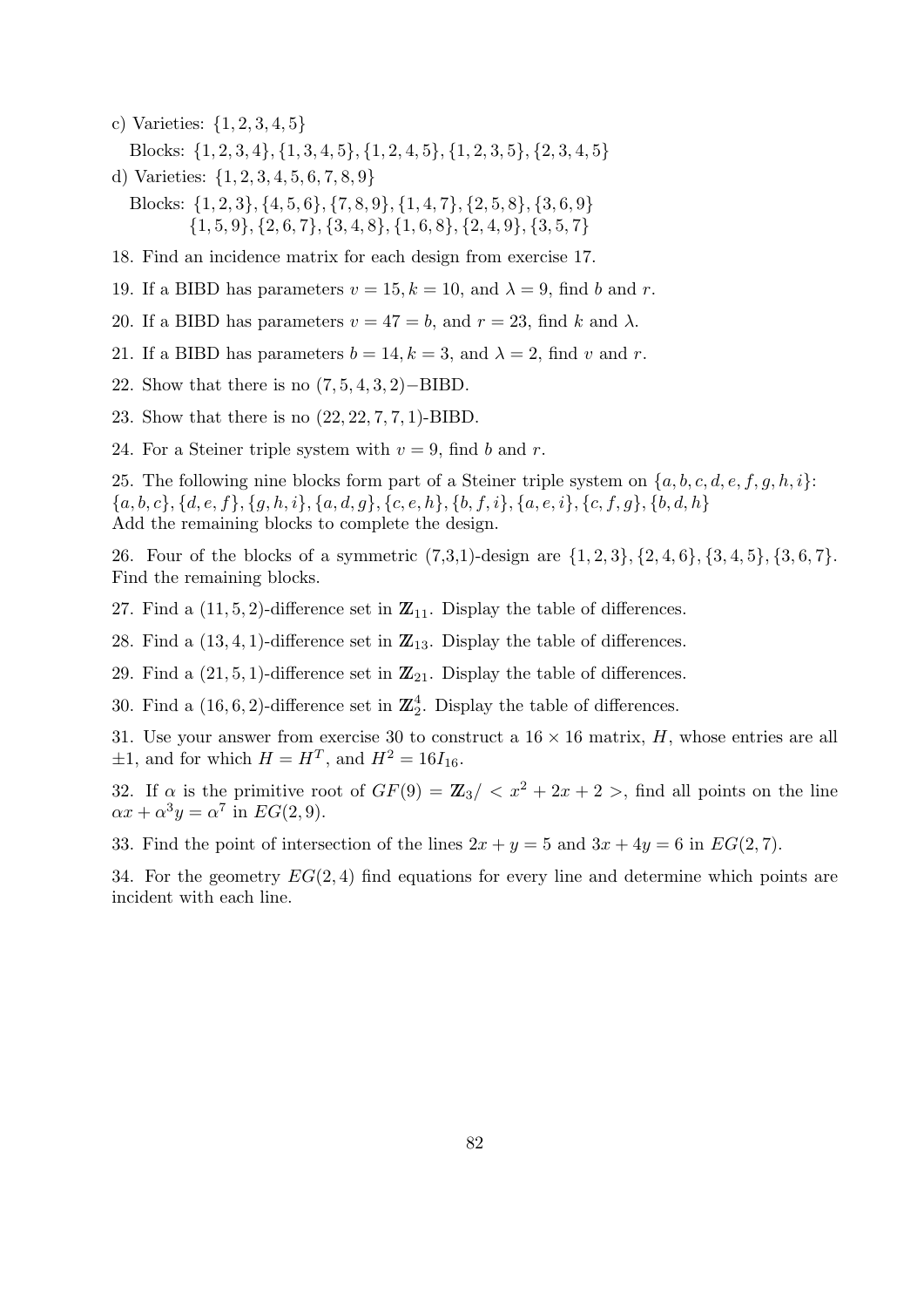## Chapter 6: Introductory Coding Theory

Our goal in this chapter is to introduce the rudiments of a body of theory whose purpose for being is reliable and efficient communication of information. Applications include minimization of noise on CD recordings, data transfer between computers, transmission of information via phone line, radio signal...

All of the applications have in common that there is a medium, called the channel through which the information is sent.

Disturbances, called noise, may cause what is received to differ from what was sent. Noise may be caused by sunspots, lightning, meteor showers, random radio interference (dissonant waves), poor typing, poor hearing,....

The classic diagram for coding theory is



If there is no noise, there is no need for the theory. Engineering tactics and/or choice of channel may be able to combat certain types of noise. For any remaining noise we'll need coding theory.

Specifically we want a scheme which

- 1. allows fast encoding of information
- 2. allows for easy transmission
- 3. allows fast decoding
- 4. allows us to detect and correct any errors caused by noise
- 5. has maximal transfer of information per unit time interval

#### *§*6.1 Basic Background

Humans have built-in decoding. We can determine from context and proximity where an error has occurred, and correct the mistake with very high reliability.

We won't assume that any of our schemes are going to be able to correct syntactic errors, or even to correct errors based on context. We shall concentrate on trying to correct errors only by using proximity. That is, if we know that an error has occurred in transmission, we will conclude that the most likely message sent is the one which is "closest" to the message received.

In general we will need two alphabets A, and B, one for inputs to the encoder, one for outputs. For this course we will take  $A = B = \{0, 1\}$ , and we call our scheme a binary code. The generalizations to non-binary code we leave to a later course.

A message will simply be a string over *A*. We will generally be considering what are called block codes, where messages are formatted into blocks each of which have the same length. Similarly for *B*, all images under encoding will customarily have the same length.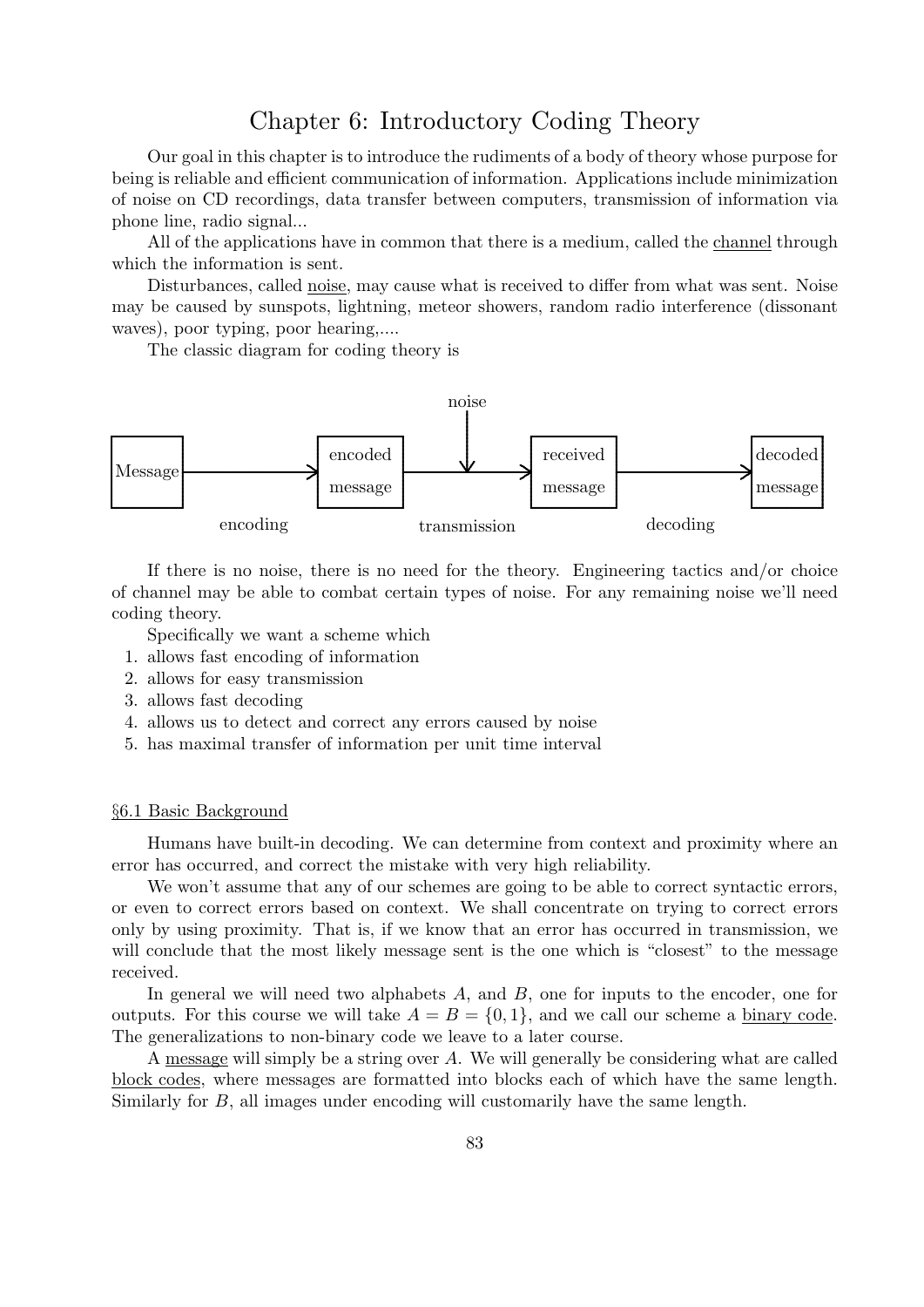Historically this was not the case. The most noteworthy example of a binary code which is not a block code is Morse code. *A* is the set of English letters,  $B = \{\cdot, -\}$ . *a* is encoded as *·−*, while *e* is encoded as *·*. SOS is encoded *· · · − − − · · ·* etc.

Our assumption is that any message block is in  $A^k$ , while the encoded block is in  $B^n$ . A code *C* is simply the set of words in  $B<sup>n</sup>$  which are images of elements of  $A<sup>k</sup>$  under encoding. We want to recapture the original message after decoding. So if we think of  $E: A^k \longrightarrow B^n$  as a function, then  $D: C = imE \longrightarrow A^k$  will be *E*'s inverse function. So when  $A = B = \{0, 1\}$ we will need  $k \leq n$ .

We also need to make some assumptions about the channel. First that no information is lost - if a message of *n* symbols is sent, then *n* symbols are received. Second we assume that noise is randomly distributed - as opposed to occurring in clumps (this type of noise is known as "burst" errors). More specifically, the probability of any message symbol being affected by noise is the same for each symbol, regardless of its position in the message. Also what happens to one symbol is independent to what happens to symbols nearby.

For a binary channel we will further assume symmetry. That is that *p* the probability of a 1 being sent and a 1 being received, is the same as the probability of a 0 being sent and a 0 being received. So we have the following diagram for a binary symmetric channel (BSC).



The quantity *p* for a BSC is called the <u>reliability</u> of the code. A BSC with  $p = 1$  is perfect. (Contact the author if you find one.) A BSC with  $p = 0$  can be turned into one with  $p = 1$ simply by toggling the bits prior to transmission. Similarly any BSC with  $0 < p < 1/2$  can be turned into a BSC with  $1/2 < p' = 1 - p < 1$  via the same trick. A BSC with  $p = 1/2$ would only have value as a random number generator (let me know if you find one of these too). Henceforth we assume that  $1/2 < p < 1$ .

#### *§*6.2 Error Detection, Error Correction, and Distance

If a word *c* is sent, and the word *r* is received, then for the receiving person to detect an error, it is necessary that the received word is not a codeword. If it is a codeword, they won't realize anything is wrong. Therefore the image,  $C$ , of  $A<sup>k</sup>$  under  $E$  needs to be a proper subset of  $B^n$ .

For example a trivial code which has  $A = B$  and  $n = k$  and uses  $E = id$  is not capable of detecting any error that occurs. If the code cannot detect an error, it certainly is incapable of correcting any error.

Example: Let  $n = 1$ ,  $k = 3$  and  $E(0) = 000$ , with  $E(1) = 111$ . So are set of codewords is  $C = \{000, 111\}$ . If no more than two errors occur in transmitting a single word, then we can always detect this, since three errors are required to change 000 into 111 and vice versa. We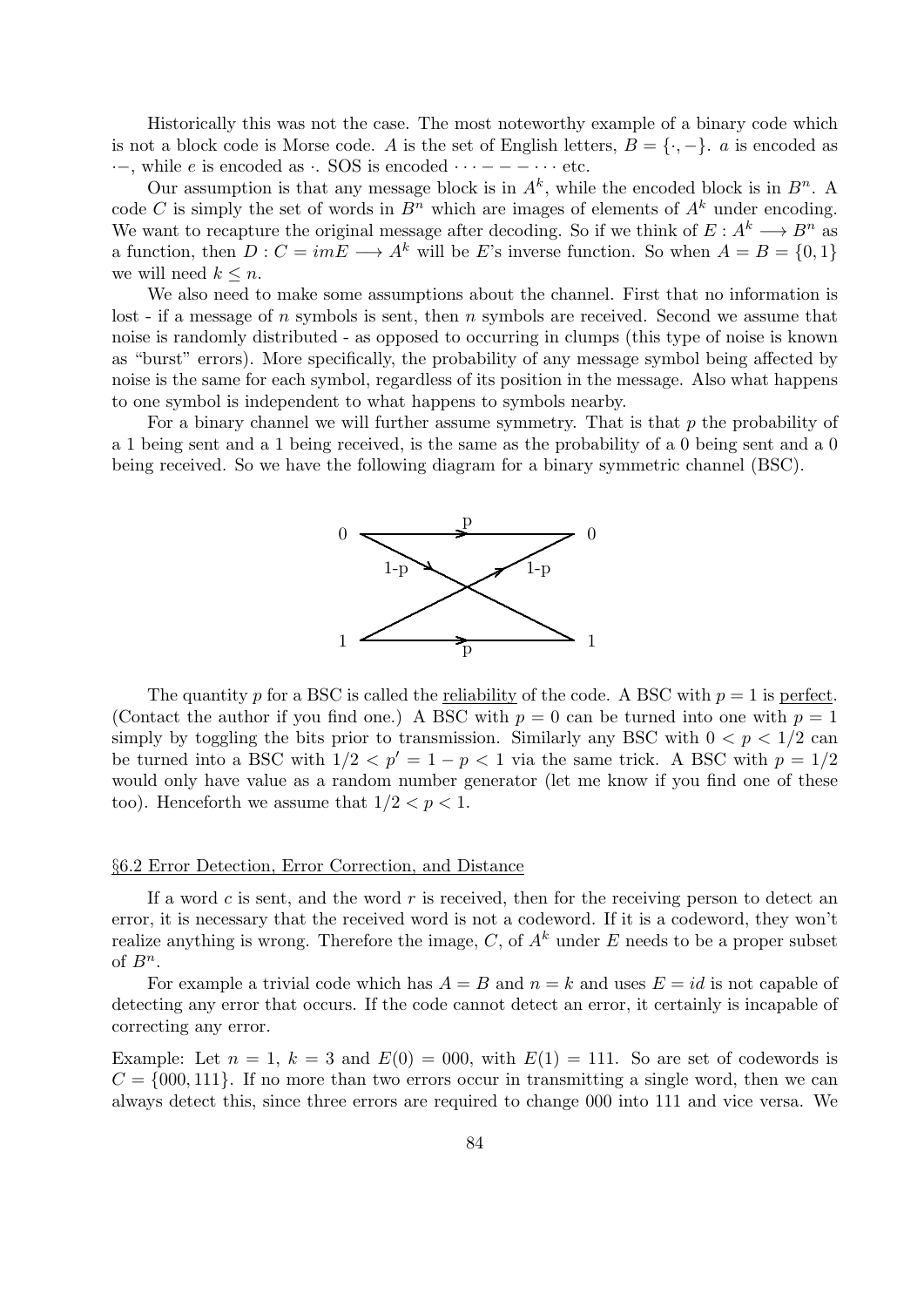therefore call *C* a 2-error detecting code. *C* is also a 1-error correcting code, since if we suppose that no more than one error occurs, any received word is either a codeword, or is uniquely the cause of a single error affecting one of our two codewords. This ability comes at the price that our rate of information is essentially 1*/*3, 1 bit of information being conveyed for every 3 bits sent.

The essential property of the code in the last example which allows it to detect and correct errors is distance. Given two vectors of the same length, their Hamming distance is the number of positions where they differ. The distance of a code *C* is the minimum distance among all distinct pairs of codewords. Notice that for binary codes the Hamming distance  $d(x, y)$  is the number of 1's in the string  $x + y$  where addition is componentwise mod 2. The number of 1s in a binary string, *z*, is called its weight and is denoted by  $wt(z)$ . So  $d(x, y) = wt(x + y)$  for a binary code.

If we now further assume that the probability of fewer errors occuring is higher than the probability of a large number of errors occuring we arrive at the principle of Maximum Likelihood Decoding: Suppose that a word *r* is received and it is detected that *r* is not a codeword. In case there is a unique codeword *c* that is closest to *r* (the Hamming distance from *r* to *c* is minimum), decode *r* as *c*.

In our preceeding example the code C clearly has distance 3 since 000 and 111 differ in all three positions. We write  $d(000, 111) = 3$ . From our previous discussion we get.

**Theorem:** For a binary code C, let  $\delta = min_{v \neq w \in C} d(v, w)$ . Then C can detect up to  $\delta - 1$ *errors, but there is a way that δ errors can occur which cannot be detected.*

More importantly

**Theorem:** *If C is a code with minimum distance*  $\delta$  *and*  $t = \lceil (\delta/2) - 1 \rceil$ *, then C can correct up to t* errors by using Maximum Likelihood Decoding, but there will be a way for  $t + 1$  *errors to occur and correction is not possible.*

Notice that the probability of errors occuring comes into play in our assumptions. From the binomial theorem we have the following corollary.

**Theorem:** *In a BSC with reliability p, the probability that exactly r errors will occur in transmitting a bit string of length n is given by*  $\binom{n}{k}$ *r* )  $(1-p)^{r} p^{n-r}$ .

Example: When  $n = 7$  and  $p = 0.99$  the probability that exactly one error occurs is  $(7)$ 1  $(0.01)^{1}(0.99)^{6} \approx 0.0659036$ . The probability that no error occurs is  $\bigg)$ 0  $\int (0.01)^{0} (0.99)^{7} \approx 0.9320653$ . The probability that exactly two errors occur is  $\bigg)$ 2  $(0.01)^2 (0.99)^5 \approx 0.0019971$ . So the probability that more than two errors occur is about 0*.*00003397.

Example: If  $n = 11$  and  $p = 1 - 10^{-8}$ , and the rate of transmission is  $10^7$  digits/second the probability that a word of length  $n = 11$  is transmitted incorrectly is about  $11p^10(1 - p)$ . Since  $10^7/11$  words are transmitted each second, we can expect  $\frac{11}{10^8} \cdot \frac{10^7}{11} \approx 0.1$  words/second to be transmitted incorrectly, which translates into 8640 words transmitted incorrectly each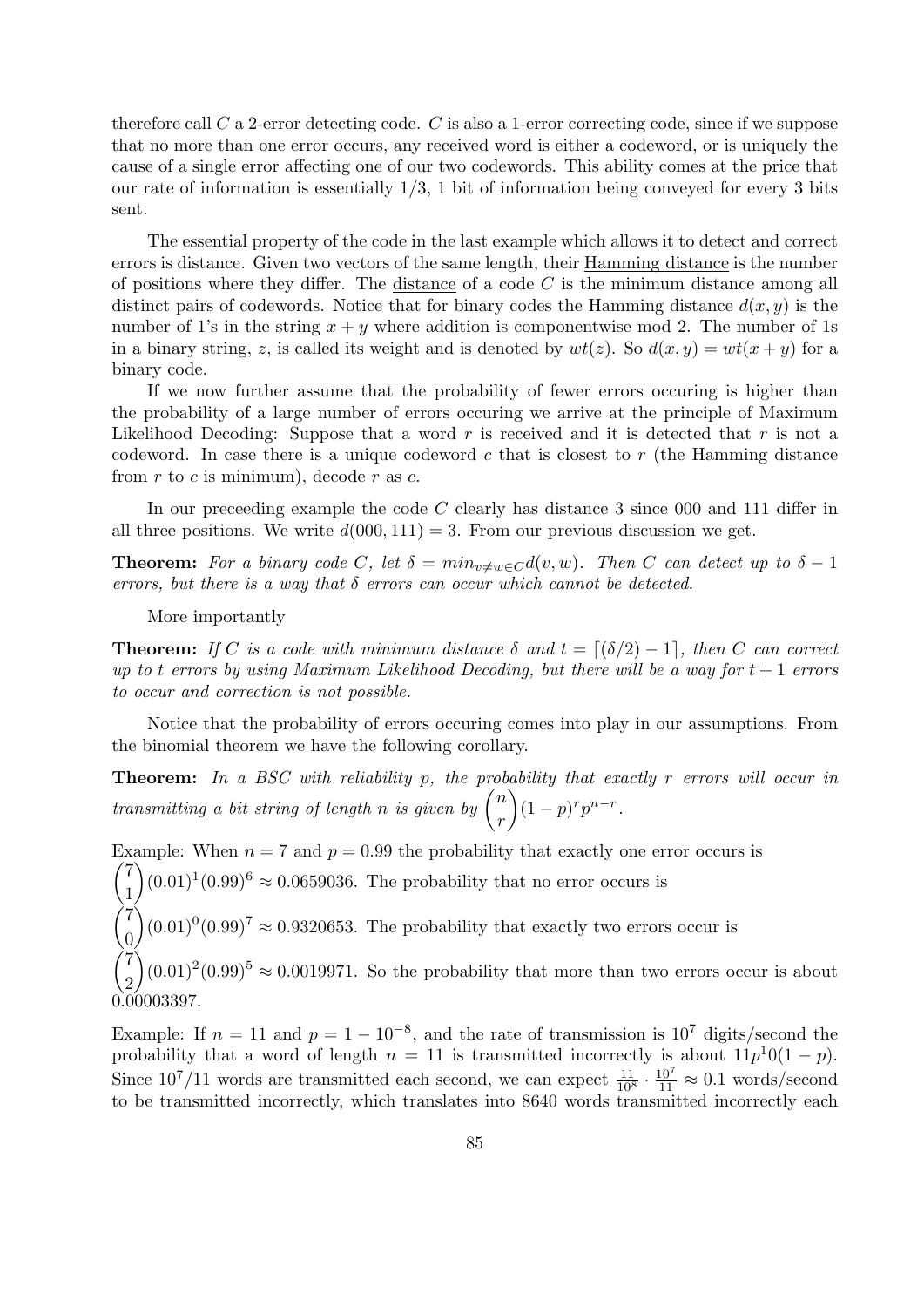day. If we add a single parity check digit at the end of each word, to make the number of ones in the word even, then the probability of at least 2 errors occuring per codeword is 1 −  $p^{12}$  − 12 $p^{11}(1-p)$  ≈ 66/10<sup>16</sup>. Now we find that we can expect to wait about 2000 days before an undetectable set of errors occurs.

R.W. Hamming was one of the original contributors to coding theory. Among other things he is credited with the following bound on the size of a code given its minimum distance.

**Theorem:** (Hamming Bound) *If C is a binary code of length n and minimum distance δ, then*  $|C| \leq \frac{2^n}{(n+1)^n}$ ( *n*  $\binom{n}{0} + \binom{n}{1}$  $\binom{n}{1} + ... + \binom{n}{t}$  $\frac{1}{\binom{n}{t}}$ , where  $t = \lceil (\delta/2) - 1 \rceil$ .

**Proof:** Let  $s \in C$ . Denote by  $B_r(s)$  those bit strings of length *n* which have Hamming distance exactly *r* from *s*. Note that  $|B_r(s)| =$ ( *n r* ) since we simply choose the *r* positions from *s* to change.

Now denote by  $B'_{m}(s)$  the set of bit strings of length *n* which are at distance at most *m* from *s* (inclusive). Now  $|B'_m(s)| =$ ( *n* 0  $\lambda$ + ( *n* 1  $\overline{\phantom{a}}$ + *...* + ( *n m*  $\setminus$ .

If  $t = \lfloor (\delta/2) - 1 \rfloor$ , then  $B_t'(s_1) \cap B_t'(s_2) = \emptyset$  for all  $s_1, s_2 \in C$ . Thus any bit string of length *n* is in at most one set  $B'_t(s)$ .

Therefore 
$$
|C||B_t'(s)| = \sum_{s \in C} |B_t'(s)| \leq |\cup_{s \in C} B_t'(s)| \leq 2^n
$$
.

### *§*6.3 Linear Codes

Almost all coding schemes in use are what are known as linear codes. To say that a binary code *C* is linear, means that if  $x, y \in C$ , then  $x + y \in C$ . So a linear binary code is a *k*-dimensional subspace of  $\mathbb{Z}_2^n$ . Thus there is a set of codewords  $\{b_1, ..., b_k\}$  (a basis), so that every codeword  $c \in C$  is (uniquely) a linear combination of the basis vectors, i.e.  $c = \alpha_1 b_1 + \alpha_2 b_2 + \ldots + \alpha_k b_k$ .

Notice, that every binary code contains the all 0s word since if  $c \in C$ ,  $c + c = 0 \in C$ . Also notice that the minimum distance in a linear code coincides with the minimum weight taken over all non-zero code words. This is true because  $d(x, y) = wt(x + y)$ , and for a linear code  $x + y$  is always a code word when *x* and *y* are.

The  $k \times n$  matrix *M* whose rows are  $b_1, ..., b_k$  is a generating matrix for *C*. In general any matrix whose rows form a basis for *C* is a generating matrix for *C*. Most linear codes have a generating matrix which takes standard form. The generating matrix for a code in standard form consists of a  $k \times k$  identity matrix appended with a  $k \times (n - k)$  matrix *G*.

For a binary linear code *C*, encoding is accomplished by vector-matrix multiplication. If  $v \in \{0,1\}^k$  is a message word,  $E(v) = vM$ , where M is a generating matrix for *C*, and all arithmetic is performed mod 2. When *M* is in standard form  $E(v) = (v|v)$ , so the information bits of a word are preserved in the first *k* bits of the code word. Thus if no errors occur decoding amounts to stripping off the first *k* bits of every codeword received. Life is more interesting when errors do occur.

To detect whether errors have occurred we use what's called a parity check matrix. A parity check matrix for a binary linear code *C* of dimension *k* and length *n*, is an  $(n - k) \times n$ matrix *H*, so that  $He^T = 0$ , for all  $c \in C$ .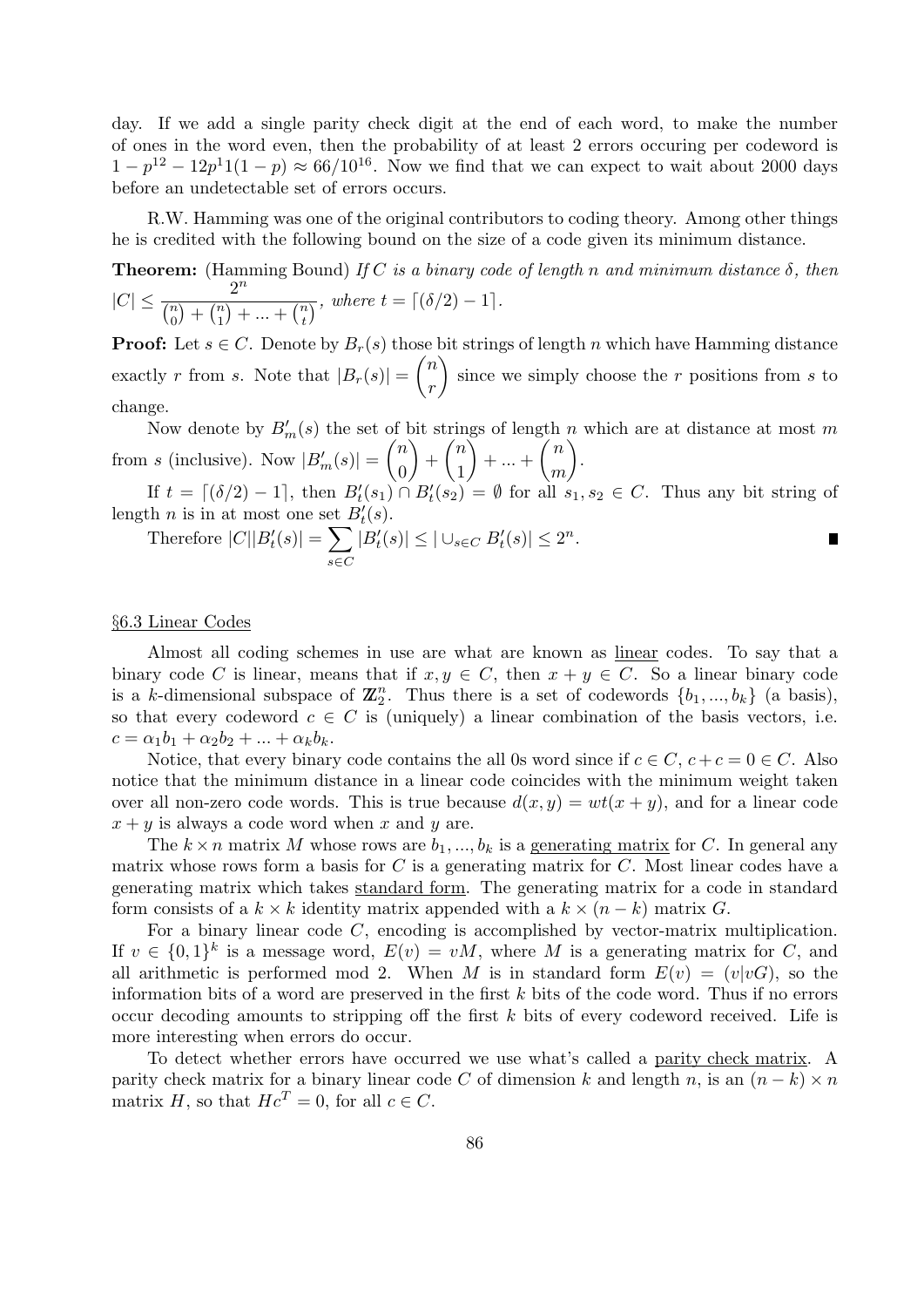If we label the entries of a binary vector *x* as  $x_1, ..., x_n$ , then the condition  $Hx^T = 0$ , that a binary vector is in a linear code is equivalent to a set of equations that the coordinates *x<sup>i</sup>* must satisfy. These are the so-called parity check equations.

Luckily when *C* has a generating matrix *M* in standard form, it also has a parity check matrix in standard form, namely *H* is  $G<sup>T</sup>$  appended by an  $(n-k) \times (n-k)$  identity matrix. This works modulo 2 since  $HM^T = G^T + G^T = 0$  modulo 2. So  $Hb^T = 0$  on for every vector *b* in a basis for *C*. Which means  $He^{T} = 0$  for all  $c \in C$  since *H* is linear, and every codeword is a linear combination of basis vectors.

When *C* has a parity check matrix *H* in standard for we can also standardize the parity check equations by solving for the last  $n - k$  components in terms of the first.

Example If *C* has generating matrix

$$
M = \begin{bmatrix} 1 & 0 & 0 & 0 & 0 & 1 & 1 \\ 0 & 1 & 0 & 0 & 1 & 0 & 1 \\ 0 & 0 & 1 & 0 & 1 & 1 & 0 \\ 0 & 0 & 0 & 1 & 1 & 1 & 1 \end{bmatrix}
$$

Then

$$
G = \begin{bmatrix} 0 & 1 & 1 \\ 1 & 0 & 1 \\ 1 & 1 & 0 \\ 1 & 1 & 1 \end{bmatrix}.
$$

Then we may take

$$
H = \begin{bmatrix} 1 & 1 & 0 & 1 & 1 & 0 & 0 \\ 1 & 0 & 1 & 1 & 0 & 1 & 0 \\ 0 & 1 & 1 & 1 & 0 & 0 & 1 \end{bmatrix}.
$$

So the parity check equations are

$$
x_1 + x_2 + x_4 + x_5 = 0
$$
  

$$
x_1 + x_3 + x_4 + x_6 = 0
$$
  

$$
x_2 + x_3 + x_4 + x_7 = 0.
$$

Which are equivalent to

$$
x_5 = x_1 + x_2 + x_4
$$
  
\n
$$
x_6 = x_1 + x_3 + x_4
$$
  
\n
$$
x_7 = x_2 + x_3 + x_4.
$$

If the likelihood of multiple errors is low enough then MLD can be performed by using the parity check matrix.

We start with a linear binary code with minimum distance of at least three and a generating matrix *M* in standard form. we assume that either no errors occur in transmitting a single codeword, or one error occurs when transmitting a codeword. So at most one error occurs per codeword which is a relatively safe assumption if the reliability of our channel is high enough.

Suppose that a word *v* is encoded as  $c = vM = (v|vG)$  and the word *r* is received. If no error occured,  $Hr^T = 0$ , and we simply decode by taking the first *k* bits of *r*. If one error has occured in the *i*th position, then  $r = c + e_i$ , where  $e_i$  is the bit string of length *n* with a 1 in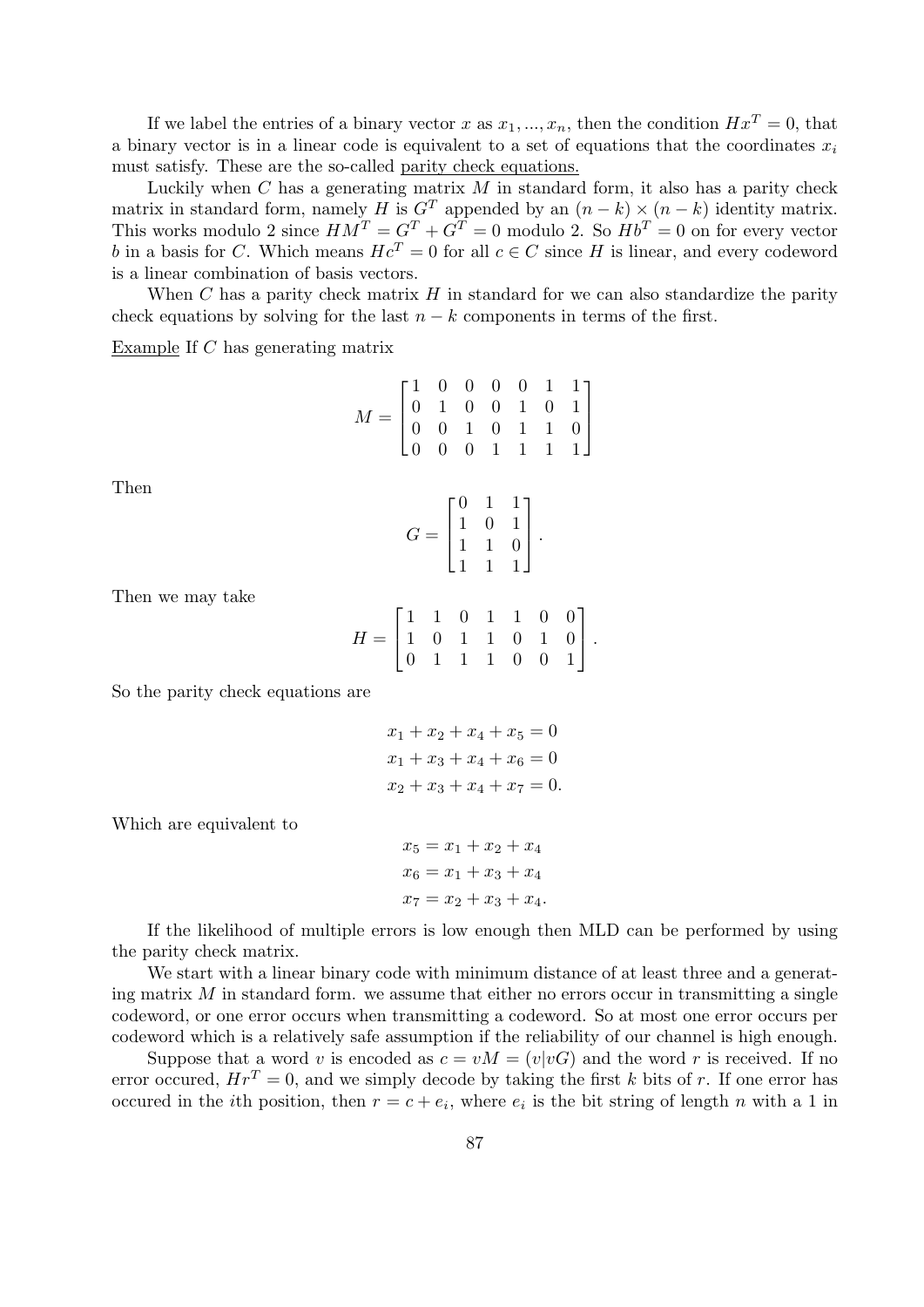the *i*th position and zeroes everywhere else. Now  $Hr^T = H(c + e_i)^T = Hc^T + He_i^T = He_i^T$ <br>must then be the *i*th column of *H*. Thus we can identify the location *i* of the error from  $Hr^T$ . We toggle this bit and decode as if no error had occurred.

Notice that this only corrects single errors, and heavily relies on the relaibility of the channel. To correct more errors, requires more intricate procedures, but utilizes similar thinking.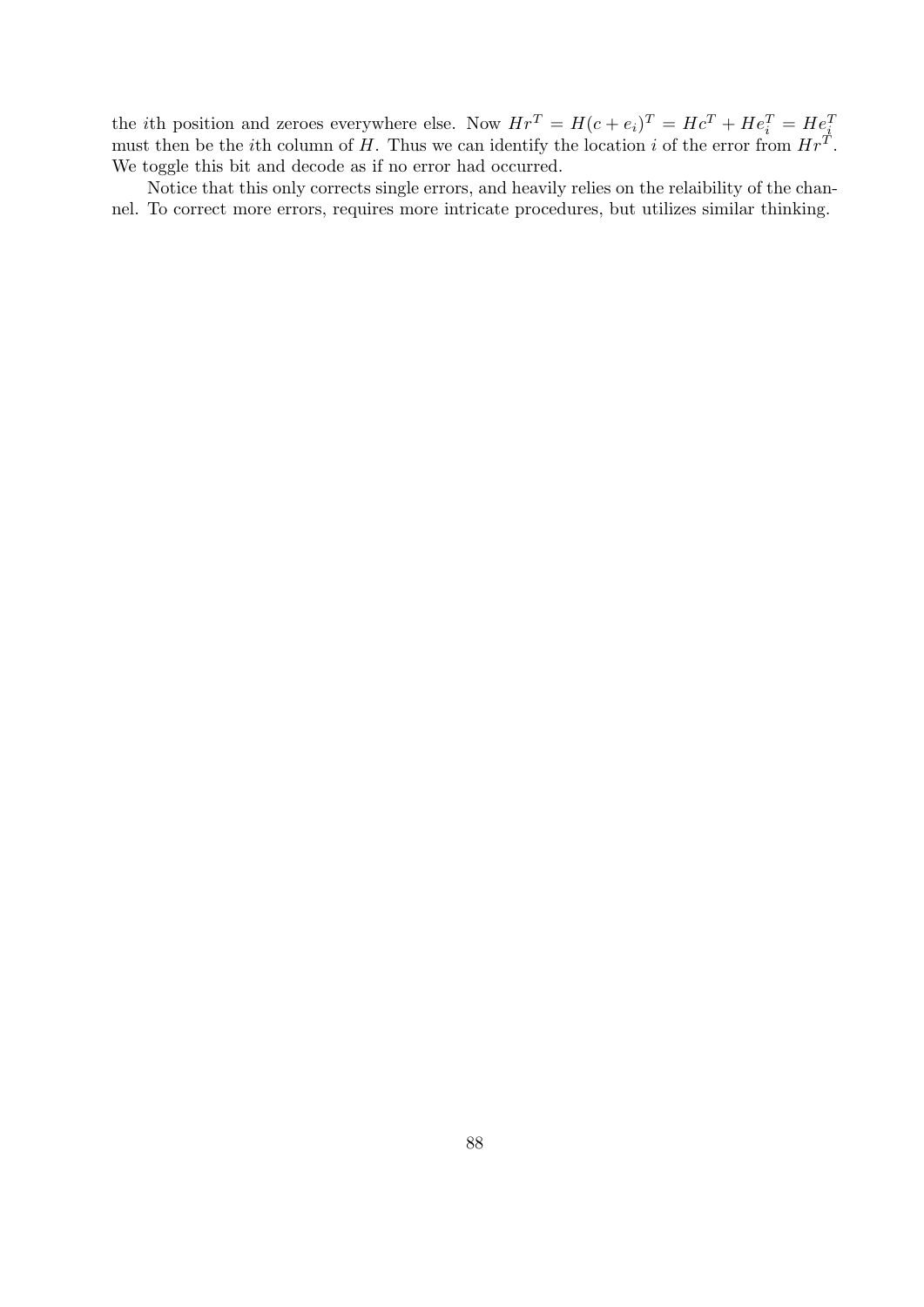## Chapter 6 Exercises

- 1. In each case find the Hamming distance between *x* and *y*.
- a)  $x = 1110010, y = 0101010$
- b)  $x = 10001000, y = 10100101$
- c)  $x = 111111000, y = 001001001$
- d)  $x = 111000111000, y = 101010101010$

2. For each of the following codes *C*, find the number of errors that could be detected, and the number of errors that could be corrected using maximum-likelihood decoding.

- a) *C* = *{*0000000*,* 1111110*,* 1010100*,* 0101010*}*
- b) *C* = *{*0000000*,* 1111111*,* 1111000*,* 0000111*}*
- c) *C* = *{*00011*,* 00101*,* 01001*,* 10001*,* 00110*,* 01010*,* 10010*,* 01100*,* 10100*,* 11000*}*

3. Find an upper bound on the number of codewords in a code where each codeword has length 8 and the minimum distance of the code is 5.

4. Let *C* be a binary code where every codeword has even weight. Show that the minimum distance of the code is an even number.

5. In each case *C* is a linear code with the given generating matrix. Encode each message word.

a) 
$$
M = \begin{bmatrix} 1 & 0 & 1 & 1 \\ 0 & 1 & 1 & 0 \end{bmatrix}
$$
, *i*)  $v = 11$ , *ii*)  $v = 10$   
\nb)  $M = \begin{bmatrix} 1 & 0 & 0 & 1 & 0 & 0 \\ 0 & 1 & 0 & 0 & 1 & 0 \\ 0 & 0 & 1 & 0 & 0 & 1 \end{bmatrix}$ , *i*)  $v = 111$ , *ii*)  $v = 100$ , *iii*)  $v = 000$   
\nc)  $M = \begin{bmatrix} 1 & 0 & 0 & 0 & 0 & 1 & 1 \\ 0 & 1 & 0 & 0 & 1 & 0 & 1 \\ 0 & 0 & 1 & 0 & 1 & 1 & 0 \\ 0 & 0 & 0 & 1 & 1 & 1 & 1 \end{bmatrix}$ , *i*)  $v = 1110$ , *ii*)  $v = 1010$ 

6. Find the linear code generated by *M* in each case for *M* from exercise 6.

7. Find the minimum distance for each of the following linear codes.

a) *C* = *{*000000*,* 001001*,* 010010*,* 100100*,* 011011*,* 101101*,* 110110*,* 111111*}*

b) *C* = *{*000000000*,* 111111111*,* 111100000*,* 000011111*,* 101010101*,* 010101010*}*

c) *C* = *{*11111111*,* 10101010*,* 11001100*,* 10011001*,* 11110000*,* 10100101*,* 11000011*,* 10010110*,*

00000000*,* 01010101*,* 00110011*,* 01100110*,* 00001111*,* 01011010*,* 00111100*,* 01101001*}*

8. Find the standard parity check matrix for each part of exercise 6.

9. Find the standard parity check equations for each part of exercise 9.

10. If *C* is a linear code with standard parity check matrix

$$
H = \begin{bmatrix} 1 & 1 & 0 & 1 & 0 & 0 \\ 1 & 0 & 1 & 0 & 1 & 0 \\ 0 & 1 & 1 & 0 & 0 & 1 \end{bmatrix}
$$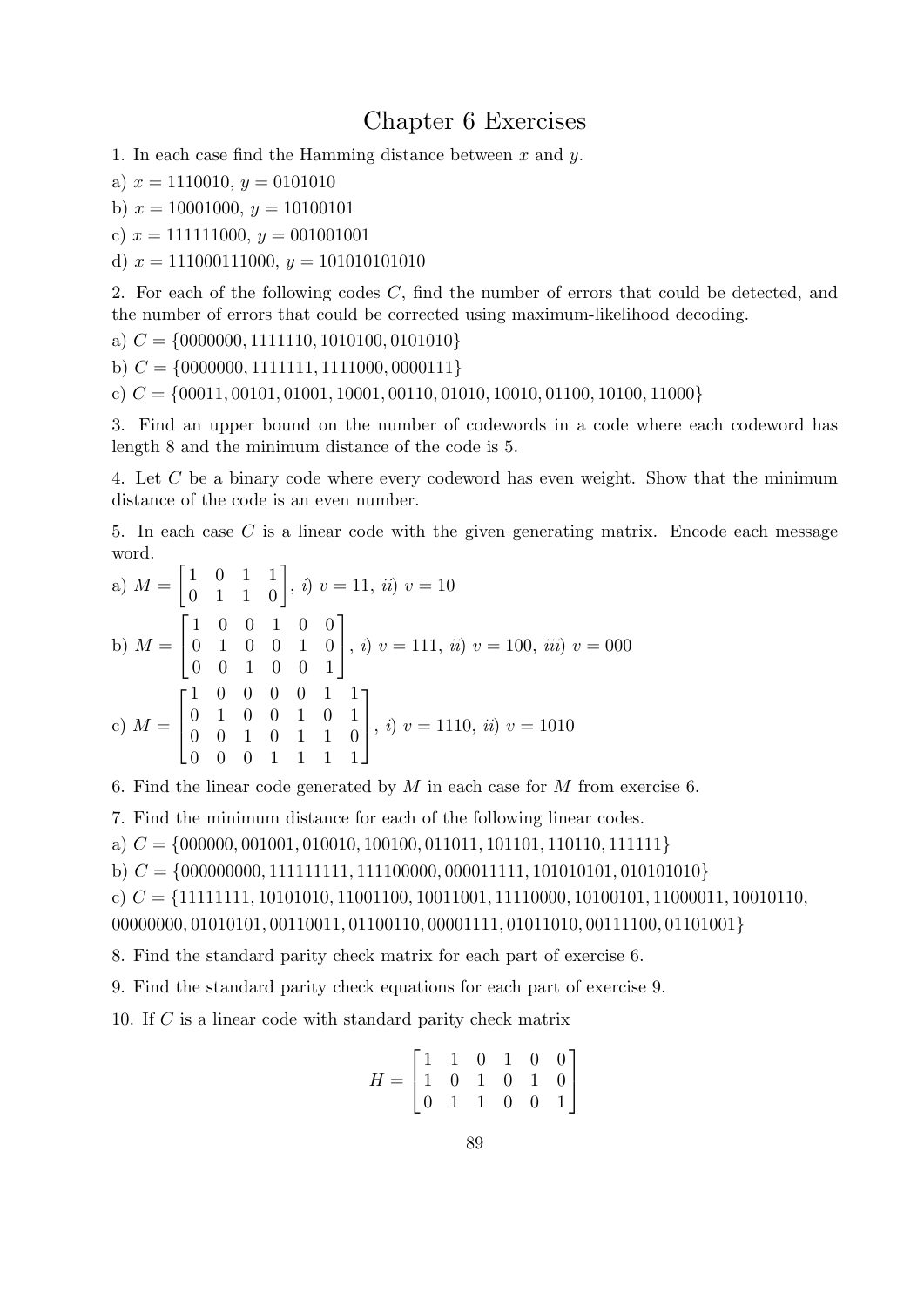find a generating matrix for *C* in standard form.

11. Assume that relatively few errors occur and that  $r = 101001$  is received using the code generated by the matrix from exercise 6 b). What is the most likely codeword sent?

12. Repeat exercise 11 with  $r = 001001$ .

13. Suppose we are using the code generated by *M* from exercise 6c) and  $r = 1110110$  is received. Determine whether an error occured in transmission, and if so determine the most likely codeword transmitted.

14. Repeat exercise 13 with  $r = 1010011$ .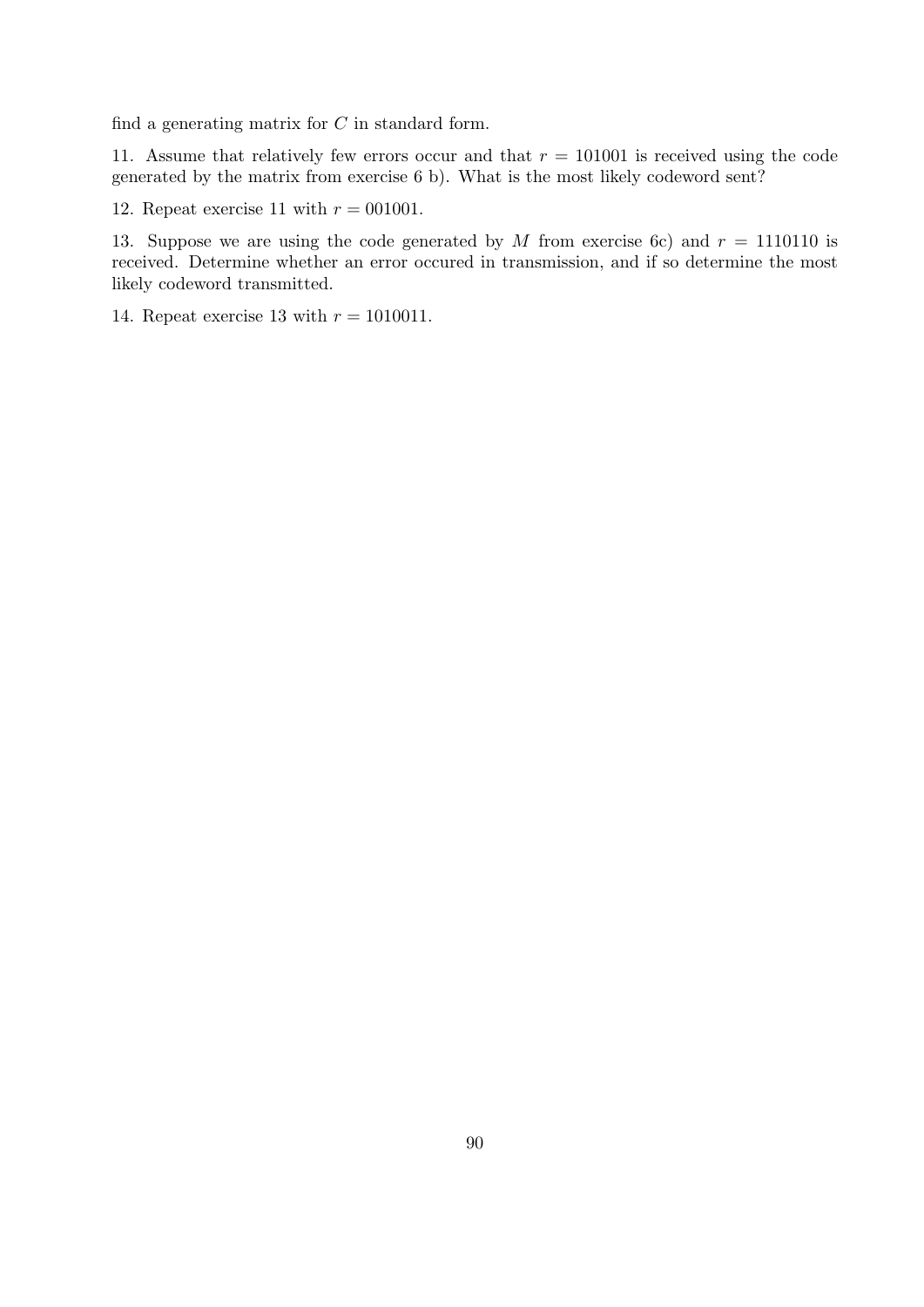# Appendix 1: Pólya's Theorem and Structure in Cyclic Groups

## A. Proof of Pólya's Theorem:

**Theorem:** (Pólya Version 2) If a group *G* acts on a set *D* whose elements are colored by *elements of R, which are weighted by w, then the expression*

$$
P_G\bigg[\sum_{r\in R} w(r), \sum_{r\in R} (w(r)^2), ..., \sum_{r\in R} (w(r)^k)\bigg]
$$

*generates the pattern inventory of distinct colorings by weight, where*  $P_G[x_1, x_2, ..., x_k]$  *is the cycle index of G.*

**Proof:** We will proceed by lemmata supposing throughout that  $R = \{1, 2, ..., m\}$ .

**Lemma:** *Suppose that the sets*  $D_1, D_2, ..., D_p$  *partition*  $D$  *and let*  $C$  *be the subset of*  $C(D, R)$ *which consists of all colorings,*  $f$ *, which are constant on the parts. That is, if*  $a, b \in D_i$ *, for some i*, then  $f(a) = f(b)$ *. Then the pattern inventory of the set C is* 

$$
\prod_{i=1}^{m} [w(1)^{|D_i|} + w(2)^{|D_i|} + \dots + w(m)^{|D_i|}]
$$
\n(1)

**Proof:** The terms in the expansion of (1) are of the form  $w(i_1)^{|D_1|}w(i_2)^{|D_2|}...w(i_m)^{|D_m|}$ . This is exactly the weight given to the coloring which assigns the color  $i_1$  to every element of  $D_1$ , assigns the color  $i_2$  to every element of  $D_2$ , etc. Thus (1) gives the sums of the weights of colorings which are constant on each part *D<sup>i</sup>* .  $\blacksquare$ 

**Lemma:** *Suppose that*  $G^* = {\pi_1^*, \pi_2^*, \dots}$  *is a group of permutations of*  $C(D, R)$ *. For each π <sup>∗</sup> ∈ G<sup>∗</sup> , let sw*(*π ∗* ) *be the sum of the weights of all colorings f which are invariant under π ∗ . Suppose that C*1*, C*2*, ... are the equivalence classes of colorings and denote by wt*(*Ci*)*, the common weight of all f in C<sup>i</sup> . Then*

$$
wt(C_1) + wt(C_2) + \dots = \frac{1}{|G^*|}[sw(\pi_1^*) + sw(\pi_2^*) + \dots]
$$
\n(2)

**Proof:** For a particular coloring  $f, w(f)$  is added in the sum part of the right-hand side exactly as many times as a group element leaves  $f$  invariant. Thus  $w(f)$  is accounted for  $|St(f)|$  times in the summation part of the right-hand side. But  $|St(f)| = |G^*|/|C(f)|$  by the second theorem from section 4.3, where  $C(f)$  is the equivalence class of f under  $G^*$ , and  $St(f)$ is the stabilizer of *f* under the action. So by substitution and simplification the right-hand side of (2) is the same as

$$
\frac{1}{|G^*|} \sum_{f_i \in C(D,R)} w(f_i) |St(f_i)| = \frac{1}{|G^*|} \sum_{f_i \in C(D,R)} w(f_i) \frac{|G^*|}{|C(f_i)|} = \sum_{f_i \in C(D,R)} \frac{w(f_i)}{|C(f_i)|} \tag{3}
$$

Similar to the proof of THE LEMMA, we now add up the terms  $w(f_i)/|C(f_i)|$  for all  $f_i$ in an equivalence class  $C_j$ . The result is  $wt(C_j)$  for each class  $C_j$ , since all colorings in the class have a common weight, and the number of terms is exactly  $|C_i| = |C(f_i)|$ . So the total is the left-hand side of (2).

Notice that the left-hand side of (2) is the pattern inventory.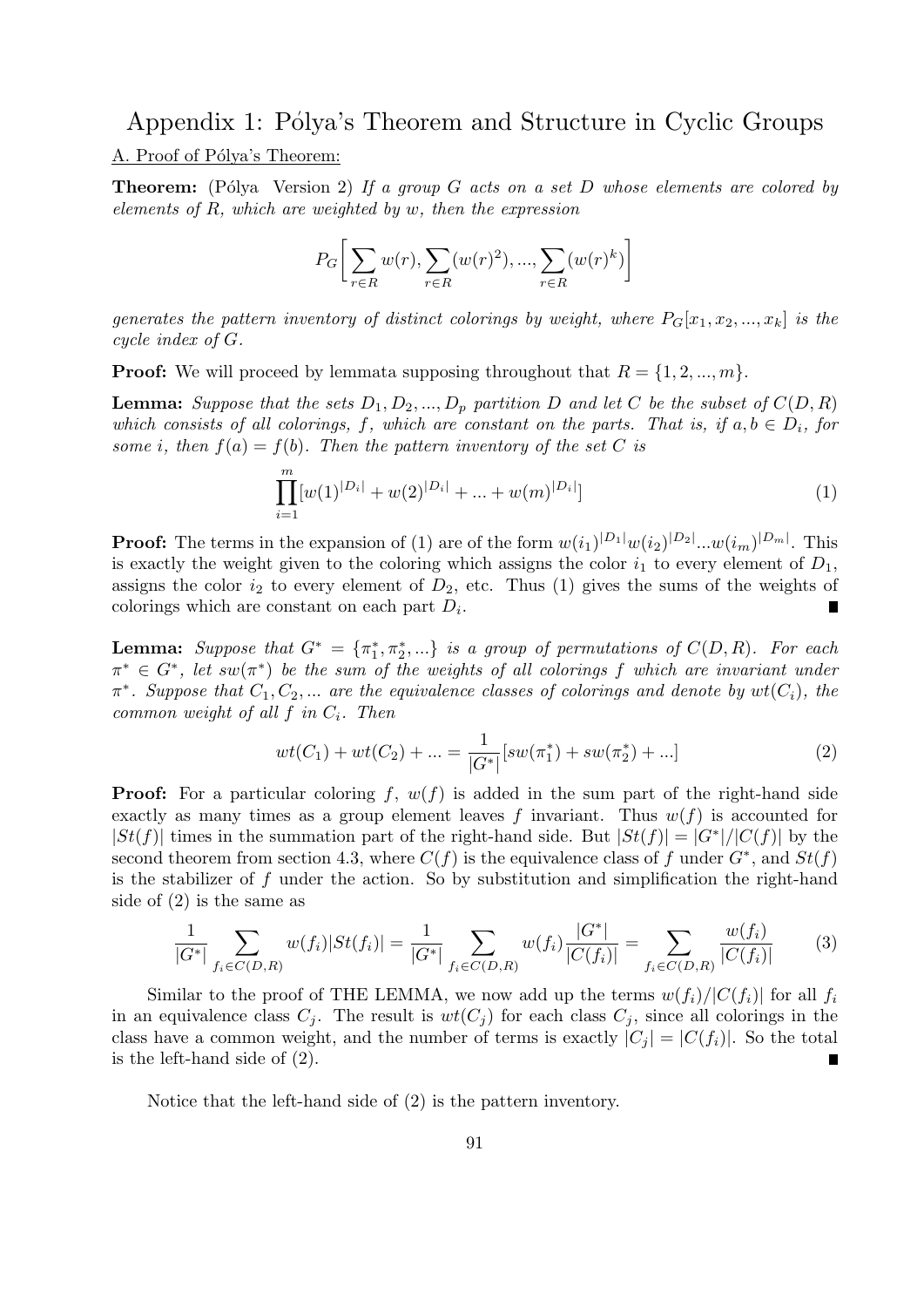Let  $\pi$  be a permutation whose cycle decomposition is  $\gamma_1 \gamma_2 \gamma_3 \dots \gamma_p$ , where  $\gamma_i$  is a cyclic permutation of  $D_i$ , for  $i = 1, 2, ..., p$ . A coloring f is invariant under  $\pi^*$  iff  $f(a) = f(b)$ whenever  $a$  and  $b$  are in the same part  $D_i$ .

By the first lemma above (1) gives the inventory of the set of colorings left invariant by  $\pi^*$ . Each term in (1) is of the form

$$
\sum_{r \in R} [w(r)]^j, \text{ where } j = |D_i| \tag{4}
$$

So a term like (4) occurs in (1) as many times as  $|D_i| = j$ , that is. as many times as  $\pi$ has a cycle of length *j* in its cycle decomposition. We called this  $e_j$  in chapter 4. So  $wt(\pi^*)$ can be rewritten  $e_j$ 

$$
\prod_{j\geq 1} \left[ \sum_{r\in R} [w(r)]^j \right]^e
$$

So the right-hand side of (2) becomes

$$
P_G\bigg[\sum_{r\in R} w(r), \sum_{r\in R} (w(r)^2), ..., \sum_{r\in R} (w(r)^k)\bigg].\qquad \qquad \blacksquare
$$

B. Structure in Cyclic Groups

When  $|G| < \infty$ , and  $a \in G$ ,  $o(a) = |\langle a \rangle|$  *|G|*.

Especially if  $b \in \langle a \rangle$ , then  $o(b)|o(a)$ . Also  $b = a^i$ , for some  $0 \le i < o(a)$ .

**Fact:** If  $b^j = e$ , then  $o(b)|j$ .

Proof: Let  $l = o(b)$ , so  $b^l = e$  and *l* is the least positive integer with this property. Write  $j = ql + r$  with  $0 \le r < l$ . If  $e = b^{j} = b^{ql+r} = b^{ql}b^{r} = (b^{l})^{q}b^{r} = e^{q}b^{r} = b^{r}$ .  $r = 0$  or we reach a contradiction to the minimality of *l*. Ē

 $\textbf{Theorem:}\ \ o(a^i)=\frac{o(a)}{\gcd\ (i,o(a))}.$ 

Proof: Put  $d = \gcd(i, o(a))$  and  $k = o(a)$ . Write  $k = db$  and  $i = dc$ , where  $b, c \in \mathbb{Z}$ . Notice that gcd  $(b, c) = 1$ , and that  $b = \frac{k}{1}$  $\frac{k}{d} = \frac{o(a)}{\gcd(i, o(a))}.$ 

Now  $(a^i)^b = (a^{dc})^b = (a^{db})^c = (a^k)^c = e^c = e$ . So  $o(a^i)|b$ .

On the other hand  $e = (a^i)^{o(a^i)} = a^{i \cdot o(a^i)}$ , so  $k|i \cdot o(a^i)$ . That is  $db|dc \cdot o(a^i)$ . Thus  $b|c \cdot o(a^i)$ . Since gcd  $(b, c) = 1$ , we conclude  $b|o(a^i)$ .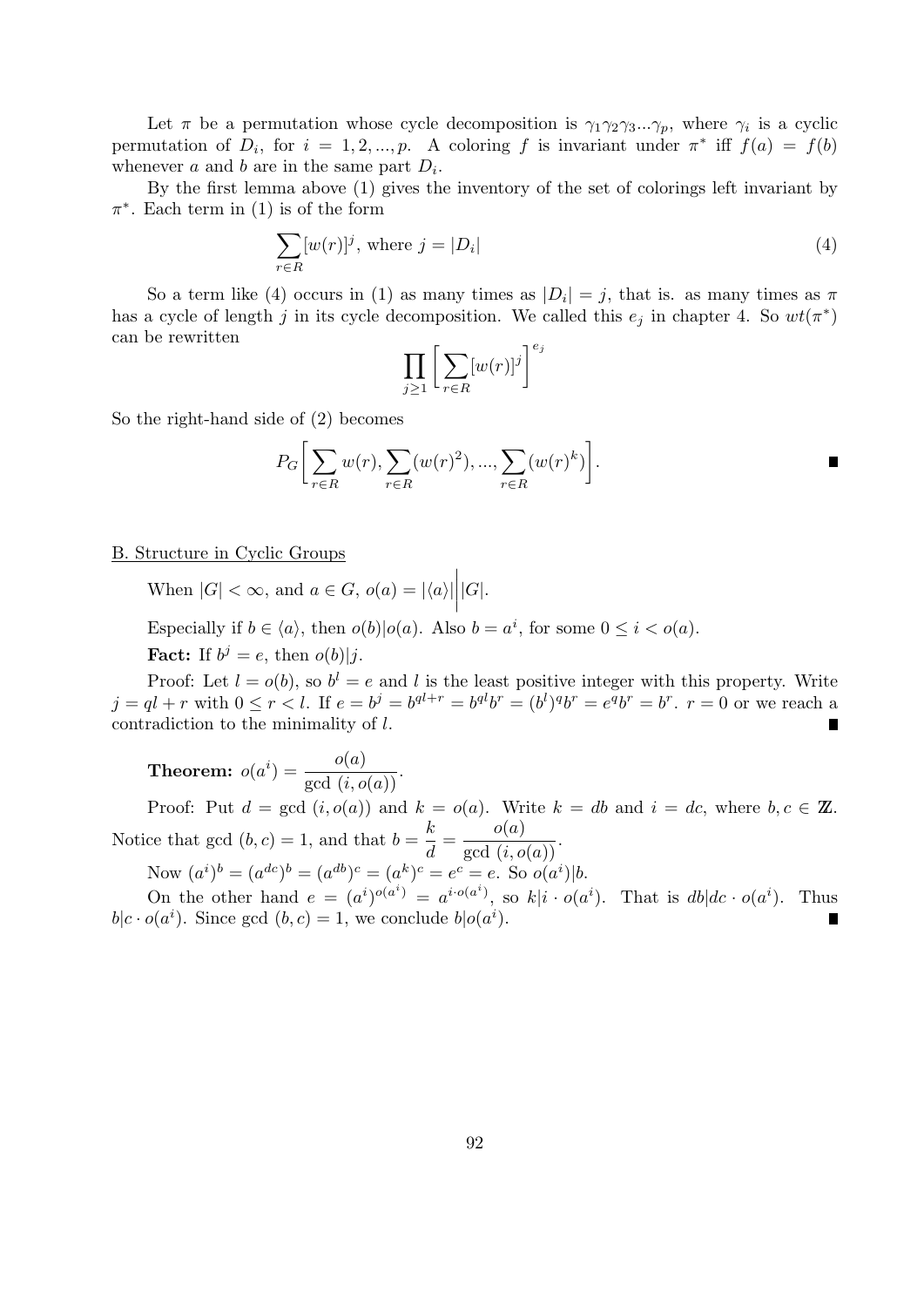## Appendix 2: Some Linear Algebra

One way to describe a field is as an algebraic object in which we can perform all of the standard arithmetic operations of subtraction, addition, multiplication, and division (except by 0). One way to define a vector space is as the collection of ordered *n*-tuples whose entries lie in a field, and for which we define addition componentwise, and scalar multiplication by multilplying each component by the scalar. This will be sufficient for our purposes.

We call our generic field  $\mathbb{F}$ , and denote its elements by lowercase Greek letters. A vector  $x = [x_1, x_2, ..., x_n] \in \mathbb{F}^n$  has components  $x_i$  and is usually denoted as a row vector, as opposed to a column vector.

$$
x + y = [x_1, x_2, ..., x_n] + [y_1, y_2, ..., y_n] = [x_1 + y_1, x_2 + y_2, ..., x_n + y_n]
$$

$$
\alpha x = \alpha [x_1, x_2, ..., x_n] = [\alpha x_1, \alpha x_2, ..., \alpha x_n]
$$

For two vectors *x* and *y* of the same length their dot product is  $x_1 \cdot y_1 + x_2 \cdot y_2 + \ldots + x_n \cdot y_n$ . A linear combination of a set of vectors  $S = \{a, b, c, ..., e\}$  is any vector of the form  $\alpha a + \beta b + \gamma c + \ldots + \epsilon c$ . The span of a set of vectors is the set of all possible linear combinations of those vectors. The span of the empty set is taken to be the zero vector  $0 = [0, 0, \ldots, 0]$ .

A set  $S = \{a, b, c, ..., e\}$  of vectors is <u>linearly dependent</u> if there exist scalars  $\alpha, \beta, \gamma, ..., \epsilon$ , not all zero, so that  $\alpha a + \beta b + ... + \epsilon e = 0 = [0, 0, ..., 0].$ 

A set  $S = \{a, b, c, ..., e\}$  of vectors is linearly independent if it is not linearly dependent. So *S* is linearly independent means that if  $\alpha a + \beta b + \ldots + \epsilon e = 0 = [0, 0, \ldots, 0]$ , then  $\alpha = \beta =$  $\gamma = ... = \epsilon = 0.$ 

Notice that every superset of a linearly dependent set of vectors is linearly dependent, and that every subset of a linearly independent set of vectors is linearly independent.

A subset of a vector space which is closed with respect to vector addition and scalar multiplication is called a subspace (it can be viewed as a vector space in its own right after making suitable adjustments in notation if necessary).

A linearly independent subset *S* of a vector space whose span is all of the vector space is called a basis. Equivalently (for our purposes) a basis is a maximally sized linearly independent set. Every basis for a vector space has the same cardinality called the dimension of the space.

The <u>standard basis</u> for  $\mathbb{F}^n$  is  $e_1, e_2, \ldots, e_n$ , where  $e_i$  is the vector which has a one in the *i*th position and zeroes everywhere else. The dimension of  $\mathbb{F}^n$  is *n*.

To test whether a set of vectors is linearly dependent or linearly independent we place them in a matrix as column vectors, and row reduce. The rank of the corresponding matrix is the number of linearly independent column vectors = the number of linearly independent row vectors = the dimension of the vector subspace spanned by the set of vectors. The rank of the matrix is read off the reduced echelon form after row reduction.

A matrix is in reduced echelon form if 1) all zero rows are below any non-zero rows, and 2) the left-most entry in a row is a 1 (called the leading 1), and 3) the leading 1 in each row is strictly to the right of any leading one from a row above the given row. The rank is the number of leading ones.

Matrix multiplication, AB, is defined whenever the length of the rows of A coincides with the length of the columns of B. The i,j th entry of AB is the dot product of the ith row of A with the j<sup>th</sup> column of B.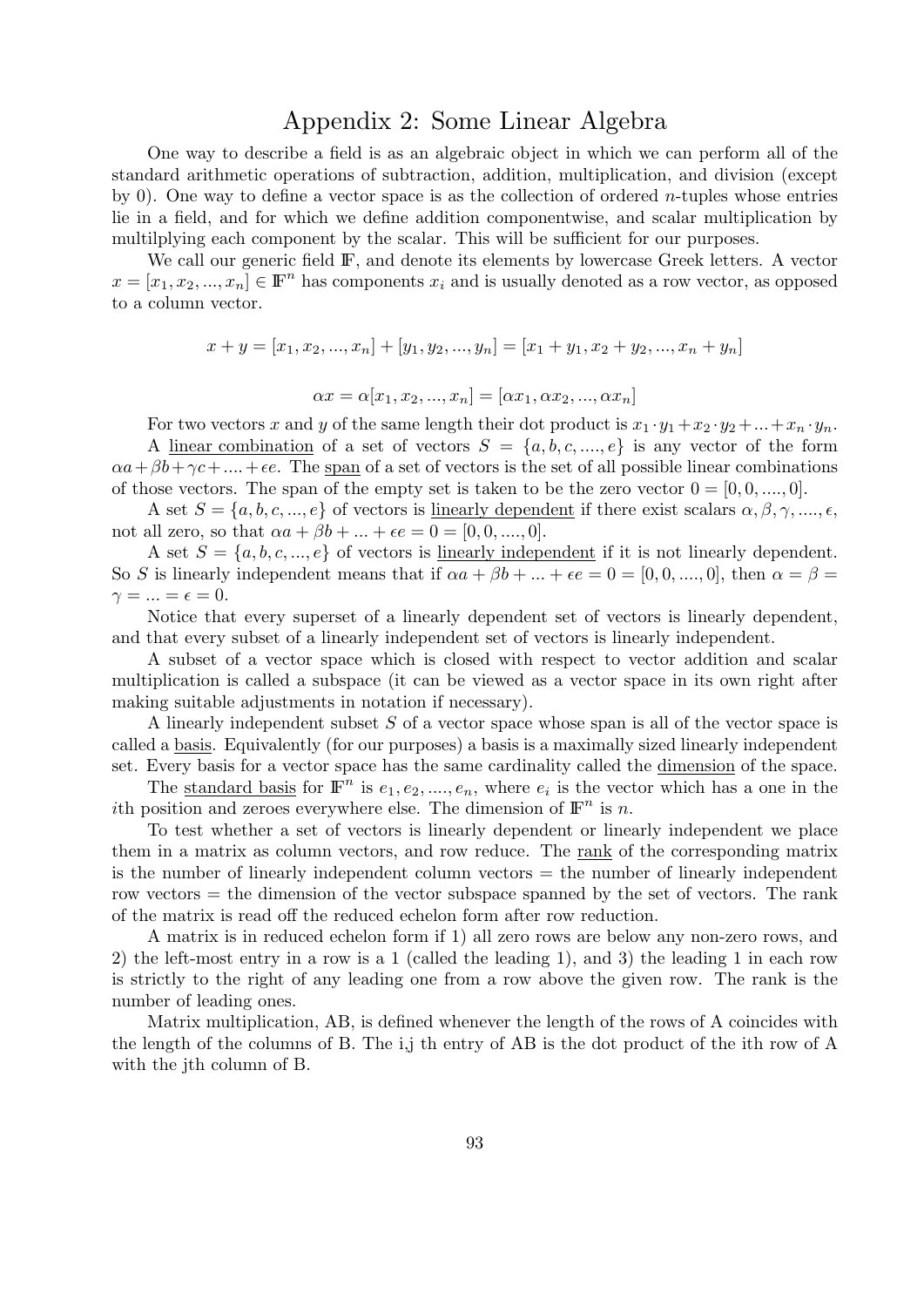## Appendix 3: Some Handy Mathematica Commands

## A. PólyaCounting

When we have the cycle index of a permutation group we can enter it into Mathematica as a function which we can evaluate and manipulate to more easily take advantage of the pattern inventories via weight functions.

For example we might determine that the cycle index of the symmetric group on 4 letters acting on the edges of  $K_4$  is

$$
P_{S_4}\left[x_1, x_2, x_3, x_4\right] = \frac{1}{24}(x_1^6 + 6x_2x_4 + 8x_3^2 + 9x_1^2x_2^2)
$$

In Mathematica we would enter

$$
K4[x_-, y_-, z_-, w_-] := (1/24)(x^6 + 6yw + 8z^2 + 9x^2y^2)
$$

The  $\cdot$ 's after  $x, y, z, w$  let Mathematica know that these are being declared as variables. After defining this function if we enter  $K4[2, 2, 2, 2]$  the output would be the number of ways of coloring the edges of  $K_4$  using two colors (such as there and not there). If we next give weights 1 for not there, and *x* for there, then entering  $K4[1+x, 1+x^2, 1+x^3, 1+x^4]$  and  $Expand[\%],$  the result is the pattern inventory which is the enumeration of isomorphism classes of simple graphs on four vertices. Another useful command is one such as  $Sum[Coefficients[%, x^i], \{i, 3, 6\}],$ which would sum all coefficients of  $x^3$  through  $x^6$  in the previous output.

### B. Finite Fields

To factor a polynomial modulo an integer *m* we use  $Factor[x^{11} - x, Modulus - > m]$ . Of course we would probably prefer to define the function  $g[x] = x^{81} - x$ ; and then  $Factor[g[x], Modulus \rightarrow 3].$ 

This would allow us to find all monic irreducible quartics mod 3 which might be used to build  $GF(81)$ .

To work in *GF*(81) we need commands such as

$$
Reddus[expr] := PolynomialMod[PolynomialMod[expr, m].x->\alpha], p]
$$

 $Add[f_-, g_-] := Reddus[f+g]$ ; *,* and  $Mult[f_-, g_-] := Reddus[fg]$ ;

To determine if (mod 3) a monic irreducible quartic is primitive we would set say  $p =$  $3; m = x<sup>4</sup> + 2x + 2;$  and then generate the powers of a root of *m*, to see if it's order was 80 or not.

 $nonzero = Column[Table[a^i, Reddus[a^i], i, 0, 80]]$ 

The above logarithmic table would allow us to do computations in the field more efficiently.

#### C. Matrices

A matrix can be entered into Mathematica as a list of lists, or vector of vectors. For example

 $A := \{\{1,0,0,0,1,1,1\},\{0,1,0,0,0,1,1\},\{0,0,1,0,1,0,1\},\{0,0,0,1,1,1,0\}\};$  enters the generating matrix for a Hamming code of length 7.

Matrix muliplication is done by *.*, so if *A* and *B* are appropriately sized matrices there product is *A.B*. This works for matrix-vector multiplication as well. Output can be seen in matrix form using the command  $MatrixForm[A.B]$ . Other useful commands are  $Transpose[M]$ , *Inverse*[ $A$ ]*,* and  $RowReduce[M, Modulus - > 2]$ *.*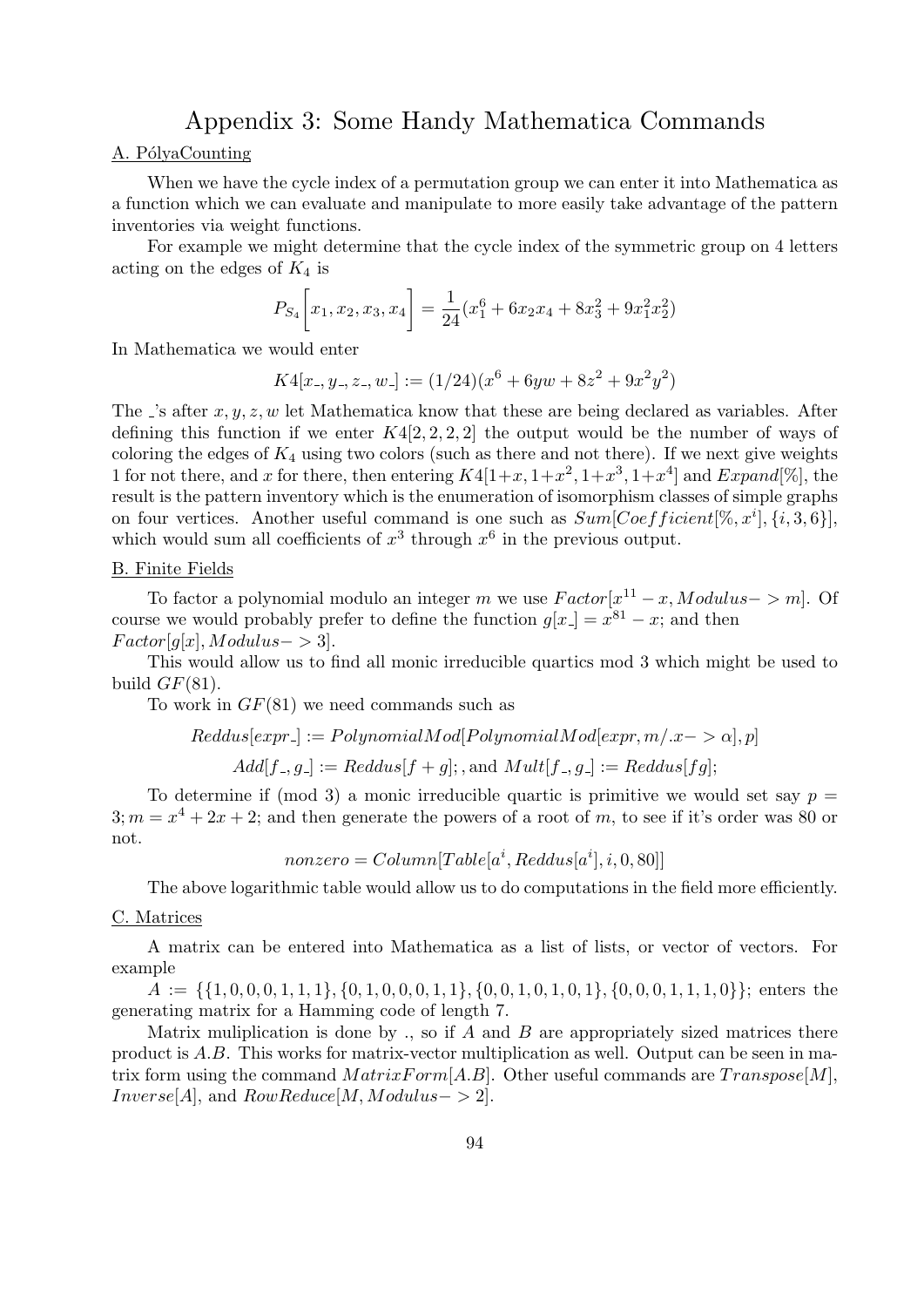## Appendix 4: GNU Free Documentation License

Version 1.3, 3 November 2008

Copyright 2000, 2001, 2002, 2007, 2008 Free Software Foundation, Inc. *<<*http://fsf.org/*>>*

Everyone is permitted to copy and distribute verbatim copies of this license document,

but changing it is not allowed.

0. PREAMBLE

The purpose of this License is to make a manual, textbook, or other functional and useful document "free" in the sense of freedom: to assure everyone the effective freedom to copy and redistribute it, with or without modifying it, either commercially or noncommercially. Secondarily, this License preserves for the author and publisher a way to get credit for their work, while not being considered responsible for modifications made by others.

This License is a kind of "copyleft", which means that derivative works of the document must themselves be free in the same sense. It complements the GNU General Public License, which is a copyleft license designed for free software. We have designed this License in order to use it for manuals for free software, because free software needs free documentation: a free program should come with manuals providing the same freedoms that the software does. But this License is not limited to software manuals; it can be used for any textual work, regardless of subject matter or whether it is published as a printed book. We recommend this License principally for works whose purpose is instruction or reference.

## 1. APPLICABILITY AND DEFINITIONS

This License applies to any manual or other work, in any medium, that contains a notice placed by the copyright holder saying it can be distributed under the terms of this License. Such a notice grants a world-wide, royalty-free license, unlimited in duration, to use that work under the conditions stated herein. The "Document", below, refers to any such manual or work. Any member of the public is a licensee, and is addressed as "you". You accept the license if you copy, modify or distribute the work in a way requiring permission under copyright law.

A "Modified Version" of the Document means any work containing the Document or a portion of it, either copied verbatim, or with modifications and/or translated into another language.

A "Secondary Section" is a named appendix or a front-matter section of the Document that deals exclusively with the relationship of the publishers or authors of the Document to the Document's overall subject (or to related matters) and contains nothing that could fall directly within that overall subject. (Thus, if the Document is in part a textbook of mathematics, a Secondary Section may not explain any mathematics.) The relationship could be a matter of historical connection with the subject or with related matters, or of legal, commercial, philosophical, ethical or political position regarding them.

The "Invariant Sections" are certain Secondary Sections whose titles are designated, as being those of Invariant Sections, in the notice that says that the Document is released under this License. If a section does not fit the above definition of Secondary then it is not allowed to be designated as Invariant. The Document may contain zero Invariant Sections. If the Document does not identify any Invariant Sections then there are none.

The "Cover Texts" are certain short passages of text that are listed, as Front-Cover Texts or Back-Cover Texts, in the notice that says that the Document is released under this License. A Front-Cover Text may be at most 5 words, and a Back-Cover Text may be at most 25 words.

A "Transparent" copy of the Document means a machine-readable copy, represented in a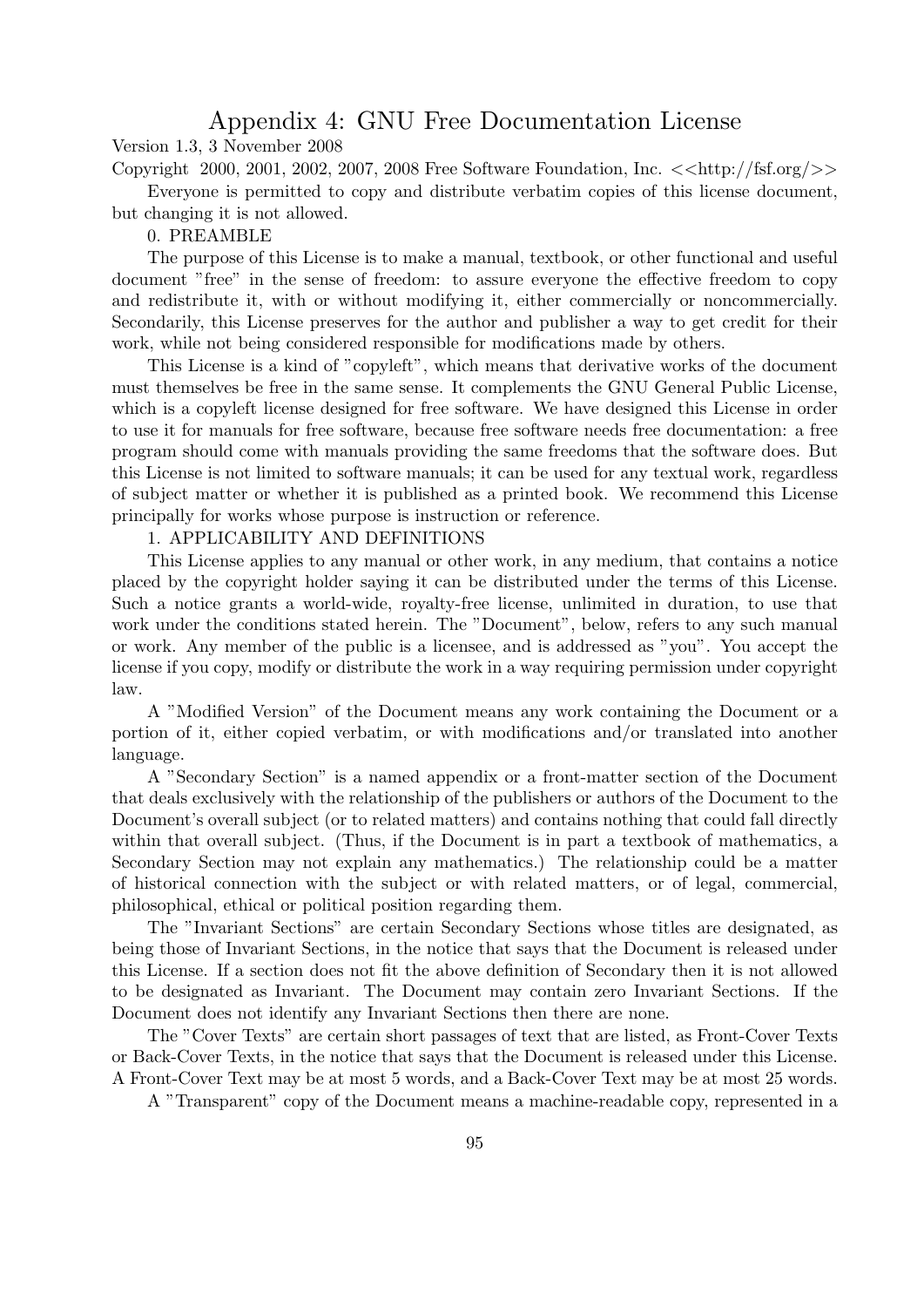format whose specification is available to the general public, that is suitable for revising the document straightforwardly with generic text editors or (for images composed of pixels) generic paint programs or (for drawings) some widely available drawing editor, and that is suitable for input to text formatters or for automatic translation to a variety of formats suitable for input to text formatters. A copy made in an otherwise Transparent file format whose markup, or absence of markup, has been arranged to thwart or discourage subsequent modification by readers is not Transparent. An image format is not Transparent if used for any substantial amount of text. A copy that is not "Transparent" is called "Opaque".

Examples of suitable formats for Transparent copies include plain ASCII without markup, Texinfo input format, LaTeX input format, SGML or XML using a publicly available DTD, and standard-conforming simple HTML, PostScript or PDF designed for human modification. Examples of transparent image formats include PNG, XCF and JPG. Opaque formats include proprietary formats that can be read and edited only by proprietary word processors, SGML or XML for which the DTD and/or processing tools are not generally available, and the machinegenerated HTML, PostScript or PDF produced by some word processors for output purposes only.

The "Title Page" means, for a printed book, the title page itself, plus such following pages as are needed to hold, legibly, the material this License requires to appear in the title page. For works in formats which do not have any title page as such, "Title Page" means the text near the most prominent appearance of the work's title, preceding the beginning of the body of the text.

The "publisher" means any person or entity that distributes copies of the Document to the public.

A section "Entitled XYZ" means a named subunit of the Document whose title either is precisely XYZ or contains XYZ in parentheses following text that t ranslates XYZ in another language. (Here XYZ stands for a specific section name mentioned below, such as "Acknowledgements", "Dedications", "Endorsements", or "History".) To "Preserve the Title" of such a section when you modify the Document means that it remains a section "Entitled XYZ" according to this definition.

The Document may include Warranty Disclaimers next to the notice which states that this License applies to the Document. These Warranty Disclaimers are considered to be included by reference in this License, but only as regards disclaiming warranties: any other implication that these Warranty Disclaimers may have is void and has no effect on the meaning of this License.

## 2. VERBATIM COPYING

You may copy and distribute the Document in any medium, either commercially or noncommercially, provided that this License, the copyright notices, and the license notice saying this License applies to the Document are reproduced in all copies, and that you add no other conditions whatsoever to those of this License. You may not use technical measures to obstruct or control the reading or further copying of the copies you make or distribute. However, you may accept compensation in exchange for copies. If you distribute a large enough number of copies you must also follow the conditions in section 3. You may also lend copies, under the same conditions stated above, and you may publicly display copies.

## 3. COPYING IN QUANTITY

If you publish printed copies (or copies in media that commonly have printed covers) of the Document, numbering more than 100, and the Document's license notice requires Cover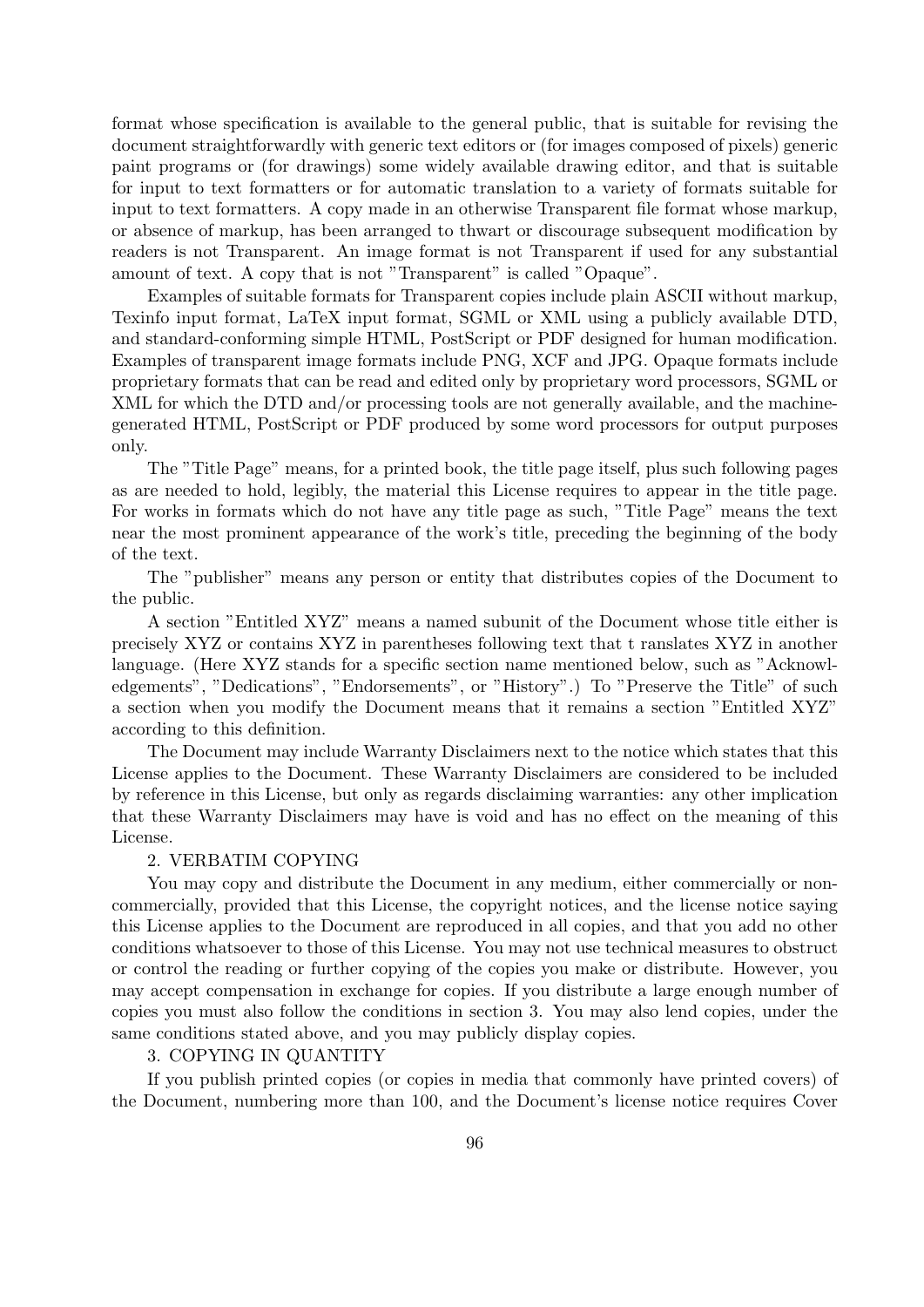Texts, you must enclose the copies in covers that carry, clearly and legibly, all these Cover Texts: Front-Cover Texts on the front cover, and Back-Cover Texts on the back cover. Both covers must also clearly and legibly identify you as the publisher of these copies. The front cover must present the full title with all words of the title equally prominent and visible. You may add other material on the covers in addition. Copying with changes limited to the covers, as long as they preserve the title of the Document and satisfy these conditions, can be treated as verbatim copying in other respects.

If the required texts for either cover are too voluminous to fit legibly, you should put the first ones listed (as many as fit reasonably) on the actual cover, and continue the rest onto adjacent pages.

If you publish or distribute Opaque copies of the Document numbering more than 100, you must either include a machine-readable Transparent copy along with each Opaque copy, or state in or with each Opaque copy a computer-network location from which the general network-using public has access to download using public-standard network protocols a complete Transparent copy of the Document, free of added material. If you use the latter option, you must take reasonably prudent steps, when you begin distribution of Opaque copies in quantity, to ensure that this Transparent copy will remain thus accessible at the stated location until at least one year after the last time you distribute an Opaque copy (directly or through your agents or retailers) of that edition to the public.

It is requested, but not required, that you contact the authors of the Document well before redistributing any large number of copies, to give them a chance to provide you with an updated version of the Document.

## 4. MODIFICATIONS

You may copy and distribute a Modified Version of the Document under the conditions of sections 2 and 3 above, provided that you release the Modified Version under precisely this License, with the Modified Version filling the role of the Document, thus licensing distribution and modification of the Modified Version to whoever possesses a copy of it. In addition, you must do these things in the Modified Version:

A. Use in the Title Page (and on the covers, if any) a title distinct from that of the Document, and from those of previous versions (which should, if there were any, be listed in the History section of the Document). You may use the same title as a previous version if the original publisher of that version gives permission. B. List on the Title Page, as authors, one or more persons or entities responsible for authorship of the modifications in the Modified Version, together with at least five of the principal authors of the Document (all of its principal authors, if it has fewer than five), unless they release you from this requirement. C. State on the Title page the name of the publisher of the Modified Version, as the publisher. D. Preserve all the copyright notices of the Document. E. Add an appropriate copyright notice for your modifications adjacent to the other copyright notices. F. Include, immediately after the copyright notices, a license notice giving the public permission to use the Modified Version under the terms of this License, in the form shown in the Addendum below. G. Preserve in that license notice the full lists of Invariant Sections and required Cover Texts given in the Document's license notice. H. Include an unaltered copy of this License. I. Preserve the section Entitled "History", Preserve its Title, and add to it an item stating at least the title, year, new authors, and publisher of the Modified Version as given on the Title Page. If there is no section Entitled "History" in the Document, create one stating the title, year, authors, and publisher of the Document as given on its Title Page, then add an item describing the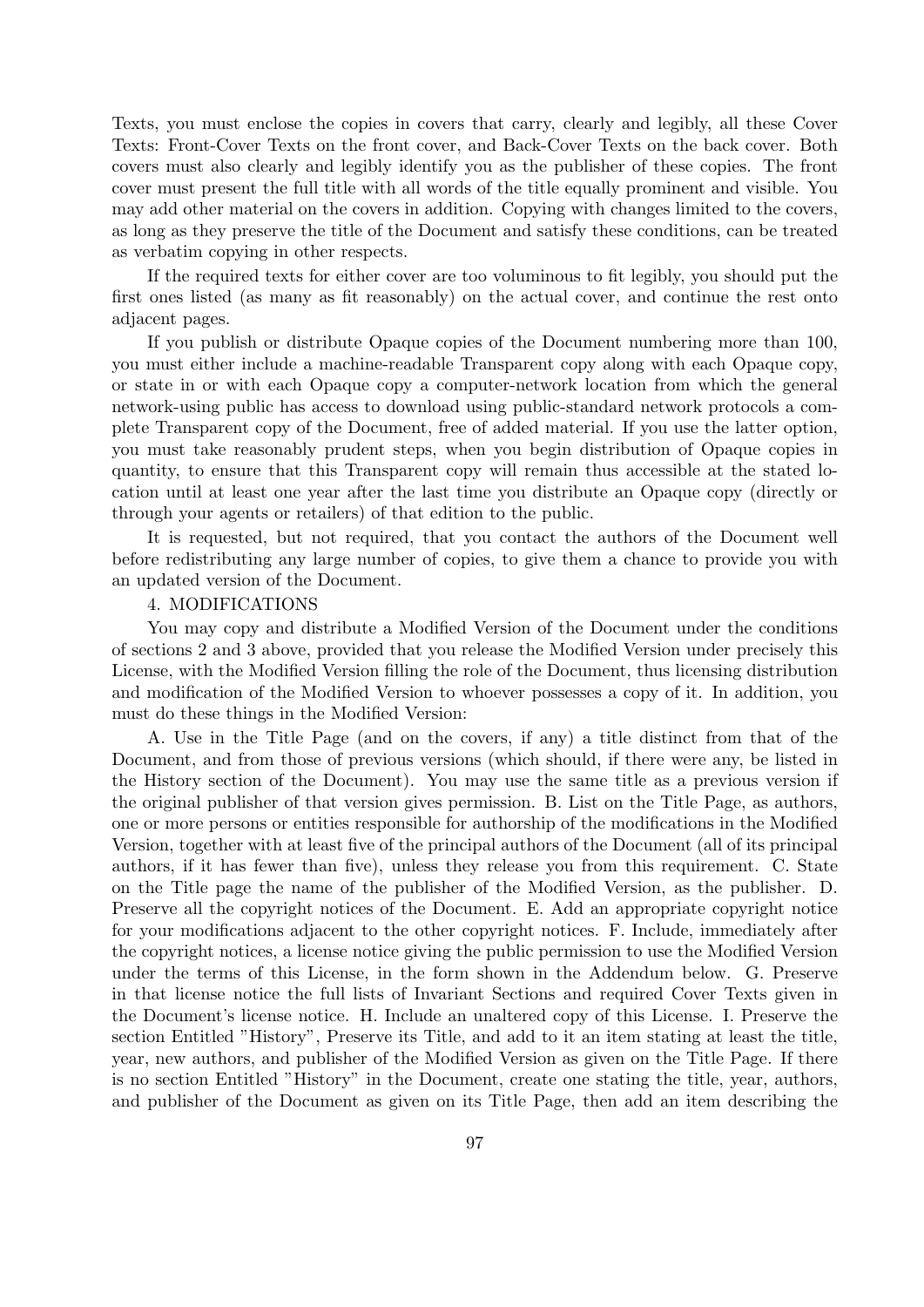Modified Version as stated in the previous sentence. J. Preserve the network location, if any, given in the Document for public access to a Transparent copy of the Document, and likewise the network locations given in the Document for previous versions it was based on. These may be placed in the "History" section. You may omit a network location for a work that was published at least four years before the Document itself, or if the original publisher of the version it refers to gives permission. K. For any section Entitled "Acknowledgements" or "Dedications", Preserve the Title of the section, and preserve in the section all the substance and tone of each of the contributor acknowledgements and/or dedications given therein. L. Preserve all the Invariant Sections of the Document, unaltered in their text and in their titles. Section numbers or the equivalent are not considered part of the section titles. M. Delete any section Entitled "Endorsements". Such a section may not be included in the Modified Version. N. Do not retitle any existing section to be Entitled "Endorsements" or to conflict in title with any Invariant Section. O. Preserve any Warranty Disclaimers.

If the Modified Version includes new front-matter sections or appendices that qualify as Secondary Sections and contain no material copied from the Document, you may at your option designate some or all of these sections as invariant. To do this, add their titles to the list of Invariant Sections in the Modified Version's license notice. These titles must be distinct from any other section titles. You may add a section Entitled "Endorsements", provided it contains nothing but endorsements of your Modified Version by various partiesfor example, statements of peer review or that the text has been approved by an organization as the authoritative definition of a standard. You may add a passage of up to five words as a Front-Cover Text, and a passage of up to 25 words as a Back-Cover Text, to the end of the list of Cover Texts in the Modified Version. Only one passage of Front-Cover Text and one of Back-Cover Text may be added by (or through arrangements made by) any one entity. If the Document already includes a cover text for the same cover, previously added by you or by arrangement made by the same entity you are acting on behalf of, you may not add another; but you may replace the old one, on explicit permission from the previous publisher that added the old one. The author(s) and publisher(s) of the Document do not by this License give permission to use their names for publicity for or to assert or imply endorsement of any Modified Version.

## 5. COMBINING DOCUMENTS

You may combine the Document with other documents released under this License, under the terms defined in section 4 above for modified versions, provided that you include in the combination all of the Invariant Sections of all of the original documents, unmodified, and list them all as Invariant Sections of your combined work in its license notice, and that you preserve all their Warranty Disclaimers.

The combined work need only contain one copy of this License, and multiple identical Invariant Sections may be replaced with a single copy. If there are multiple Invariant Sections with the same name but different contents, make the title of each such section unique by adding at the end of it, in parentheses, the name of the original author or publisher of that section if known, or else a unique number. Make the same adjustment to the section titles in the list of Invariant Sections in the license notice of the combined work.

In the combination, you must combine any sections Entitled "History" in the various original documents, forming one section Entitled "History"; likewise combine any sections Entitled "Acknowledgements", and any sections Entitled "Dedications". You must delete all sections Entitled "Endorsements".

6. COLLECTIONS OF DOCUMENTS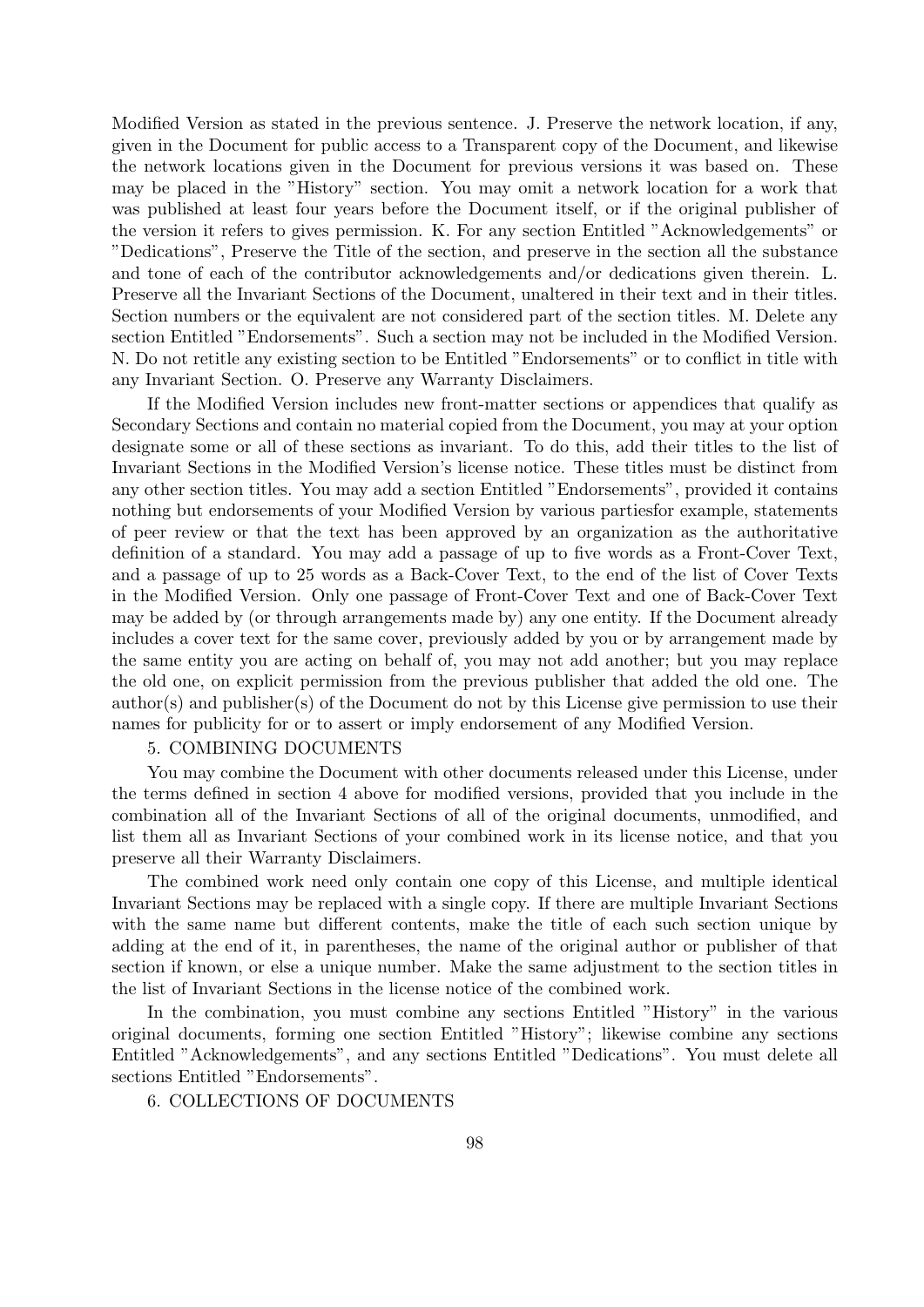You may make a collection consisting of the Document and other documents released under this License, and replace the individual copies of this License in the various documents with a single copy that is included in the collection, provided that you follow the rules of this License for verbatim copying of each of the documents in all other respects.

You may extract a single document from such a collection, and distribute it individually under this License, provided you insert a copy of this License into the extracted document, and follow this License in all other respects regarding verbatim copying of that document.

## 7. AGGREGATION WITH INDEPENDENT WORKS

A compilation of the Document or its derivatives with other separate and independent documents or works, in or on a volume of a storage or distribution medium, is called an "aggregate" if the copyright resulting from the compilation is not used to limit the legal rights of the compilation's users beyond what the individual works permit. When the Document is included in an aggregate, this License does not apply to the other works in the aggregate which are not themselves derivative works of the Document.

If the Cover Text requirement of section 3 is applicable to these copies of the Document, then if the Document is less than one half of the entire aggregate, the Document's Cover Texts may be placed on covers that bracket the Document within the aggregate, or the electronic equivalent of covers if the Document is in electronic form. Otherwise they must appear on printed covers that bracket the whole aggregate.

## 8. TRANSLATION

Translation is considered a kind of modification, so you may distribute translations of the Document under the terms of section 4. Replacing Invariant Sections with translations requires special permission from their copyright holders, but you may include translations of some or all Invariant Sections in addition to the original versions of these Invariant Sections. You may include a translation of this License, and all the license notices in the Document, and any Warranty Disclaimers, provided that you also include the original English version of this License and the original versions of those notices and disclaimers. In case of a disagreement between the translation and the original version of this License or a notice or disclaimer, the original version will prevail. If a section in the Document is Entitled "Acknowledgements", "Dedications", or "History", the requirement (section 4) to Preserve its Title (section 1) will typically require changing the actual title.

### 9. TERMINATION

You may not copy, modify, sublicense, or distribute the Document except as expressly provided under this License. Any attempt otherwise to copy, modify, sublicense, or distribute it is void, and will automatically terminate your rights under this License.

However, if you cease all violation of this License, then your license from a particular copyright holder is reinstated (a) provisionally, unless and until the copyright holder explicitly and finally terminates your license, and (b) permanently, if the copyright holder fails to notify you of the violation by some reasonable means prior to 60 days after the cessation.

Moreover, your license from a particular copyright holder is reinstated permanently if the copyright holder notifies you of the violation by some reasonable means, this is the first time you have received notice of violation of this License (for any work) from that copyright holder, and you cure the violation prior to 30 days after your receipt of the notice.

Termination of your rights under this section does not terminate the licenses of parties who have received copies or rights from you under this License. If your rights have been terminated and not permanently reinstated, receipt of a copy of some or all of the same material does not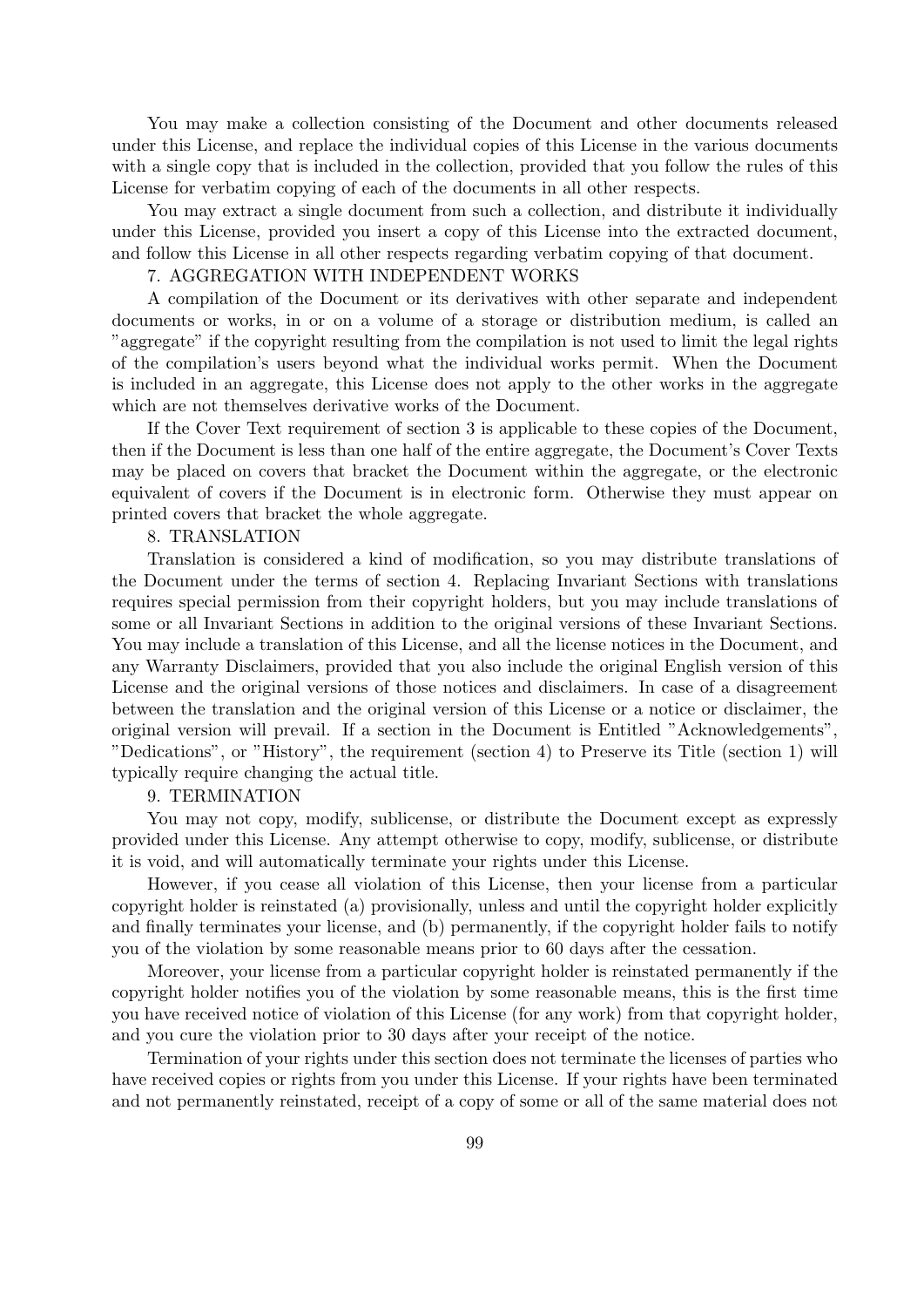give you any rights to use it.

## 10. FUTURE REVISIONS OF THIS LICENSE

The Free Software Foundation may publish new, revised versions of the GNU Free Documentation License from time to time. Such new versions will be similar in spirit to the present version, but may differ in detail to address new problems or concerns. See

http://www.gnu.org/copyleft/.

Each version of the License is given a distinguishing version number. If the Document specifies that a particular numbered version of this License "or any later version" applies to it, you have the option of following the terms and conditions either of that specified version or of any later version that has been published (not as a draft) by the Free Software Foundation. If the Document does not specify a version number of this License, you may choose any version ever published (not as a draft) by the Free Software Foundation. If the Document specifies that a proxy can decide which future versions of this License can be used, that proxy's public statement of acceptance of a version permanently authorizes you to choose that version for the Document.

### 11. RELICENSING

"Massive Multiauthor Collaboration Site" (or "MMC Site") means any World Wide Web server that publishes copyrightable works and also provides prominent facilities for anybody to edit those works. A public wiki that anybody can edit is an example of such a server. A "Massive Multiauthor Collaboration" (or "MMC") contained in the site means any set of copyrightable works thus published on the MMC site.

"CC-BY-SA" means the Creative Commons Attribution-Share Alike 3.0 license published by Creative Commons Corporation, a not-for-profit corporation with a principal place of business in San Francisco, California, as well as future copyleft versions of that license published by that same organization. "Incorporate" means to publish or republish a Document, in whole or in part, as part of another Document.

An MMC is "eligible for relicensing" if it is licensed under this License, and if all works that were first published under this License somewhere other than this MMC, and subsequently incorporated in whole or in part into the MMC, (1) had no cover texts or invariant sections, and (2) were thus incorporated prior to November 1, 2008.

The operator of an MMC Site may republish an MMC contained in the site under CC-BY-SA on the same site at any time before August 1, 2009, provided the MMC is eligible for relicensing.

ADDENDUM: How to use this License for your documents

To use this License in a document you have written, include a copy of the License in the document and put the following copyright and license notices just after the title page:

Copyright (C) YEAR YOUR NAME. Permission is granted to copy, distribute and/or modify this document under the terms of the GNU Free Documentation License, Version 1.3 or any later version published by the Free Software Foundation; with no Invariant Sections, no Front-Cover Texts, and no Back-Cover Texts. A copy of the license is included in the section entitled "GNU Free Documentation License".

If you have Invariant Sections, Front-Cover Texts and Back-Cover Texts, replace the "with Texts." line with this:

with the Invariant Sections being LIST THEIR TITLES, with the Front-Cover Texts being LIST, and with the Back-Cover Texts being LIST.

If you have Invariant Sections without Cover Texts, or some other combination of the